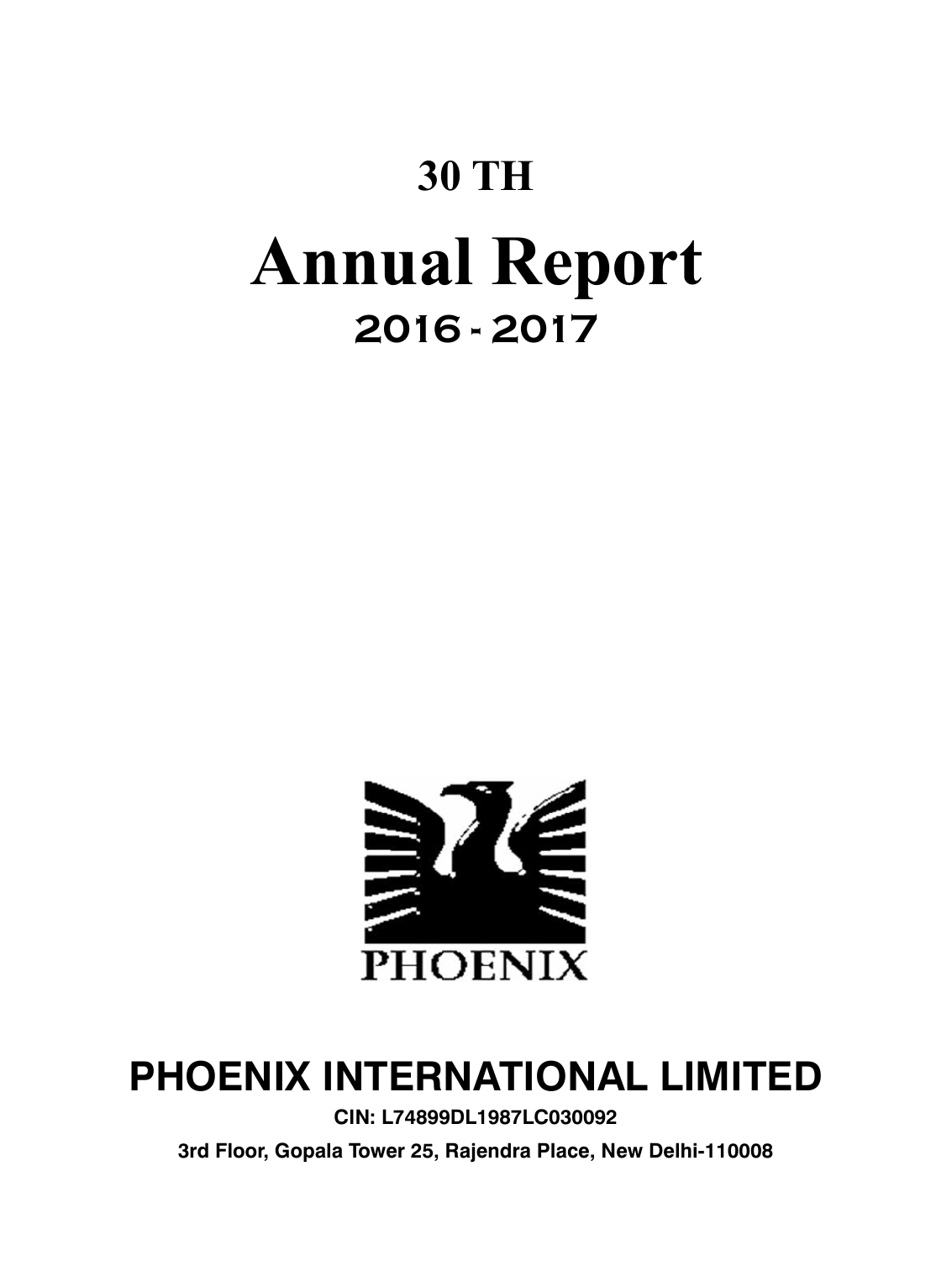## **BOARD OF DIRCTOR**

- Mr. Jitender Pancharia, Non Executive and Independent Director Mr. Narendra Agarwal, Non Executive and Independent Director
- Mr. Narender Makkar, Executive Director
- Mr. P.M. Alexander, Director

Mrs. Rekha Mittal, Non Executive and Independent Director

#### **KEY MANAGERIAL PERSONNEL**

Mr. Krishna Kumar Venkataramani, Chief Executive Officer Mr. Baby Kutty Daniel, Chief Finance Officer

## **COMPANY SECRETARY**

Mr. Narender Makkar

## **AUDITORS**

M/s Pradip Bhardwaj & Co. LG-47, Ansal Fortune Arcade Sector-18, Noida(U.P)-201301

## **REGISTRAR & TRANSFER AGENT**

Mas Services Ltd. T-34, 2nd Floor, Okhla Industrial Area, Phase-II New Delhi-110020

#### **REGISTERED OFFICE**

3rd Floor, Gopala Tower 25, Rajendra Place, New Delhi-110008

#### **CONTENTS PAGE NO.**

| <b>PHOENIX INTERNATIONAL LIMITED</b>     |           |
|------------------------------------------|-----------|
| Director Report                          | $01-20$   |
| Report on Corporate Govermance           | 20-38     |
| <b>Auditor Report</b>                    | $39-42$   |
| <b>Balance Sheet</b>                     | $43 - 43$ |
| Profit & Loss Account                    | 44-44     |
| Cash Flow Statement                      | 45-45     |
| <b>Significant Accouting Poilcies</b>    | 46-47     |
| Notes to Accounts                        | 48-59     |
|                                          |           |
| <b>CONSOLIDATED FINANCIAL STATEMENTS</b> |           |
| Auditiors' Report                        | 60-62     |
| <b>Balance Report</b>                    | 63-63     |
| Profit & Loss Account                    | 64-64     |
| Cash Flow Statement                      | 65-65     |
| Significant Accouting Poilcies           | 66-67     |

Notes to Accounts 68-78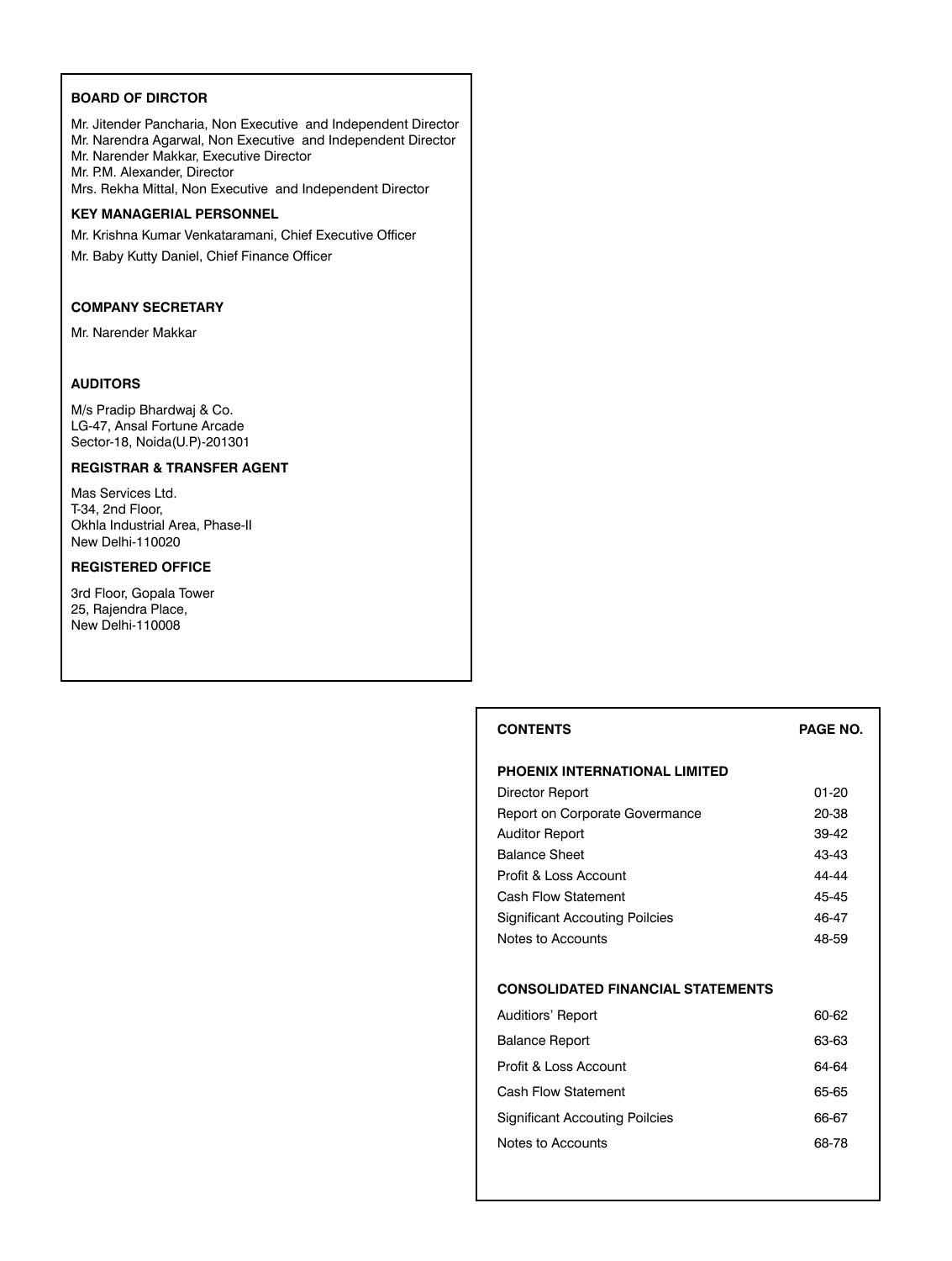

# **Directors' Report**

To,

The Members,

Your Directors have pleasure in presenting their 30th Annual Report on the business and operations of the Company along with the audited accounts for the Financial Year ended March 31, 2017.

#### **1. Financial summary or highlights/Performance of the Company**

| <b>Particulars</b>                                           | <b>Standalone</b>               |                          | Consolidated                    |                          |  |
|--------------------------------------------------------------|---------------------------------|--------------------------|---------------------------------|--------------------------|--|
|                                                              | <b>Year Ended</b><br>31.03.2017 | Year Ended<br>31.03.2016 | <b>Year Ended</b><br>31.03.2017 | Year Ended<br>31.03.2016 |  |
| Sales & Other Income                                         | 424,108,539                     | 382,580,042              | 424,108,539                     | 382,671,272              |  |
| Profit / (Loss) before Depreciation                          | 29,019,598                      | 25,598,524               | 27,893,759                      | 24,591,894               |  |
| Less Depreciation                                            | 6,551,941                       | 6,603,474                | 6,551,941                       | 7,389,440                |  |
| Profit / (Loss) after Depreciation but before Extra Ordinary | 22,467,657                      | 18,995,050               | 213,418,18                      | 172,02,454               |  |
| Items                                                        |                                 |                          |                                 |                          |  |
| Add: Extra Ordinary Items                                    |                                 | $\overline{\phantom{a}}$ |                                 |                          |  |
| Profit / (Loss) after Extra Ordinary Items - but before Tax  | 22,467,657                      | 18,995,050               | 21,341,818                      | 17,202,454               |  |
| Less: Provision for Income Tax/ Deferred Tax Liability       | 7,690,180                       | 9,263,199                | 7,690,180                       | 9,263,199                |  |
| Profit / (Loss) After Tax                                    | 14,777,477                      | 9,731,851                | 13,651,638                      | 7,939,255                |  |

#### **2. Dividend**

To implement the plans and to expand the business activities, your Directors do not recommend any dividend for the financial year ended March 31, 2017.

#### **3. Reserves**

The Board has not proposed any amount to carry to any reserves

#### **4. Performance**

On Standalone basis, revenue from operations for FY 2016-17 were Rs. 42.41 Crore as compared to Rs.38.25 Crore in FY 2015-16. Profit after tax for the year was Rs.147.77 lacs as compared to Rs. 97.31 lacs in FY 2015-16

#### **5. Brief description of the Company's working during the year/State of Company's affair**

The division wise working details are as under

| Particulars | <b>Rentals Figures In Lakhs</b> | <b>Shoes Figures In Lakhs</b> |
|-------------|---------------------------------|-------------------------------|
| Sales       | 1573.60                         | 2516.01                       |
| Profit      | 280.31                          | (258.75)                      |

#### **6. Change in the nature of business, if any**

There were no changes in the nature of business of the Company.

**7. Material changes and commitments, if any, affecting the financial position of the company which have occurred between the end of the financial year of the company to which the financial statements relate and the date of the report**

There are no material changes and commitments which have occurred between the end of the financial year of the company to which the financial statement relate and the date of the report, which may affect the financial position of the company.

**8. Details of significant and material orders passed by the regulators or courts or tribunals impacting the going concern status and company's operations in future**

There were no significant and material orders passed by any regulators or courts or tribunals which may impact the going concern status and company operation in future.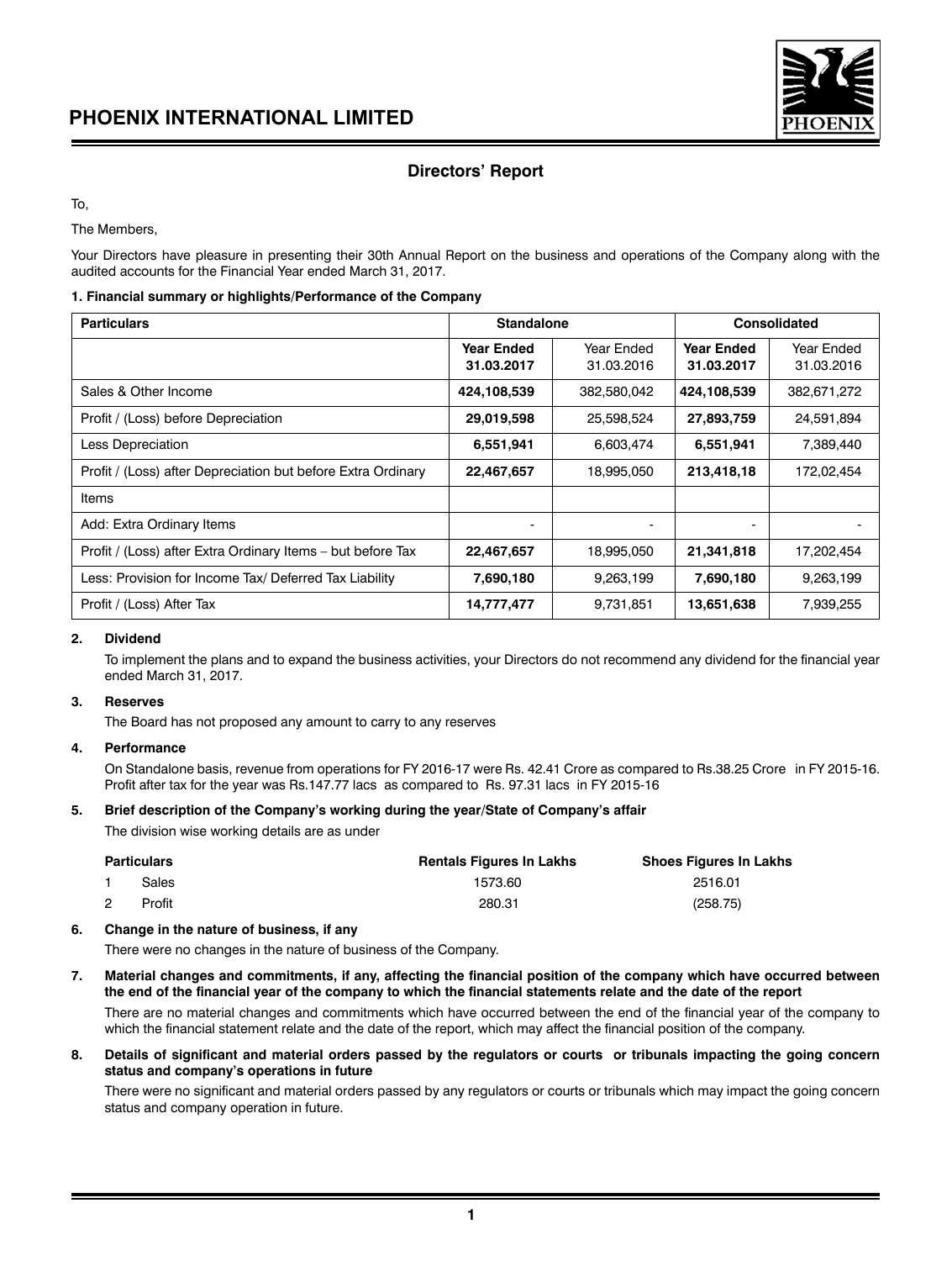

#### **9. Details in respect of adequacy of internal financial controls with reference to the Financial Statements.**

The company has identified and documented all key financial controls which impact the financial statements, as part of its standing operating procedures (SOPs). The SOPs are designed for all critical processes across office where financial transactions are undertaken. The SOPs cover the standard processes, risks, key controls and each process is identified to process owner. The financial controls are tested for effectiveness through management ongoing monitoring and review and independently by the internal audit. In our view the internal financial controls, effecting financial statements are adequate and operating effectively.

#### **10. Details of Subsidiary Companies**

Phoenix Cement Limited and Phoenix Industries Limited are two subsidiaries companies.

There are no associate companies or joint venture companies as per the Companies Act, 2013.

Consolidated Financial Statements

As required under the SEBI Listing Regulations, consolidated financial statements of the Company and its subsidiaries, prepared in accordance with Accounting Standard 21 issued by the Institute of Chartered Accountants of India, form part of the Annual Report and are reflected in the consolidated financial statements of the Company. Pursuant to Section 129(3) of the Act, a statement containing the salient features of the financial statements of the subsidiary companies is attached to the financial statements in Form AOC-1. (Annexure-1) The Company will make available the said financial statements and related detailed information of the subsidiary companies upon the request by any member of the Company or its subsidiary companies. These financial statements will also be kept open for inspection by any member at the Registered Office of the Company. and the subsidiary companies. Pursuant to the provisions of Section 136 of the Act, the financial statements of the Company, consolidated financial statements along with relevant documents and separate audited accounts in respect of subsidiaries, are available on the website of the Company.

**11. Performance and financial position of each of the subsidiaries, associates and joint venture companies included in the consolidated financial statement.**

The performance and financial position of the two subsidiary company are as under.

(in Rs.)

| Performance               | <b>Phoenix Cement Limited</b> | <b>Phoenix Industries Limited</b> |
|---------------------------|-------------------------------|-----------------------------------|
| Income -                  | $\overline{\phantom{0}}$      |                                   |
| Expenditure               | (36726)                       | (7,99,357)                        |
| Net Profit / (Loss)       | (36726)                       | (7,99,357)                        |
| <b>Financial Position</b> |                               |                                   |
| <b>Share Capital</b>      | 82,95,35,700                  | 9,43,23,000                       |
| General reserves          | (556, 109, 176)               | (225,588,856)                     |

#### **12. Deposits**

The Company has neither invited nor accepted any deposits from the public falling in the ambit of Section 73 of the Act and the Companies (Acceptance of Deposits) Rules, 2014 during the period under review. Accordingly, no disclosures are required in this regard by the Company.

#### **13. Statutory Auditors**

The Statutory Auditor M/s. Pradip Bhardwaj & Co, Chartered Accountant (ICAI Firm Registration No. 013697C), New Delhi, whose terms as per Companies Act, 2013, expires at the conclusion of this Annual General Meeting (AGM) and has expressed his desires for re-appointment for further period of 5 years. However in terms of provisions of provision of Section 139 (1) of Companies Act, 2013 and rules made there under, the re-appointment of Auditors is required to be approved by the Members of the Company at Annual General Meeting.

The Company has received a letter from auditor confirming that they are eligible for re-appointment as auditors of the Company under Section 139 of the Companies Act, 2013 and meet the criteria for appointment specified in Section 141 of the Companies Act, 2013.

Based on the recommendations of the Audit Committee and as per the provision of Section 139(1) of the Companies Act, 2013 and the Board of Directors of your Company proposes to re-appoint M/s. Pradip Bhardwaj & Co, Chartered Accountant (ICAI Firm Registration No. 013697C), New Delhi, as Statutory Auditors for further period of 5 years till the conclusion of 35th Annual General Meeting .

#### **14. Auditors' Report**

The observation made in the Auditors' Report read together with relevant notes thereon are self explanatory and hence, do not call for any further comments under Section 134 of the Companies Act, 2013. The Auditor's Report does not contain any qualification,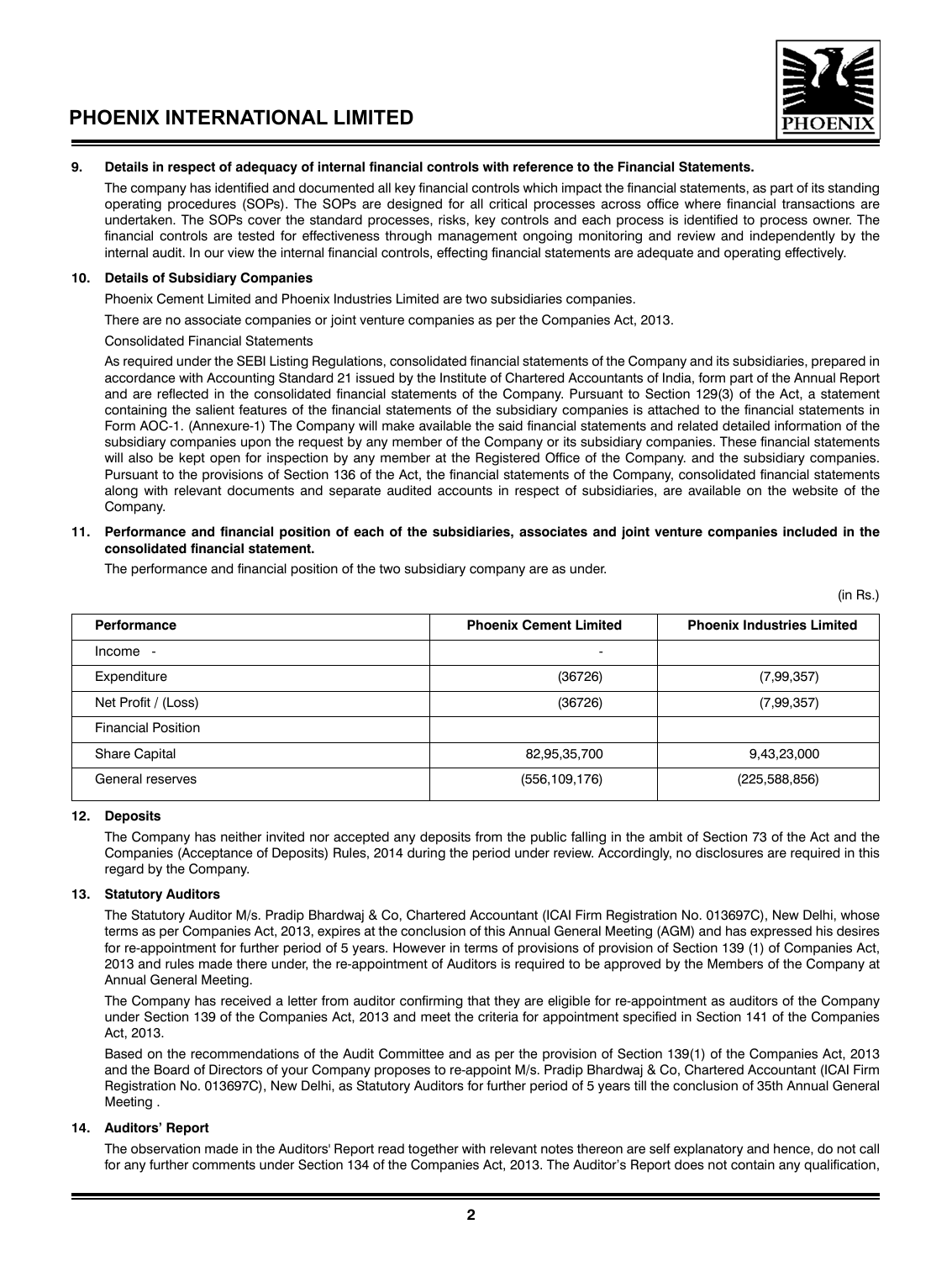

reservation, adverse remark or disclaimer.

#### **15. Share Capital**

#### **A) Issue of equity shares with differential rights**

The Company has not issued any Equity Shares during the year under review.

#### **B) Issue of sweat equity shares**

The Company has not issued any Sweat Equity Shares during the year under review.

#### **C) Issue of employee stock options**

As the Company has not issued any Employee Stock Options during the year under review, hence there is nothing to disclose as required under Rule 12 (9) of the Companies (Share Capital and Debentures) Rules, 2014.

#### **D) Provision of money by company for purchase of its own shares by employees or by trustees for the benefit of employees**

As the Company has not made provision of money for purchase of its own shares by Employee or by trustee for the benefit of employees during the year under review, hence there is nothing required to disclose the details as required under rule 16 (4) of Companies (Share Capital and Debentures) Rules, 2014

#### **E) Listing of Shares**

The Equity Shares of the Company is listed with BSE Limited. The Delhi Stock Exchange has been de-recognized.

#### **16. Extract of the Annual Return**

As provided under Section 92(3) of the Act, the details forming part of the extract of the Annual Return is annexed herewith in Form MGT 9 **Annexure-2.**

#### **17. Conservation of energy, technology absorption and foreign exchange earnings and outgo**

The particulars as prescribed under sub-section (3)(m) of Section 134 of the Companies Act, 2013 read with Rule 8(3) of the Companies (Accounts) Rules, 2014 are given in the 'Annexure–3, which is annexed hereto and forms a part of the Boards' Report. Foreign exchange earnings and Outgo:

| <b>Description</b>                                                    | Value in Rs. |
|-----------------------------------------------------------------------|--------------|
| Earning in foreign currency/Export Sales                              | <b>NIL</b>   |
| Remittance in foreign currency-material & others including travelling | 1048.67 Lacs |

#### **18. Directors:**

#### **A) Appointment / Re-Appointment of Directors**

Pursuant to the provisions of Section 152 of the Companies Act, 2013 and provision of the Articles of Association of the Company, Mr. P M Alexander (DIN-00050022) Director of the Company, is liable to retire by rotation and being eligible offers himself for reappointment. The disclosures required pursuant to Regulation 36 of SEBI Listing Regulations are given in the Notice of the AGM, forming part of the Annual Report. Attention of the Members is invited to the relevant items in the Notice of the AGM and the Explanatory Statement thereto.

#### **B) Independent Directors**

During the year Mr Arun Kumar Sinha resigned from the Board in the capacity of Independent Director W.e.f. 11.11.2016. The Board has placed on record its appreciation for the valuable guidance and support received from Mr. Arun Kumar Sinha during his association with the Company. Mr. Jitender Pancharia was appointed as Additional Director in the capacity of Independent Director in the Board Meeting held on 11th November, 2016 upto the date of this Annual General Meeting. In terms of section 160 of the Companies Act, 2013, the Company has received notice in writing from member along with a deposit of Rs. 1 Lakh proposing the candidature of Mr. Jitender Pancharia for appointment as Independent Director as per the provisions of sections 149 and 152 of the  $Act$ 

All Independent Directors have given declarations that they meet the criteria of independence as laid down under Section 149(6) of the Act and Regulation 16 of the SEBI Listing Regulations.

#### **KEY MANAGERIAL PERSONNEL**

The following Directors/Executives continued as KMPs of the Company during Fiscal 2017:

Mr. Jitender Pancharia, Independent Director

- Mr. Narender Kumar Makkar, Company Secretary
- Mr. Krishna Kumar Venkataramani, Chief Executive Officer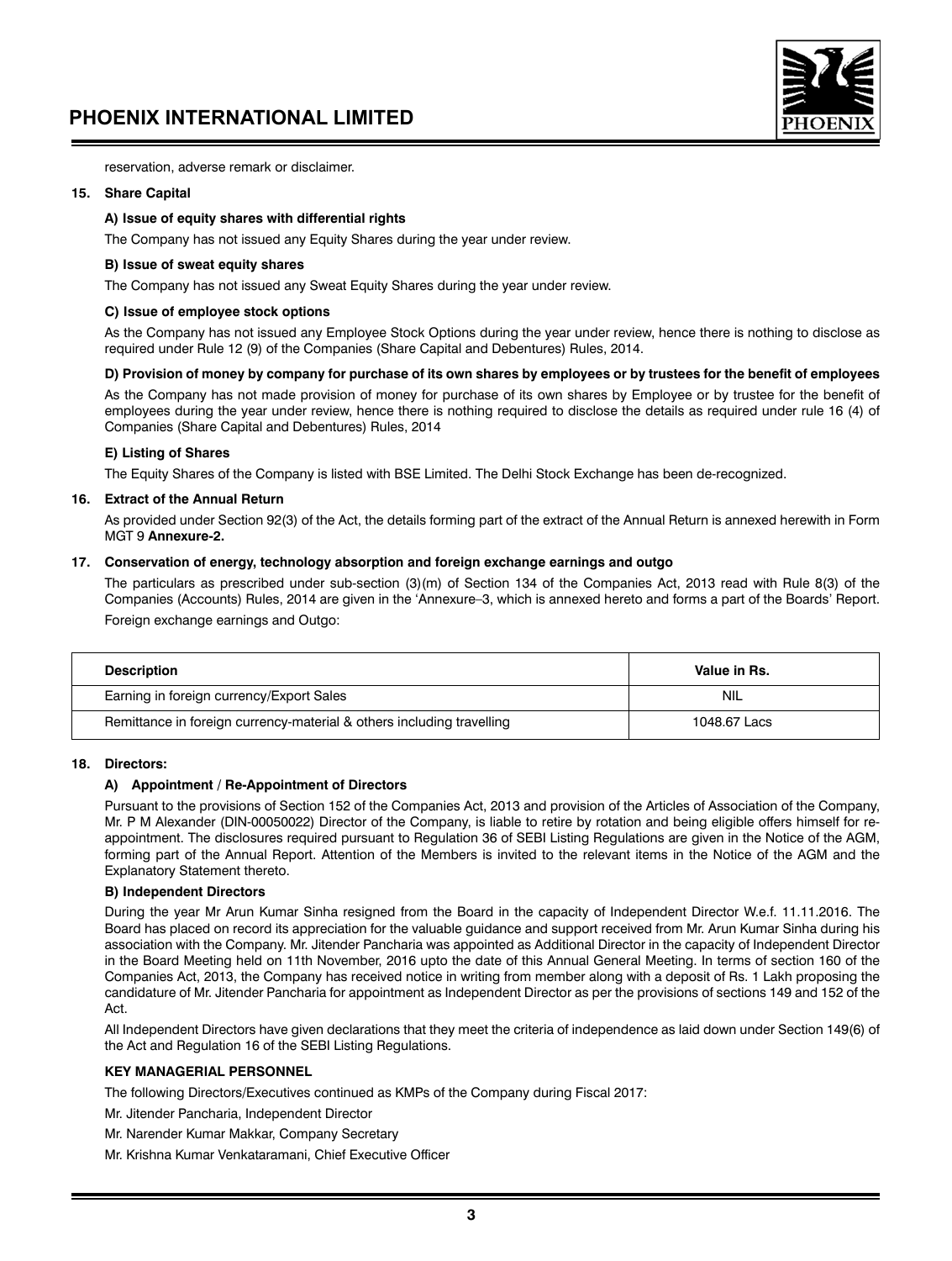

#### Mr. Baby Kutty Daniel, Chief Finance Officer

During the year under review, the Board of Directors have also appointed Mr. Baby Kutty as Chief Finance Officer (CFO) on 11.11.2016 and Mr.V Krishna Kumar as Chief Executive Officer on 11.11.2016 of the Company.

#### **GOVERNANCE GUIDELINES**

During the year under review, the Company adhered to the Governance Guidelines on Board Effectiveness. The Governance Guidelines cover aspects related to composition and role of the Board, Chairman and Directors, Board diversity, definition of independence, director term, retirement age and Committees of the Board. It also covers aspects relating to nomination, appointment, induction and development of directors, director remuneration, subsidiary oversight, Code of Conduct, Board Effectiveness Review and Mandates of Board Committees.

#### **Selection and procedure for nomination and appointment of Directors**

The Nomination and Remuneration Committee ("NRC") is responsible for developing competency requirements for the Board based on the industry and strategy of the Company. The Board composition analysis reflects in-depth understanding of the Company, including its strategies, environment, operations, financial condition and compliance requirements.

The NRC conducts a gap analysis to refresh the Board on a periodic basis, including each time a Director's appointment or reappointment is required. The Committee is also responsible for reviewing and vetting the CVs of potential candidate's visà-vis the required competencies, undertake a reference and due diligence and meeting potential candidates, prior to making recommendations of their nomination to the Board. At the time of appointment, specific requirements for the position, including expert knowledge expected, is communicated to the appointee.

Criteria for Determining Qualifications, Positive Attributes and Independence of a Director

The NRC has formulated the criteria for determining qualifications, positive attributes and independence of Directors in terms of provisions of Section 178 (3) of the Act and Regulation 19 read along with Schedule II of SEBI Listing Regulations, which is annexed as Annexure-4

#### **REMUNERATION POLICY**

The Company has in place a Remuneration Policy for the Directors, Key Managerial Personnel and other employees, pursuant to the provisions of the Act and Regulation 19 of SEBI Listing Regulations, and the same is annexed as Annexure-7

#### **BOARD EVALUATION**

Pursuant to the provisions of the Act and the Corporate Governance requirements as prescribed by SEBI Listing Regulations, the Board has carried out an annual evaluation of its own performance and that of its Committees and individual Directors.

The performance of the Board and individual Directors was evaluated by the Board seeking inputs from all the Directors. The performance of the Committees was evaluated by the Board seeking inputs from the Committee Members. The NRC reviewed the performance of the individual Directors, a separate meeting of Independent Directors was also held to review the performance of Non-Independent Directors, performance of the Board as a whole and performance of the Chairman of the Company, taking into account the views of Executive Directors and Non-Executive Directors. This was followed by a Board Meeting that discussed the performance of the Board, its Committees and individual Directors.

The criteria for performance evaluation of the Board included aspects like Board composition and structure, effectiveness of Board processes, information and functioning etc. The criteria for performance evaluation of Committees of the Board included aspects like composition of Committees, effectiveness of Committee meetings etc. The criteria for performance evaluation of the individual Directors included aspects on contribution to the Board and Committee meetings like preparedness on the issues to be discussed, meaningful and constructive contribution and inputs in meetings etc. In addition, the Chairman was also evaluated on the key aspects of his role.

#### **FAMILIARISATION PROGRAMME FOR INDEPENDENT DIRECTORS**

The details of the programme for familiarisation of the Independent Directors with the Company in respect of their roles, rights, responsibilities in the Company, nature of the industry in which Company operates, business model of the Company and related matters are put up on the website of the Company.

#### **VIGIL MECHANISM**

The Company has adopted a Whistle Blower Policy establishing vigil mechanism, to provide a formal mechanism to the Directors and employees to report their concerns about unethical behaviour, actual or suspected fraud or violation of the Company's Code of Conduct. The Policy provides for adequate safeguards against victimization of employees who avail of the mechanism and also provides for direct access to the Chairman of the Audit Committee. It is affirmed that no personnel of the Company has been denied access to the Audit Committee.

#### **19. Number of meetings of the Board of Directors**

The Board of your Company met 6 times during the financial year ended 31.03.2017, the details of which are given in the Corporate Governance Report that forms the part of this Annual Report.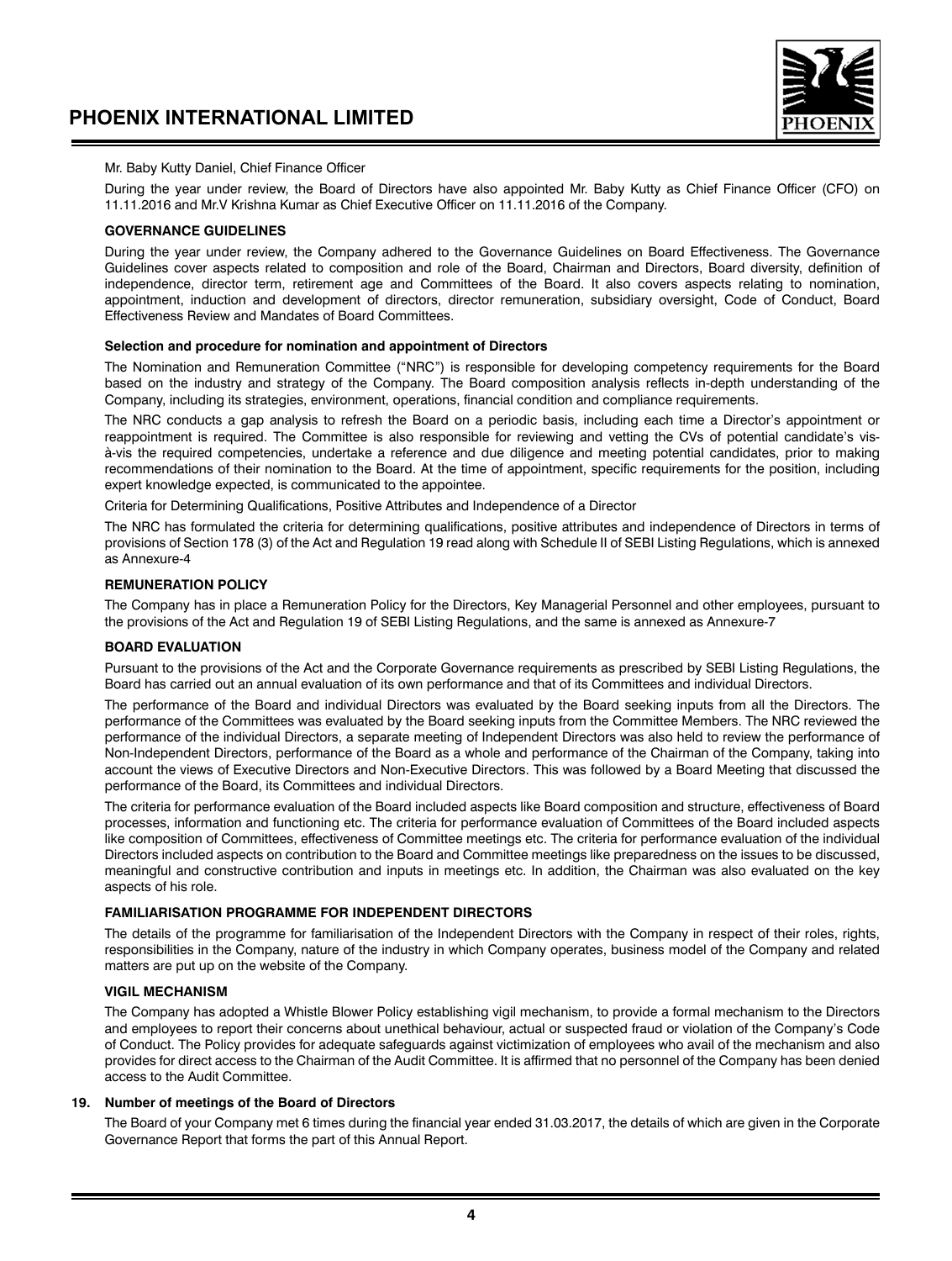

#### **20. Committees of the Board**

Currently, the Board has four committees:-

- 1. The Audit Committee,
- 2. The Risk Management Committee
- 3. The Nomination and Remuneration Committee
- 4. Stakeholders Relationship Committee

A detailed note on the composition of the Board and its Committees is provided in the Corporate Governance Report Section of this Annual Report.

#### **21) Particulars of loans, guarantees or investments under section 186**

The details of Loans, Guarantees or Investments made under Section 186 of the Act during the year are given below:

| <b>Description</b>      | <b>Phoenix Cement Limited</b>         | <b>Phoenix Industries Limited</b>  |
|-------------------------|---------------------------------------|------------------------------------|
| Advance Recovable       | Rs. 1,64,25,744                       | Rs. 48,40,00,000                   |
| Investment<br>in shares | 4,19,53,510(Nos.)<br>Rs. 13.08.46.956 | 84,32,300(Nos.)<br>Rs. 2.71.04.727 |
| Other Advance           | 1500000                               | 2.05.840.000                       |

#### **22. Particulars of contracts or arrangements with related parties:**

All Related Party Transactions that were entered into during the year were on an arm's length basis and were in the ordinary course of business. There are no materially significant Related Party Transactions made by the Company with promoters, directors, Key Managerial Personnel or other designated persons which may have an potential conflict with the interest of the Company at large.

None of the Directors has any pecuniary relationships or transactions vis-à-vis the Company.

The policy on dealing with the Related Party Transactions intends to ensure that proper reporting, approval and disclosure process are in place for all transactions between the company and Related Parties. This policy specifically deals with the review and approval of Related Party Transactions keeping in mind the potential or actual conflicts of interest that may arise because of entering into these transactions. All Related party Transactions are placed before the Audit Committee for review and approval. Prior omnibus approval is obtained for Related Party Transactions which are of repetitive nature and/or entered in the Ordinary Course of Business and are at Arm's Length.

The Form AOC-2 pursuant to Section 134(3) (h) of the Companies Act, 2013 read with Rule 8(2) of the Companies (Account) Rules, 2014 is set out as Annexure-5 to this report

#### **23. PARTICULARS OF EMPLOYEES**

The information on employees who were in receipt of remuneration of not less than Rs.60 lakhs during the year or Rs.5 lakhs per month during any part of the said year as required under Section 197(12) of the Act read with Rule 5(2) of the Companies (Appointment and Remuneration of Managerial Personnel) Rules, 2014 is not provided as the same is not applicable to the Company.Disclosure pertaining to remuneration and other details as required under Section 197(12) of the Act read with rule 5(1) of the Companies (Appointment and Remuneration of Managerial Personnel) Rules, 2014 are Annexed to the report as Annexure-6

#### **24. Secretarial Audit Report**

Pursuant to the provisions of Section 204 of the Companies Act, 2013 and the Companies (Appointment and Remuneration of Managerial Personnel) Rules, 2014 the company has appointed M/s. Urvashi Aggarwal & Co., a firm of Company Secretaries in practice to undertake the Secretarial Audit of the Company. The Secretarial Audit report is annexed herewith as Annexure-8

#### **25. Corporate Governance**

A separate section on Corporate Governance forming part of the Board' Report along with the Certificate from the Auditors of the Company confirming compliance of Corporate Governance norms as stipulated in Regulation 34 of the SEBI Listing Regulations is included in the Annual Report..

## **26. Risk Management Policy**

Your Company recognizes that risk is an integral part of business and is committed to managing the risks in a proactive and efficient manner. Your Company periodically assesses risks in the internal and external environment, along with the cost of treating risks and incorporates risk treatment plans in its strategy. The Internal Audit Department facilitates the execution of Risk Management Practices in the Company in the areas of Risk identification; assessement, monitoring, mitigation and reporting. The Company has laid down procedures to inform the Audit Committee as well as the Board of Directors about risk assessment & management procedures and status.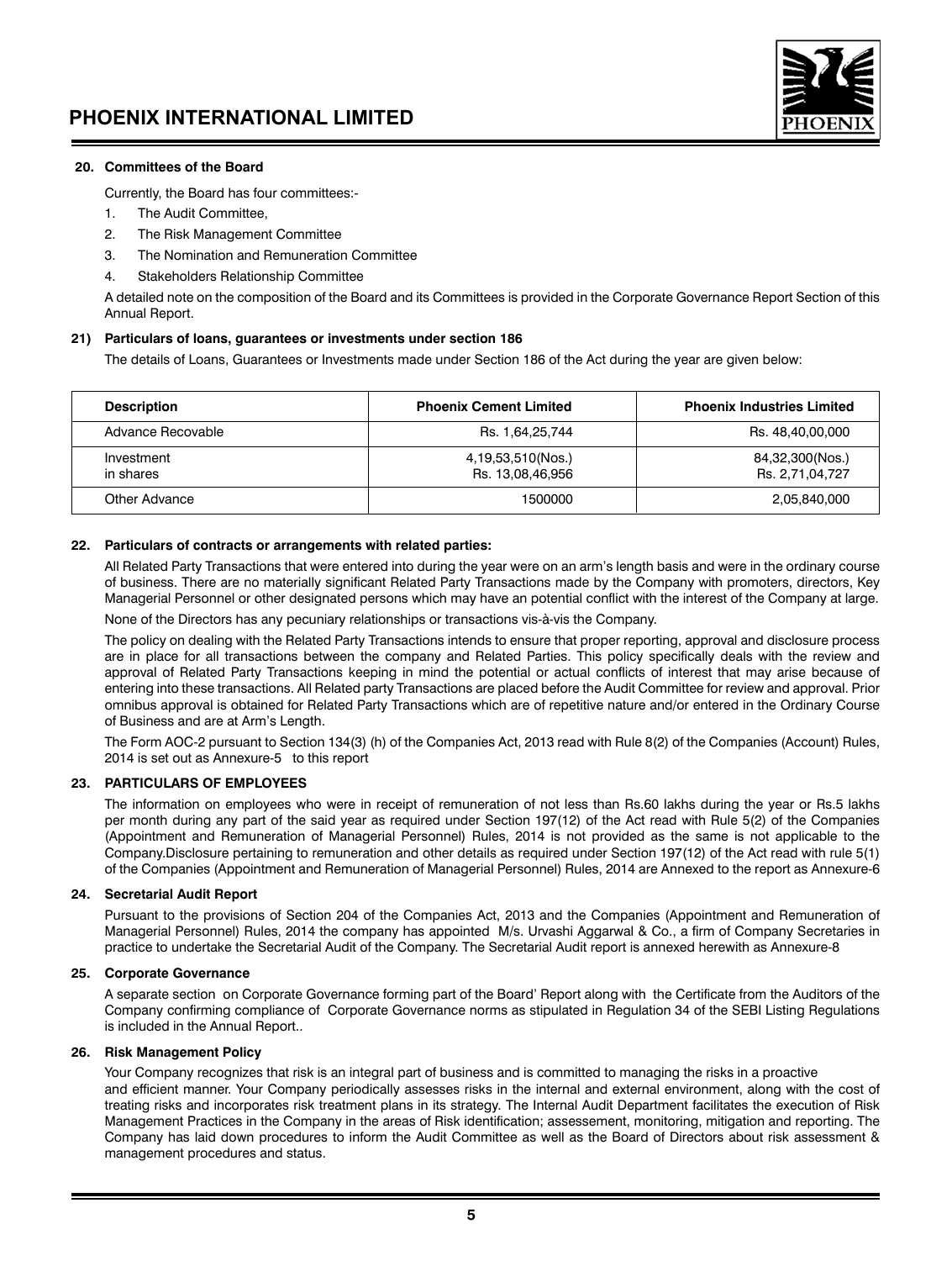

The Company has policy to hedge most of the payments of Currency in order to reduce the risk of volatile international market of Foreign Exchange.

All properties including building, plant, machinery, furniture, fixture, stock, and Stock in transit of the Company have been properly insured against all kinds of risk.

#### **27. Directors' Responsibility Statement**

Pursuant to Section 134(5) of the Act, the Board to the best of their knowledge and ability, confirm that:—

- (a) in the preparation of the annual accounts, the applicable accounting standards had been followed along with proper explanation relating to material departures;
- (b) the directors had selected such accounting policies and applied them consistently and made judgments and estimates that are reasonable and prudent so as to give a true and fair view of the state of affairs of the company at the end of the financial year and of the profit and loss of the company for that period;
- (c) the directors had taken proper and sufficient care for the maintenance of adequate accounting records in accordance with the provisions of this Act for safeguarding the assets of the company and for preventing and detecting fraud and other irregularities;
- (d) the directors had prepared the annual accounts on a going concern basis; and
- (e) the directors, have laid down internal financial controls to be followed by the company and that such internal financial controls are adequate and were operating effectively.
- (f) the directors had devised proper systems to ensure compliance with the provisions of all applicable laws and that such systems were adequate and operating effectively.

#### **28. Acknowledgements**

An acknowledgement to all with whose help, cooperation and hard work the Company is able to achieve the results.

For and on behalf of the Board of Directors **Phoenix International Limited**

Place: New Delhi **Place: New Delhi Narender Makkar** PM Alexander Makkar PM Alexander PM Alexander PM Alexander<br>Director (DIN-00026857 Chairman Date: 26.08.2017 **Director (DIN-00026857 Chairman**  $& Company$  **Secretary**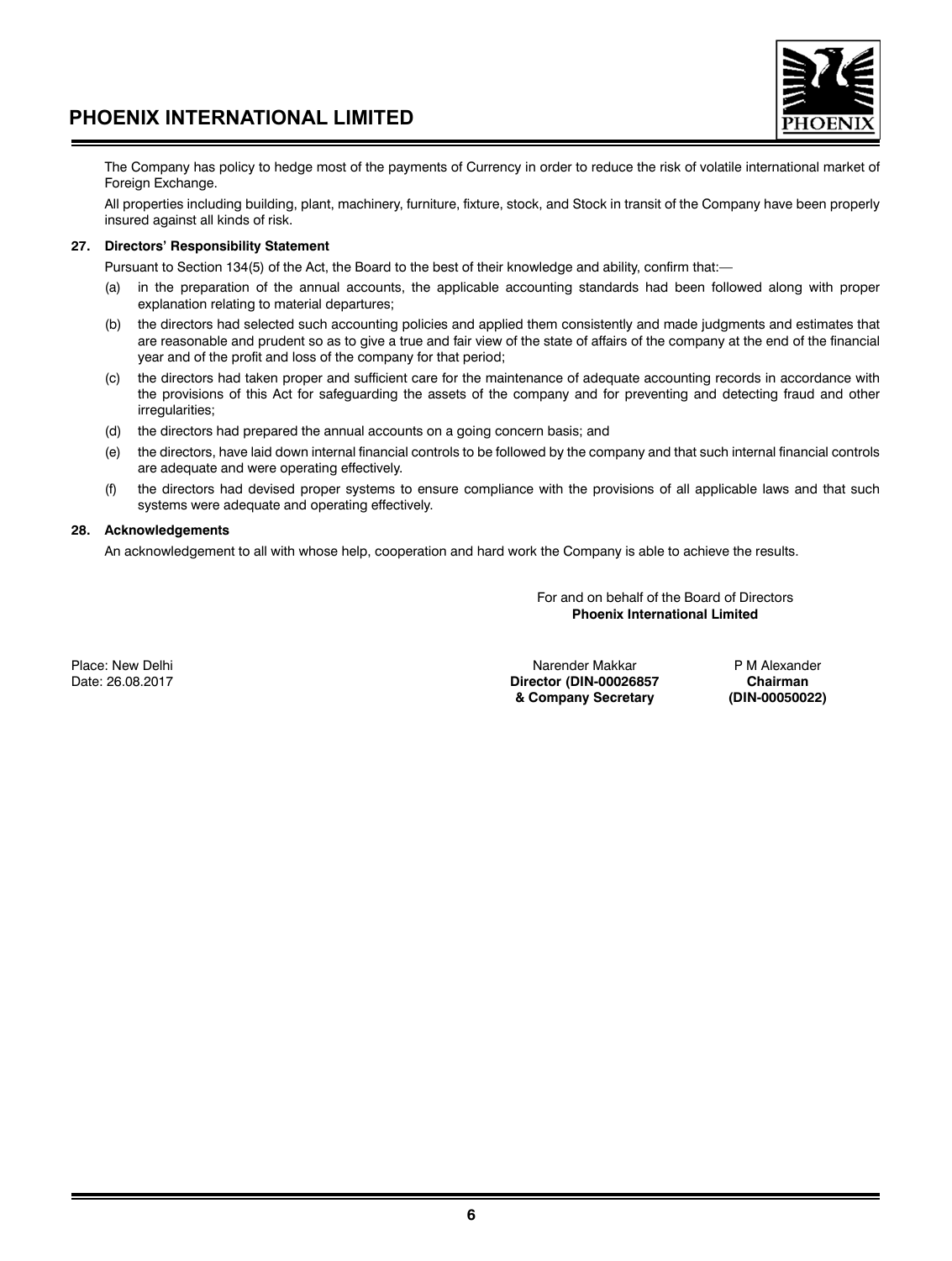



# **CHAIRMAN AND DIRECTOR CERTIFICATION**

We, P M Alexander, Chairman and Narender Makkar, Director certify to the Board that:

We have reviewed financial statements and the cash flow statement for the financial year ended on 31st March, 2017, and that to the best of our knowledge and belief:

- these statements do not contain any materially untrue statement or omit any material fact or contain statements that might be misleading;
- (ii) these statements together present a true and fair view of the company's affairs and are in compliance with existing accounting standards, applicable laws and regulations.
	- (a) There are, to the best of our knowledge and belief, no transactions entered into by the company during the year which are fraudulent, illegal or violative of the company's code of conduct.
	- (b) We accept responsibility for establishing and maintaining internal controls for financial reporting and we have evaluated the effectiveness of internal control systems of the Company pertaining to financial reporting and we have disclosed to the auditors and Audit Committee, deficiencies in the design or operation of such internal controls, if any, of which we are aware and the steps we have taken or propose to take to rectify these deficiencies.
- (c) We have indicated to the auditors and the Audit committee:
	- significant changes, if any, in internal control over financial reporting during the year:
	- (ii) significant changes, if any, in accounting policies during the year and that the same have been disclosed in the notes to the financial statements:
	- (iii) instances of significant fraud of which we have become aware and the involvement therein, if any, of the management or an employee having a significant role in the company's internal control system over financial reporting.

 For and on behalf of the Board of Directors **Phoenix International Limited**

Place: New Delhi **Place: New Delhi Narender Makkar** PM Alexander Makkar PM Alexander PM Alexander PM Alexander<br>Director (DIN-00026857 Chairman  $Director$  (DIN-00026857 **& Company Secretary (DIN-00050022)**

# **REPORT ON CORPORATE GOVERNANCE**

#### **(1) CORPORATE GOVERNANCE:**

Sound Corporate Governance practices are guided by culture, conscience and mindset of an organization and are based on principles of openness, fairness, professionalism, transparency and accountability with an aim to building confidence of its various stakeholders and paving way for its long-term success. In Phoenix International Limited, Corporate Governance is defined as a systematic process by which companies are directed and controlled keeping in mind the long-term interests of all their stakeholders. Achievement of excellence in good Corporate Governance practices requires continuous efforts and focus on its resources, strengths and strategies towards ensuring fairness and transparency in all its dealings with its stakeholders including society at large. Corporate Governance has indeed assumed greater significance as the world has moved towards closer integration and free trade.

#### **COMPANY'S PHILOSOPHY ON GOVERNANCE:**

Your Company's philosophy on the Corporate Governance is founded upon a rich legacy of fair and transparent governance practices which are essentially aimed at ensuring transparency in all dealings and hence seeks to focus on enhancement of long-term shareholder value without compromising on integrity, social obligations and regulatory compliances. Your Company has continued its pursuit of achieving these objectives through the adoption and monitoring of corporate strategies and prudent business plans, thereby ensuring that the Company pursues policies and procedures to satisfy its legal and ethical responsibilities. The Company's comprehensive written code of conduct serves as a guide for your company and its employees on the standards of values, ethics and business principles, which should govern their conduct. Your company operates within accepted standards of propriety, fair play and justice and aims at creating a culture of openness in relationships between itself and its stakeholders. Even in a fiercely competitive business environment that the Company is operating in, the management and employees of your Company are committed to uphold the core values of transparency, integrity, honesty and accountability, which are fundamental to the Company and for achieving Corporate Excellence.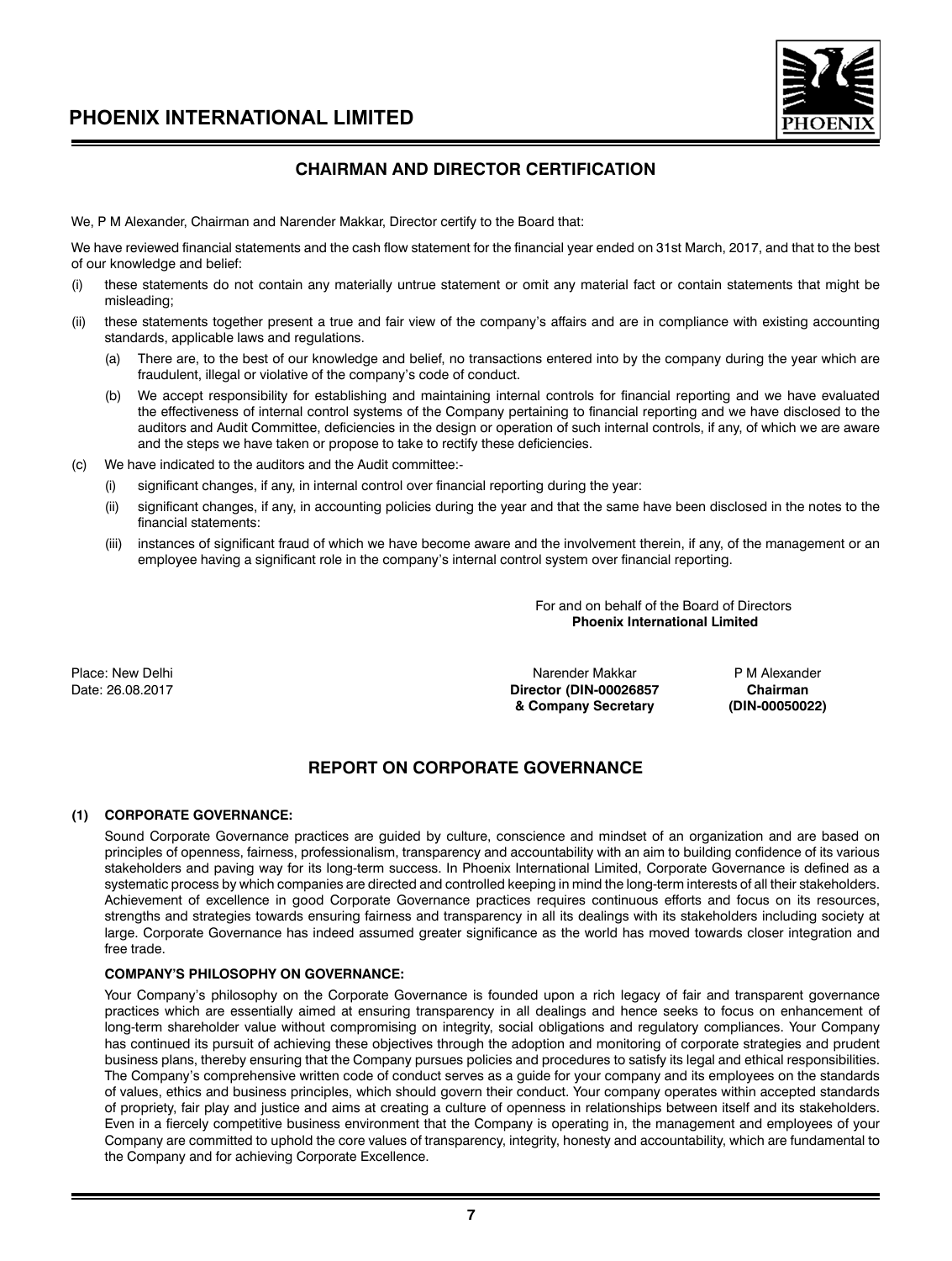

#### **CORPORATE GOVERNANCE PRACTICES:**

The Company's Corporate Governance practices seek to go beyond the regulatory requirements and with a view to ensuring commitment to transparent, law abiding behaviour and good Corporate Governance, the Company has put in place the following practices:-

#### **a) Code of Conduct:**

The Company's Code of Conduct is based on the principle that business should be conducted in a professional manner with honesty, integrity and law abiding behaviour and thereby enhancing the reputation of the Company. The Code ensures lawful and ethical conduct in all affairs and dealings of the Company.

#### **b) Business Policies:**

The Business Policies of Company ensures transparency and accountability to its stakeholders. The policies provide motivation and support for professional development of employees, fair market practices and high level of integrity in financial reporting. The policies recognize Corporate Social Responsibility of the Company and also seek to promote health, safety and quality of environment.

#### **c) Prohibition of Insider Trading:**

The Code on prevention of Insider Trading, which applies to the Board Members and all officers and employees, seeks to prohibit trading in the securities of the Company based on unpublished price sensitive information. Trading window remains closed so long unpublished price sensitive information is not made public.

#### **d) Risk Management:**

The Company has developed and implemented a comprehensive risk management policy for risk identification, assessment and minimization procedure. The risk management procedures are clearly defined and periodically reviewed by the Board of Directors with a view to strengthening the risk management framework and to continuously review and reassess the risk that the Company may confront with.

#### **e) Environment Policy:**

The Company is committed to conducting its business in a manner that values the environment and helps to ensure the safety and health of all its employees and society at large. The policy is aimed towards strengthening pollution prevention and control measures.

#### **f) Equal Employment Opportunity:**

The employment policy of the Company assure that there shall be no discrimination or harassment against an employee or applicant on the grounds of race, colour, religion, sex, age, marital status, disability, national origin, or any other factor made unlawful by applicable laws and regulations. The policy also ensures fair and respectful treatment of all fellow employees.

#### **g) Disclosure Policy**

In line with requirements under Regulation 30 of the Listing Regulations, the Company has framed a policy on disclosure of material events and information as per the Listing Regulations, which is available on our website. The objective of this policy is to have uniform disclosure practices and ensure timely, adequate and accurate disclosure of information on an ongoing basis.

#### **h) Policy for Preservation of Documents**

Pursuant to the requirements under Regulation 9 of the Listing Regulations, the Board has formulated and approved a Document Retention Policy prescribing the manner of retaining the Company's documents and the time period up to certain documents are to be retained. The policy percolates to all levels of the organization who handle the prescribed categories of documents.

A brief report on Corporate Governance for the year ended on 31st March 2017 is given below:

#### **(2) Board of Directors**

#### **(A) Composition and Category of Directors**

The Board of Directors comprises of 5 Directors as on 31st March, 2017, which includes one executive director, and four nonexecutive directors including 1 woman director. All the Independent Directors have confirmed that they meet the 'independence' criteria as mentioned under Regulation 16(1)(b) of the SEBI Listing Regulations and Section 149(6) of the Act. All the Directors have made necessary disclosures regarding their directorships as required under Section 184 of the Act and on the Committee positions held by them in other companies.

The required information, including information as enumerated in Regulation 17(7) read together with Part A of Schedule II of the SEBI Listing Regulations is made available to the Board of Directors, for discussions and consideration at the Board Meetings. The Board reviews the declaration made by the Company Secretary regarding compliance with all applicable laws on a quarterly basis as also steps taken to remediate instances of non-compliance, if any.

All the agenda papers for the Board and Committee meetings are disseminated physically.

The composition of Board of Directors, their attendance at Board Meetings during the year ended 31st March 2017, the last Annual General Meeting and their Directorships/Committee Memberships in other Companies as on 31st March 2017 is as follows: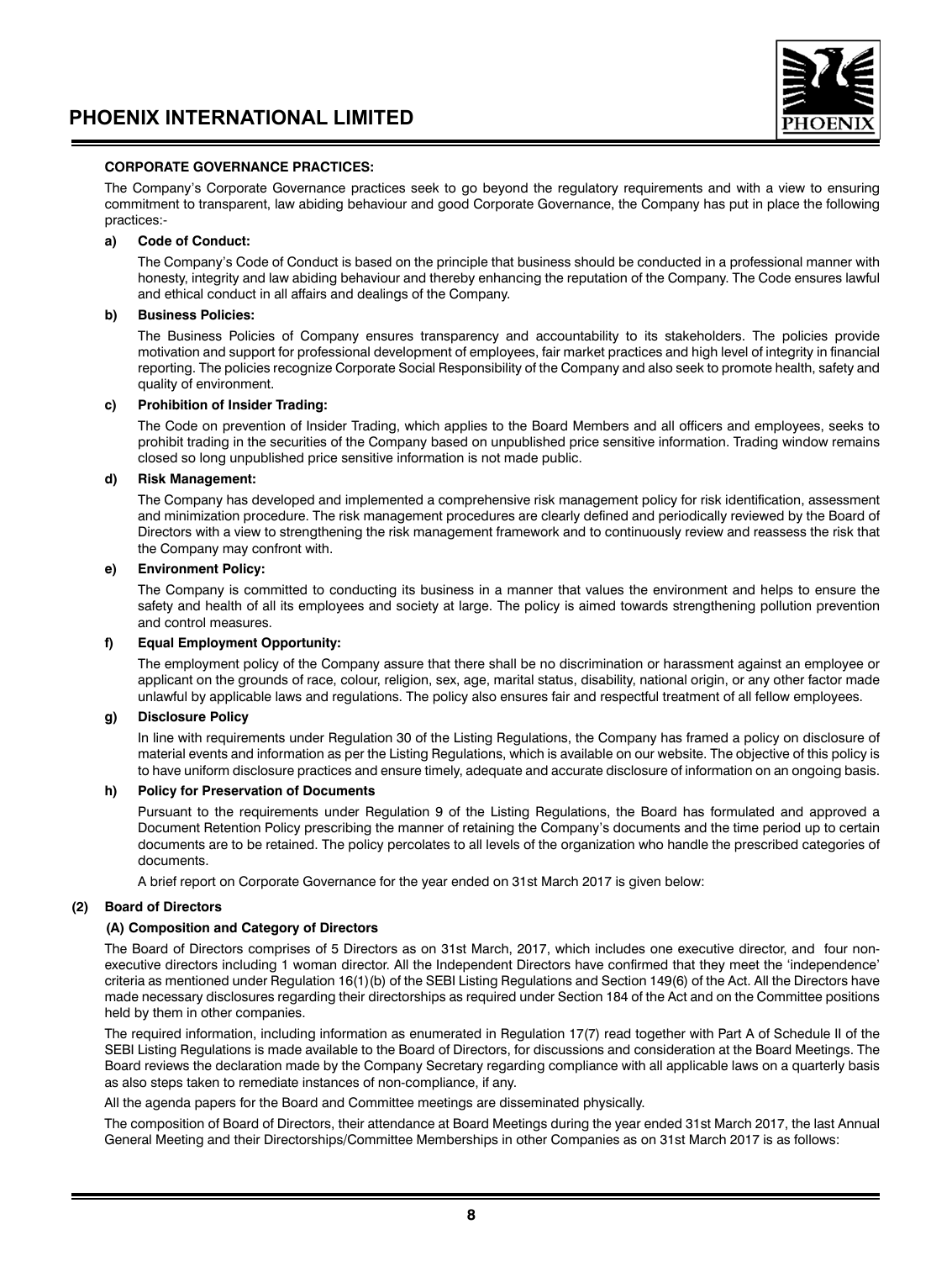

#### **(B) Details of Meeting of Board of Directors held during the year ended on 31st March, 2017**

| <b>Name of the Directors</b> | Category                                         | No. of Board<br>Meetings held<br>during tenure | No. of Board<br>Meetings<br>Attended | Attendance at<br>last AGM | No. of other<br><b>Directorships</b><br>in other<br><b>Companies</b> | As Member in<br><b>Committees</b><br>of other<br><b>Companies</b> | <b>As Chairman</b><br>in Committees<br>of Other<br><b>Companies</b> |
|------------------------------|--------------------------------------------------|------------------------------------------------|--------------------------------------|---------------------------|----------------------------------------------------------------------|-------------------------------------------------------------------|---------------------------------------------------------------------|
| Mr. Narendra Agarwal         | Non Executive and<br>Independent Director        | 4                                              | 4                                    | Yes                       | $10*$                                                                | 3                                                                 | Nil                                                                 |
| Mr. Narender Makkar          | <b>Executive Director</b>                        | 4                                              | 4                                    | Yes                       | $9***$                                                               | 4                                                                 | Nil                                                                 |
| Mr. P.M. Alexander           | Non Executive Director                           | 4                                              | 4                                    | <b>YES</b>                | $13***$                                                              | 4                                                                 | Nil                                                                 |
| Mrs. Rekha Mittal            | Non Executive and<br>Independent Director        | 4                                              | 4                                    | N <sub>0</sub>            | NIL                                                                  |                                                                   | <b>NIL</b>                                                          |
| Mr. Arun Kumar Sinha         | Non Executive and<br><b>Independent Director</b> | 4                                              | 0                                    |                           | 4                                                                    | 4                                                                 | <b>NIL</b>                                                          |
| Mr. Jitendra Pancharia       | Non Executive and<br>Independent Director        | 4                                              | $\overline{c}$                       |                           | <b>NIL</b>                                                           |                                                                   | <b>NIL</b>                                                          |

- Out of them 1 Directorships are in Private Limited Companies
- \*\* Out of them 2 Directorships are in Private Limited Companies
- \*\*\* Out of them 5 Directorships are in Private Limited Companies

#### **Notes:**

- 1. None of the Directors on the Board hold directorships in more than ten public companies. Further none of them is a Member of more than ten committees or Chairman of more than five committees across all the public companies in which he/she is a director. Necessary disclosures regarding Committee positions in other public companies as on 31st March, 2017 have been made by the Directors. None of the Directors are related to each other.
- 2. Independent Directors are non-executive directors as defined under Regulation 16(1)(b) of the SEBI Listing Regulations read with Section 149(6) of the Act. The maximum tenure of Independent Directors is in compliance with the Act. All the Independent Directors have confirmed that they meet the criteria as mentioned under Regulation 16(1)(b) of the SEBI Listing Regulations read with Section 149(6) of the Act.
- 3. Other directorships do not include directorships of Private Limited Companies, Foreign Companies and Companies under Section 8 of the Act. Chairmanships/ Memberships of the Board Committees shall only include Audit Committee and Stakeholders' Relationship Committee.
- 4. The Company has proper systems to enable the Board of Directors to periodically review compliance reports of all laws applicable to the Company.
- 5. During the year 2016-2017, information as mentioned in Schedule II Part A of the SEBI Listing Regulations has been placed before the Board for its consideration.

#### **(C) Details of Meetings of Board of Directors held during the year**

| No. of Directors Present |
|--------------------------|
|                          |
|                          |
|                          |
|                          |
|                          |

The maximum time gap between any two meetings did not exceed four calendar months.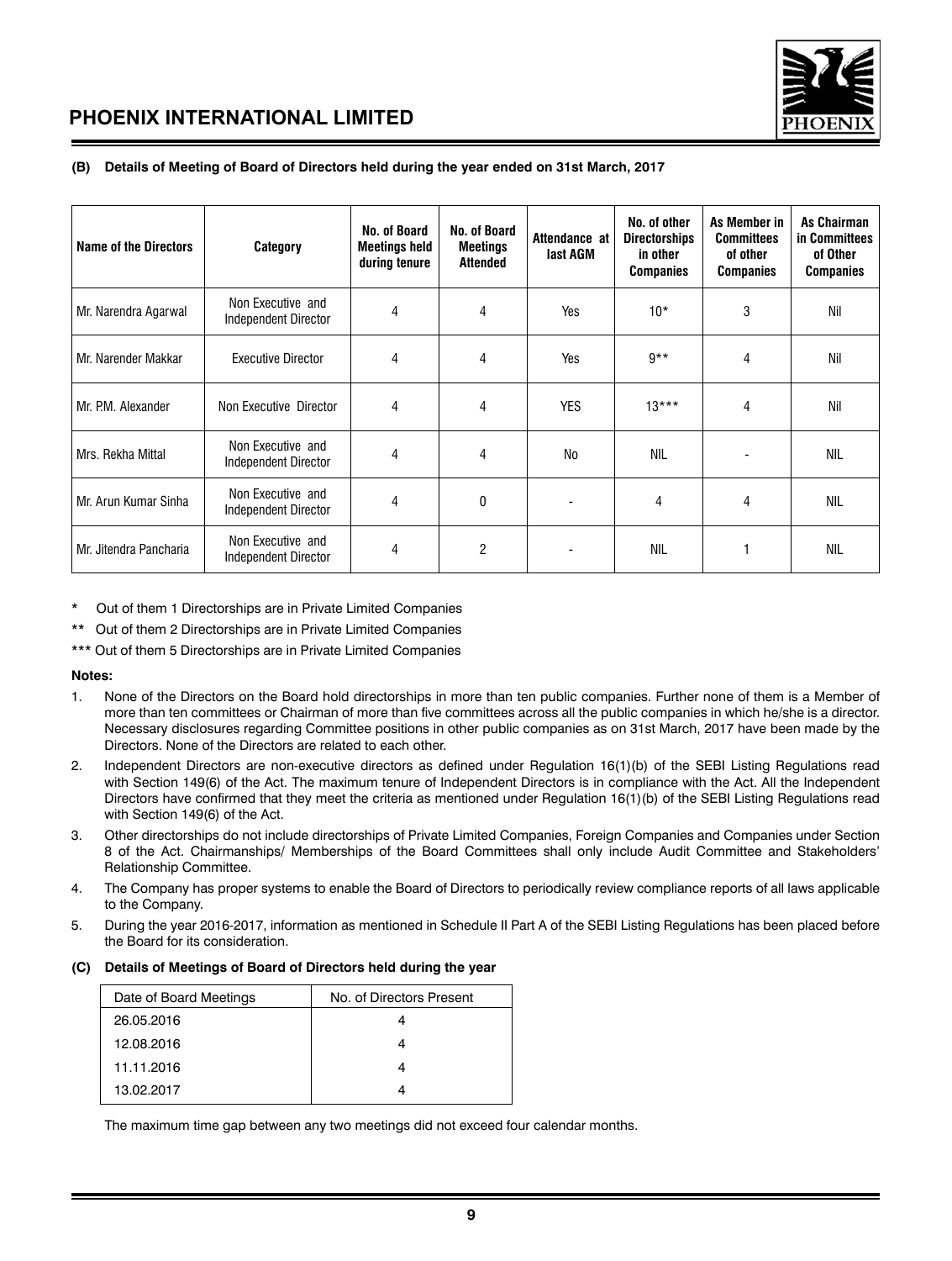

#### **Annual Independent Directors Meeting:**

During the year under review, an annual Independent Directors meeting in accordance with the provisions of Section 149(8) read with Schedule IV of the Act and Regulation 25(3) and 25(4) of the SEBI Listing Regulations, was convened on March 30, 2017, wherein all Independent Directors were present, to review the performance of the Non-Independent Non-Executive Directors including the Chairman of the Board and performance of the Board as a whole. The Non- Independent Directors did not take part in the meeting.

#### **Board Effectiveness Evaluation:**

Pursuant to the provisions of Regulation 17(10) of the SEBI Listing Regulations and the provisions of the Act, Board evaluation involving evaluation of the Board of Directors, its Committees and individual Directors, including the role of the Board Chairman, was conducted during the year. For details pertaining to the same kindly refer to the Board's Report.

#### **Familiarisation Programme:**

Kindly refer to the Company's website for details of the familiarisation programme for Independent Directors in respect of their roles, rights, responsibilities in the Company, nature of the industry in which the Company operates, business model of the Company and related matters.

#### **Information to the Board**

The Company holds at least four board meetings in a year with at least one meeting in each quarter to review the quarterly financial results. The maximum gap between two board meetings is not more than four months. Agenda papers are circulated to the Board members well in advance. In addition to the specific matters which are taken at the Board meetings, the following information is also placed before the Board for its review:

- Annual Operating Plans and Capital budget and any updates in connection therewith.
- Minutes of the meetings of the Audit Committee and all other committees of the Board.
- Terms of reference of the Committees of the Board.
- Statutory Compliance Certificate.
- Information on appointment and resignation of senior officers of the Company.
- Show cause, demand, persecution notices and penalty notices of material importance.
- Any material default in financial obligations to and by the Company, or substantial non recovery for sale of goods by the Company.
- Non-compliance of any regulatory, statutory or listing requirements and shareholders service such as non-payment of dividend, delay in share transfer etc.
- Sale of a material nature, of investments and/or assets, which are not in the normal course of business.
- Any issue involving possible public or product liability claims of a substantial nature, including any judgment or order which may have passed strictures on the conduct of the Company.

#### **(D) Details of Directors seeking re-appointment at the ensuing Annual General Meeting**

In respect of Directors seeking appointment or re-appointment, the relevant information, like brief resume of the Directors, nature of their expertise in specific, functional areas and names of the Companies in which they hold Directorship and Membership of any Committee of the Board is given as annexure to this report.

#### **(3) Risk Management Committee**

#### **(A) Constitution**

The Company has an Risk Management Committee and the terms of reference are in conformity with the powers as stipulated in Regulation 18 of the SEBI Listing Regulations read with Section 177 of the Act.

#### **The following were the members of the Committee during the year 2016-17**

|     | Mr. Narendra Aggarwal   | Independent Director                            |
|-----|-------------------------|-------------------------------------------------|
| (B) | Mr. Jitendra Pancharia  | Independent Director Appointed as on 11.11.2016 |
|     | (C) Mr. P. M. Alexander | Director                                        |

(d) Mr.Arun Kumar Sinha Independent Director Resigned as on 11.11.2016

Mr. Narender Makkar, Company Secretary, is the Secretary of the committee.

Mr. Jitendra Pancharia was appointed as Member as on 11.11.2016 in place of Mr. Arun Kumar Sinha who resigned from membership of the committee of the Company.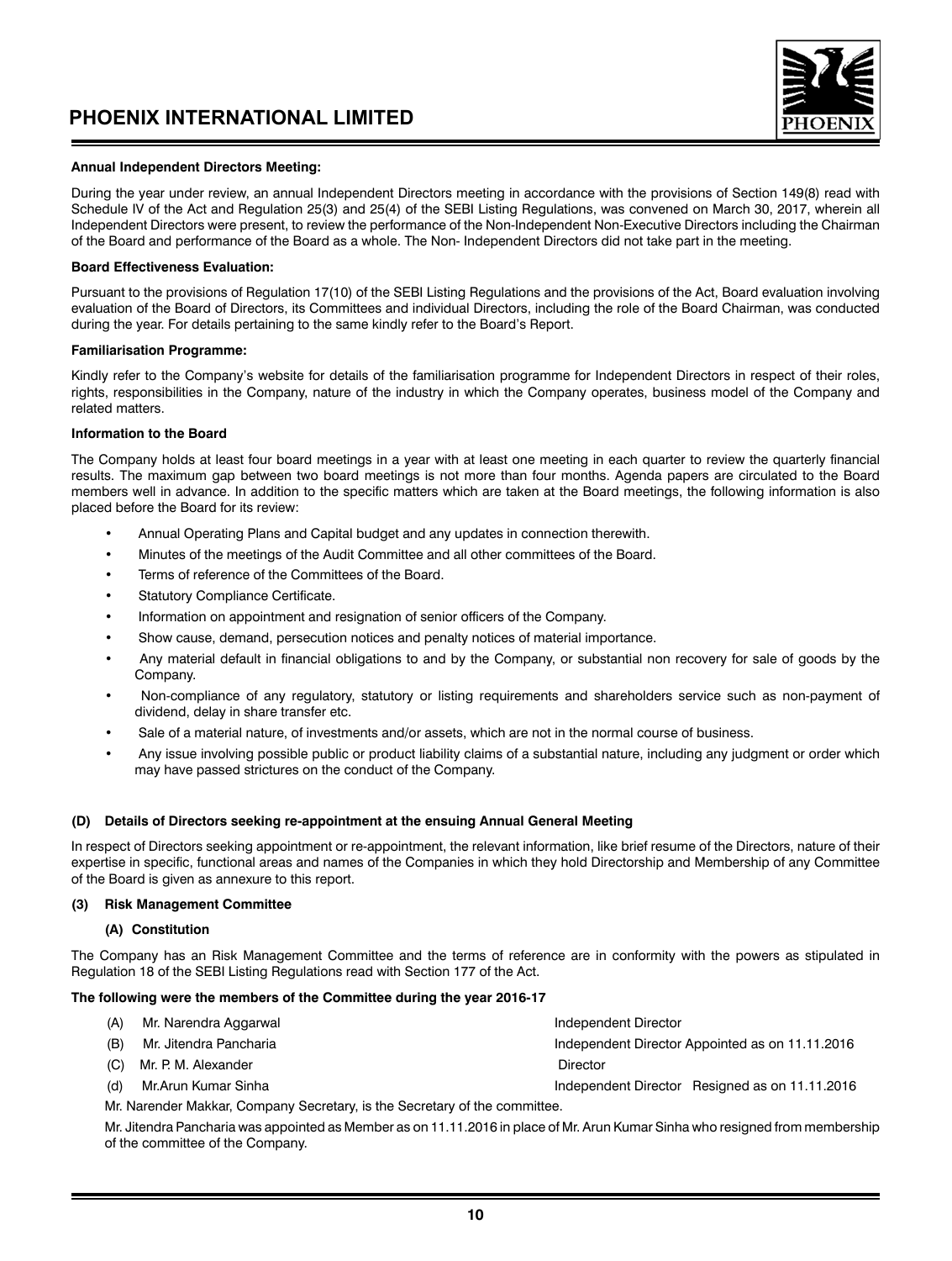

#### **(4) Audit Committee**

#### **(A) Constitution**

The Company has an Audit Committee and the terms of reference are in conformity with the powers as stipulated in Regulation 18 of the SEBI Listing Regulations read with Section 177 of the Act.

## **The following were the members of the Committee during the year 2016-17**

- (A) Mr. Narendra Aggarwal Independent Director
- 
- (B) Mr. Jitendra Pancharia Independent Director Appointed as on 11.11.2016
- (C) Mr. P. M. Alexander Director
- (d) Mr.Arun Kumar Sinha Independent Director Resigned as on 11.11.2016
- Mr. Narender Makkar, Company Secretary, is the Secretary of the committee.

 Mr. Jitendra Pancharia was appointed as Member as on 11.11.2016 in place of Mr. Arun Kumar Sinha who resigned from membership of the committee of the Company

## **(B) Terms of Reference**

The role of the Audit Committee of the Company include the following:;

- 1. Oversight of the company's financial reporting process and the disclosure of its financial information to ensure that the financial statement is correct, sufficient and credible.
- 2. Recommending to the Board, the appointment, re-appointment and if required, the replacement or removal of the statutory auditor and the fixation of audit fees.
- 3. Approval of payment to statutory auditors for any other services rendered by the statutory auditors.
- 4. Reviewing, with the management, the annual financial statements before submission to the board for approval, with particular reference to:-
- a) Matters required being included in the Director's Responsibility Statement to be included in the Board's report in terms of Clause (c) of sub section 3 of Section 134 of the Companies Act, 2013.
- b) Changes, if any, in accounting policies and practices and reasons for the same.
- c) Major accounting entries involving estimates based on the exercise of judgment by management.
- d) Significant adjustments made in the financial statements arising out of audit findings.
- e) Compliance with listing and other legal requirements relating to financial statements.
- f) Disclosure of any related party transactions.
- g) Qualifications regarding audit reports
- 5. Reviewing, with the management, the quarterly financial statements before submission to the board for approval.
- 6. Reviewing, with the management, performance of statutory and internal auditors, adequacy of the internal control systems.
- 7. Reviewing, the adequacy of internal audit function, if any, including the structure of the internal audit department, staffing and seniority of the official heading the department, reporting structure coverage and frequency of internal audit.
- 8. Discussion with internal auditors any significant findings and follow up there on.
- 9. Reviewing, the finding of any internal investigations by the internal auditors into matters where there is suspected fraud or irregularity or a failure of internal control systems of a material nature and reporting the matter to the board.
- 10. Discussion with statutory auditors before the audit commences, about the nature and scope of audit as well as post-audit discussion to ascertain any area of concern.
- 11. To look into the reasons for substantial defaults in the payment to the depositors, debenture holders, shareholders (in case of non payment of declared dividends) and creditors.
- 12. To review the functioning of the Whistle Blower mechanism, in case the same is existing.
- 13. Carrying out any other function as required.

The Auditors and the Key Managerial Personnel have a right to be heard in the meetings of the Audit Committee when it considers the Auditor's Report. The Audit Committee is also empowered, pursuant to its terms of reference, to :

- a) Investigate any activity within its terms of reference and to seek any information it requires from any employee.
- b) Obtain professional advice from external sources to carry on any investigation and have full access to information contained in the records of the Company.
- c) Discuss any related issues with the internal and statutory auditors and the management of the Company.
- d) Review and monitor the auditor's independence and performance, and effectiveness of audit process.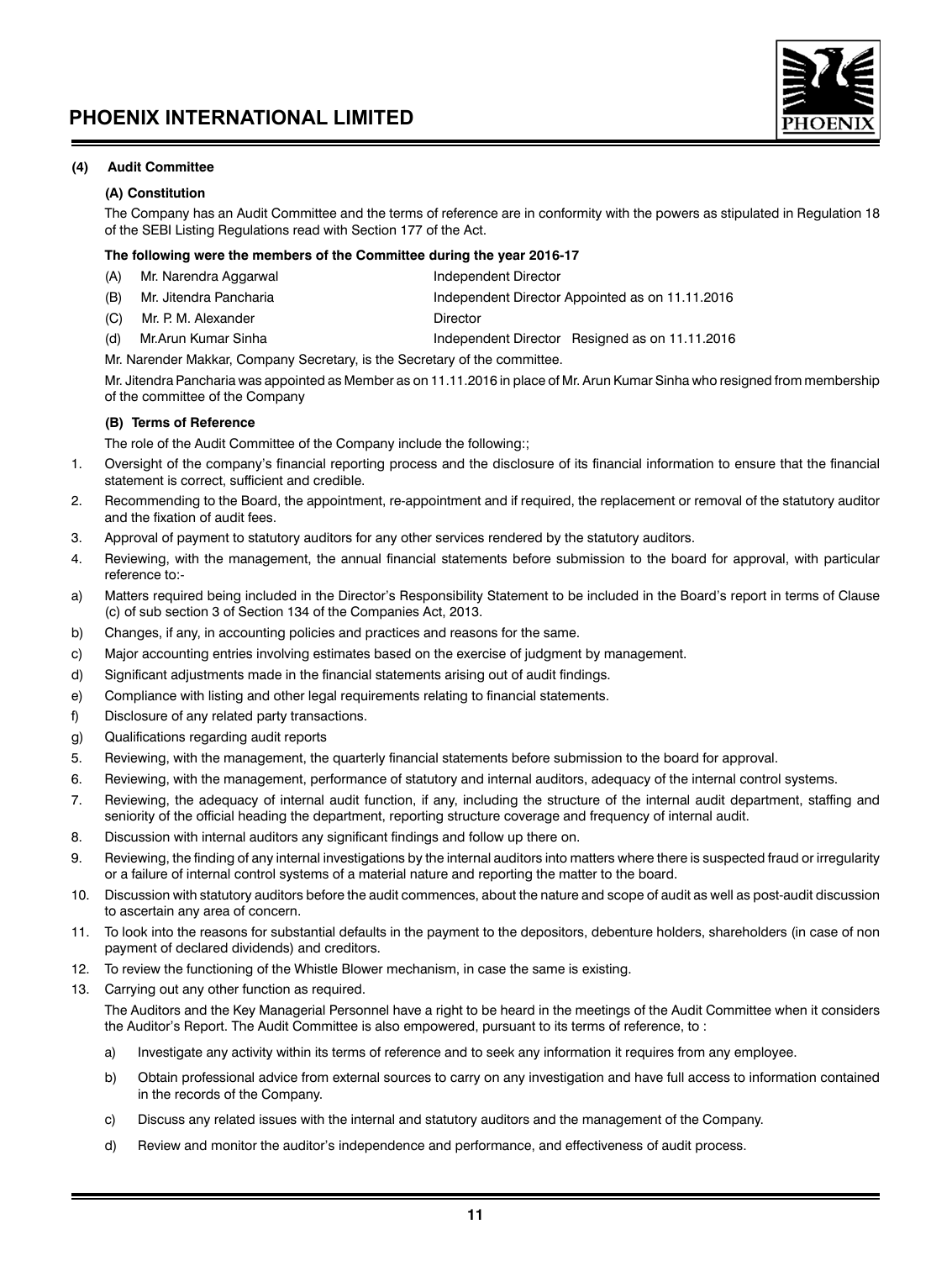

- e) Approve subsequent modification of transactions of the Company with related parties.
- f) Discussion with the statutory auditors before the audit commences, about the nature and scope of audit as well as post-audit discussion to ascertain any area of concern.
- g) Look into the reasons for substantial defaults in the payment to the depositors, debenture holders, shareholders and creditors.
- h) Scrutinize the inter-corporate loans and investments and evaluate internal financial controls and risk management systems.

i) Oversee the vigil mechanism/whistle blower policy of the Company.

The Company has systems and procedures in place to ensure that the Audit Committee mandatorily reviews:

- Management discussion and analysis of financial condition and results of operations.
- Statement of significant related party transactions (as defined by the Audit Committee), submitted by Management.
- Management letters/letters of internal control weaknesses issued by the statutory auditors.
- Internal Audit Reports relating to internal control weaknesses.
- The appointment, removal and terms of remuneration of the chief internal auditor.

Whenever applicable, monitoring end use of funds raised through public issues, right issues, preferential issues by major category (capital expenditure, sales and marketing, working capital etc.), shall form a part of the quarterly declaration of financial results. In addition, the Audit Committee of the Board is also empowered to review the financial statements, in particular, the investments made by the unlisted subsidiary companies, in view of the requirements under Regulation 24 of the SEBI Listing Regulations.

No person has been denied access to the Committee. The minutes of the meetings of the Board of Directors of the unlisted subsidiary companies are periodically placed before the meeting of the Audit Committee of the Board of Directors of the Company.

#### **(C) Meeting and Attendance during the year**

Four meetings of the Committee were held during the year on 26.05.2016, 12.08.2016, 11.11.2016, 13.02.2017. The attendance particulars are as follows:

| Name of the Director   |               | Meeting |          |  |
|------------------------|---------------|---------|----------|--|
|                        | Position held | Held    | Attended |  |
| Mr. Jitendra Pancharia | Member        |         |          |  |
| Mr. Narendra Aggarwal  | Member        |         |          |  |
| Mr. P. M. Alexander    | Member        |         |          |  |
| Mr. Arun Kumar Sinha   | Member        |         | -        |  |

- Members of the Audit Committee are eminent persons in their fields having expertise in Finance and Accounting. Legal and Commercial
- Mr. Jitendra Pancharia was appointed as Member as on 11.11.2016 in place of Mr. Arun Kumar Sinha who resigned from membership of the committee of the Company

#### **(5) Nomination and Remuneration Committee**

Composition: The Company has a Nomination and Remuneration Committee which comprises of three members, all of whom are Non-Executive Independent Directors.

- Mr. P.M. Alexander,
- Mr. Jitendra Pancharia and
- Mr. Narendra Aggarwal,

Mr. Narender Makkar, the Company Secretary, acts as Secretary of the Committee.

The terms of reference are in conformity with the provisions of Regulation 19 of the SEBI Listing Regulations, read with Section 178 of the Act.

The role of the Committee inter alia includes the following:

- Identify persons qualified to become directors or hold senior management positions and advise the Board for such appointments/removals where necessary.
- Formulate criteria for determining qualifications, positive attributes and independence of a director and recommend to the Board a policy relating to the remuneration of directors, key managerial personnel and other employees.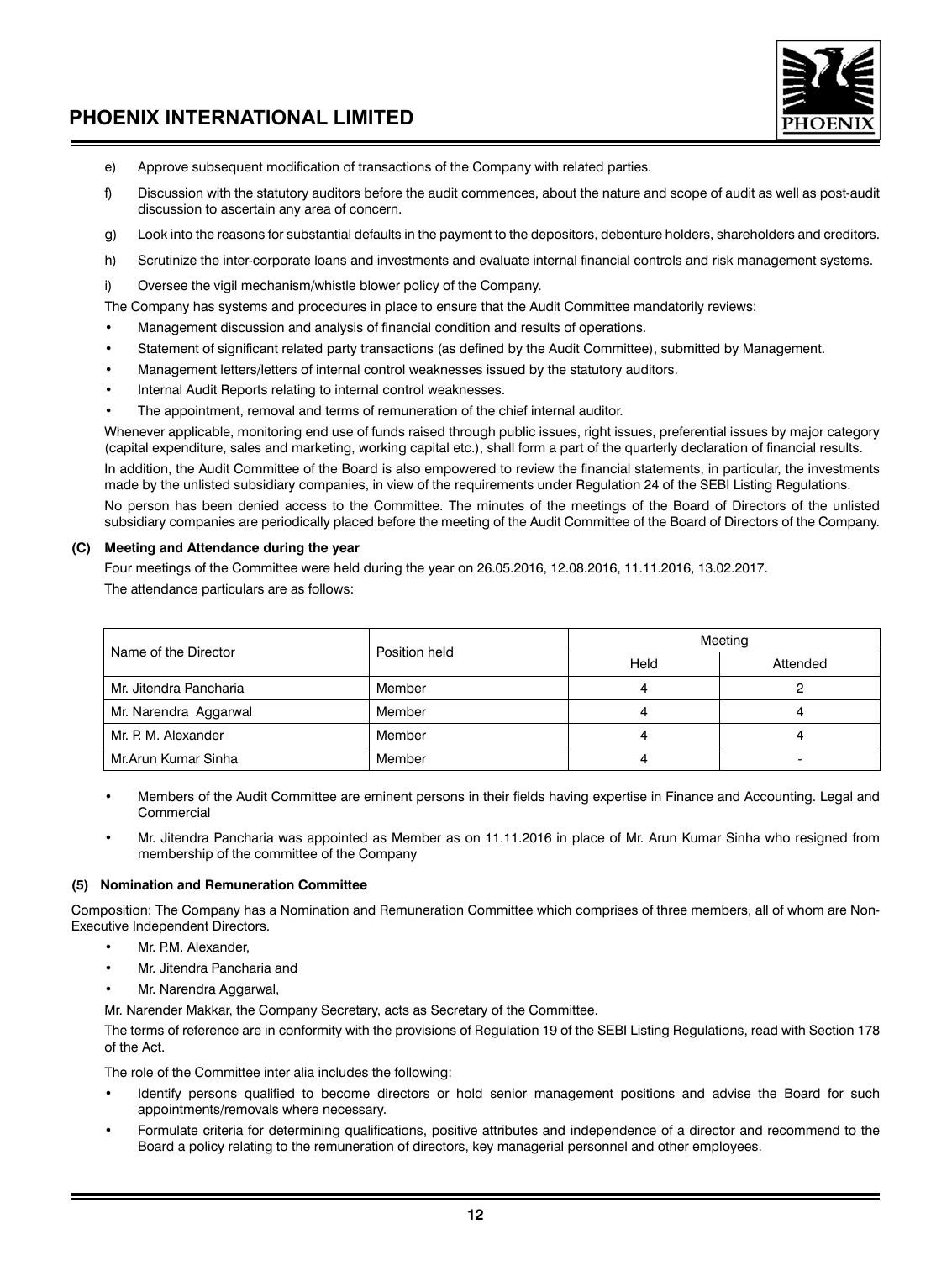

- Evaluate the performance of independent directors and the board of directors and to decide whether to continue the term of appointment of the independent director, on the basis of the report of performance evaluation of independent directors.
- Devise a policy on Board diversity.

In accordance with the recommendation of the Committee, the Company has since formulated a Remuneration Policy for directors, key managerial personnel and other employees of the Company. The Committee is responsible for recommending the fixation and periodic revision of remuneration of the Managing Director. The Committee also decides on payment of commission to non-executive Directors and other senior managerial personnel. The performance evaluation criteria for non-executive including independent directors laid down by Committee and taken on record by the Board includes

- a. Attendance and participation in the Meetings.
- b. Preparedness for the Meetings.
- c Understanding of the Company and the external environment in which it operates and contributes to strategic direction.
- d. Raising of valid concerns to the Board and constructive contribution to issues and active participation at meetings.
- e. Engaging with and challenging the management team without being confrontational or obstructionist.

The performance evaluation of Independent Directors was done by the entire Board of Directors and in the evaluation, the Directors who are subject to evaluation had not participated.

#### **Meetings:**

Two meetings of Nomination and Remuneration Committee were held on 26.05.2016 and 11.02.2017 during the year. Attendance at meeting during the year is as under.

|    | <b>DIRECTOR</b>        | NO. OF MEETINGS HELD DURING<br><b>TENURE</b> | <b>NO. OF MEETINGS ATTENDED</b> |
|----|------------------------|----------------------------------------------|---------------------------------|
|    | Mr. P.M. Alexander     |                                              |                                 |
| 2. | Mr. Jitendra Pancharia |                                              |                                 |
| 3. | Mr. Narendra Aggarwal  |                                              |                                 |
| Δ  | Mr. Arun Kumar Sinha   |                                              | -                               |

Mr. Jitendra Pancharia was appointed as Member as on 11.11.2016 in place of Mr. Arun Kumar Sinha who resigned from membership of the committee of the Company

## **Remuneration to Directors**

The details of the remuneration paid or payable to the Non- Executive Directors and the Executive Director have been given below. (a)

| Sr.No. | Name                | <b>Designation</b>           | All elements of Remuneration package i.e.<br>Salary benefits bonus, pension etc |
|--------|---------------------|------------------------------|---------------------------------------------------------------------------------|
| . .    | Mr. Narender Makkar | Director & Company Secretary | 24.74.400/-                                                                     |

B)

| Sr. No. | Name                    | Designation                         | <b>Sitting Fees</b> |
|---------|-------------------------|-------------------------------------|---------------------|
|         | Mr Jitendra Pancharia * | Non - Executive Indepndent Director | ็ Rs. 40.000/-      |
| c.      | Mrs. Rekha Mittal**     | Non - Executive Indepndent Director | ' Rs. 20,000/-      |

\*\* Mr. Jitendra Pancharia was appointed as Additional Director in the capacity of Independent Director w.e.f. 11.11.2016.

No commission was paid to the Non- Executive Directors during the year ended 31st March, 2017.

#### **(5) Stakeholders Relationship Committee (formerly termed as Share Transfer and Shareholders' /Investors' Grievance Committee)**

#### **Terms of Reference**

The Company has a Stakeholders' Relationship Committee and the terms of reference of the Stakeholders' Relationship Committee are in conformity with the provisions of Regulation 20 of the SEBI Listing Regulations, read with Section 178 of the Act. The Stakeholders' Relationship Committee specifically looks into the redressal of grievances of shareholders and other security holders such as transfer/ transmission of shares, issue of duplicate share certificates, recording dematerialization/rematerialisation of shares, non-receipt of Annual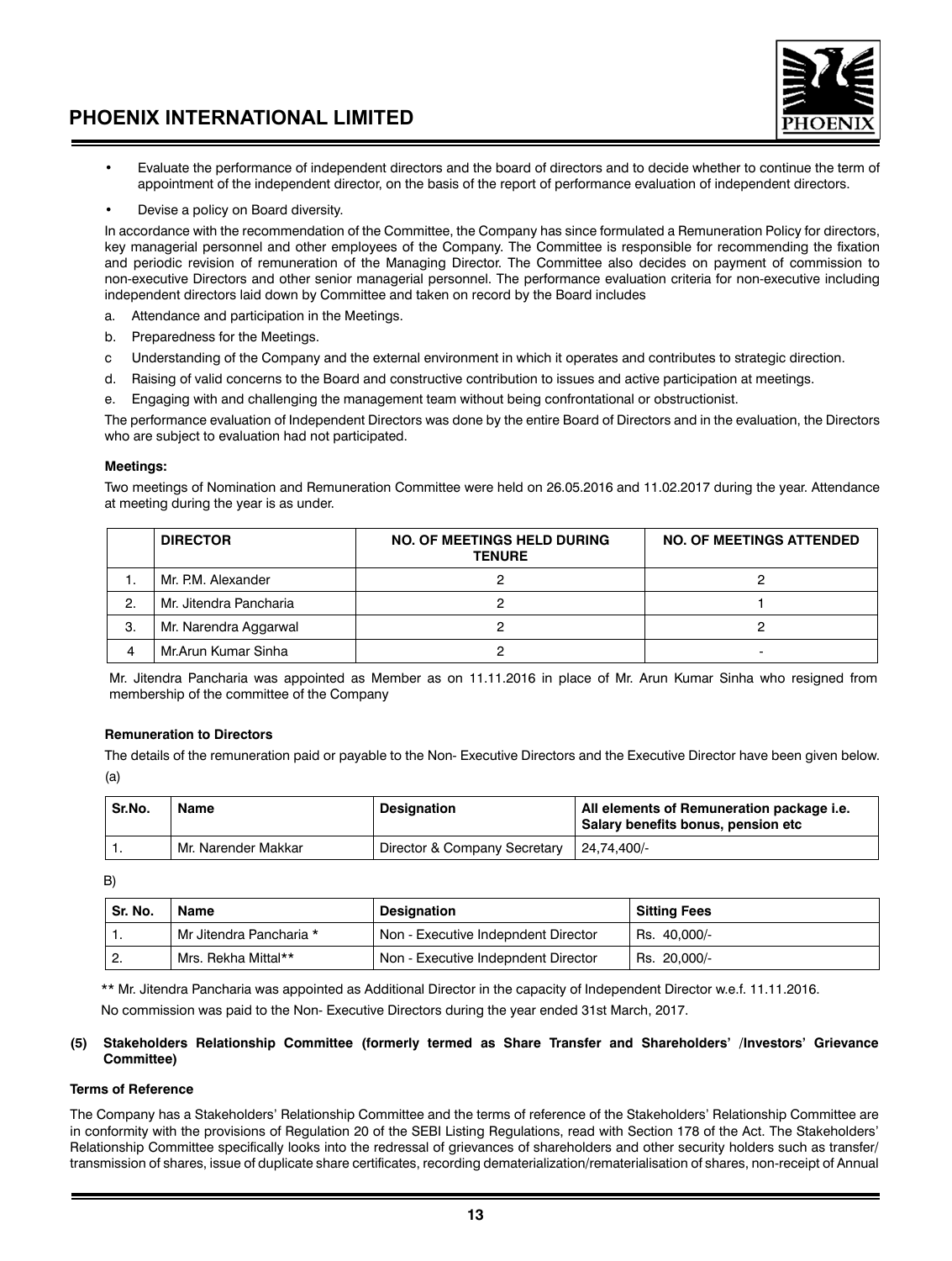



Report, non-receipt of declared dividends and other related matters.

Composition: The following were the members of the Committee during the year.

| (A) | Mr. Narendra Aggarwal- Chairman | Independent Director |
|-----|---------------------------------|----------------------|
| (B) | Mr. Narender Kumar Makkar -     | Company Secretary    |
| (C) | Mr. P. M. Alexander - Member    | Director             |

Mr. Narender Makkar, Company Secretary, is the Secretary of the committee and is also the Compliance Officer.

The Stakeholders' Relationship Committee of the Board of Directors meets at regular intervals and specifically looks into redressal of grievances of shareholders and other security holders.

During the financial year, 10 meetings of the committee were held on the following dates;

 16/05/2016, 23/05/2016, 25/07/2016, 22/09/2016, 30/09/2016, 02/11/2016, 23/01/2017, 27/02/2017, 17/07/2017, 31/07/2017 Name and designation of Compliance Officer: Mr. Narender Makkar, Company Secretary

#### **Status of Shareholders' Complaints:**

The number of complaints received during the year ended on 31st March, 2017 were 05 (Five) , resolved during the year ended on 31st March, 2017 were 5 and there were none pending as at the end of the financial year.

#### **Share Transfer**

Mr. Narender Makkar, Company Secretary and Mr. P D Gupta Manager Corporate Affairs are severally authorised to approve share transfers in physical mode.

#### **Business Risk Management Policy**

Your Company recognizes that risk is an integral part of business and is committed to managing the risk in a proactive and efficient manner. Your Company periodically assesses risk in the internal and external environment, along with the cost of treating risks and incorporates risk treatment plans strategy. The Internal Audit Department facilitates the execution of Risk Management Practices in the Company in the areas of risk identification, assessment, monitoring, mitigation and reporting. The Company has laid down procedures to infoirm the Audit Committee as well as the Board of Directors about risk assessment & management procedures and status.

The Company has policy to hedge most of the payments of currency in order to reduce risk of voilatile international market of foreign exchange.

All properties including building, plant, furniture, fixture, stock and stock in transit of the Company have been properly insurred against all kinds of risks.

#### **Independent Directors Meeting**

During the year under review the Independent Directors met on 31.03.2017 interalia to review the performance of non independent directors including that of the Chairman taking into account the views of the executive and non – executive directors; assess the quality, quantity and timeliness of flow of information between the company management and the Board that is necessary for the Board to effectively and reasonably perform their duties and other related matters.

#### **(6) General Body Meetings**

(A) The venue date and time of the last 3 Annual General Meetings were as follows;

| Date & Time                        | Location                                                              |
|------------------------------------|-----------------------------------------------------------------------|
| 30th September, 2014 at 10:00 a.m. | Lok Kala Manch, 20 Institutional Area, Lodhi Road, New Delhi – 110003 |
| 30th September, 2015 at 10:00 a.m. | Lok Kala Manch, 20 Institutional Area, Lodhi Road, New Delhi - 110003 |
| 30th September, 2016 at 10:00 a.m. | Lok Kala Manch, 20 Institutional Area, Lodhi Road, New Delhi - 110003 |

#### **(7) Disclosure**

- I. There were no materially significant related party transaction i.e transactions of the Company of material nature with its promoters, Directors or the Management, their relatives or subsidiaries etc which conflict with the interests of the Company.
- II. Disclosure by Senior Management in accordance with Regulation 26(5) of the SEBI Listing Regulations:

The Senior Management of the Company has confirmed to the Board of Directors that they do not have any personal interest relating to material, financial and commercial transactions entered into with the Company that may have a potential conflict with the interests of the Company at large.

III. Disclosures on Compliance of Law :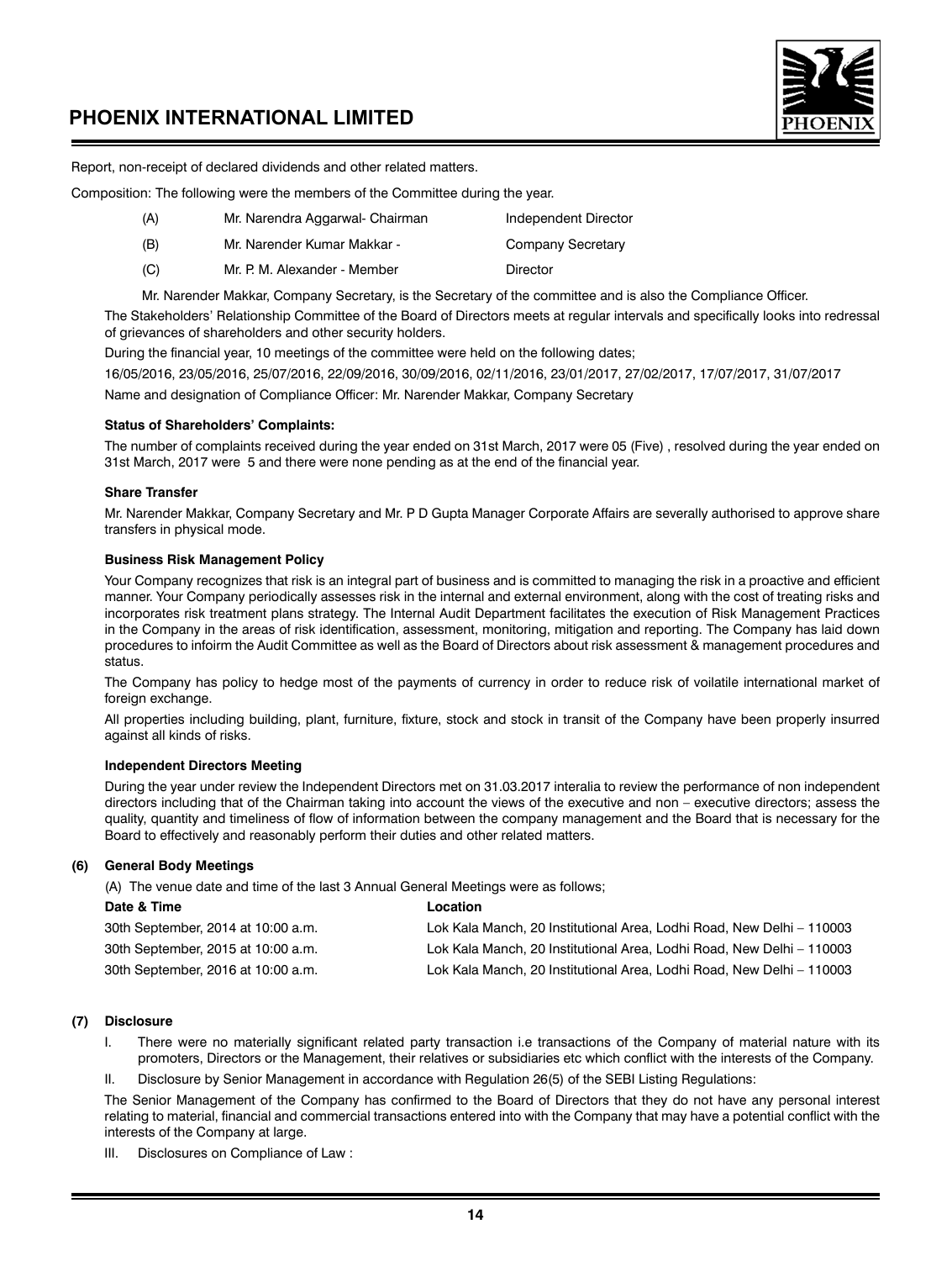

The Company has complied with the mandatory requirements of the Stock Exchanges, SEBI and other statutory authorities on all matters related to capital markets during the last three years. No penalties or strictures were imposed by SEBI, Stock Exchanges, or any statutory authorities on any matter related to capital markets during the last three years.

- IV. Vigil Mechanism / Whistle Blower Mechanism: The Company promotes ethical behaviour in all its business activities and has put in place mechanism of the reporting illegal or unethical behaviour. Employees are free to report violations of laws, rules, regulations or unethical conduct to their immediate supervisor/notified person. The reports received from any employee will be reviewed by the Ethics Office and the Corporate Governance and Stakeholders Relationship Committee. The Directors and Senior Management are obliged to maintain confidentially of such report and ensure that the whistle blowers are not subjected to any discriminatory practices.
- V. Code for Prevention of Insider Trading Practices In compliance with the SEBI Regulation on Prevention of Insider Trading, the Company has in place a comprehensive code of conduct for its Directors and Senior Management Officers. The code lays down guidelines, which advises them on procedures to be followed and disclosures to be made, while dealing with the shares of the Company. The code clearly specifies, among other matters, that Directors and specified employees of the Company can trade in the shares of the Company only during 'Trading Window Open Period'. The trading window is closed during the time of declaration of results, dividend and material events, as per the Code. Mr. Narender Makkar, Company Secretary, is the Compliance Officer who also acts as the Chief Investor Relations Officer.
- VI. Details of compliance with mandatory requirements and adoption of non mandatory requirements All mandatory requirements have been complied with and the non-mandatory requirements are dealt with at the end of the Report.
- VII. Commodity price risk or foreign exchange risk and hedging activities

| Terms of reference of the Committee                     | Composition                                       | <b>Frequency of Meetings</b>       |
|---------------------------------------------------------|---------------------------------------------------|------------------------------------|
| 1. To take protective measures to hedge forex<br>Losses | 1. Mr. Jitender Pancharia<br>Independent Director | 11.11.2016, 30.12.2016, 11.02.2017 |
|                                                         | 2. Mr. P M Alexander<br>Member                    |                                    |
|                                                         | 3. Mr. Narendra Aggarwal<br>Member                |                                    |

2. To decide on all matters related to Commodities hedging and to take protective measures to hedge commodity price fluctuations

#### **IX. Code of Conduct**

A new code of Business Conduct and Ethics for Members of the Board and Senior Management Personnel which suitably incorporates the duties of Independent Directors as laid down in the Act, has been adopted by the Board, in supersession of the earlier one, to bring it in line with the SEBI Listing Regulations.

All Board Members and Senior Management Personnel have affirmed compliance with the Code on an annual basis. A declaration to this effect signed by the Director in terms of SEBI Listing Regulations forms a part of this Annual Report.

I. There are no pecuniary relationships or transactions with the Non-Executive Directors other than sitting fees paid to them.

#### **X CEO and CFO Certification**

The Company Secretary of the Company give quarterly/annual certification of financial reporting and internal controls to the Board in terms of regulation 17(8) and 33(2) of the SEBI (Listing Obligation and requirement), Regulation 2015

#### **(8) Means of Communication**

| i. Quarterly Result                                                                                                      | Un-audited quarterly and yearly results have been published.                                                                                                                                                                      |  |
|--------------------------------------------------------------------------------------------------------------------------|-----------------------------------------------------------------------------------------------------------------------------------------------------------------------------------------------------------------------------------|--|
| ii. Whether the website also displays official news<br>releases and presentation to institutional investors<br>analysts. | Website has been developed and is active. Notice of Annual General<br>Meeting along the Annual Report is being sent to each shareholder well<br>within time frame.                                                                |  |
| iii. Newspapers where Audited Financial Results, Un-<br>audited quarterly and yearly results are published               | Financial Chronical Delhi English & Awam E Hind Edition                                                                                                                                                                           |  |
| iv. Whether Management Discussion and Analysis is a<br>part of Annual Report or not.                                     | <b>YES</b>                                                                                                                                                                                                                        |  |
| Annual Report<br>V.                                                                                                      | Annual Report containing, inter alia, Audited Annual Accounts, Consolidated<br>Financial Statements, Director's Report, Auditors' Report and other<br>important information is circulated to members and others entitled thereto. |  |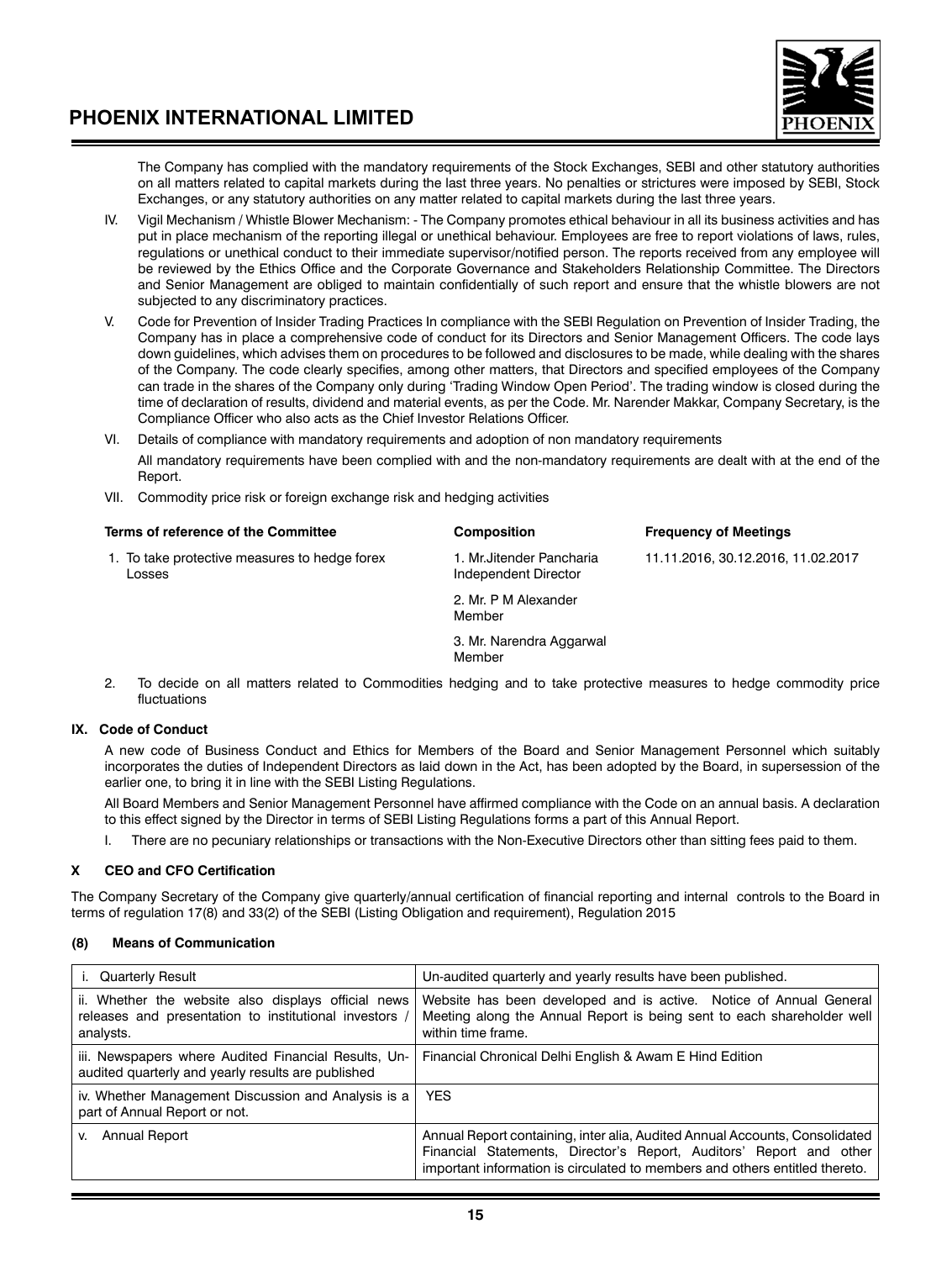

#### **(9) Subsidiary Monitoring Framework**

All the subsidiary companies of the Company are Board managed with their Boards of Directors having the rights and obligations to manage such companies in the best interest of their Shareholders. As a majority shareholder, the Company nominates its representatives on the Boards of subsidiary companies and monitors the performance of such companies inter alia, by the following means-

- a) Financial statements, in particular the investments made by the unlisted subsidiary companies, are reviewed quarterly by the Audit Committee of the Company.
- b) All minute of the meetings of subsidiary companies are placed before the Company's Board regularly.
- c) A statement containing all significant transactions and arrangements entered into by the unlisted subsidiary companies is placed before the Company's Board.

#### **MANAGEMENT DISCUSSION AND ANALYSIS REPORT**

The Indian Footwear Industry has demonstrated exponential growth and continues to take advantage of the favourable current economic climate to further leverage growth opportunities. The Government has acted as an important catalyst in bringing greater investment to this sector and has granted fiscal relief and incentives to augment production and exports. Innovation continues to be the focal point in your Company's manufacturing, sales, marketing and various brand-building efforts.

The company has manufacturing facility of shoes uppers at Chennai and achieved a turnover of Rs.3825.80 Lacs during the current year as compared to Rs. 3939.28 Lacs during the previous year.

Your Company is always striving to create a favourable work environment with the available resources at its command and is doing its best to retain the available talents within the company.

The Company is having expertise in the product line in which it has been operating. The Company in the past was a continuously profit earning and dividend paying Company.

Your company is well aware of the opportunities, threats and risks involved in the business and it takes every effort to convert the threats and risks into opportunities.

Your Company annually reviews "risk maps" to help identify potential business threats. The capability of these risk mitigation plans, developed to redress identified threats, is honed to protect the interests of all Shareholders. Crisis management plans are well documented.

The Company has a proper and adequate system of internal controls to ensure that all assets are safeguarded and protected against loss from unauthorized use or disposition and that transaction are authorized and reported correctly.

#### **(11) General Shareholder Information**

#### **(a) Annual General Meeting**

| Date & Time                              | : 28/09/2017 at 10:00 A.M.                                               |
|------------------------------------------|--------------------------------------------------------------------------|
| Place                                    | : Lok Kala Manch, 20, Institutional Area, Lodhi Road, New Delhi -110003. |
| <b>Financial Calendar:</b><br>(b)        | ending March 31                                                          |
| (Tentative)                              |                                                                          |
| Financial Results for the Quarter Ended: |                                                                          |
| 30th June, 2017                          | On or before 13th August, 2017                                           |
| 30th September, 2017                     | On or before 14th November, 2017                                         |
| 31st December, 2017                      | On or before 14th February, 2018                                         |
| 31st March, 2018                         | On or before 30th May, 2018                                              |
| (c) Date of book Closure                 | 23.09.2018 TO 29th September, 2018                                       |
|                                          |                                                                          |

#### **Listing on Stock Exchanges:**

The shares of the Company are listed on the following stock exchanges:

| <b>่ S. No.</b> | <b>STOCK EXCHANGE</b> | <b>ADDRESS</b>                                                                                    |
|-----------------|-----------------------|---------------------------------------------------------------------------------------------------|
| (a)             | <b>BSE Limited</b>    | The Bombay Stock Exchange, Phiroze Jeejeebhoy Tower, 25th Floor, Dalal Street,<br>Mumbai- 400 001 |

The Company has paid Annual Listing Fees for the Financial Year 2017-2018 to Stock Exchanges.

#### **(d) Stock Exchange Code at BSE : 526481**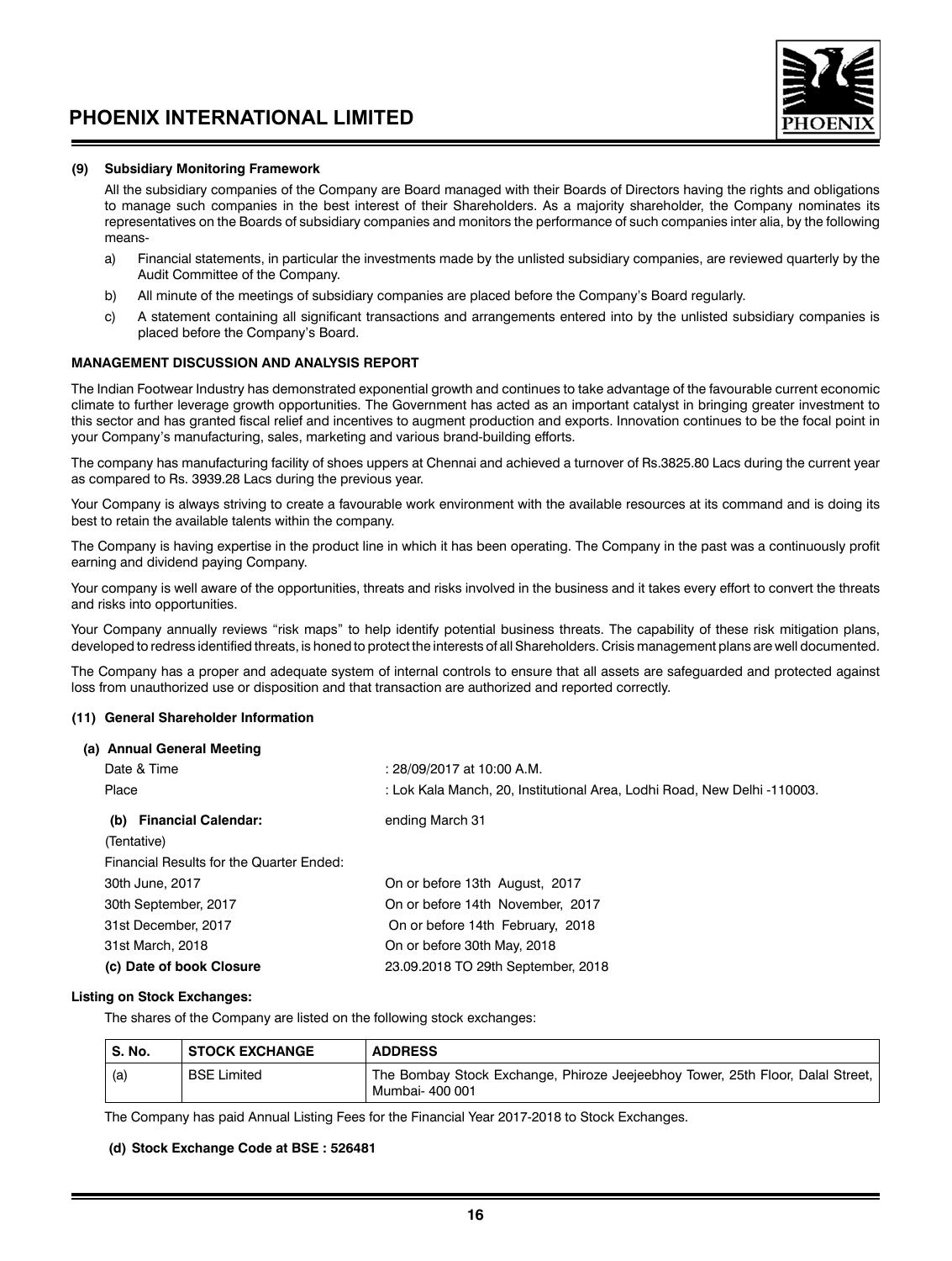

Stock Market Data: Highest & Lowest during each month in last financial year from April, 2016 to March, 2017 on Bombay Stock Exchange.

| <b>YEAR</b> | <b>MONTH</b> | <b>HIGHEST RATE</b> | <b>LOWEST RATE</b> |
|-------------|--------------|---------------------|--------------------|
| 2016        | April        | 10.00               | 8.46               |
| 2016        | May          | 10.11               | 8.30               |
| 2016        | June         | 9.95                | 8.10               |
| 2016        | July         | 11.60               | 8.10               |
| 2016        | August       | 12.23               | 9.82               |
| 2016        | September    | 11.56               | 8.46               |
| 2016        | October      | 10.54               | 8.63               |
| 2016        | November     | 11.07               | 9.03               |
| 2016        | December     | 11.33               | 9.05               |
| 2017        | January      | 12.00               | 8.60               |
| 2017        | February     | 11.40               | 8.60               |
| 2017        | March        | 10.90               | 8.60               |

#### **(d) Share Transfer System:**

The Company has out sourced share transfer function to M/s Mas Services Limited, which is registered with SEBI as a Category-I Registrar and Transfer Agent.

Share Transfer Process : The shares in physical form for transfer should be lodged at the office of the Company's Registrar and Share Transfer Agent, or at the Registered Office of the Company. The transfers are processed within 10 days from the date of receipt of such request for transfer, if technically found to be in order and complete in all respects. As per directives issued by SEBI it is compulsory to trade in securities of any Company's equity shares in dematerialized form.

#### **(e) Dematerialization of Shares:**

The process of conversion of shares from physical form to electronic form is known as dematerialisation. For dematerializing the shares, the shareholders should open a demat account with a Depository Participant (DP). He/She is required to submit a Demat Request Form duly filled up along with the share certificates to his/her DP. The DP will allocate a demat request number and shall forward the request physically as well as electronically, through NSDL/CDSL, to the Registrar and Share Transfer Agent. On receipt of the demat request both physically and electronically and after verification, the shares are dematerialised and an electronic credit of shares is given in the account of the shareholder. The Company has entered into agreement with NSDL and CDSL for the purpose. The Company ISIN No. is INE245B01011.

#### **(i) Distribution of Shareholding as on 31st March, 2017**

| <b>Shareholding of Nominal Value (')</b> | <b>Shareholders</b> |            | <b>Share Amount</b>         |            |
|------------------------------------------|---------------------|------------|-----------------------------|------------|
|                                          | <b>Number</b>       | % to Total | Amount $\ln$ ( $\dot{\ }$ ) | % to Total |
|                                          | 2                   | 3          | 4                           | 5          |
| Up to 5000                               | 8159                | 90,006     | 14783540                    | 8.805      |
| $5001 - 10,000$                          | 490                 | 5.405      | 3933650                     | 2.343      |
| 10,001-20,000                            | 193                 | 2.129      | 2947140                     | 1.755      |
| 20,001-30,000                            | 80                  | 0.883      | 2051060                     | 1.222      |
| 30,001-40,000                            | 37                  | 0.408      | 1310120                     | 0.780      |
| 40.001-50.000                            | 28                  | 0.309      | 1298890                     | 0.774      |
| 50,001-1,00,000                          | 44                  | 0.485      | 3283180                     | 1.955      |
| 1,00,001- and above                      | 34                  | 0.375      | 138288020                   | 82.365     |
|                                          | 9065                | 100,000    | 167895600                   | 100,000    |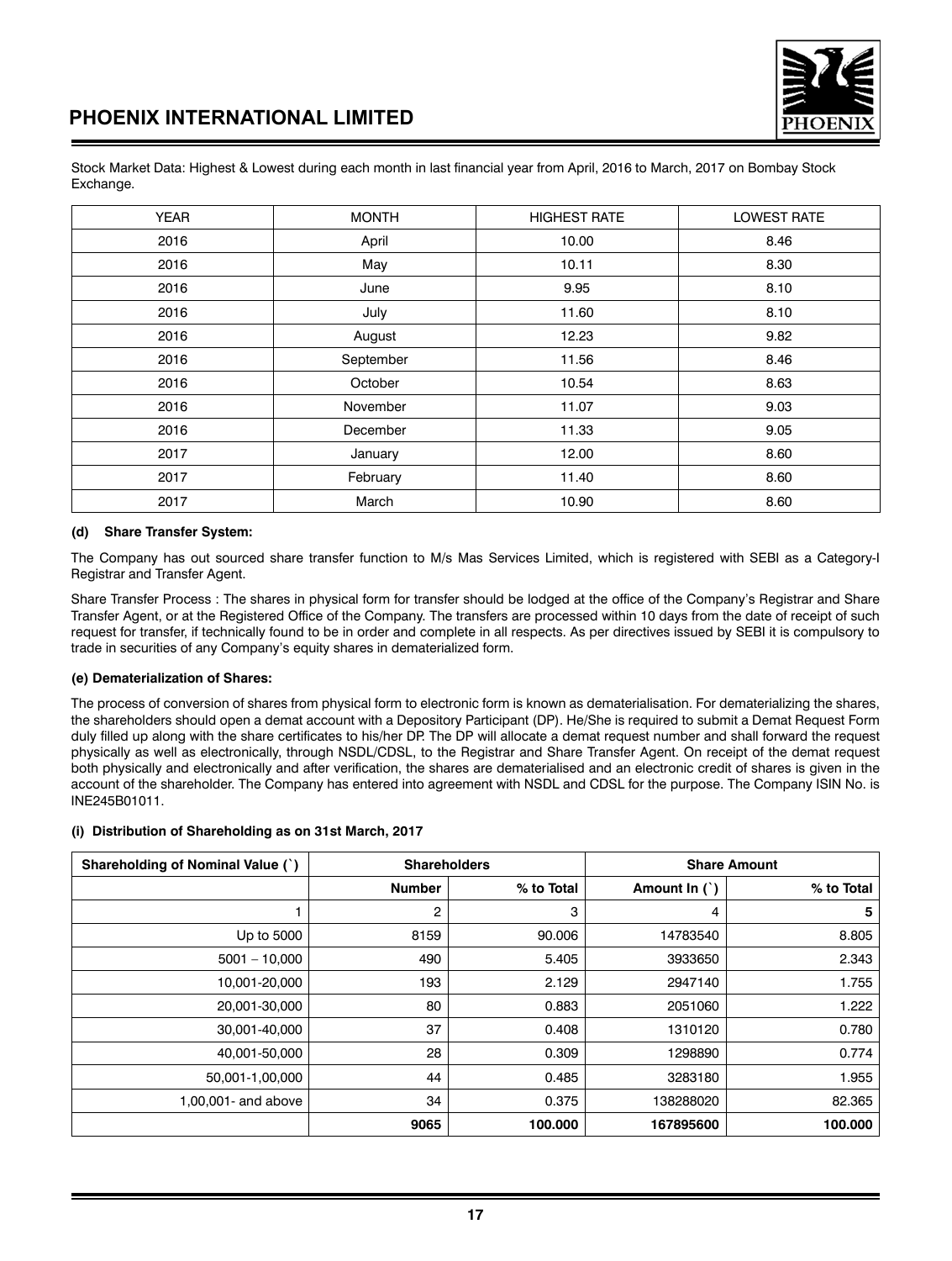

#### **(g) (ii) Shareholding Pattern as on 31st March, 2017**

|                | Category                                                                                                               | No. of shares held | Percentage of shareholding |
|----------------|------------------------------------------------------------------------------------------------------------------------|--------------------|----------------------------|
| А.             | <b>Promoter's holding</b>                                                                                              |                    |                            |
| $\mathbf{1}$ . | Promoters                                                                                                              |                    |                            |
|                | Indian Promoters<br>$\blacksquare$                                                                                     | 27,36,000          | Nil                        |
|                | <b>Foreign Promoters</b><br>$\blacksquare$                                                                             | 16.296             | Nil                        |
| 2.             | Persons acting in concert                                                                                              | 90,53,450          | 53.923                     |
|                | Sub - Total:                                                                                                           | 1,17,89,450        | 70.219                     |
| В.             | <b>Non-Promoters Holding</b>                                                                                           |                    |                            |
| 3.             | Institutional Investors                                                                                                |                    |                            |
|                | a. Mutual Funds and UTI                                                                                                |                    |                            |
|                | b. Banks, Financial Institutions, Insurance Companies<br>(Central/Sale Govt. Institutions/Non-Government Institutions) |                    |                            |
| c.             | <b>FIIs</b>                                                                                                            | Nil                | Nil                        |
|                | <b>Sub Total</b>                                                                                                       | <b>Nil</b>         | <b>Nil</b>                 |
| 4.             | <b>Others</b>                                                                                                          |                    |                            |
|                | a. Corporate Bodies                                                                                                    | 702385             | 4.18                       |
|                | b. Indian Public                                                                                                       | 3167292            | 18.86                      |
|                | c. NRIs/OCBs                                                                                                           | 1119394            | 6.67                       |
|                | d. Any other (please specify)- Clearing Members                                                                        | 11039              | 0.08                       |
|                | Sub-Total                                                                                                              | 50,00,110          | 29.782                     |
|                | <b>Grand Total</b>                                                                                                     | 1,67,89,560        | 100.00                     |

#### **Dematerialisation of shares :**

NSDL : 1668137<br>CDSL : 034790 CDSL : 934790<br>TOTAL : 2602927 TOTAL : 2602927<br>ISIN NO : ISIN245E : ISIN 245 B01011.

#### **(h) Registrar and Transfer Agent**

Mas Services Limited,<br>Address Address : T-34,2nd Floor, Okhla Industrial Area, Phase-II, New Delhi -110020<br>Telephone No : 26387281/82/83 : 26387281/82/83 Fax : 26387384<br>E-mail : info@mas info@masserv.com **Outstanding GDRs/ADRs/Warrants or any convertible instruments, conversion date and likely impact on equity** Nil

#### **(i) Plant Location**

Phoenix International Ltd. No77/70A, Thiruneermalai Main Road, Nagalkeni, Chromepet, Chennai, Tamilnadu India Pin - 600044

#### **(j) Address for Correspondence**

Phoenix International Limited 3rd Floor, Gopala Tower, 25, Rajendra Place, New Delhi – 110008  $(91)(11)25747696$ Fax : (91)(11)25751937

E-mail : narendermakkar@yahoo.com

#### **(k) Reconciliation of Share Capital**

As stipulated by SEBI, a qualified Practising Company Secretary carries out audit of Reconciliation of Share Capital to reconcile the total admitted, issued and listed capital with National Securities Depository Limited (NSDL) and Central Depository Services (India) Limited (CDSL) and Stock Exchanges.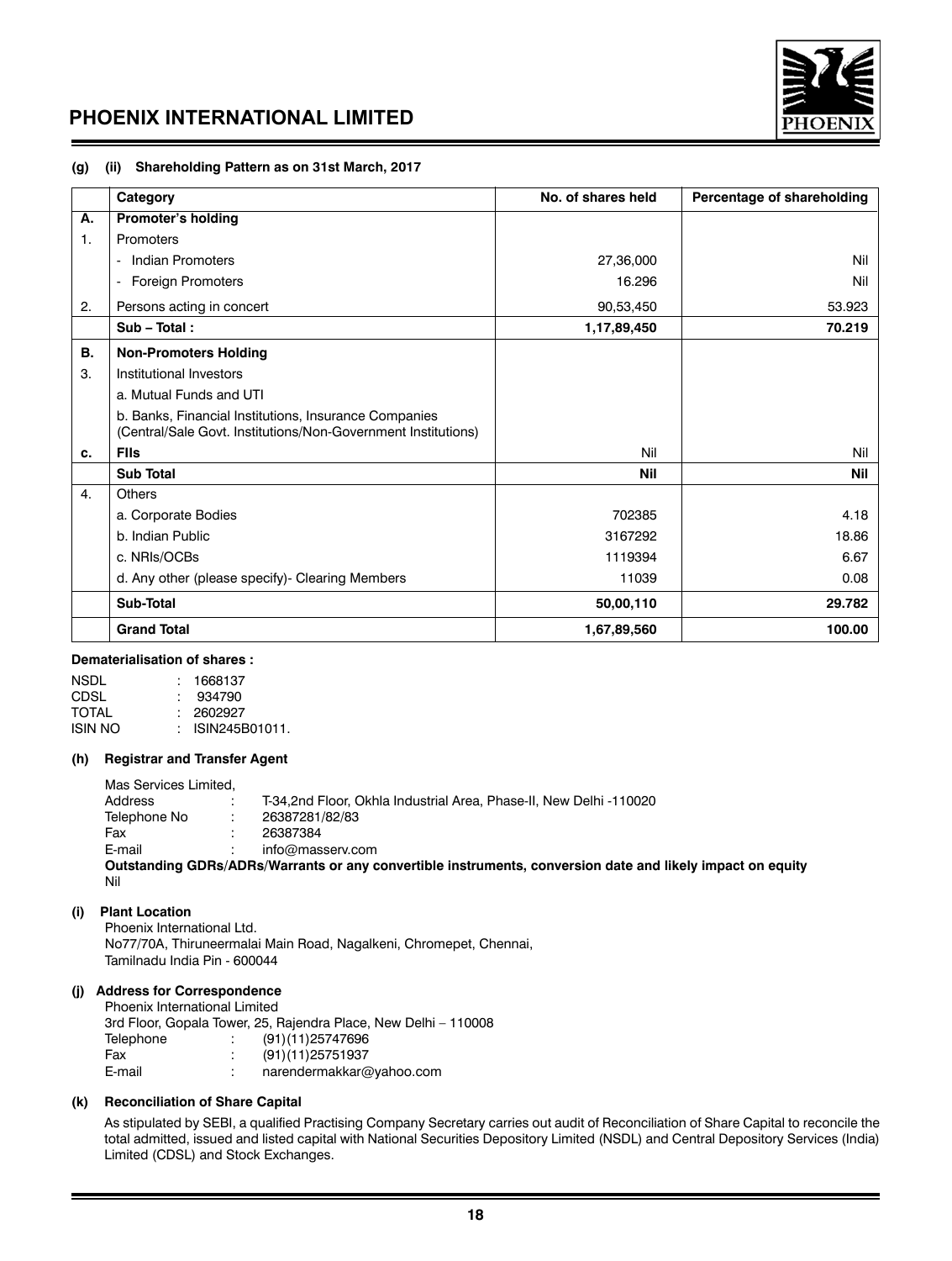

## **(l) Details of mandatory requirement of Listing Regulations**

| <b>Particulars</b>                                                                                                  | <b>Regulation No</b>                    | <b>Complied Status</b> |
|---------------------------------------------------------------------------------------------------------------------|-----------------------------------------|------------------------|
| Independent director(s) have been appointed in terms of specified<br>criteria of 'independence' and/or 'eligibility | 16(1)(b) & 25(6)                        | Complied with          |
| Board composition                                                                                                   | 17(1)                                   | Complied with          |
| Meeting of Board of directors                                                                                       | 17(2)                                   | Complied with          |
| Review of Compliance Report                                                                                         | 17(3)                                   | Complied with          |
| Plans for orderly succession for appointments                                                                       | 17(4)                                   | Complied with          |
| Code of Conduct                                                                                                     | 17(5)                                   | Complied with          |
| Fees/compensation                                                                                                   | 17(6)                                   | Complied with          |
| Minimum Information                                                                                                 | 17(7)                                   | Complied with          |
| <b>Compliance Certificate</b>                                                                                       | 17(8)                                   | Complied with          |
| Risk Assessment & Management                                                                                        | 17(9)                                   | Complied with          |
| Performance Evaluation of Independent Director                                                                      | 17(10)                                  | Complied with          |
| <b>Composition of Audit Committee</b>                                                                               | 18(1)                                   | Complied with          |
| Meeting of Audit Committee                                                                                          | 18(2)                                   | Complied with          |
| Composition of Nomination & Remuneration Committee                                                                  | $19(1)$ & (2)                           | Complied with          |
| Composition of Stakeholder Relationship Committee                                                                   | $20(1)$ & $(2)$                         | Complied with          |
| Vigil Mechanism                                                                                                     | 22                                      | Complied with          |
| Policy for related party Transaction                                                                                | $23(1), (5), (6), (7)$ & $(8)$          | Complied with          |
| Prior or Omnibus approval of Audit Committee for all related party<br>transactions                                  | 23(2), (3)                              | <b>NA</b>              |
| Approval for material related party transactions                                                                    | 23(4)                                   | <b>NA</b>              |
| Maximum Directorship & Tenure                                                                                       | $25(1)$ & $(2)$                         | Complied with          |
| Other Corporate Governance requirements with respect to<br>subsidiary of listed entity                              | $24(2)$ , $(3)$ , $(4)$ , $(5)$ & $(6)$ | <b>NA</b>              |

# **NON MANDATORY REQUIREMENT**

Non Mandatory Requirements will be implemented by the Company as and when required and/or deemed necessary by the Board.

*This Corporate Governance Report of the Company is in compliance with the requirements of the SEBI Listing Regulations.*

For and on behalf of the Board

# **PHOENIX INTERNATIONAL LIMITED**

**Place: New Delhi** Narendra Makkar Narendra Makkar P.M. Alexander<br>Director & Company Secretary Chairman Chairman **Director & Company Secretary**<br>DIN-00026857

DIN-00050022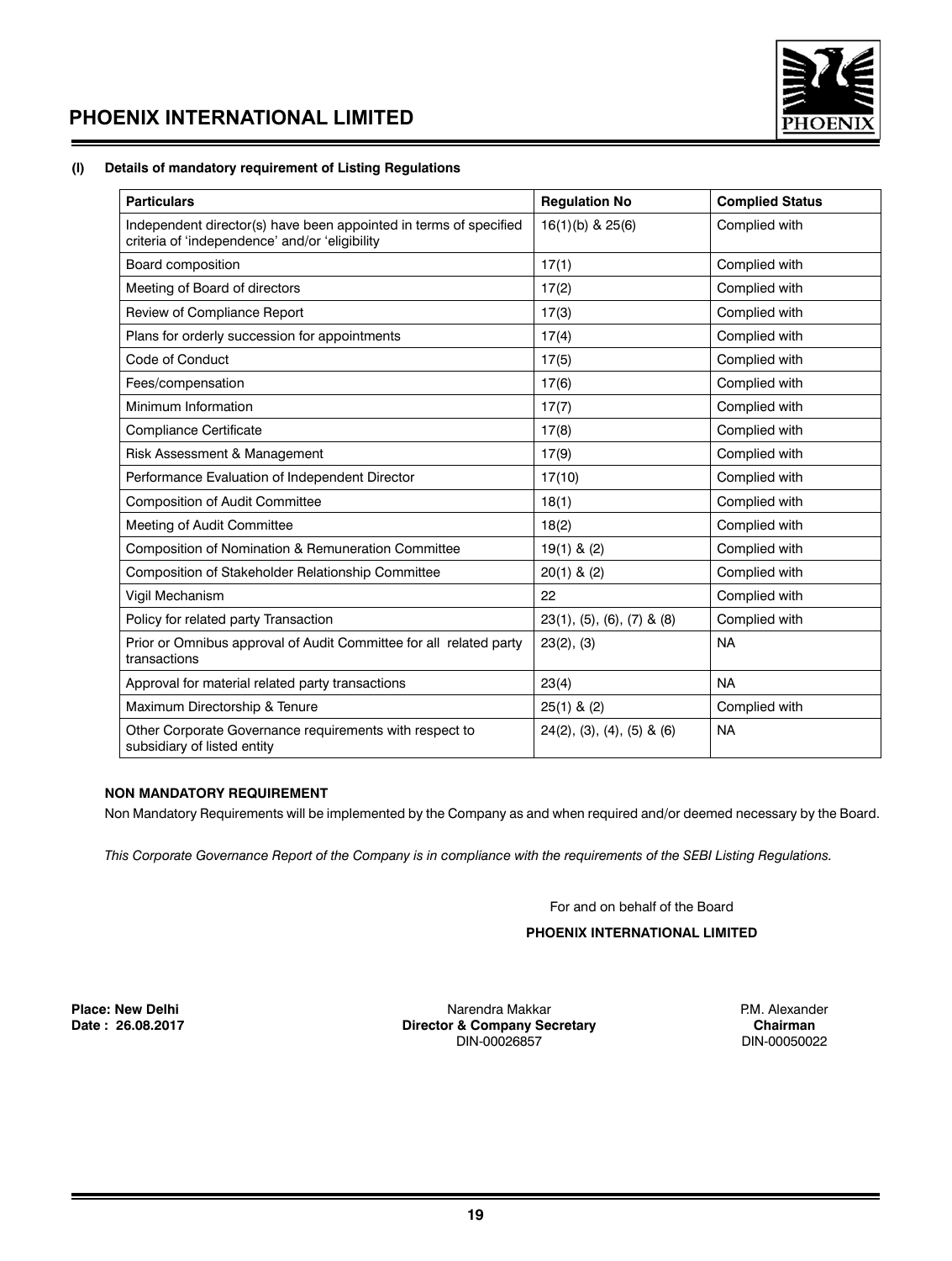

# **ANNEXURE – 2**

## **CODE OF CONDUCT AND COMPLIANCE WITH THE CODE OF CONDUCT**

"The Company's Board of Directors and Senior Management are responsible for and are committed to setting the standards of conduct contained in this Code and for updating these standards, as appropriate, to ensure their continuing relevance, effectiveness and responsiveness to the need of investors and all other stakeholders as also reflect corporate, legal and regulatory developments. This Code should be adhered to in letter and in sprit."

The Code has been circulated to all the members of the Board and Senior Management and the compliance of the same has been affirmed by them. A declaration signed by Directors is given below:

We hereby confirm that:

The Company has obtained from all the members of the Board and Senior Management, affirmation that they have complied with the Company's Code of Business Conduct and Ethics for Directors and Senior Management Personnel for the financial year ended 31st March, 2017 in terms of the SEBI Listing Regulations.

For and on behalf of the Board

#### **PHOENIX INTERNATIONAL LIMITED**

**Place: New Delhi** Narendra Makkar P.M. Alexander Narendra Makkar P.M. Alexander P.M. Alexander **Date : 26.08.2017 Director & Company Secretary Chairman** DIN-00026857

# **AUDITOR'S REPORT ON CORPORATE GOVERNANCE**

To,

#### THE MEMBERS OF PHOENIX INTERNATIONAL LIMITED

We have examined the compliance of conditions of Corporate Governance by Phoenix International Limited ("Company") for the year ended on March 31, 2017 as stipulated in Regulations 17, 18, 19, 20, 21, 22, 23, 24, 25, 26, 27 and clauses (b) to (i) of sub regulation (2) of regulation 46 and para C , D and E of Schedule V of the Securities and Exchange Board of India (Listing Obligations and Disclosure Requirements) Regulations, 2015 (collectively referred to as "SEBI Listing Regulations, 2015)..

The compliance of conditions of corporate governance is the responsibility of the Company's management. Our examination was limited to review the procedures and implementation thereof, adopted by the Company for ensuring the compliance of the conditions of the Corporate Governance. It is neither an audit nor an expression of opinion on the financial statements and records of the Company.

In our opinion and to the best of our information and according to the explanations given to us, and the representations made by the Directors and the management, we certify that the Company has complied with the conditions of Corporate Governance as stipulated in the SEBI Listing Regulations, 2015. .

We further state that such compliance is neither an assurance as to the future viability of the Company nor the efficiency and effectiveness with which the management has conducted the affairs of the Company.

> For **M/s Pradip Bharadwaj & Co, Chartered Accountants**

Place : New Delhi Date : 26.08.2017 **(Pradip Bhardwaj)**

 (Partner) M. No. : 500219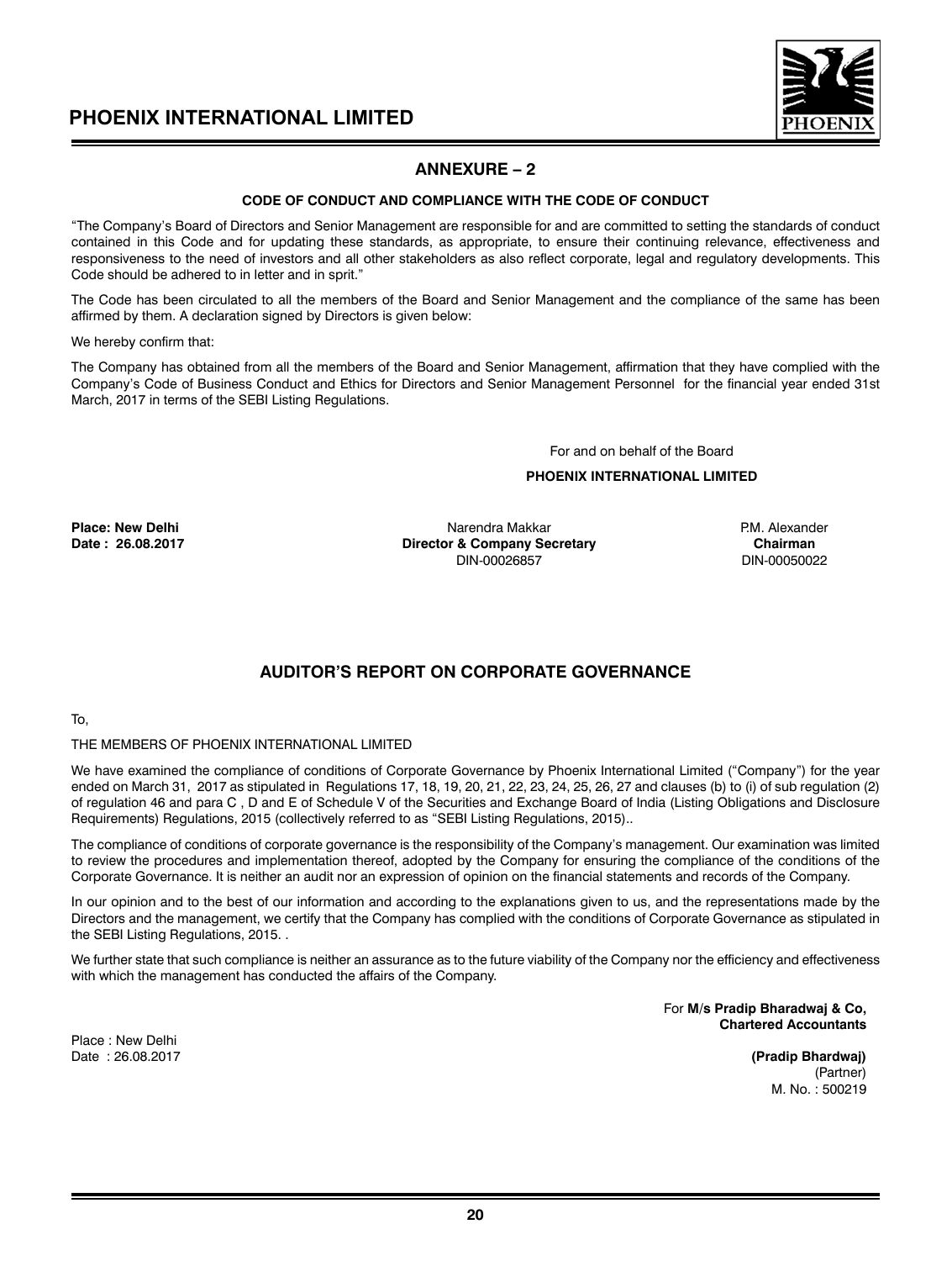

# **Certification by CEO/CFO**

The Board of Directors Phoenix International Limited 3rd Floor, Gopala Tower 25, Rajendra Place, New Delhi-110008

Ref: Certification by CEO/CFO for Financial Year 2016-2017

We, the undersigned, in our respective capacities of PHOENIX INTERNATIONAL LIMITED ("the Company) to the best of our knowledge and belief certify that:

- (a) We have reviewed the financial statements and the cash flow statement for the financial year 2016-2017 and that to the best of our knowledge and belief:
	- i. These statements do not contain any materially untrue statement or omit any material fact or contain statements that might be misleading;
	- ii. These statements together present a true and fair view of the Company's affairs and are in compliance with existing accounting standards, applicable laws and regulations.
- (b) There are, to the best of our knowledge and belief, no transactions entered into by the Company during the year which are fraudulent, illegal or in violation of the Company's code of conduct.
- (c) We accept responsibility for establishing and maintaining internal controls for financial reporting and that we have evaluated the effectiveness of the internal control systems of the Company pertaining to financial reporting and we have disclosed to the auditors and the Audit Committee, deficiencies in the design or operation of such internal controls, if any, of which we are aware and the steps we have taken and/or propose to take to rectify these deficiencies.
- (d) We have indicated to the auditors and the Audit committee, wherever applicable, the following:
	- i. significant changes in internal control over financial reporting during the year;
	- ii. significant changes in accounting policies during the year and that the same have been disclosed in the notes to the financial statements; and
	- iii. instances of significant fraud of which we have become aware and the involvement therein, if any, of the management or an employee having a significant role in the Company's internal control system over financial reporting.

#### **For PHOENIX INTERNATIONAL LIMITED**

Place: New Delhi **New Delhi Research Control of Control Control Chief Executive Officer Mr. Baby Kutty Chief Finance Officer**<br>
Chief Executive Officer Chief Finance Officer Date : 26.08.2017 **Chief Executive Officer Chief Finance Officer**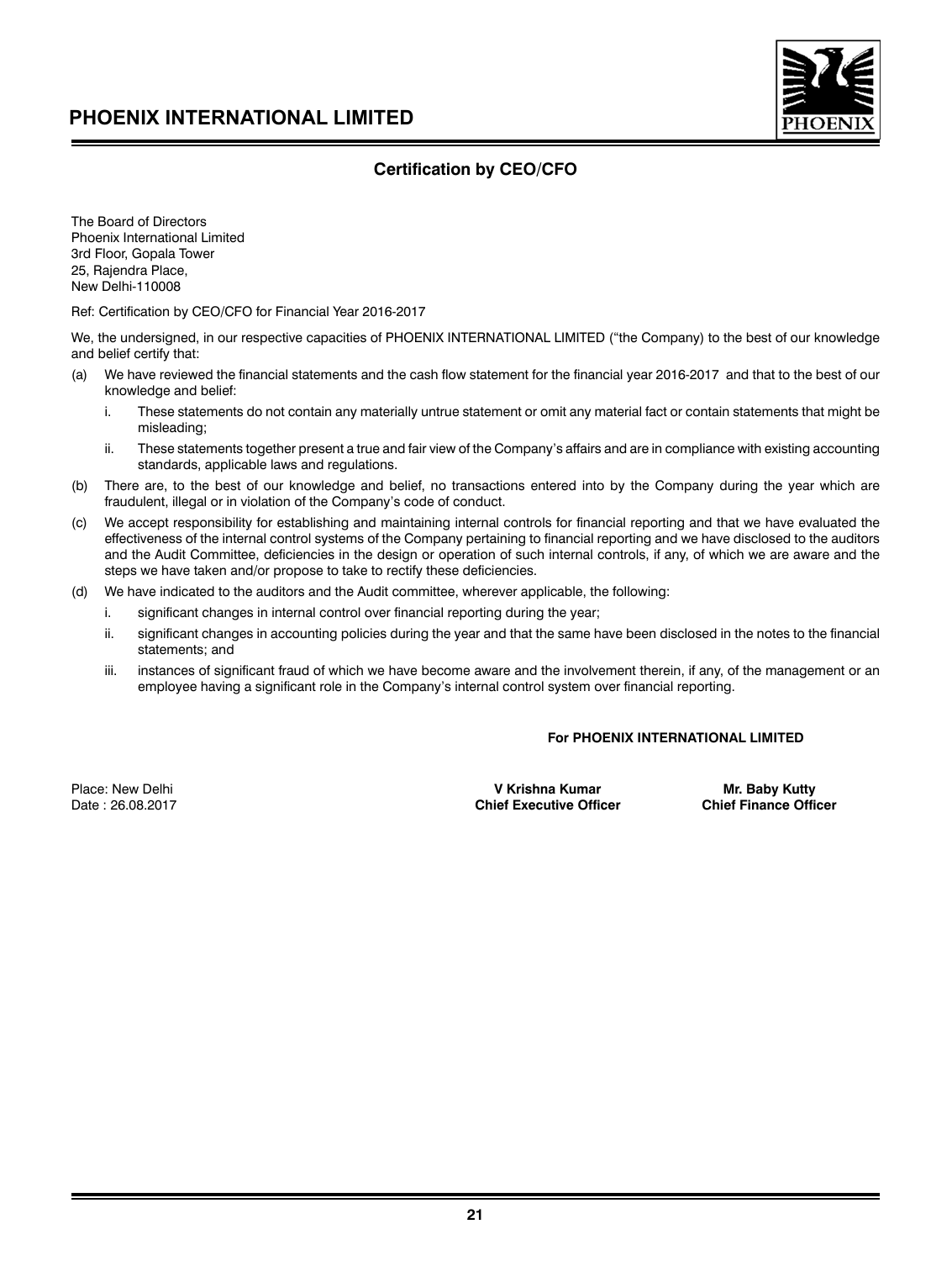

**Annexure 1**

# **Statement containing salient features of the financial statement of subsidiaries/Associate companies/ joint ventures**

# **Part "A": Subsidiaries**

|                | Name of the subsidiary                                                                                                          | <b>Phoenix Industries Limited</b> | <b>Phoenix Cement Limited</b> |
|----------------|---------------------------------------------------------------------------------------------------------------------------------|-----------------------------------|-------------------------------|
| 1.             | Reporting period for the subsidiary concerned,<br>if different from the holding company's reporting period                      | 31.03.2017                        | 31.03.2017                    |
| 2.             | Reporting currency and Exchange rate as on the last date<br>of the relevant Financial year in the case of foreign subsidiaries. | <b>NA</b>                         | <b>NA</b>                     |
| 3.             | Share capital (Rs.)                                                                                                             | 94,323,000                        | 829,535,700                   |
| 4.             | Reserves & surplus                                                                                                              | (225, 588, 856)                   |                               |
| 5.             | Total assets                                                                                                                    | 589,274,831                       | 317,759,551                   |
| 6.             | <b>Total Liabilities</b>                                                                                                        | 589,274,831                       | 317,759,551                   |
| 7 <sub>1</sub> | Investments                                                                                                                     | 117,226,005                       | 199,612,500                   |
| 8.             | Turnover                                                                                                                        | <b>NIL</b>                        | <b>NIL</b>                    |
| 9.             | Profit before taxation                                                                                                          | (799, 357)                        | (36, 726)                     |
| 10.            | Provision for taxation                                                                                                          | <b>NIL</b>                        | <b>NIL</b>                    |
| 11.            | Profit after taxation                                                                                                           | (799, 357)                        | (36, 726)                     |
| 12.            | Proposed Dividend                                                                                                               | <b>NIL</b>                        | <b>NIL</b>                    |
| 13.            | % of shareholding                                                                                                               | 89.40%                            | 48.25%                        |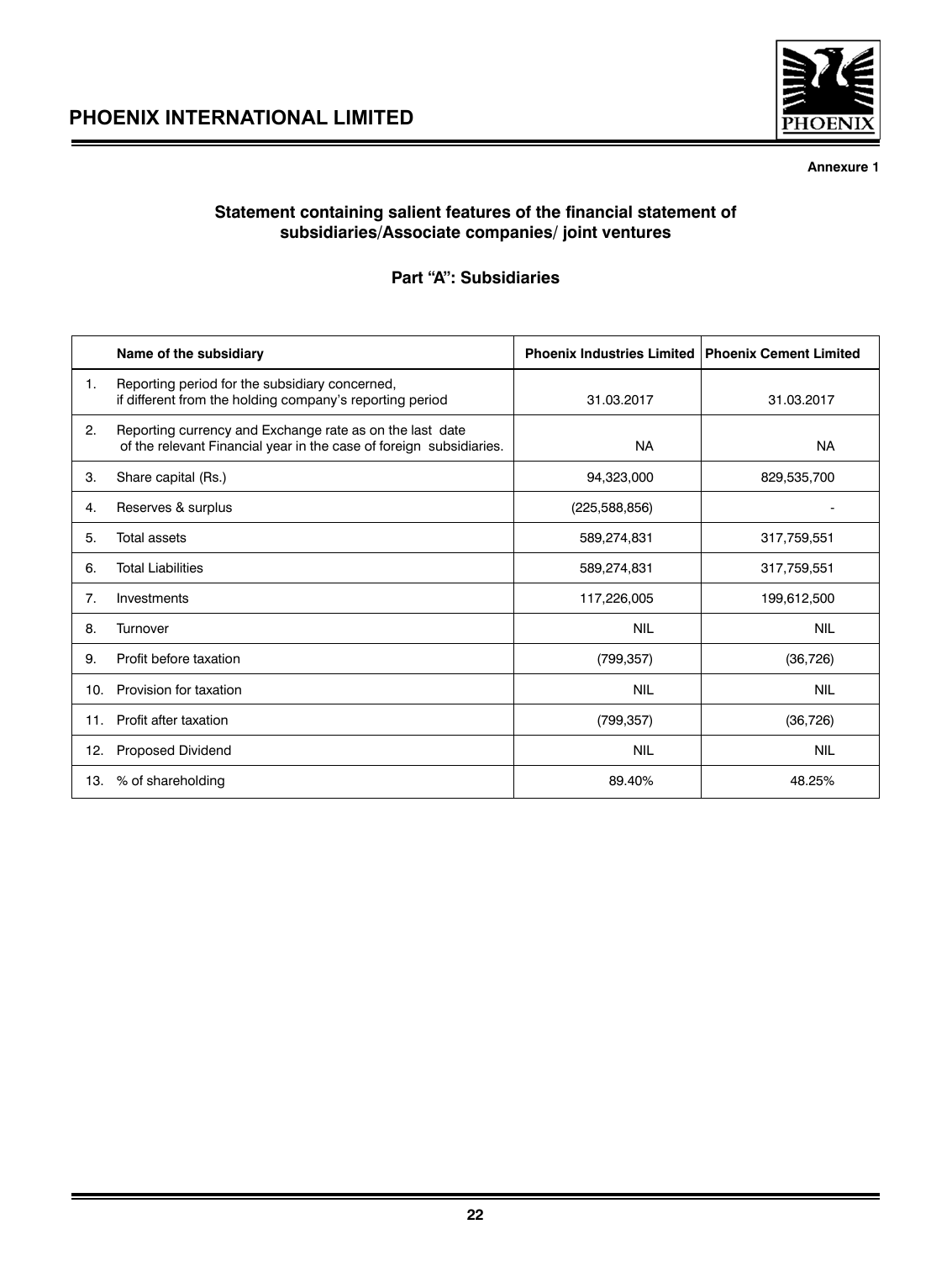

**Annexure 2**

# **FORM NO. MGT 9**

# **EXTRACT OF ANNUAL RETURN**

**As on financial year ended on 31.03.2017** 

#### **Pursuant to Section 92 (3) of the Companies Act, 2013 and rule 12(1) of the Company (Management & Administration) Rules, 2014.**

#### **I. REGISTRATION & OTHER DETAILS:**

|   | CIN                                                                                    | L74899DL1987PLC030092                                                        |
|---|----------------------------------------------------------------------------------------|------------------------------------------------------------------------------|
| 2 | <b>Registration Date</b>                                                               | 28-12-87                                                                     |
| 3 | Name of the Company                                                                    | PHOENIX INTERNATIONAL LIMITED                                                |
| 4 | Category/Sub-category of the Company                                                   | LIMITED BY SHARES                                                            |
| 5 | Address of the Registered office & contact details<br>25 RAJENDRA PLACE DELHI - 110008 | 3RD FLOOR, GOPALA TOWER,                                                     |
| 6 | Whether listed company                                                                 | <b>YES</b>                                                                   |
|   | Name, Address & contact details of the Registrar<br>& Transfer Agent, if any.          | <b>MAS SERVICES LIMITED,</b><br>T-34, OKHLA INDUSTRIAL AREA PHASE -II, DELHI |

### **II. PRINCIPAL BUSINESS ACTIVITIES OF THE COMPANY**

(All the business activities contributing 10 % or more of the total turnover of the company shall be stated)

| S. No. | Name and Description of main products / services | NIC Code of the<br><b>Product/service</b> | % to total turnover of<br>the company |
|--------|--------------------------------------------------|-------------------------------------------|---------------------------------------|
|        |                                                  |                                           |                                       |
|        |                                                  |                                           |                                       |
|        |                                                  |                                           |                                       |

## **III. PARTICULARS OF HOLDING, SUBSIDIARY AND ASSOCIATE COMPANIES**

| <b>SN</b> | Name and address of the Company   | CIN/GLN               | Holding/ Subsidiary<br>/ Associate | "% of shares<br>held | Applicable<br>Section |
|-----------|-----------------------------------|-----------------------|------------------------------------|----------------------|-----------------------|
|           | <b>Phoenix Industries Limited</b> | U74899DL1999PLC101593 | Subsdairy                          | 89.40%               |                       |
|           | <b>Phoenix Cement Limited</b>     | U74899DI1995PLC065806 | Subsdairy                          | 51%                  |                       |
| з         |                                   |                       |                                    |                      |                       |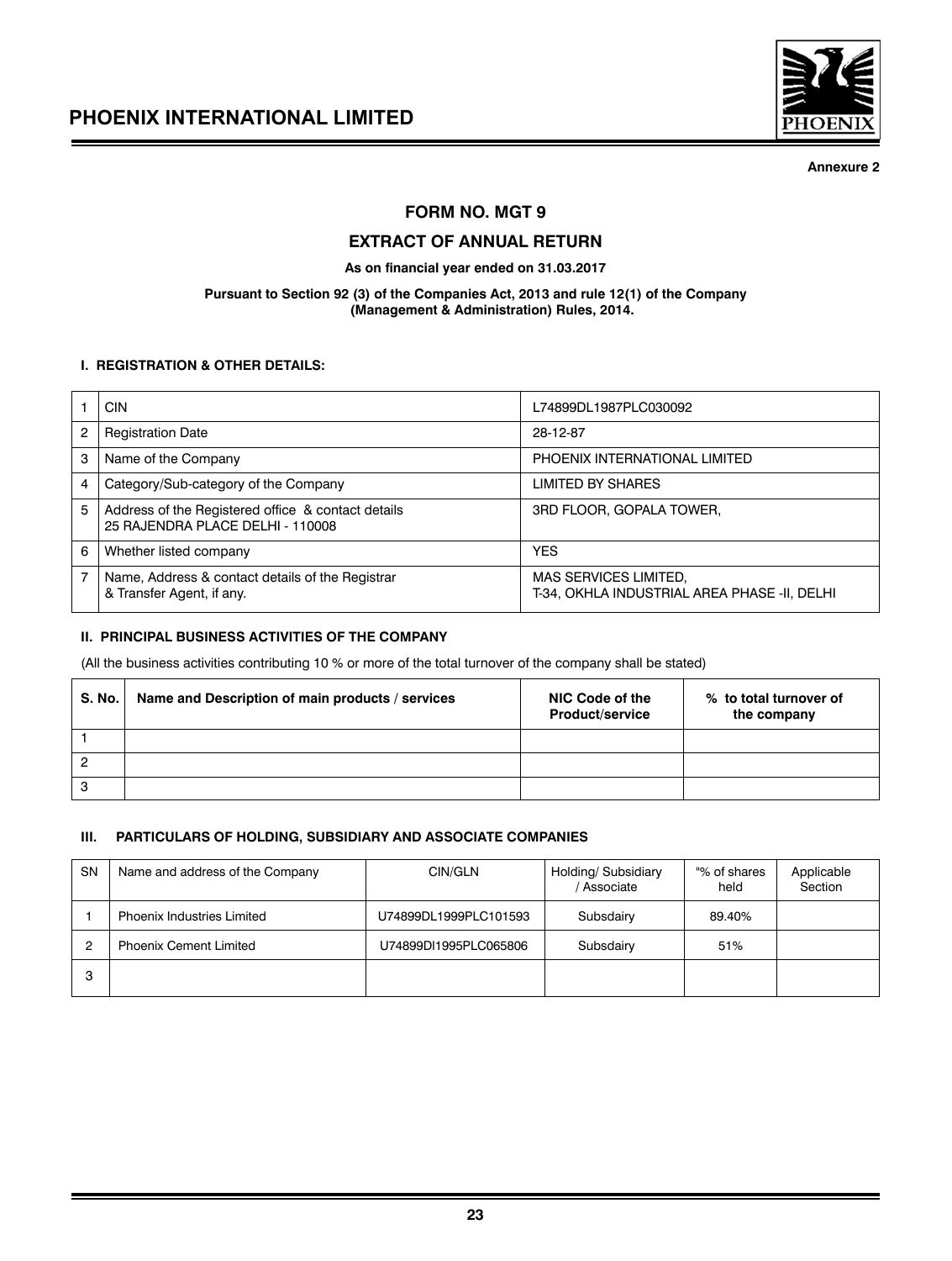



# **IV. SHARE HOLDING PATTERN**

(Equity share capital breakup as percentage of total equity)

# **(i) Category-wise Share Holding**

| <b>Category of Shareholders</b>                                             |                          |            | No. of Shares held at the beginning of the year<br>[As on 31-March-2017] |            | No. of Shares held at the end of the year<br>[As on 31-March-2016] |            | % Change<br>during the   |            |          |
|-----------------------------------------------------------------------------|--------------------------|------------|--------------------------------------------------------------------------|------------|--------------------------------------------------------------------|------------|--------------------------|------------|----------|
|                                                                             | Demat                    | Physical   | Total                                                                    | % of Total | Demat                                                              | Physical   | Total                    | % of Total | year     |
| A. Promoters                                                                |                          |            |                                                                          |            |                                                                    |            |                          |            |          |
| Indian<br>(1)                                                               |                          |            |                                                                          |            |                                                                    |            |                          |            |          |
| a) Individual/HUF                                                           | $\overline{\phantom{a}}$ | 2,736,000  | 2,736,000                                                                | 16.30%     |                                                                    | 2,736,000  | 2,736,000                | 16.30%     | 0.00%    |
| b) Central Govt                                                             |                          |            |                                                                          | 0.00%      |                                                                    |            |                          | 0.00%      | 0.00%    |
| c) State Govt(s)                                                            |                          |            |                                                                          | 0.00%      |                                                                    |            |                          | 0.00%      | 0.00%    |
| d) Bodies Corp.                                                             | 106,250                  | 8,947,200  | 9,053,450                                                                | 53.92%     |                                                                    | 9,053,450  | 9,053,450                | 53.92%     | 0.00%    |
| e) Banks / Fl                                                               |                          |            |                                                                          | 0.00%      |                                                                    |            |                          | 0.00%      | 0.00%    |
| f) Any other                                                                |                          |            |                                                                          | 0.00%      |                                                                    |            |                          | 0.00%      | 0.00%    |
| Sub Total (A) (1)                                                           | 106,250                  | 11,683,200 | 11,789,450                                                               | 70.22%     |                                                                    | 11,789,450 | 11,789,450               | 70.22%     | 0.00%    |
| (2)<br>Foreign                                                              |                          |            |                                                                          |            |                                                                    |            |                          |            |          |
| a) NRI Individuals                                                          |                          |            |                                                                          | 0.00%      |                                                                    |            |                          | 0.00%      | 0.00%    |
| b) Other Individuals                                                        |                          |            |                                                                          | 0.00%      |                                                                    |            |                          | 0.00%      | 0.00%    |
| c) Bodies Corp.                                                             |                          |            |                                                                          | 0.00%      |                                                                    |            |                          | 0.00%      | 0.00     |
| d) Any other                                                                |                          |            |                                                                          | 0.00%      |                                                                    |            |                          | 0.00%      | 0.00%    |
| Sub Total (A) (2)                                                           | Ĭ.                       |            |                                                                          | 0.00%      | $\overline{\phantom{a}}$                                           |            | $\overline{a}$           | 0.00%      | 0.00%    |
| TOTAL (A)                                                                   | 106,250                  | 11,683,200 | 11,789,450                                                               | 70.22%     |                                                                    | 11,789,450 | 11,789,450               | 70.22%     | $0.00\%$ |
| <b>B. Public Shareholding</b>                                               |                          |            |                                                                          |            |                                                                    |            |                          |            |          |
| 1. Institutions                                                             |                          |            |                                                                          |            |                                                                    |            |                          |            |          |
| a) Mutual Funds                                                             |                          |            |                                                                          | 0.00%      |                                                                    |            |                          | 0.00%      | 0.00%    |
| b) Banks / Fl                                                               |                          |            |                                                                          | 0.00%      |                                                                    |            |                          | 0.00%      | 0.00%    |
| c) Central Govt                                                             |                          |            |                                                                          | 0.00%      |                                                                    |            |                          | 0.00%      | 0.00%    |
| d) State Govt(s)                                                            |                          |            |                                                                          | 0.00%      |                                                                    |            |                          | 0.00%      | 0.00%    |
| e) Venture Capital Funds                                                    |                          |            |                                                                          | 0.00%      |                                                                    |            |                          | 0.00%      | 0.00%    |
| f) Insurance Companies                                                      |                          |            | ٠                                                                        | 0.00%      |                                                                    |            | $\overline{\phantom{a}}$ | 0.00%      | 0.00%    |
| g) Flls                                                                     |                          |            |                                                                          | 0.00%      |                                                                    |            |                          | 0.00%      | 0.00%    |
| h) Foreign Venture Capital Funds                                            |                          |            |                                                                          | 0.00%      |                                                                    |            |                          | 0.00%      | 0.00%    |
| i) Others (specify)                                                         |                          |            |                                                                          | 0.00%      |                                                                    |            |                          | 0.00%      | 0.00%    |
| Sub-total $(B)(1)$ :-                                                       |                          |            |                                                                          | $0.00\%$   |                                                                    |            | ۰                        | $0.00\%$   | $0.00\%$ |
| 2. Non-Institutions                                                         |                          |            |                                                                          |            |                                                                    |            |                          |            |          |
| a) Bodies Corp.                                                             |                          |            |                                                                          |            |                                                                    |            |                          |            |          |
| i) Indian                                                                   | 260,866                  | 514.000    | 774,866                                                                  | 4.62%      | 244100                                                             | 514000     | 758,100                  | 4.62%      | 0.00%    |
| ii) Overseas                                                                |                          |            |                                                                          |            |                                                                    |            |                          |            |          |
| b) Individuals                                                              |                          |            |                                                                          |            |                                                                    |            |                          |            |          |
| i) Individual shareholders holding<br>nominal share capital upto Rs. 1 lakh | 1,844,166                | 853,833    | 2,697,999                                                                | 16.07%     | 1819787                                                            | 866351     | 2,686,138                | 15.10%     | 0.97%    |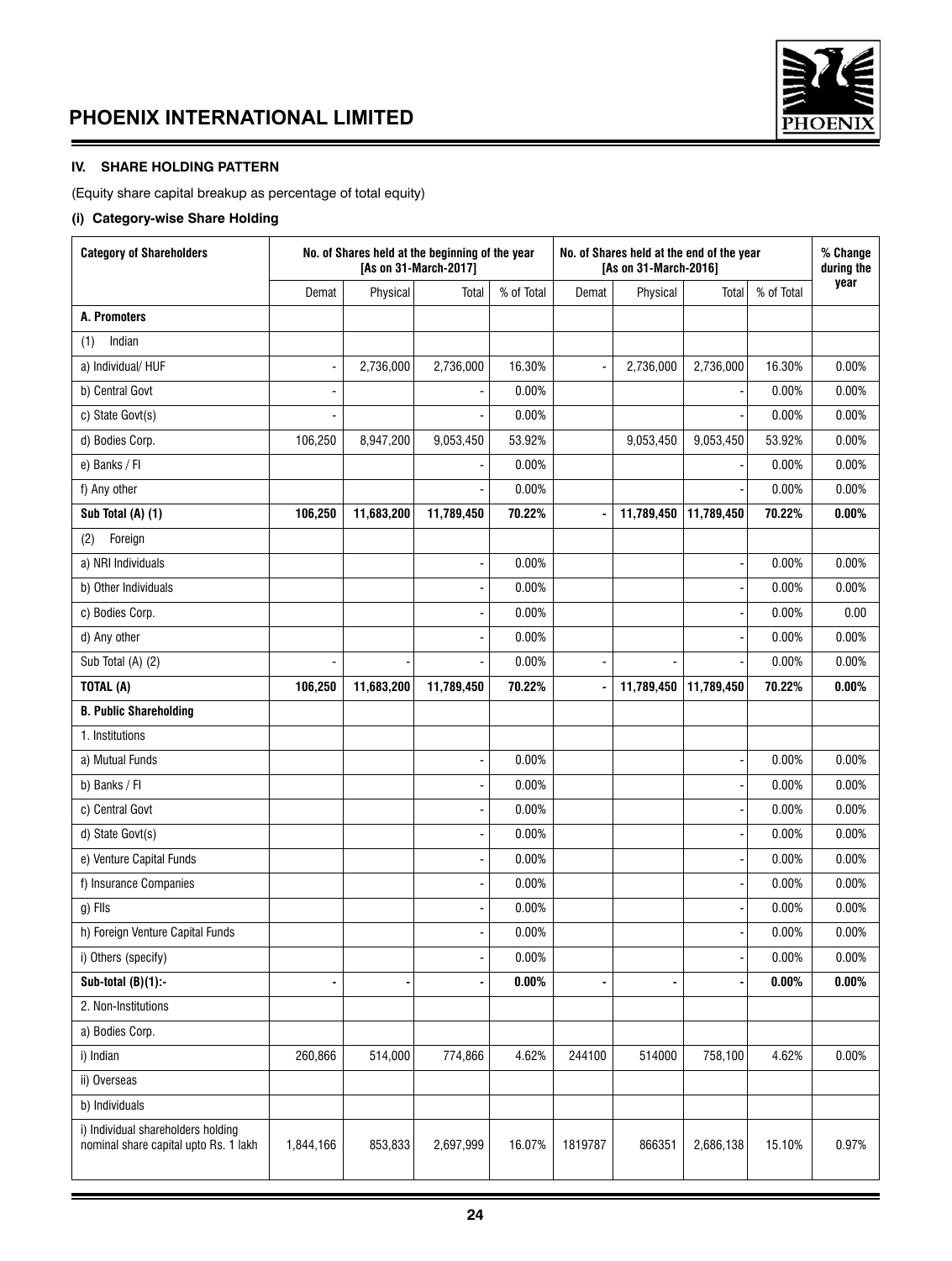

| <b>Category of Shareholders</b>                                                        | No. of Shares held at the beginning of the year<br>[As on 31-March-2017] |            |            | No. of Shares held at the end of the year<br>[As on 31-March-2016] | % Change<br>during the<br>year |            |            |            |           |
|----------------------------------------------------------------------------------------|--------------------------------------------------------------------------|------------|------------|--------------------------------------------------------------------|--------------------------------|------------|------------|------------|-----------|
|                                                                                        | Demat                                                                    | Physical   | Total      | % of Total                                                         | Demat                          | Physical   | Total      | % of Total |           |
| ii) Individual shareholders holding<br>nominal share capital in excess of<br>Rs 1 lakh | 330,986                                                                  | 48.300     | 379,286    | 2.26%                                                              | 383390                         | 48300      | 431.690    | 2.57%      | 0.31%     |
| c) Others (specify)<br>Non Resident Indians                                            | 13.759                                                                   | 1,107,400  | 1,121,159  | 6.68%                                                              | 13408                          | 1107400    | 1,120,808  | 6.68%      | 0.00%     |
| <b>Overseas Corporate Bodies</b>                                                       |                                                                          |            |            | 0.00%                                                              |                                |            |            | 0.00%      | 0.00%     |
| <b>Foreign Nationals</b>                                                               |                                                                          |            |            | $0.00\%$                                                           |                                |            |            | $0.00\%$   | 0.00%     |
| <b>Clearing Members</b>                                                                | 26,800                                                                   |            | 26,800     | 6.26%                                                              | 3374                           |            | 3,374      | 0.02%      | $-87.41%$ |
| <b>Trusts</b>                                                                          |                                                                          |            |            | $0.00\%$                                                           |                                |            |            | 0.00%      | 0.00%     |
| Foreign Bodies - D R                                                                   |                                                                          |            |            | 0.00%                                                              |                                |            |            | 0.00%      | 0.00%     |
| Sub-total $(B)(2)$ :-                                                                  | 2,476,577                                                                | 2,523,533  | 5,000,110  | 29.78%                                                             | 2,464,059                      |            | 5,000,110  | 29.78%     | 0.00%     |
| Total Public (B)                                                                       | 2,476,577                                                                | 2,523,533  | 5.000.110  | 29.78%                                                             | 2,464,059                      |            | 5,000,110  | 29.78%     | 0.00%     |
| C. Shares held by Custodian for<br>GDRs & ADRs                                         |                                                                          |            |            | 0.00%                                                              |                                |            |            | 0.00%      | 0.00%     |
| Grand Total $(A + B + C)$                                                              | 2,582,827                                                                | 14,206,733 | 16,789,560 | 100.00%                                                            | 2,464,059                      | 11,789,450 | 16,789,560 | 100.00%    | 0.00%     |

## **(ii) Shareholding of Promoter**

| SN             | <b>Shareholder's Name</b>             | Shareholding at the beginning of the year |                                               |                                                         | Shareholding at the end of the year |                                               |                                                         |                                |
|----------------|---------------------------------------|-------------------------------------------|-----------------------------------------------|---------------------------------------------------------|-------------------------------------|-----------------------------------------------|---------------------------------------------------------|--------------------------------|
|                |                                       | No. of<br><b>Shares</b>                   | % of total<br><b>Shares of</b><br>the Company | % of Shares<br>Pledged<br>encumbered<br>of total Shares | No. of<br><b>Shares</b>             | % of total<br><b>Shares of</b><br>the Company | % of Shares<br>Pledged<br>encumbered<br>of total Shares | % Change<br>during the<br>year |
|                | Phoenix International Finance Limited | 106,250                                   | 0.63%                                         | 0                                                       | 106,250                             | 0.63%                                         | $\mathbf{0}$                                            | $0.00\%$                       |
| $\overline{2}$ | D N Kalsi                             | 1.600                                     | 0.01%                                         | 0                                                       | 1.600                               | 0.01%                                         | $\mathbf{0}$                                            | $0.00\%$                       |
| 3              | Mayflower Management Services Pvt Ltd | 2,880,000                                 | 17.15%                                        | 0                                                       | 2.880.000                           | 17.15%                                        | $\mathbf{0}$                                            | 0.00%                          |
| 4              | Vanguard Services Pvt Ltd             | 3.120.000                                 | 18.58%                                        | 0                                                       | 3.120.000                           | 18.58%                                        | $\mathbf{0}$                                            | $0.00\%$                       |
| 5              | Spartan Management Services Pvt Ltd   | 2,880,000                                 | 17.15%                                        | 0                                                       | 2,880,000                           | 17.15%                                        | $\mathbf{0}$                                            | $0.00\%$                       |
| 6              | <b>Fitzroy Exports Pvt Ltd</b>        | 16.800                                    | 0.10%                                         | 0                                                       | 16,800                              | 0.10%                                         | $\mathbf{0}$                                            | $0.00\%$                       |
| $\overline{7}$ | Mayflower Management Services Pvt Ltd | 2,880,000                                 | 17.15%                                        | 0                                                       | 2,880,000                           | 17.15%                                        | $\mathbf{0}$                                            | $0.00\%$                       |
| 8              | <b>Focus Energy Limited</b>           | 200                                       | $0.00\%$                                      | 0                                                       | 200                                 | $0.00\%$                                      | $\mathbf{0}$                                            | 0.00%                          |
| 9              | Ajay Kalsi                            | 2,734,400                                 | 16.29%                                        | 0                                                       | 2.734.400                           | 16.29%                                        | $\mathbf{0}$                                            | 0.00%                          |

# **(iii) Change in Promoters' Shareholding (please specify, if there is no change) NO CHANGE**

| SΝ           | <b>Particulars</b>           | <b>Date</b> | Reason | Shareholding at the beginning of the year |                   |               | <b>Cumulative Shareholding during the year</b> |
|--------------|------------------------------|-------------|--------|-------------------------------------------|-------------------|---------------|------------------------------------------------|
|              |                              |             |        | No. of shares                             | % of total shares | No. of shares | % of total shares                              |
|              | At the beginning of the year |             |        |                                           | 0.00%             |               | 0.00%                                          |
|              | Changes during the year      |             |        |                                           | 0.00%             |               | 0.00%                                          |
| <sup>o</sup> | At the end of the year       |             |        |                                           | 0.00%             |               | 0.00%                                          |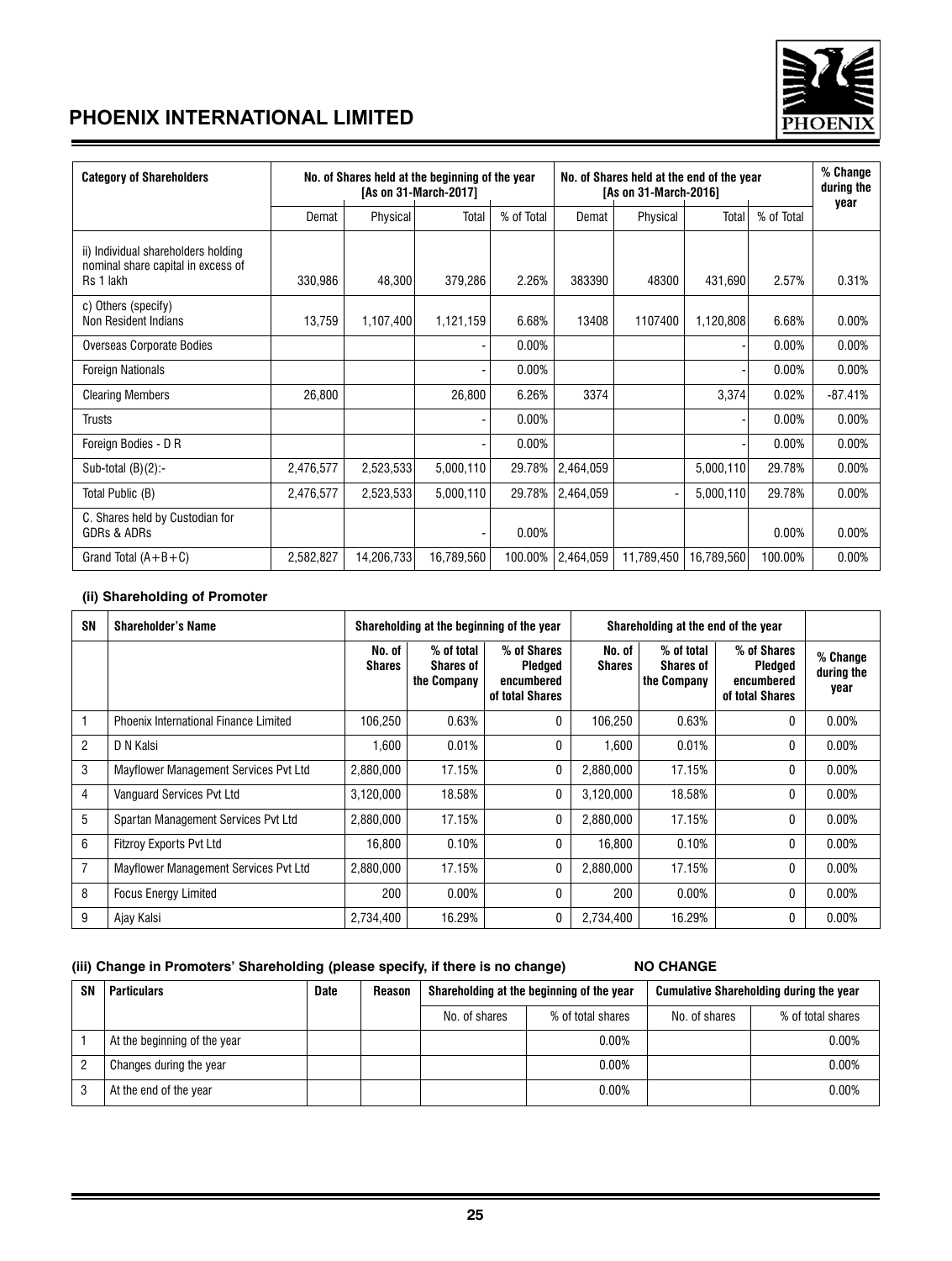

## **(iv) Shareholding Pattern of top ten Shareholders**

 **(Other than Directors, Promoters and Holders of GDRs and ADRs):**

| <b>SN</b> | <b>Particulars</b>                    | <b>Date</b> | Shareholding at the beginning of the year<br>Reason |               |                   |               | <b>Cumulative Shareholding during the year</b> |
|-----------|---------------------------------------|-------------|-----------------------------------------------------|---------------|-------------------|---------------|------------------------------------------------|
|           |                                       |             |                                                     | No. of shares | % of total shares | No. of shares | % of total shares                              |
|           | DHANASTRA INVESTMENTS LTD             |             |                                                     | 65.300        | 0.39%             | 65.300        | 0.39%                                          |
| 2         | <b>BDS SHARE BROKERS PRIVATE LTD.</b> |             |                                                     | 38.364        | 0.23%             | 43,328        | 0.26%                                          |
| 3         | <b>CHAMPION INVESTMENTS LTD</b>       |             |                                                     | 158.000       | 0.94%             | 158.000       | 0.94%                                          |
| 4         | <b>SANJAY GUPTA</b>                   |             |                                                     | 47.700        | 0.28%             | 47,700        |                                                |
| 5         | CHANDRA PRABHA GHANDHI                |             |                                                     | 25.464        | 0.15%             | 22,570        | 0.13%                                          |
| 6         | PARAS MAL PIPRA                       |             |                                                     | 130,151       | 0.78%             | 140,123       | .83%                                           |
|           | M L GHANDI                            |             |                                                     | 19,943        | 0.12%             | ٠             | $0.00\%$                                       |
| 8         | DORCY HOLDING LIMITED                 |             |                                                     | 150.300       | 0.90%             | 150,300       |                                                |
| 9         | <b>CARVER FINANCE LIMITED</b>         |             |                                                     | 144,900       | 0.86%             | 144,900       | 0.86%                                          |
| 10        | DYNAS INVESTMENTS LIMITED             |             |                                                     | 158.200       | 0.94%             | 158.200       | 0.009422522                                    |
| 11        | <b>GJANSHYAM N GAJJAR</b>             |             |                                                     | 16,868        | 0.10%             | 16,868        | 0.10%                                          |

## **(v) Shareholding of Directors and Key Managerial Personnel**

**(Other than Directors, Promoters and Holders of GDRs and ADRs):**

| SN           | <b>Particulars</b>           | <b>Date</b> | Reason |               | Shareholding at the beginning of the year |               | <b>Cumulative Shareholding during the year</b> |  |
|--------------|------------------------------|-------------|--------|---------------|-------------------------------------------|---------------|------------------------------------------------|--|
|              |                              |             |        | No. of shares | % of total shares                         | No. of shares | % of total shares                              |  |
|              | Name                         |             |        |               |                                           |               |                                                |  |
|              | At the beginning of the year |             |        |               | $0.00\%$                                  |               | 0.00%                                          |  |
|              | Changes during the year      |             |        |               | $0.00\%$                                  |               | 0.00%                                          |  |
|              | At the end of the year       |             |        |               | $0.00\%$                                  |               | 0.00%                                          |  |
| $\mathbf{2}$ | <b>Name</b>                  |             |        |               |                                           |               |                                                |  |
|              | At the beginning of the year |             |        |               | 0.00%                                     |               | 0.00%                                          |  |
|              | Changes during the year      |             |        |               | $0.00\%$                                  |               | 0.00%                                          |  |
|              | At the end of the year       |             |        |               | 0.00%                                     |               | 0.00%                                          |  |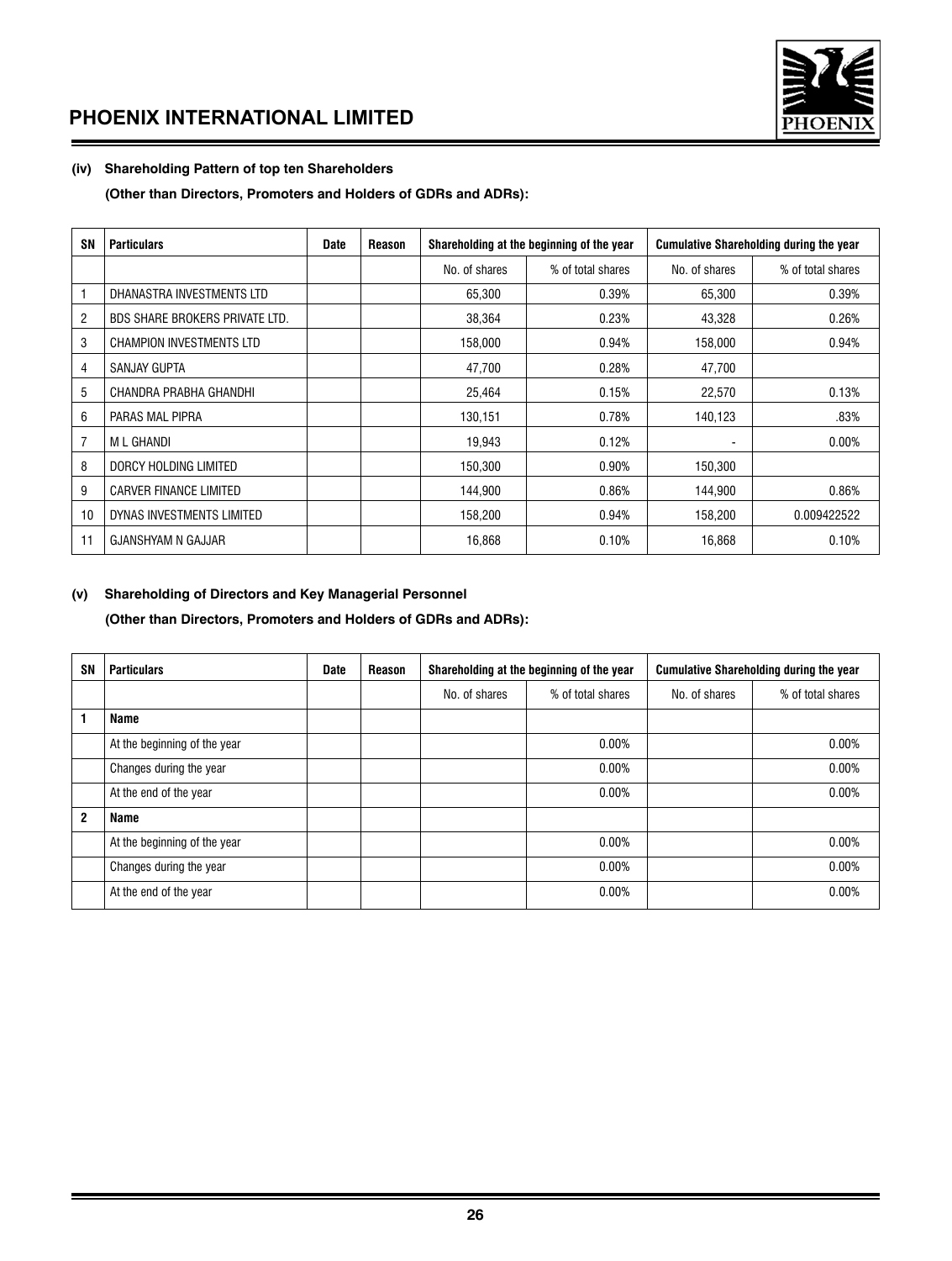

## **V. INDEBTEDNESS**

#### **Indebtedness of the Company including interest outstanding/accrued but not due for payment.**

|                                                     |                                         |                        |                 | (Amt. Rs./Lacs)           |
|-----------------------------------------------------|-----------------------------------------|------------------------|-----------------|---------------------------|
|                                                     | <b>Secured Loans excluding deposits</b> | <b>Unsecured Loans</b> | <b>Deposits</b> | <b>Total Indebtedness</b> |
| Indebtedness at the beginning of the financial year |                                         |                        |                 |                           |
| <b>Principal Amount</b><br>i)                       | 927069145                               | $\blacksquare$         | 56690019        | $\blacksquare$            |
| ii) Interest due but not paid                       | <b>NIL</b>                              |                        |                 |                           |
| iii) Interest accrued but not due                   | <b>NIL</b>                              |                        |                 |                           |
| Total $(i+ii+iii)$                                  | 927069145                               | ٠                      | -               |                           |
| Change in Indebtedness during the financial year    |                                         |                        |                 |                           |
| * Addition                                          | 2848878                                 |                        |                 |                           |
| * Reduction                                         | $\overline{\phantom{a}}$                | $\blacksquare$         | $\blacksquare$  |                           |
| Net Change                                          | $\overline{\phantom{a}}$                | ٠                      |                 |                           |
| Indebtedness at the end of the financial year       |                                         |                        |                 |                           |
| i) Principal Amount                                 | 929918023                               |                        | 56690019        |                           |
| ii) Interest due but not paid                       | $\blacksquare$                          |                        |                 |                           |
| ii) Interest accrued but not due                    | $\blacksquare$                          |                        |                 |                           |
| Total $(i+ii+iii)$                                  | 929918023                               | ٠                      |                 |                           |

## **VI. REMUNERATION OF DIRECTORS AND KEY MANAGERIAL PERSONNEL**

A. Remuneration to Managing Director, Whole-time Directors and/or Manager:

| SN.            | <b>Particulars of Remuneration</b>                                                  | Name of MD/WTD/ Manager        | <b>Total Amount</b>      |
|----------------|-------------------------------------------------------------------------------------|--------------------------------|--------------------------|
|                | Name                                                                                | Narender Makkar                | (Rs/Lac)                 |
|                | Designation                                                                         | Director and Company Secretary |                          |
|                | Gross salary                                                                        |                                | 2474400                  |
|                | (a) Salary as per provisions contained in section 17(1) of the Income-tax Act, 1961 |                                |                          |
|                | (b) Value of perquisites u/s 17(2) Income-tax Act, 1961                             |                                |                          |
|                | (c) Profits in lieu of salary under section 17(3) Income- tax Act, 1961             | ٠                              |                          |
| $\overline{2}$ | <b>Stock Option</b>                                                                 | <b>NIL</b>                     | $\overline{\phantom{a}}$ |
| 3              | <b>Sweat Equity</b>                                                                 | <b>NIL</b>                     |                          |
| 4              | Commission                                                                          | <b>NIL</b>                     |                          |
|                | - as % of profit                                                                    |                                |                          |
|                | - others, specify                                                                   |                                |                          |
| 5              | Others, please specify                                                              | <b>NA</b>                      |                          |
|                | Total (A) -                                                                         | ٠                              | 2474400                  |
|                | Ceiling as per the Act                                                              |                                |                          |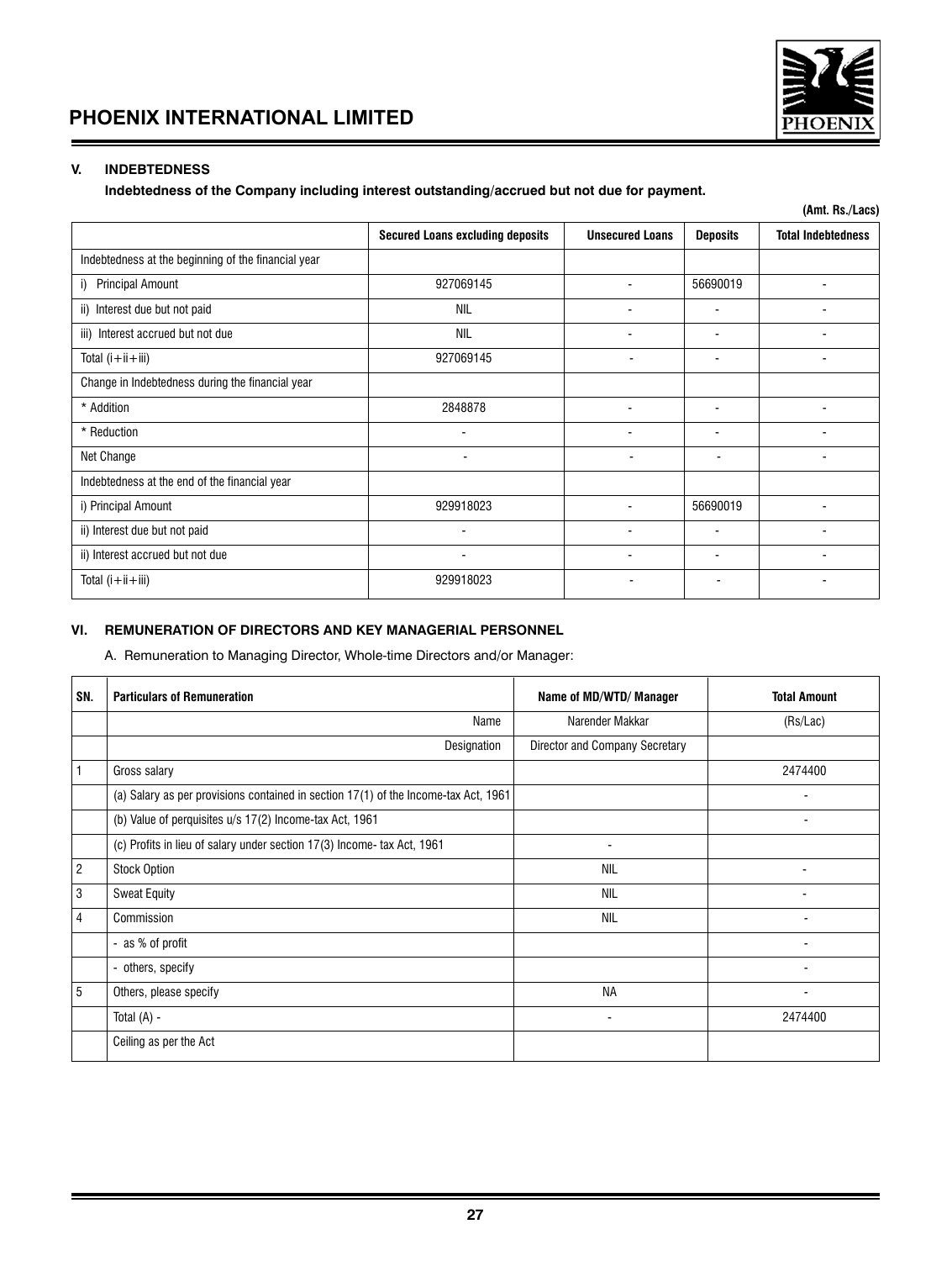

#### **B. Remuneration to other Directors NA**

| SN. | <b>Particulars of Remuneration</b>                           | <b>Name of Directors</b> | <b>Total Amount (Rs/Lac)</b> |
|-----|--------------------------------------------------------------|--------------------------|------------------------------|
|     | <b>Independent Directors</b>                                 |                          |                              |
|     | Fee for attending board committee meetings                   |                          |                              |
|     | Commission                                                   |                          |                              |
|     | Others, please specify                                       |                          |                              |
|     | Total (1)                                                    |                          |                              |
| 2   | <b>Other Non-Executive Directors</b>                         |                          |                              |
|     | Fee for attending board committee meetings                   |                          |                              |
|     | Commission                                                   |                          |                              |
|     | Others, please specify                                       |                          |                              |
|     | Total (2)                                                    |                          |                              |
|     | Total $(B) = (1 + 2)$                                        |                          |                              |
|     | Total Managerial Remuneration Overall Ceiling as per the Act |                          |                              |

## **C. Remuneration to Key Managerial Personnel other than MD/Manager/WTD**

| SN.                     | <b>Particulars of Remuneration</b>                                                  | Name of MD/WTD/ Manager      | <b>Total Amount</b> |
|-------------------------|-------------------------------------------------------------------------------------|------------------------------|---------------------|
|                         | Name                                                                                | Mr. Baby Kutty               | (Rs/Lac)            |
|                         | Designation                                                                         | <b>Chief Finance Officer</b> | 900000* of 5 months |
| $\mathbf{1}$            | <b>Gross salary</b>                                                                 |                              |                     |
|                         | (a) Salary as per provisions contained in section 17(1) of the Income-tax Act, 1961 |                              |                     |
|                         | (b) Value of perquisites u/s 17(2) Income-tax Act, 1961                             |                              |                     |
|                         | (c) Profits in lieu of salary under section 17(3) Income- tax Act, 1961             | ٠                            |                     |
| $\overline{2}$          | <b>Stock Option</b>                                                                 | <b>NIL</b>                   |                     |
| 3                       | <b>Sweat Equity</b>                                                                 | NIL                          |                     |
| $\overline{\mathbf{4}}$ | <b>Commission</b>                                                                   | <b>NIL</b>                   |                     |
|                         | - as % of profit                                                                    |                              |                     |
|                         | - others, specify                                                                   |                              |                     |
| 5                       | Others, please specify                                                              | <b>NA</b>                    |                     |
|                         | Total (A) -                                                                         | ٠                            | 900000              |
|                         | Ceiling as per the Act                                                              |                              |                     |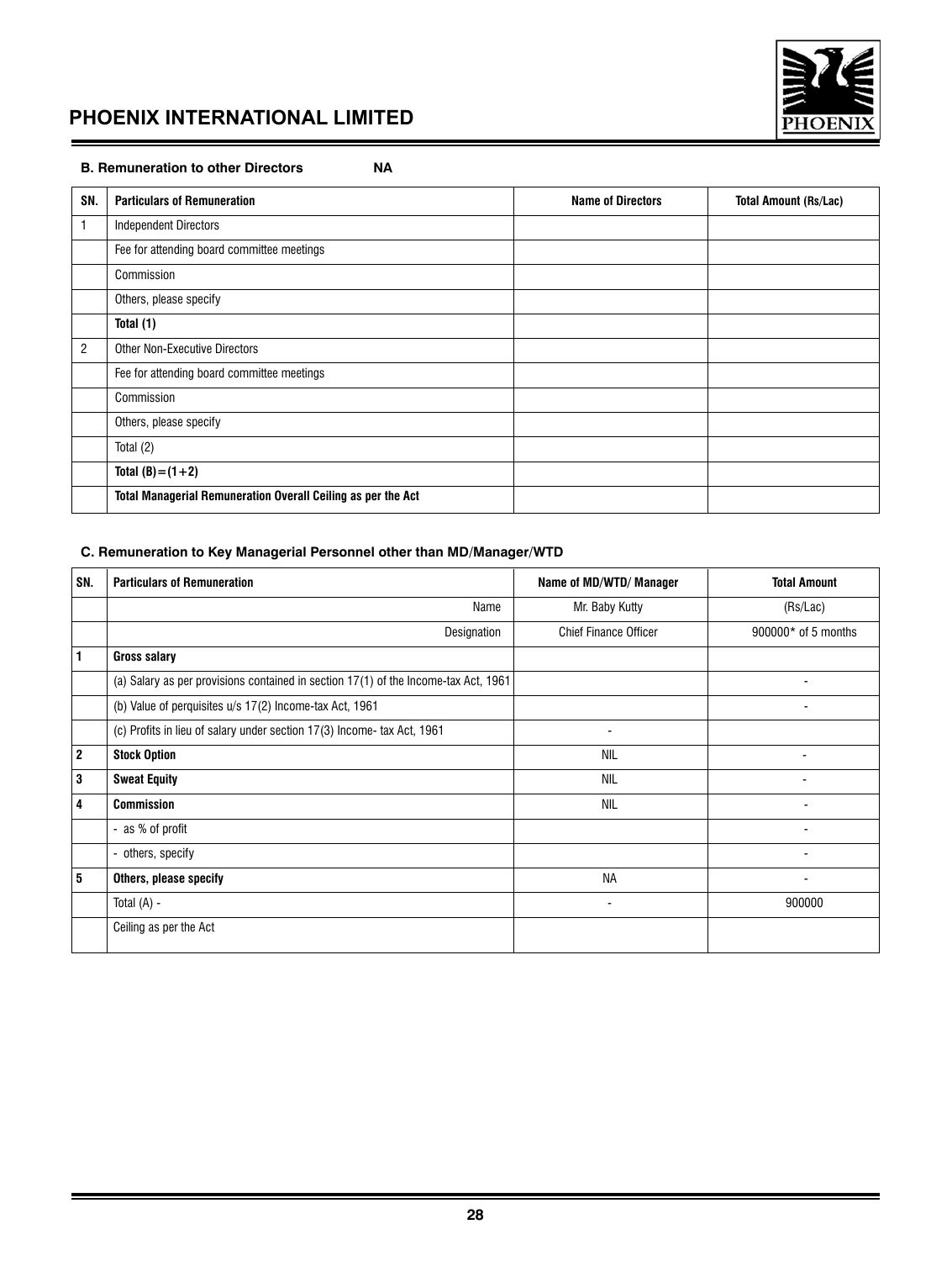

| SN.            | <b>Particulars of Remuneration</b>                                                  | Name of MD/WTD/ Manager       | <b>Total Amount</b>  |
|----------------|-------------------------------------------------------------------------------------|-------------------------------|----------------------|
|                | Name                                                                                | Mr. V. Krishna Kumar          | (Rs/Lac)             |
|                | Designation                                                                         | <b>Chief Excutive Officer</b> | 3,86,220* of 5months |
| 1              | <b>Gross salary</b>                                                                 |                               |                      |
|                | (a) Salary as per provisions contained in section 17(1) of the Income-tax Act, 1961 |                               |                      |
|                | (b) Value of perquisites u/s 17(2) Income-tax Act, 1961                             |                               |                      |
|                | (c) Profits in lieu of salary under section 17(3) Income- tax Act, 1961             | $\overline{\phantom{a}}$      |                      |
| $\overline{2}$ | <b>Stock Option</b>                                                                 | NIL                           |                      |
| 3              | <b>Sweat Equity</b>                                                                 | <b>NIL</b>                    |                      |
| 4              | <b>Commission</b>                                                                   | NIL                           |                      |
|                | - as % of profit                                                                    |                               |                      |
|                | - others, specify                                                                   |                               |                      |
| 5              | Others, please specify                                                              | <b>NA</b>                     |                      |
|                | Total (A) -                                                                         | $\overline{\phantom{a}}$      | 3,86,220             |
|                | Ceiling as per the Act                                                              |                               |                      |

## **VII. PENALTIES / PUNISHMENT/ COMPOUNDING OF OFFENCES:**

| <b>Type</b>                         | Section of the<br><b>Companies Act</b> | <b>Brief Description</b> | Details of Penalty /<br><b>Punishment/ Compounding</b> | Authority [RD /<br><b>NCLT/ COURT]</b> | Appeal made,<br>if any (give Details) |
|-------------------------------------|----------------------------------------|--------------------------|--------------------------------------------------------|----------------------------------------|---------------------------------------|
| A. COMPANY                          |                                        |                          |                                                        |                                        |                                       |
| Penalty                             | ٠                                      | ۰                        | ٠                                                      | $\blacksquare$                         |                                       |
| Punishment                          |                                        |                          |                                                        |                                        |                                       |
| Compounding                         |                                        |                          |                                                        |                                        |                                       |
| <b>B. DIRECTORS</b>                 |                                        |                          |                                                        |                                        |                                       |
| Penalty                             |                                        |                          |                                                        |                                        |                                       |
| Punishment                          |                                        |                          |                                                        |                                        |                                       |
| Compounding                         |                                        |                          |                                                        |                                        |                                       |
| <b>C. OTHER OFFICERS IN DEFAULT</b> |                                        |                          |                                                        |                                        |                                       |
| Penalty                             |                                        |                          |                                                        |                                        |                                       |
| Punishment                          |                                        |                          |                                                        |                                        |                                       |
| Compounding                         |                                        |                          |                                                        |                                        |                                       |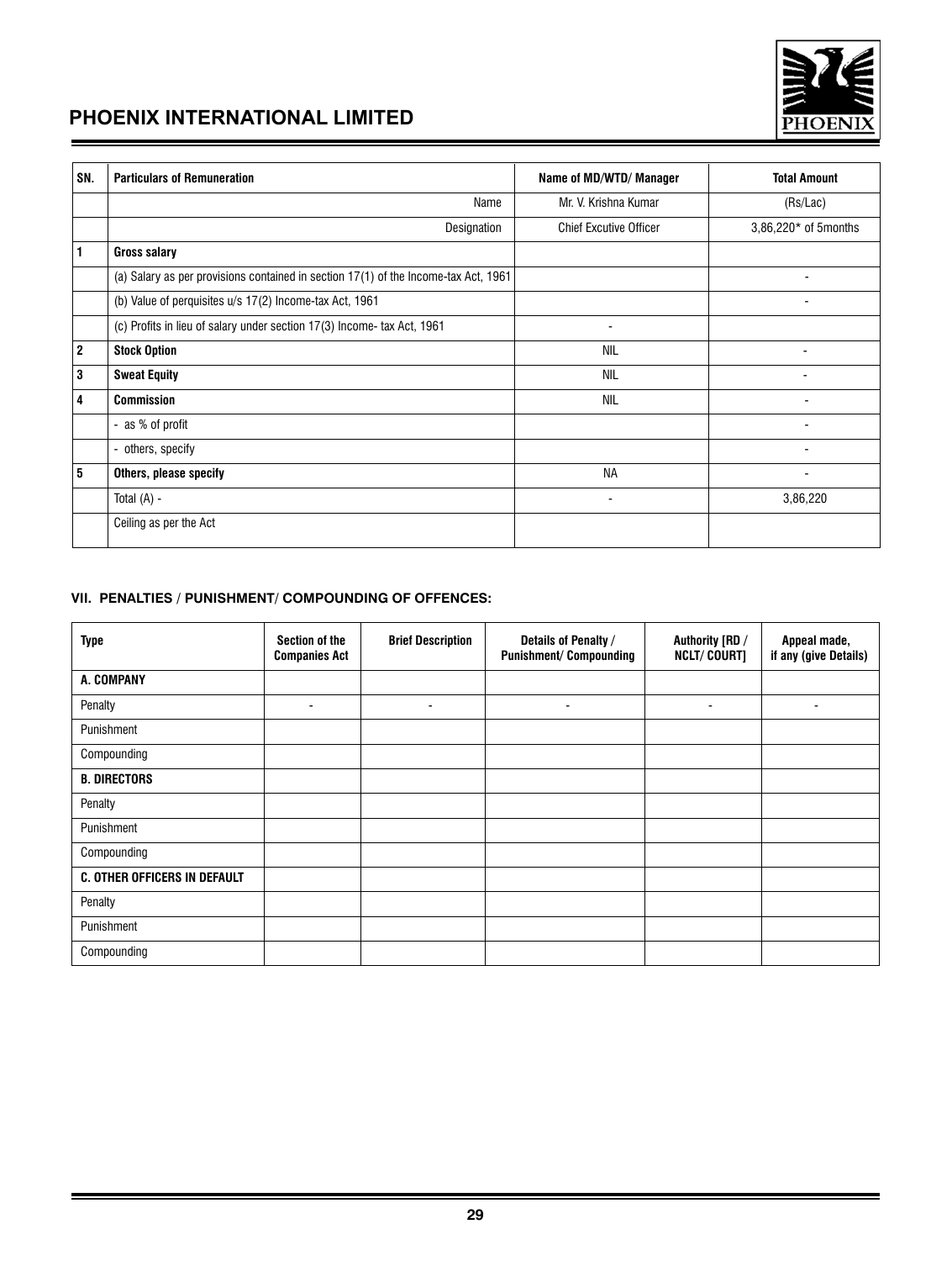

#### **ANNEXURE -3**

# **(A) ENERGY CONSERVATION**

Energy conservation is an ongoing process in your company. Your Company is committed to invest in the latest energy efficient technologies, to conserve energy on all location, plants and sites of the Company. As a part of Company's endeavor towards conservation of energy and prevention of energy wastage, constant improvements are undertaken in order to conserve energy on an ongoing basis.

#### **a) The steps taken or impact on conservation of energy:**

- 1) The energy conservation measures indication above has helped the company to restrict the impact of increase in the cost of energy thereby reducing the cost of production of goods. Your company has installed following equipment for energy conservation in manufacturing plants:-
	- Servo motors on molding & cutting at manufacturing plants
	- Variables frequency drive on air compressor
	- Insulation of steam lines in the manufacturing plants
	- Power analyzer in systems in manufacturing plants
	- LED lights installed in manufacturing plants
- 2) The Company has started following initiatives at its manufacturing plants
	- Company has been promoting awareness on regular basis on efficient use of electrical equipments like Air Conditioners, Lightings etc
	- Regular analysis of electrical bills of three phase connections is made for improving power factor

#### **b) The steps taken by company for utilizing sources of energy**

In addition to various initiatives around energy efficiencies, the company is undertaking a pilot project to harness power by commissioning a solar unit in plants.

#### **c) The Capital investment on energy conservation of energy:**

During the year under review company has not made any capital investment for conservation of energy.

#### **(B) TECHNOLOY ABSORPTION**

- i) No further efforts were required for technology absorption
- ii) The company is already deriving benefits with exiting technology
- iii) No technology were imported or any expenditure were incurred in R & D during the year under review.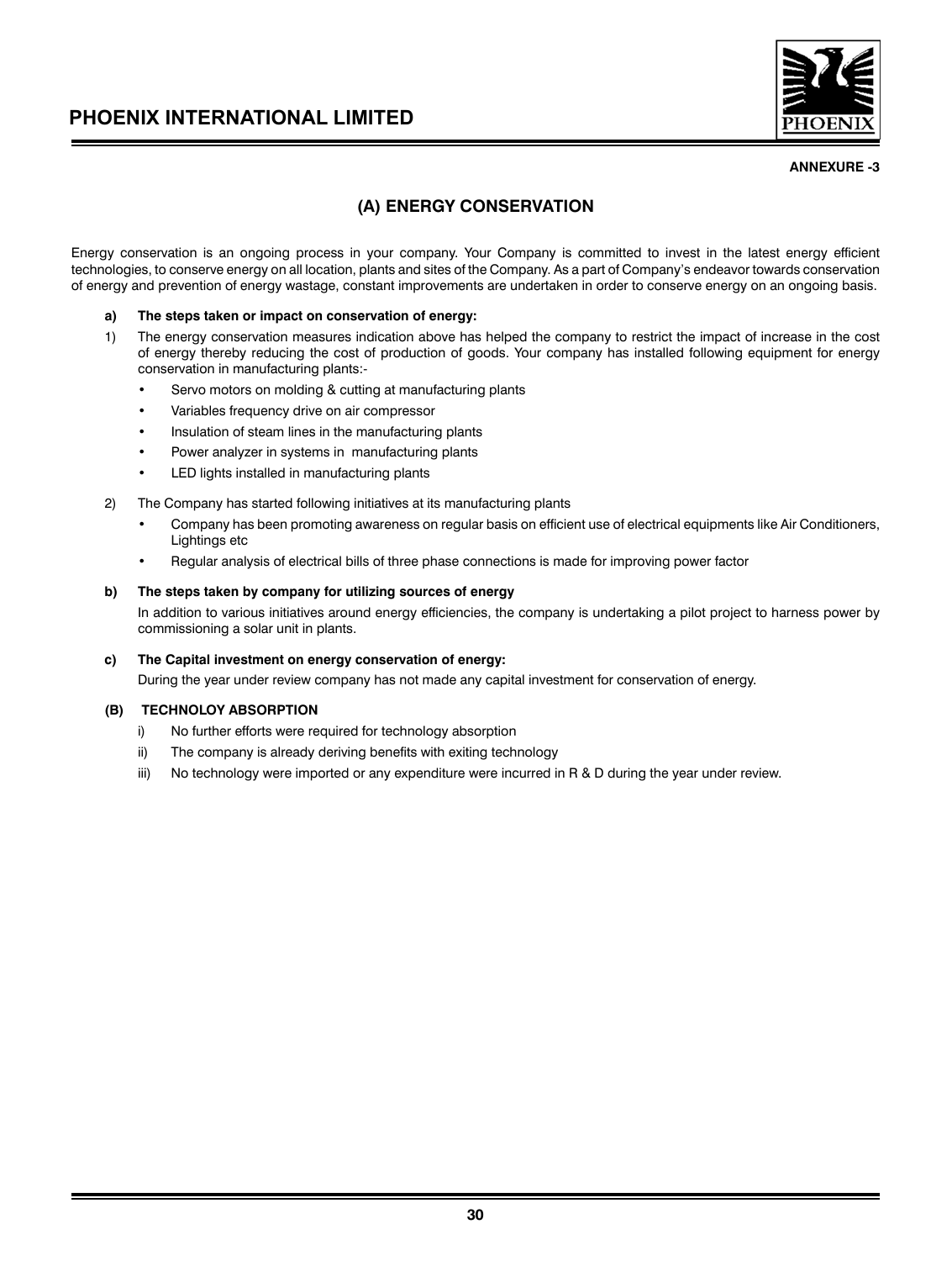

#### **ANNEXURE -4**

# **Criteria for determining qualifications, positive attributes and independence of a director**

The Board shall comprise of individuals who have demonstrated significant achievements in business, education, professions, financial sector and public service. They must have the requisite intelligence, education and experience to make a significant contribution to the deliberations of the Board of Directors.

**I. QUALIFICATION CRITERIA** The Nomination and Remuneration Committee of the Board (the "Committee") is responsible for evaluating the qualifications of each director candidate and of those directors who are to be nominated for election by shareholders at each annual general meeting, and for recommending duly qualified director nominees to the full Board for election. The overall ability and experience of individual candidates should determine their suitability. The qualification criteria set forth herein to describe the qualities and characteristics are desired for the Board as a whole and for Board members individually.

#### **A. Director Qualification Review Procedure**

The Board shall determine the director's qualifications to serve on the Board, upon the recommendation of the Committee, prior to nominating said director for election at the Company's next annual general meeting. In addition, with respect to each director candidate considered for election to the Board between annual meetings, prior to such election, the Committee shall evaluate each director candidate and recommend to the Board any duly qualified director candidates for recommendation by the Board. The Director candidate shall be evaluated by the Committee as per the criteria set forth herein.

#### **B. General Director Qualification Criteria**

The Board has not established specific minimum age, education, years of business experience or specific types of skills for Board members, but, in general, expects a candidate to have extensive experience and proven record of professional success, leadership and the highest level of personal and professional ethics, integrity and values. In its evaluation, the Committee shall consider the Board size and composition of the Board according to the following guidelines: – With respect to Board composition as a whole and the Board Committees, the required number of directors who qualify as "independent" pursuant to applicable rules and the Independence Standards as per the provisions of Companies Act, 2013 and the Listing Agreement with the Stock Exchanges (as may be amended from time to time) shall be maintained.

#### **C. Additional Review Criteria**

The Committee shall also consider the personal qualities of each director candidate to be able to make a substantial active contribution to Board deliberations. The director candidate must be willing to commit, as well as have, sufficient time available to discharge the duties of Board membership. The director candidate should be able to develop a good working relationship with other Board members and contribute to the Board's working relationship with the senior management of the Company. The Committee shall also consider its policies with respect to retirement age, change in employment status, as well as all other relevant facts and circumstances in making its recommendations to the Board.

#### **II. INDEPENDENCE STANDARDS**

The following would be the independence review procedure and criteria to assist the Committee evaluate the independence of Directors for recommending to the Board for appointment. A Director is independent if the Board affirmatively determines that the Director does not have a direct or indirect material relationship with the Company, including its affiliates or any member of senior management. "Affiliate" shall mean any company or other entity that controls, is controlled by, or is under common control with the Company.

Also, the candidate shall be evaluated based on the criteria provided under the applicable laws including Companies Act, 2013 read with Rules thereon and the Listing Agreement with the Stock Exchanges. In addition to applying these guidelines, the Board will consider all relevant facts and circumstances in making its determination relative to a director's independence.

#### **A. Independence Review Procedures**

1. Annual Review The director's independence for the independent director will be determined by the Board on an annual basis upon the declarations made by such Directors as per the provisions of the Companies Act, 2013 read with Rules thereon and the Listing Agreement.

#### **2. Individual Director Independence Determinations**

If a director nominee is considered for appointment to the Board between annual general meetings, a determination of independence, upon the recommendation of the Committee, shall be made by the Board prior to such appointment. All determinations of independence shall be made on a case-by-case basis for each director after consideration of all the relevant facts and circumstances and the standards set forth herein. The Board reserves the right to determine that any director is not independent even if he or she satisfies the criteria set forth by the provisions of the Companies Act, 2013 read with Rules thereon and the Listing Agreement.

#### **3. Notice of Change of Independent Status**

Each director has an affirmative obligation to inform the Board of any change in circumstances that may put his or her independence at issue.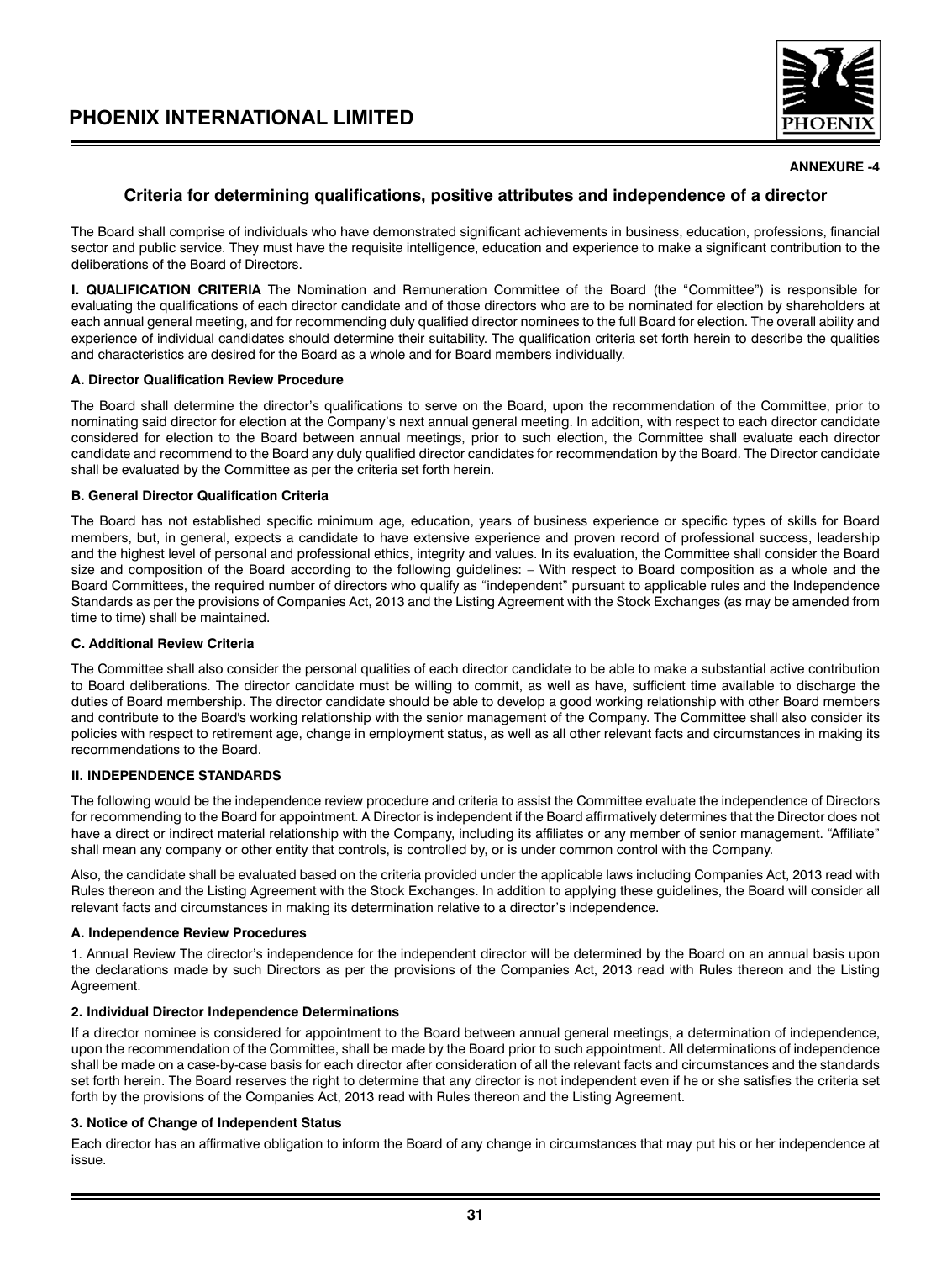

#### **ANNEXURE -5**

# **Form No. AOC-2**

(Pursuant to clause (h) of sub-section (3)of section 134 of the Act and Rule 8(2) of the Companies (Accounts) Rules, 2014)

**Form for disclosure of particulars of contracts/arrangements entered into by the company with related parties referred to in sub-section (1) of section 188 of the Companies Act, 2013 including certain arms length transactions under third proviso thereto**

#### **1. Details of contracts or arrangements or transactions not at arm's length basis during the Financial Year 2016 -2017:**

| A | Name(s) of the related party and nature of relationship:                                    |                |
|---|---------------------------------------------------------------------------------------------|----------------|
| в | Nature of contracts/arrangements/transactions                                               |                |
| С | Duration of the contracts / arrangements/transactions:                                      |                |
| D | Salient terms of the contracts or arrangements or transactions including the value, if any: |                |
|   | Date(s) of approval by the Board:                                                           |                |
|   | Amount paid as advances, if any:                                                            | Not Applicable |
| G | Date on which the special resolution was passed in general meeting as required under        |                |
|   | first proviso to section 188:                                                               |                |
| H | Date on which the special resolution was passed in general meeting as required under        |                |
|   | first proviso to section 188:                                                               |                |
|   |                                                                                             |                |

#### **2. Details of material contracts or arrangement or transactions at arm's length basis:**

| Name(s) of the related party and nature of relationship:                                    |                |
|---------------------------------------------------------------------------------------------|----------------|
| Nature of contracts/arrangements/transactions:                                              |                |
| Duration of the contracts / arrangements/transactions:                                      |                |
| Salient terms of the contracts or arrangements or transactions including the value, if any: | Not Applicable |
| Date(s) of approval by the Board, if any:                                                   |                |
| Amount paid as advances, if any:                                                            |                |
|                                                                                             |                |

For and on behalf of the Board of Directors **Phoenix International Limited**

Place: New Delhi **Place:** New Delhi **Place: New Delhi** Narender Makkar PM Alexander PM Alexander PM Alexander PM Alexander PM Alexander PM Alexander PM Alexander PM Alexander PM Alexander PM Alexander P Director & Company Secretary Chairman<br>DIN-00050022.2017 DIN-00050022 DIN-00026857

**ANNEXURE -6**

#### **DETAILS PERTAINING TO REMUNERATION AS REQUIRED UNDER SECTION 197 OF THE COMPANIES ACT, 2013 READ WITH RULE 5(1) OF THE COMPANIES (APPOINTMENT AND REMUNERATION OF MANAGEMENT PERSONNEL RULES, 2014**

The percentage increase in remuneration of Director and Company Secretary during the financial year 2016 – 2017, ratio of the remuneration of each Director of the Company for the financial year 2016 – 2017 and comparison of remuneration of each Key Managerial Personnel (KMP) against the performance of the Company are as under:-

| Sr.<br>No | Name of the Director/KMP<br>and Designation                      | <b>Remuneration of</b><br>Director/KMP for the<br>FY 2016-2017 | % increase in<br>remuneration<br>in the<br>FY 2016 -2017 | Ratio of<br><b>Remuneration of</b><br>each Director/<br><b>Employee</b> | <b>Comparison of the</b><br><b>Remuneration of</b><br>the KMP against the<br>performance of the<br>Company |
|-----------|------------------------------------------------------------------|----------------------------------------------------------------|----------------------------------------------------------|-------------------------------------------------------------------------|------------------------------------------------------------------------------------------------------------|
|           | Mr. Jitendra Pancharia<br>Non Executive and Independent Director | <b>NIL</b>                                                     | NIL                                                      | <b>NIL</b>                                                              | <b>NIL</b>                                                                                                 |
| 2.        | Mr. Narendra Agarwal<br>Non Executive and Independent Director   | <b>NIL</b>                                                     | NIL                                                      | <b>NIL</b>                                                              | <b>NIL</b>                                                                                                 |
| 3.        | Mr. Narender Makkar Executive Director                           | 2474400                                                        | 4                                                        | 4                                                                       | <b>NIL</b>                                                                                                 |
| 4.        | Mr. P.M. Alexander<br>Non Executive Director                     | <b>NIL</b>                                                     | NIL                                                      | <b>NIL</b>                                                              | <b>NIL</b>                                                                                                 |
| 5.        | Mrs. Rekha Mittal<br>Non Executive Independent Director          | <b>NIL</b>                                                     | <b>NIL</b>                                               | <b>NIL</b>                                                              | <b>NIL</b>                                                                                                 |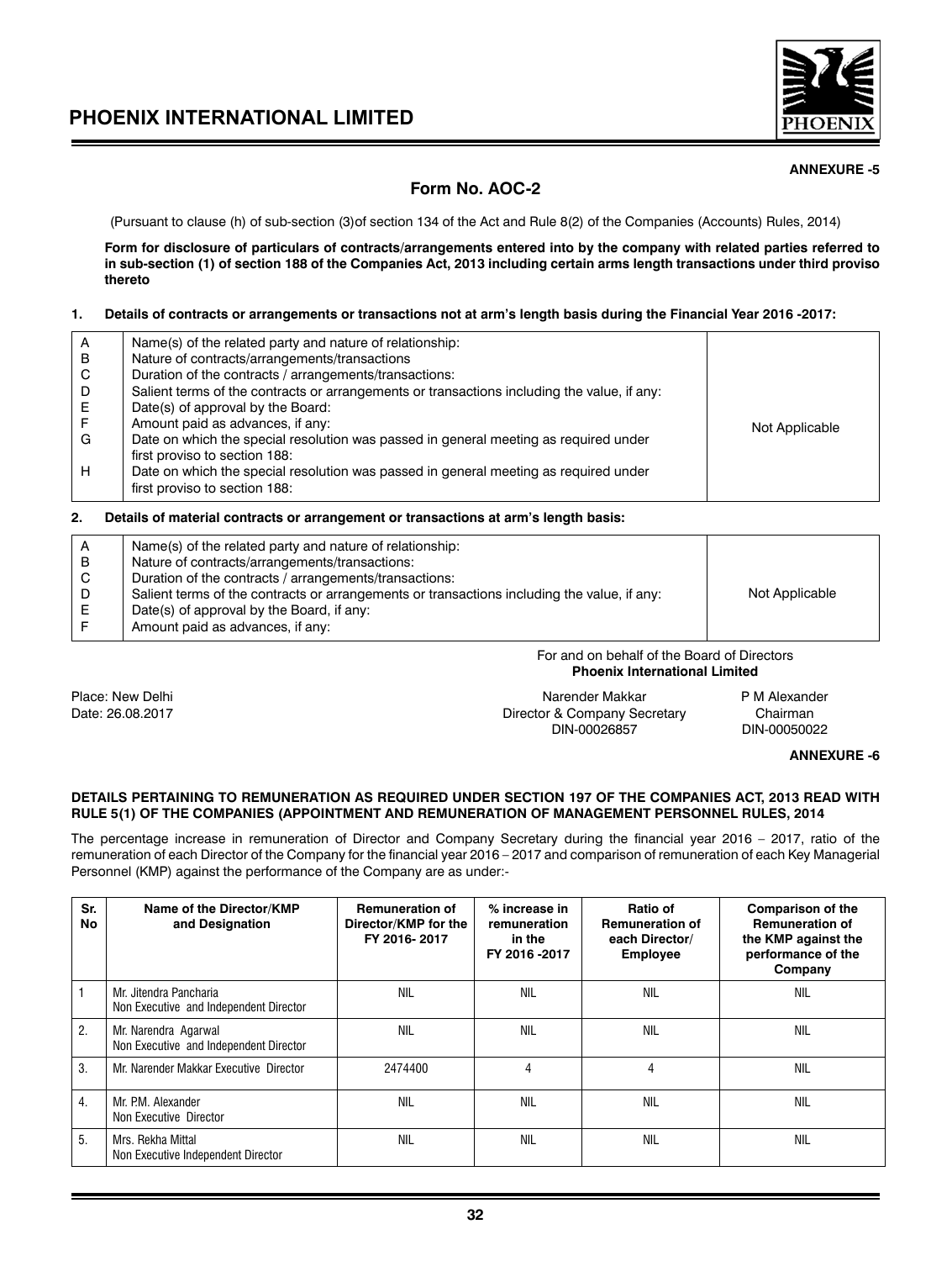

| Sr.<br>No | Name of the Director/KMP<br>and Designation                       | <b>Remuneration of</b><br>Director/KMP for the<br>FY 2016-2017 | % increase in<br>remuneration<br>in the<br>FY 2016-2017 | Ratio of<br><b>Remuneration of</b><br>each Director/<br>Employee | <b>Comparison of the</b><br><b>Remuneration of</b><br>the KMP against the<br>performance of the<br>Company |
|-----------|-------------------------------------------------------------------|----------------------------------------------------------------|---------------------------------------------------------|------------------------------------------------------------------|------------------------------------------------------------------------------------------------------------|
| 6         | Mr. Baby Kutty<br><b>Chief Finance Officer</b>                    | 9.00.000                                                       | <b>NIL</b>                                              | NIL                                                              | <b>NIL</b>                                                                                                 |
|           | Mr. Krishna Kumar Venkataramani<br><b>Chief Executive Officer</b> | 3.86.220                                                       | <b>NIL</b>                                              | NIL                                                              | <b>NIL</b>                                                                                                 |

**ANNEXURE -7**

# **Remuneration Policy**

#### **BACKGROUND**

Phoenix International Limited (hereinafter referred as the 'Company') practices a corporate culture that is based on the tenets of trusteeship, empowerment, accountability, control and ethical practices with transparency at its core for creation of maximum value for the stakeholders.

#### **BRIEF OVERVIEW UNDER COMPANIES ACT 2013**

{Section 178 and Companies [Meetings of Board and its Powers] Rules 2014}

- Constitution of the Nomination and Remuneration Committee consisting of three or more non-executive directors out of which not less than one-half shall be independent directors
- The Nomination and Remuneration Committee shall identify persons who are qualified to become directors and who may be appointed in senior management in accordance with the criteria laid down, recommend to the Board their appointment and removal and shall carry out evaluation of every director's performance.
- The Nomination and Remuneration Committee shall formulate the criteria for determining qualifications, positive attributes and independence of a director and recommend to the Board a policy, relating to the remuneration for the directors, key managerial personnel and senior management personnel i.e. employees at one level below the Board including functional heads.
- The Nomination and Remuneration Committee shall, while formulating the policy ensure that:— the level and composition of remuneration is reasonable and sufficient to attract, retain and motivate directors of the quality required to run the company successfully; relationship of remuneration to performance is clear and meets appropriate performance benchmarks; and remuneration to directors, key managerial personnel and senior management involves a balance between fixed and incentive pay reflecting short and long-term performance objectives appropriate to the working of the company and its goals.
- Such policy shall be disclosed in the Board's report.

#### **BRIEF OVERVIEW OF THE REVISED CLAUSE 49 OF LISTING AGREEMENT**

#### **IV. Nomination and Remuneration Committee**

A. The company shall set up a Nomination and Remuneration committee which shall comprise at least three directors, all of whom shall be non-executive directors and at least half shall be independent. Chairman of the committee shall be an independent director.

#### **B. The role of the committee shall, INTER-ALIA, include the following:**

Formulation of the criteria for determining qualifications, positive attributes and independence of a director and recommend to the Board a policy, relating to the remuneration of the directors, key managerial personnel and other employees;

#### **Formulation of criteria for evaluation of Independent Directors and the Board;**

#### **Devising a policy on Board diversity;**

Identifying persons who are qualified to become directors and who may be appointed in senior management in accordance with the criteria laid down, and recommend to the Board their appointment and removal. The company shall disclose the remuneration policy and the evaluation criteria in its Annual Report.

#### **PRESENT POSITION OF DIRECTORS and KMP OF THE COMPANY**

- The Company has constituted a Nomination and Remuneration Committee of the Board of Directors (Board).
- At present there are total Five Directors on the Board of which four (4) are Non-Executive Director and the remaining One (1) is Executive Director. Director draws remuneration from the Company.
- Key Managerial Personnel (KMP) consists of Director and Company Secretary who is employees.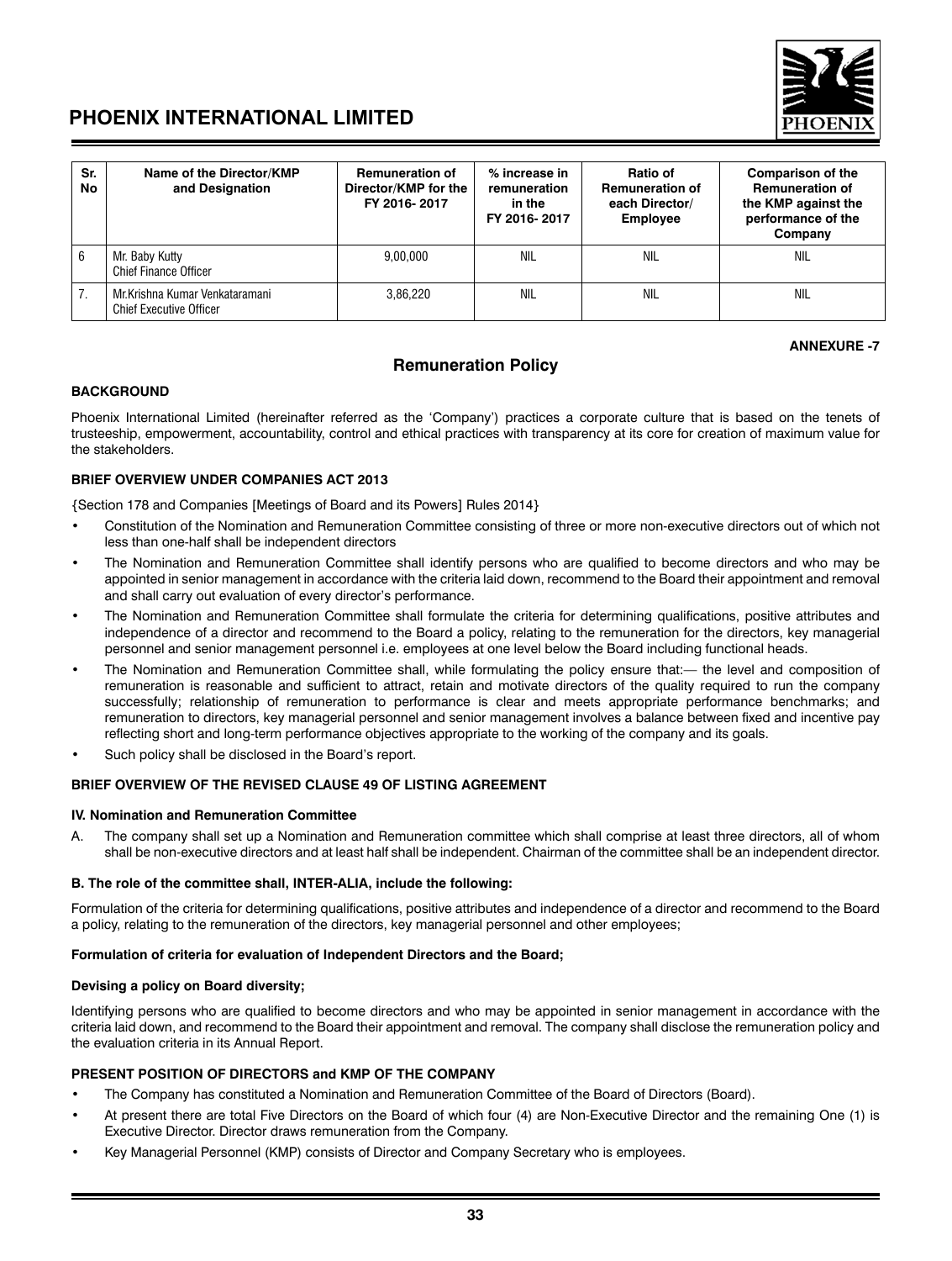

### **TERMS OF REFERENCE OF NOMINATION AND REMUNERATION COMMITTEE**

- Formulate the criteria for determining qualifications, positive attributes and independence of a director and recommend to the Board a policy, relating to the remuneration for the directors, key managerial personnel and other employees.
- Act as Selection and Compensation Committee to evaluate suitability of candidates for various senior positions and determine appropriate compensation package for them. Selection of related persons whether or not holding place of profit in the Company to be carried out strictly on merit and where applicable, be subjected to review by the Audit Committee of and/or the Board with approval at each stage being obtained by disinterested Independent Directors only.
- Identify persons who are qualified to become directors and who may be appointed in senior management in accordance with the criteria laid down, and recommend to the Board their appointment and removal.
- Removal should be strictly in terms of the applicable law/s and in compliance of principles of natural justice.
- Formulation of criteria for evaluation of Independent Directors and the Board.
- Devising a policy on the Board diversity.
- Recommend to the Board, remuneration including salary, perquisite and commission to be paid to the Company's Executive Directors on an annual basis or as may be permissible by laws applicable.
- Recommend to the Board, the Sitting Fees payable for attending the meetings of the Board/Committee thereof, and, any other benefits such as Commission, if any, payable to the Non- Executive Directors.
- Setting the overall Remuneration Policy and other terms of employment of Directors, wherever required.

#### **CRITERIA FOR DETERMINING THE FOLLOWING:-**

Qualifications for appointment of Directors (including Independent Directors):

- Persons of eminence, standing and knowledge with significant achievements in business, professions and/or public service.
- Their financial or business literacy/skills. Their consumer durable / consumer Goods / FMCG industry experience.
- Appropriate other qualification/experience to meet the objectives of the Company.
- As per the applicable provisions of Companies Act 2013, Rules made there under and Clause 49 of Listing Agreement.

The Nomination and Remuneration Committee shall have discretion to consider and fix any other criteria or norms for selection of the most suitable candidate/s.

Positive attributes of Directors (including Independent Directors):

- Directors are to demonstrate integrity, credibility, trustworthiness, ability to handle conflict constructively, and the willingness to address issues proactively.
- Actively update their knowledge and skills with the latest developments in the consumer durable / consumer Goods / FMCG industry, market conditions and applicable legal provisions.
- Willingness to devote sufficient time and attention to the Company's business and discharge their responsibilities
- To assist in bringing independent judgment to bear on the Board's deliberations especially on issues of strategy, performance, risk management, resources, key appointments and standards of conduct.
- Ability to develop a good working relationship with other Board members and contribute to the Board's working relationship with the senior management of the Company.
- To act within their authority, assist in protecting the legitimate interests of the Company, its shareholders and employees
- Independent Directors to meet the requirements of the Companies Act, 2013 read with the Rules made there under and Clause 49 of the Listing Agreement as amended from time to time

#### **Criteria for appointment of KMP/Senior Management:**

- To possess the required qualifications, experience, skills and expertise to effectively discharge their duties and responsibilities.
- To practice and encourage professionalism and transparent working environment.
- To build teams and carry the team members along for achieving the goals/objectives and corporate mission.
- To adhere strictly to code of conduct

#### **POLICY RELATING TO REMUNERATION OF DIRECTORS, KMP and SENIOR MANAGEMENT PERSONNEL:**

- To ensure that the level and components of remuneration is reasonable and sufficient to attract, retain and motivate Directors, KMP and other employees of the quality required to run the Company successfully.
- No director / KMP/ other employee is involved in deciding his or her own remuneration.
- The trend prevalent in the similar industry, nature and size of business is kept in view and given due weightage to arrive at a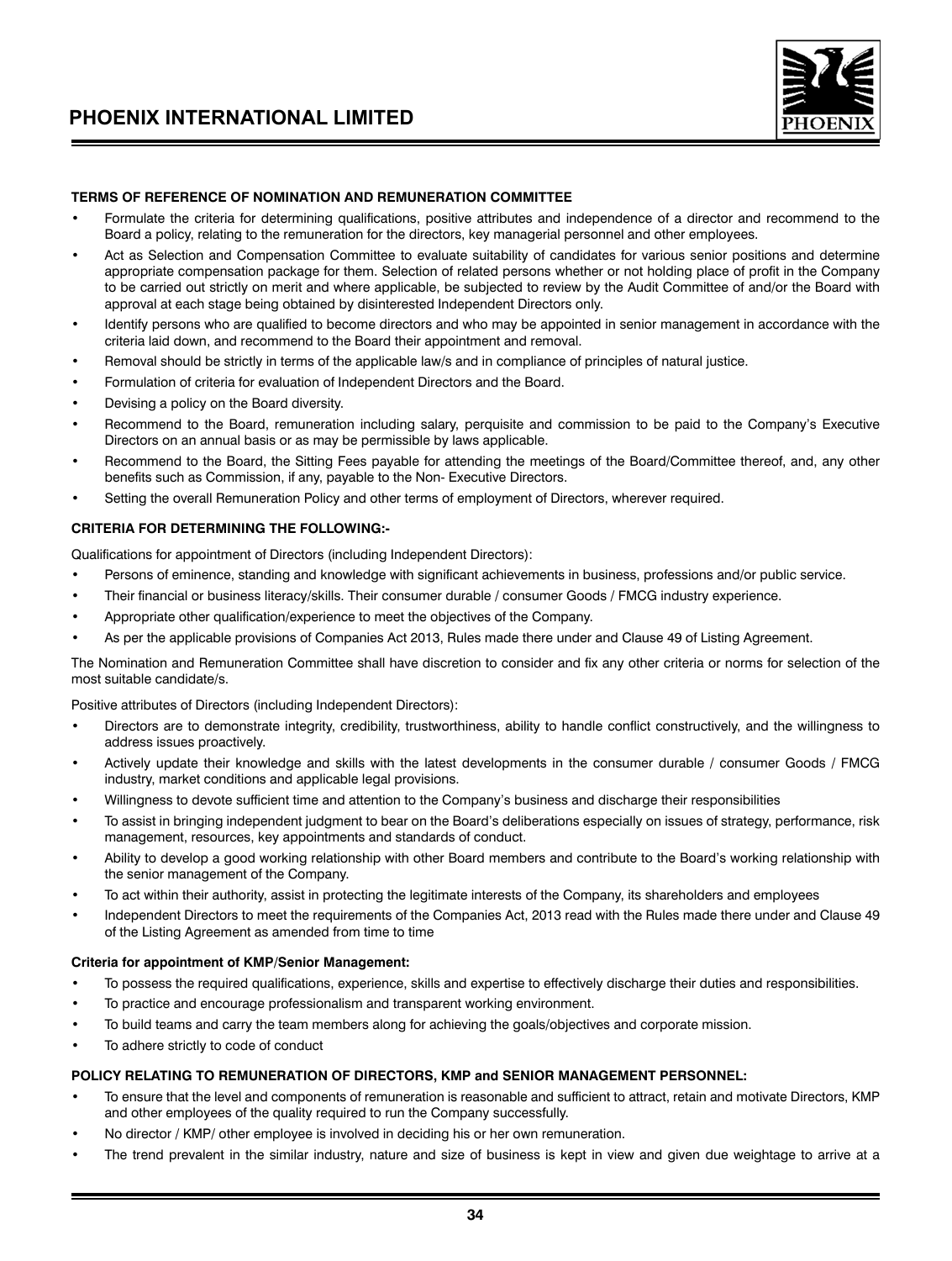

competitive quantum of remuneration.

- It is to be ensured that relationship of remuneration to the performance is clear and meets appropriate performance benchmarks which are unambiguously laid down and communicated.
- Improved performance should be rewarded by increase in remuneration and suitable authority for value addition in future.
- Remuneration packages should strike a balance between fixed and incentive pay, where applicable, reflecting short and long term performance objectives appropriate to the Company's working and goals.
- Following criteria are also to be considered:
	- Responsibilities and duties;

Time and efforts devoted;

Value addition;

Profitability of the Company and growth of its business;

Analyzing each and every position and skills for fixing the remuneration yardstick;

Standards for certain functions where there is a scarcity of qualified resources. Ensuring tax efficient remuneration structures.<sup>[]</sup>

Ensuring that remuneration structure is simple and that the cost<sup>[</sup>] to the Company (CTC) is not shown inflated and the effective take home remuneration is not low. Other criteria as may be applicable.

- Consistent application of remuneration parameters across the organisation.
- Provisions of law with regard making payment of remuneration, as may be applicable, are complied.
- Whenever, there is any deviation from the Policy, the justification /reasons should also be indicated / disclosed adequately.

#### **REVIEW**

The policy shall be reviewed by the Nomination and Remuneration Committee and the Board, from time to time as may be necessary

**ANNEXURE -8**

#### **Form No. MR-3**

### **SECRETARIAL AUDIT REPORT**

#### FOR THE FINANCIAL YEAR ENDED 31st March, 2017

[Pursuant to section 204(1) of the Companies Act, 2013 and rule No.9 of the Companies (Appointment and Remuneration Personnel) Rules, 2014]

To, The Members, Phoenix International Limited 3rd Floor, Gopala Tower, 25, Rajendra Place, New Delhi-110008

We have conducted the Secretarial Audit of the compliances of applicable statutory provisions and the adherence to good corporate practices by M/s PHOENIX INTERNATIONAL LIMITED (CIN No. L74899DL1987PLC030092) (hereinafter called the Company). Secretarial Audit was conducted in a manner that provided us a reasonable basis for evaluating the corporate conducts/ statutory compliances and expressing our opinion thereon.

Based on our verification of the Company's books, papers, minute books, forms and returns filed and other records maintained by the Company and also the information provided by the Company, its officers, agents and authorized representatives during the conduct of secretarial audit. We hereby report that in our opinion, the company has, during the audit period covering the financial year ended on 31st March, 2017 complied with the statutory provisions listed hereunder and also that the Company has proper Board-processes and compliance- mechanism in place to the extent, in the manner and subject to the reporting made hereinafter:

We have examined the books, papers, minute books, forms and returns filed and other records maintained by M/s Phoenix International Limited for the financial year ended on 31st March, 2017 according to the provisions of:

(i) The Companies Act, 2013 (the Act) and the rules made thereunder;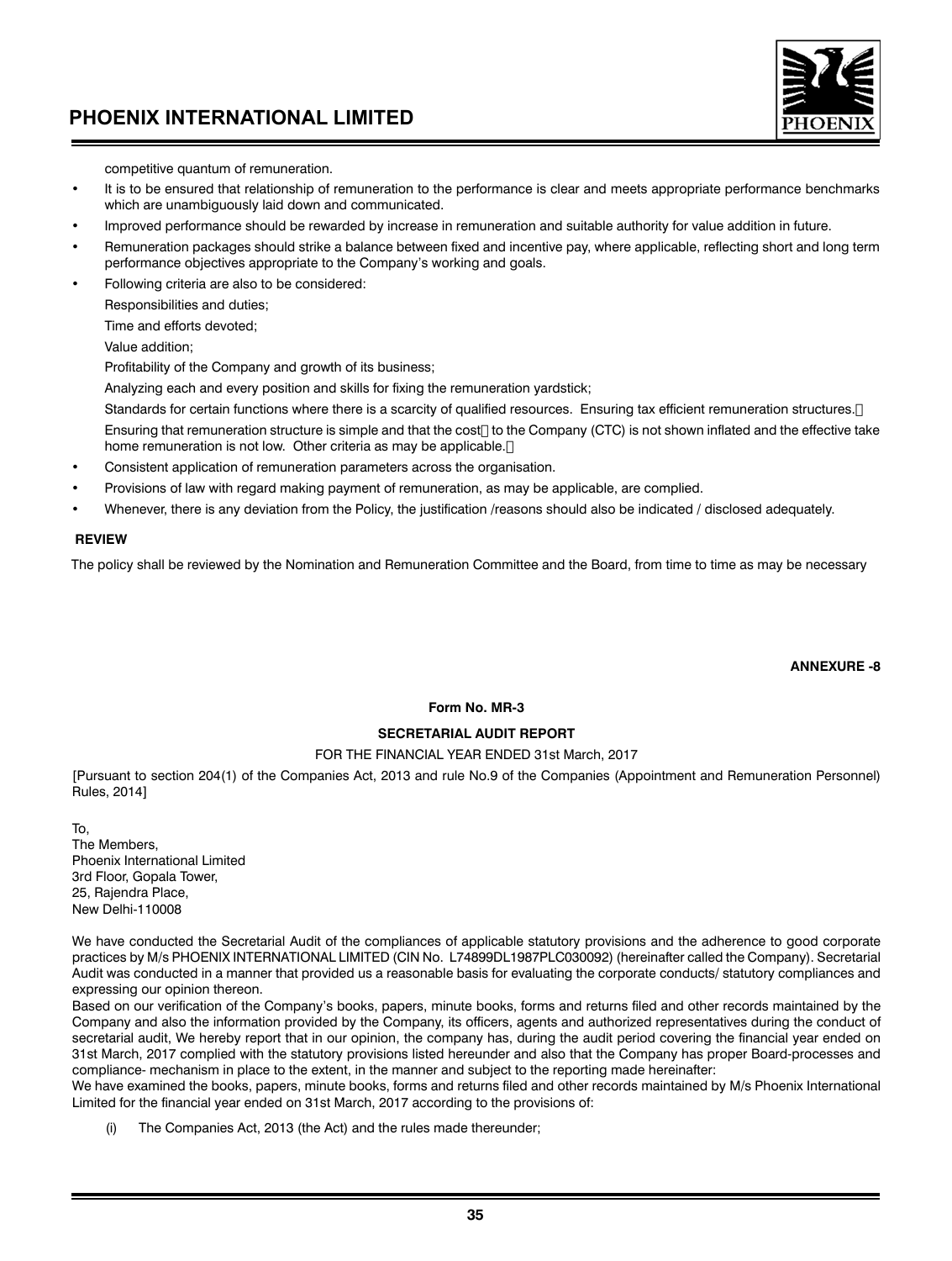

- (ii) The Securities Contracts (Regulation) Act, 1956 ('SCRA') and the rules made thereunder;
- (iii) The Depositories Act, 1996 and the Regulations and Bye-laws framed thereunder;
- (iv) Foreign Exchange Management Act, 1999 and the rules and regulations made thereunder to the extent of Foreign Direct Investment and Overseas Direct Investment.
- (v) The Regulations and Guidelines prescribed under the Securities and Exchange Board of India Act, 1992 ('SEBI Act') viz. :
	- a. The Securities and Exchange Board of India (Substantial Acquisition of Shares and Takeovers) Regulations, 2011;
	- b. The Securities and Exchange Board of India (Prohibition of Insider Trading) Regulations, 1992 and Securities and Exchange Board of India (Prohibition of Insider Trading) Regulations, 2015 (effective 15th May 2015);
	- c. The Securities and Exchange Board of India (Issue of Capital and Disclosure Requirements) Regulations, 2009;
	- d. The Securities and Exchange Board of India (Registrars to an Issue and Share Transfer Agents) Regulations, 1993 regarding the Companies Act and dealing with client;
	- e. The Securities and Exchange Board of India (Share Based Employee Benefits) Regulations, 2014;
	- f. The Securities and Exchange Board of India (Employee Stock Option Scheme and Employee Stock Purchase Scheme) Guidelines, 1999 (Not applicable to the Company during Audit period as the Company has not introduced any such Scheme);
	- g. The Securities and Exchange Board of India (Issue and Listing of Debt Securities) Regulations, 2008 (Not applicable to the Company during Audit period as the Company has not issued any Debt Securities);
	- h. The Securities and Exchange Board of India (Delisting of Equity Shares) Regulations, 2009 (Not applicable to the Company during Audit period as the Company has not delisted /proposes to de-list any equity shares from any stock Exchange)
	- i. The Securities and Exchange Board of India (Buyback of Securities) Regulations, 1998 (Not applicable to the Company during Audit period as the Company has not brought back / proposed to Buy back any Securities);
- (vi) As informed and certified by the Management of the Company, There are no other laws which are specifically applicable to the Company based on their sector/Industry.
- (vii) We have also examined compliance with the applicable clauses of the Listing Agreements entered into by the Company with Stock Exchange in India.
- (viii) We have relied on the Representation made by the Company and its Officers for systems and mechanism formed by Company. The compliance of the provisions of corporate and other applicable laws, rules, regulations the Company for compliances under other applicable Acts, Laws and Regulations to the, standards is the responsibly of the management. Our examination was limited to the verification of procedure on test basis.
- (ix) In case of Direct and Indirect Tax Laws like Income Tax Act, Service Tax Act, Excise & Custom Acts we have relied on the Reports given by the Statutory Auditors of the company.
- (x) We have also examined compliance with the applicable clauses of the following:
	- (i) Secretarial Standards issued by The Institute of Company Secretaries of India under the provisions of Companies Act, 2013; and
	- (ii) The Listing Agreements entered into by the Company with Bombay Stock Exchange read with the Securities and Exchange Board of India (Listing Obligations and Disclosure Requirement) Regulations, 2015 made effective from 1st December, 2015 (SEBI LODR Regulations).

During the period under report, the Company has generally complied with the provisions of the Act, Rules, Regulations, Guidelines, Standards, etc. mentioned above subject to the following observations:

- a. The Statement and a certificate as per Regulations 13 (3) and 7(3) of SEBI LODR Regulations, 2015 were not filed during the Financial year 2016-17;
- b. The Company submitted only standalone financial results (without Consolidated Financial results) during the financial year 2016-17;
- c. Website of the Company is not updated in terms of SEBI LODR Regulations;

We further report that The Audited financial Results for the quarter/year ended on 31st March, 2016 was approved on 31st May, 2017 and submitted on 1st June, 2017 in respect of which the Company paid Rs. 11500 to BSE Limited.

We further report that the Board of Directors of the Company is duly constituted with proper balance of Executive Directors, Non-Executive Directors and Independent Directors. The changes in the composition of the Board of Directors that took place during the period under review were carried out in compliance with the provisions of the Act. However, the Chief Financial Officer & Chief Executive Officer of the Company was appointed on 11th November, 2016.

We further report that the Company has given a confirmation alongwith relevant document pertaining to appointment of Mr. Narender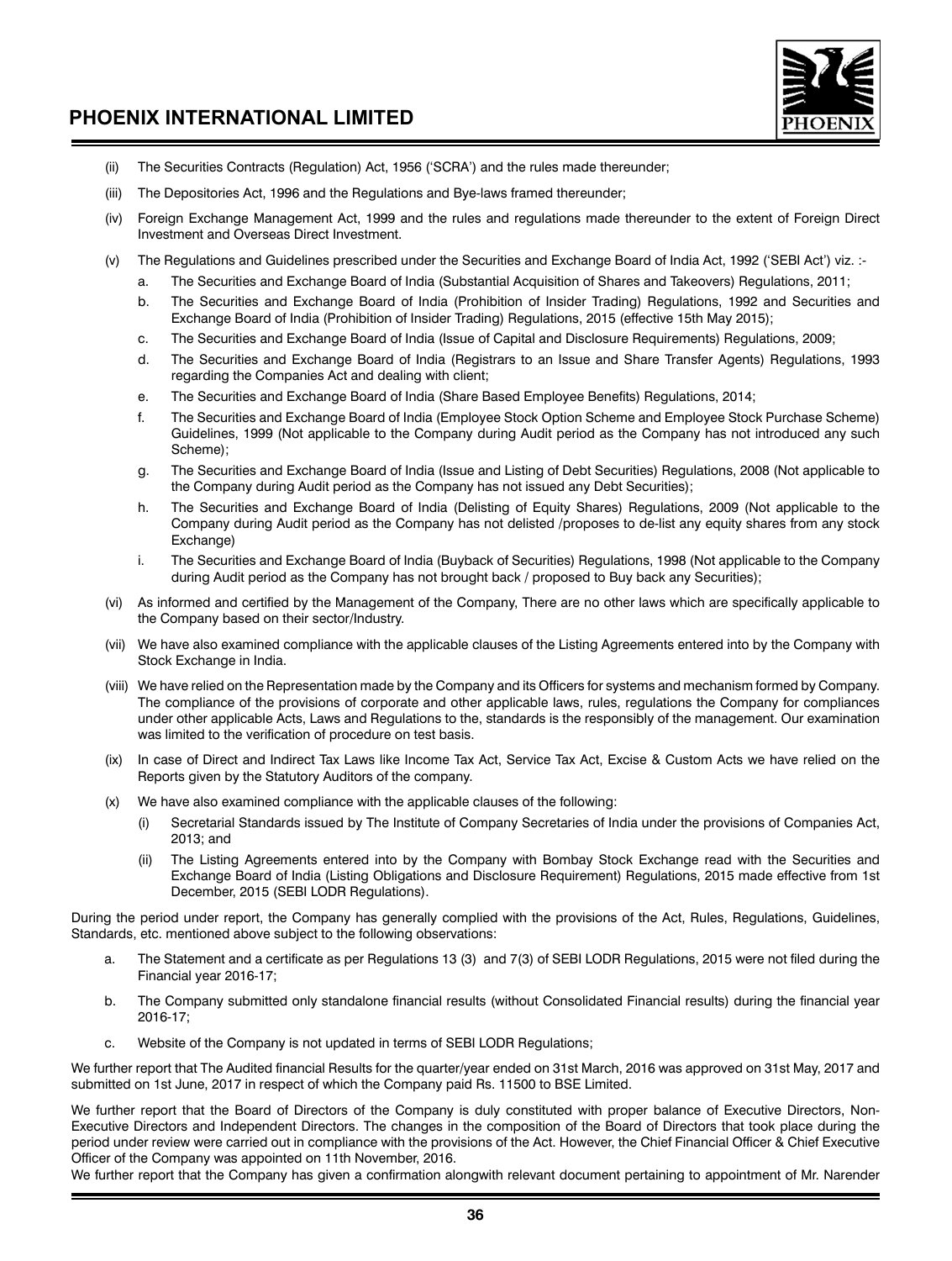

Kumar Makkar as Executive Director and also confirmed that he is getting remuneration only in the capacity of Executive Directors and also confirmed about typographical error occurred in the intimation given to the Stock Exchange in which his designation was mentioned as Whole Time Director instead Executive Director.

We further report that The Profile of Directors and Key Managerial Personnel appointed and the reason of resignation of Mr. Arun Sinha were not submitted with Stock Exchange.

Adequate notice was given to all Directors to schedule the Board Meetings, agenda and detailed notes on agenda were sent at least seven days in advance, and a system exists for seeking and obtaining further information and clarifications on the agenda items before the meeting and for meaningful participation at the meeting.

Majority decision is carried through while the dissenting members' views, if any, are captured and recorded as part of the minutes.

We further report that The Company did not file eForm MGT 14 for adoption of Audited Financial statements and Directors Report for the Financial year 2015-16 and the filing of Annual Filing eform MGT -7 and AOC-4 was filed with the Registrar of Companies, Delhi with additional fees.

We further report that there are adequate systems and processes in the Company commensurate with the size and operations of the Company to monitor and ensure compliance with applicable laws, rules, regulations and guidelines.

**For Urvashi Aggarwal & Co.** (Practising Company Secretaries)

**Urvashi Aggarwal Proprietor ACS 30990 CP No. 14261**

Date: 26th August, 2017 Place: New Delhi

Note: This report is to be read with our letter of even date which is annexed as "Annexure A" and forms as integral part of this report.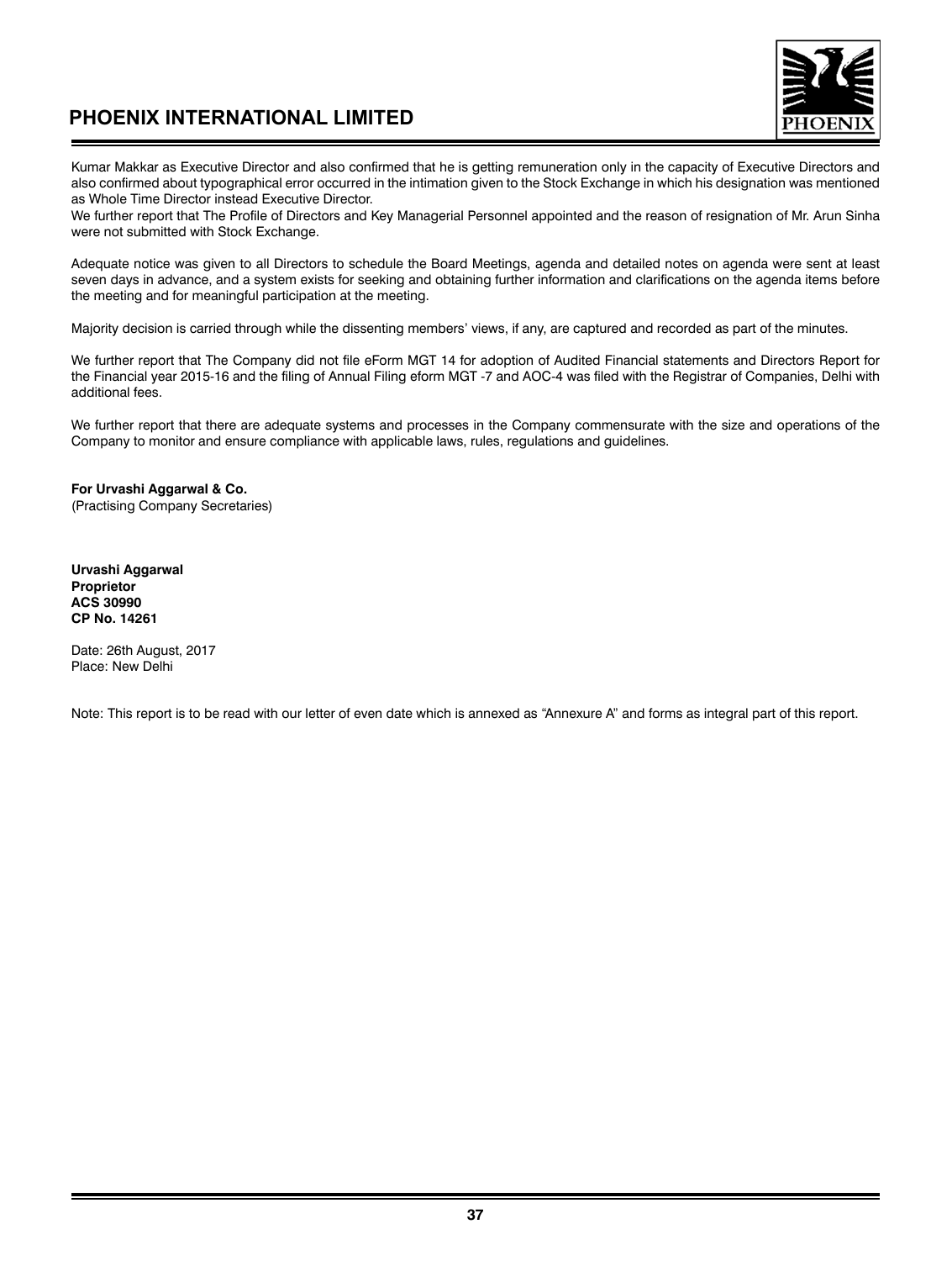

**Annexure - A**

To,

The Members, Phoenix International Limited 3rd Floor, Gopala Tower, 25, Rajendra Place, New Delhi-110008

Sir,

Our Secretarial Audit Report for the financial year 2016-2017 of even date is to be read along with this letter.

- 1. Maintenance of secretarial record is the responsibility of the management of the company. Our responsibility is to express an opinion on these secretarial records based on our audit.
- 2. We have followed the audit practices and processes as were appropriate to obtain reasonable assurance about the correctness of the contents of the Secretarial records. The verification was done on test basis to ensure that correct facts are reflected in secretarial records. We believe that the processes and practices, we followed provide a reasonable basis for our opinion.
- 3. We have not verified the correctness and appropriateness of financial records, labour laws records, personal records of employee(s) and Books of Accounts of the company as these do not fall under specific applicable laws.
- 4. Wherever required, we have obtained the Management representation about the compliance of laws, rules and regulations and happening of events etc.
- 5. The compliance of the provisions of Corporate and other specific applicable laws, rules, regulations, standards is the responsibility of management. Our examination was limited to the verification of procedures on test basis.
- 6. The Secretarial Audit Report is neither an assurance as to the future viability of the company nor of the efficacy effectiveness with which the management has conducted the affairs of the company.

**For Urvashi Aggarwal & Co. (Practising Company Secretaries)**

**Urvashi Aggarwal Proprietor ACS 30990 CP No. 14261**

**Date: 26th August, 2017 Place: New Delhi**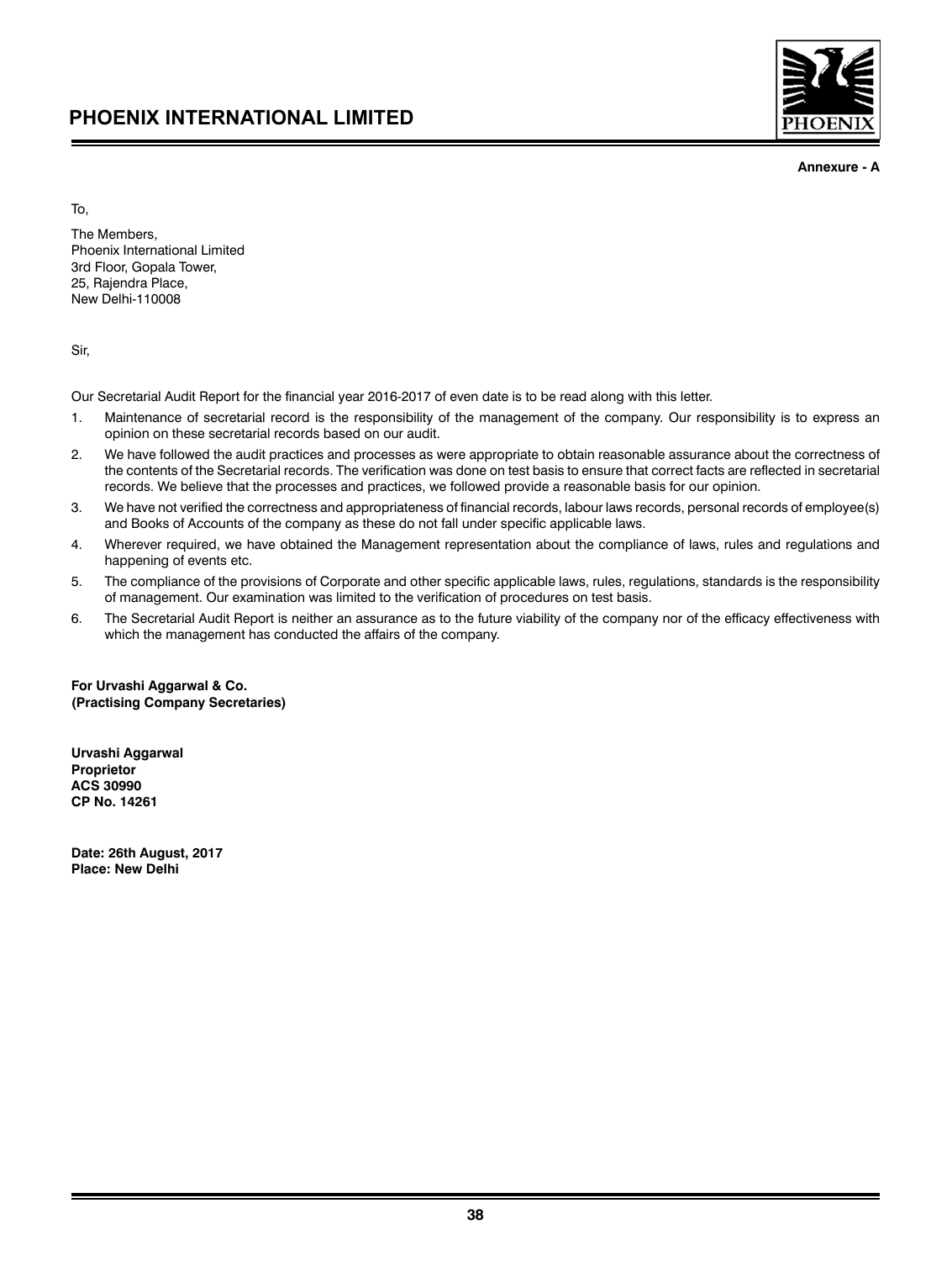

| Sr. | Observation                                                                                                                                               | Reply                                                                                                                                                                                                                                                    |
|-----|-----------------------------------------------------------------------------------------------------------------------------------------------------------|----------------------------------------------------------------------------------------------------------------------------------------------------------------------------------------------------------------------------------------------------------|
|     | The Statement and a certificate as per Regulations 13 (3)<br>and 7(3) of SEBI LODR Regulations, 2015 were not filed<br>during the Financial year 2016-17; | We ensure the filing of Certificate as required under Regulations 13 (3) and 7(3) of<br>SEBI LODR Regulations, 2015 in future;                                                                                                                           |
|     | The Company submitted only standalone financial results<br>(without Consolidated Financial results) during the<br>financial year 2016-17;                 | In terms of SEBI LODR Regulations, the Company opted to approve and publish<br>only standalone financial results for the financial year 2016-17, However, the same<br>was not intimated to the Stock Exchanage, we ensure to comply the same in future.; |
|     | Website of the Company is not updated in terms of SEBI<br><b>LODR Regulations;</b>                                                                        | Our Company website is fully operation, however, some documents were yet to<br>be uploaded and the same has been updated in term of applicable provisions of<br>Comapnies Act and SEBI LODR Regulations.                                                 |

Further, Our Management ensure the timely filing of eform with ROC and intimate the complete disclosure to the stock exchange for dissemination the same to stakeholders.

### **INDEPENDENT AUDITOR'S REPORT**

#### **To the Members of Phoenix International Limited**

#### **Report on the Financial Statements**

We have audited the accompanying financial statements of Phoenix International Limited("the Company"), which comprise the Balance Sheet as at March 31, 2017, the Statement of Profit and Loss and Cash Flow Statement for the year then ended and a summary of significant accounting policies and other explanatory information.

#### Management's Responsibility for the Financial Statements

Management is responsible for the preparation of these financial statements that give a true and fair view of the financial position, financial performance and cash flows of the Company in accordance with Accounting principles generally accepted in India , including the Accounting Standards specified under section 133 of the Act, read with Rule 7 of the Companies (Accounts) Rules, 2014. This responsibility also includes maintenance of adequate accounting records in accordance with the provisions of the Act for safeguarding the assets of the Company and for preventing and detecting frauds and other irregularities, selection and application of appropriate accounting policies, making judgments and estimates that are reasonable and prudent, and design, implementation and maintenance of adequate internal financial controls, that were operating effectively for ensuring the accuracy and completeness of the accounting records, relevant to the preparation and presentation of the financial statements that give a true and fair view and are free from material misstatement, whether due to fraud or error.

#### **Auditor's Responsibility**

Our responsibility is to express an opinion on these financial statements based on our audit. We conducted our audit in accordance with the Standards on Auditing issued by the Institute of Chartered Accountants of India. Those Standards require that we comply with ethical requirements and plan and perform the audit to obtain reasonable assurance about whether the financial statements are free from material misstatement.

An audit involves performing procedures to obtain audit evidence about the amounts and disclosures in the financial statements. The procedures selected depend on the auditor's judgment, including the assessment of the risks of material misstatement of the financial statements, whether due to fraud or error.In making those risk assessments, the auditor considers internal control relevant to the Company's preparation and fair presentation of the financial statements in order to design audit procedures that are appropriate in the circumstances,but not for the purpose of expressing an opinion on the effectiveness of the entity's internal control. An audit also includes evaluating the appropriateness of accounting policies used and the reasonableness of the accounting estimates made by management as well as evaluating the overall presentation of the financial statements.

We believe that the audit evidence we have obtained is sufficient and appropriate to provide a basis for our audit opinion.

#### **Opinion**

In our opinion and to the best of our information and according to the explanations given to us, the financial statements give the information required by the Act in the manner so required and give a true and fair view in conformity with the accounting principles generally accepted in India:.

- (a) in the case of the Balance Sheet, of the state of affairs of the Company as at March 31, 2017;
- (b) in the case of the Statement of Profit and Loss , ofthe profit for the year ended on that date; and
- (c) in the case of the Cash Flow Statement, of the cash flows for the year ended on that date.

#### **Report on Other Legal and Regulatory Requirements**

1. As required by the Companies (Auditor's Report) Order, 2016 ("the Order") issued by the Central Government of India in terms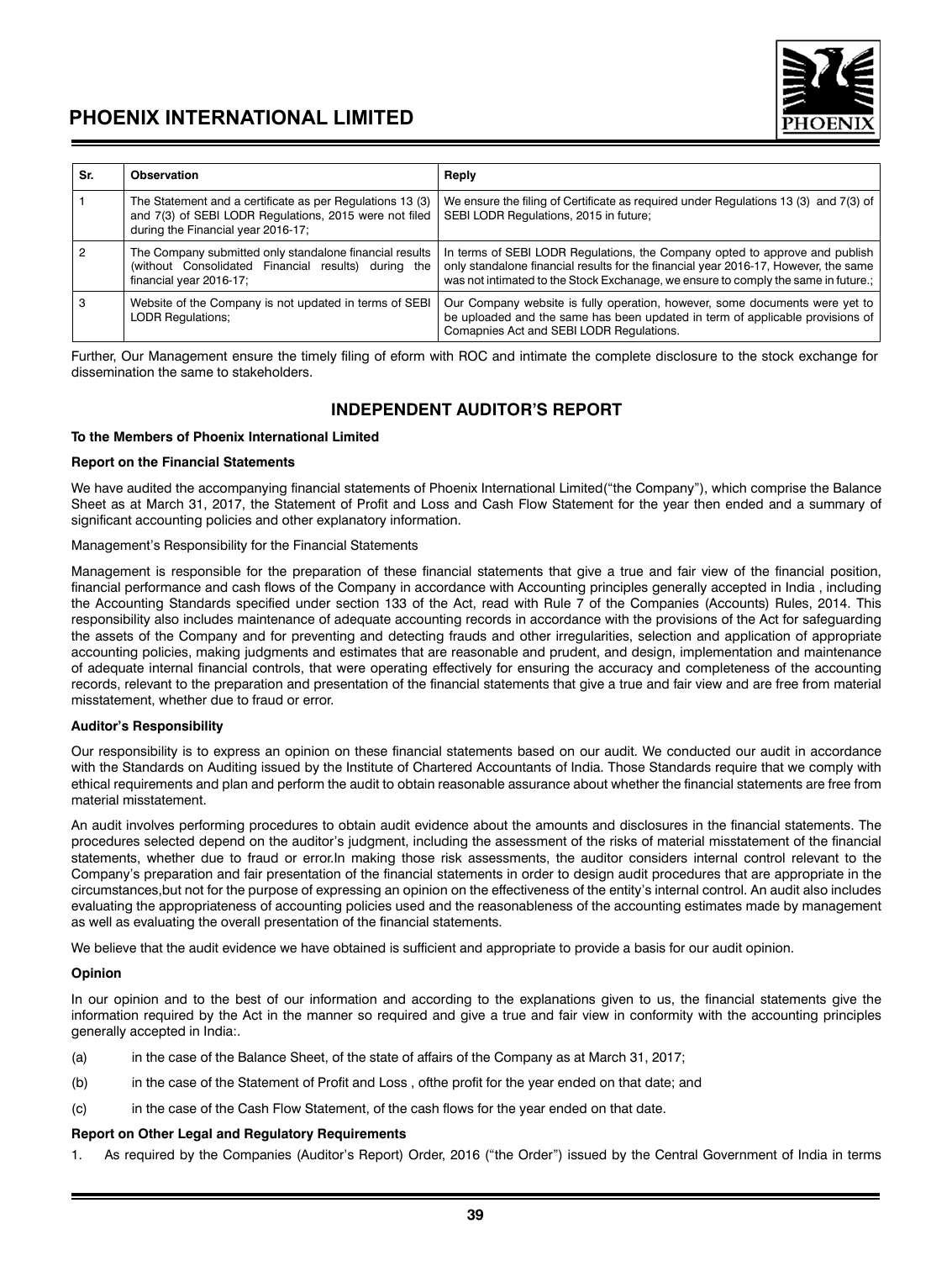

of sub-section (11) of section 143 of the Act and on the basis of such checks of the books and records of the company as we considered appropriate and according to information and explanations given to us, we give in the Annexure a statement on the matters specified in paragraphs 3 and 4 of the Order.

- 2. As required by section 143(3) of the Act, we report that:
	- (a) we have obtained all the information and explanations which to the best of our knowledge and belief were necessary for the purpose of our audit;
	- (b) in our opinion, proper books of account as required by law have been kept by the Company so far as appears from our examination of those books;
	- (c) the Balance Sheet, Statement of Profit and Loss and Cash Flow Statement dealt with by this Report are in agreement with the books of account;
	- (d) in our opinion, the financialstatements comply with the Accounting Standards specified under section 133 of the Act, as applicable.
	- (e) on the basis of written representations received from the Directors as on March 31, 2017 under section 164(2) of the Companies Act,2013, and taken on record by the Board of Directors, none of the directors is disqualified as on March 31, 2017, from being appointed as a director in terms of provisions of section 164(2) of the Companies Act,2013.
	- (f) With respect to the adequacy of internal financial controls over financial reporting and operating effectiveness of such controls, refer to our audit report "Annexure A", which is based on auditor's report of the company. Our report expresses an unmodified opinion on the adequacy and operating effective effectiveness of internal financial controls over financial reporting of the company
	- (g) With respect to the other matters to be included in the Auditor's Report in accordance with Rule 11 of the Companies (Audit and Auditors), 2014, In our opinion and to the best of our information and according to the explanations given to us;
		- The Company has disclosed the impact of pending litigations on its financial position in its financial statements as referred to Note no 28 to the financial statement.
		- (ii) the company has not entered into any long-term contracts including derivative contracts, requiring provision under applicable laws or accounting standards, for material foreseeable losses, and
		- (iii) There has been no delay in transferring the amounts, required to be transferred, to the Investor Education and Protection Fund by the company.

Place: New Delhi **For Pradip Bhardwaj& Co. Chartered Accountants FRN- 013697C**

> **Pradip Bhardwaj (Partner) M.No: 500219**

### **ANNEXURE REFERRED TO IN PARAGRAPH '1'UNDER THE HEADING "REPORT ON OTHER LEGAL AND REGULATORY REQUIREMENTS" OF OUR AUDIT REPORT OF EVEN DATETO THE MEMBERS**  *OF PHOENIX INTERNATIONAL LIMITED*

1. (a) According to the information and explanations given to us, the company is maintaining proper records of fixed assets, including the quantitative details and its situations.

(b) Physical verification of fixed assets has been made by the management during the year and no material discrepancies were noticed on such verification.

(c) According to the information and explanations given to us, and on the basis of records maintained by the company, the title deeds of immovable properties are held in the name of the company.

- 2. The management has conducted physical verification of inventory at reasonable interval during the period and no material discrepancies were noticed on physical verification.
- 3. The company has not granted any loans, secured or unsecured to Companies, Firm,Limited Liability Partnership or parties covered in register maintained u/s 189 of Companies Act, 2013.
- 4. According to the information and explanations given to us, the company has complied the provision of section 185& 186 of Companies Act, 2013, with respect to loans & investment made.
- 5. According to the information and explanations given to us, the company has not accepted any deposits in terms of directives issued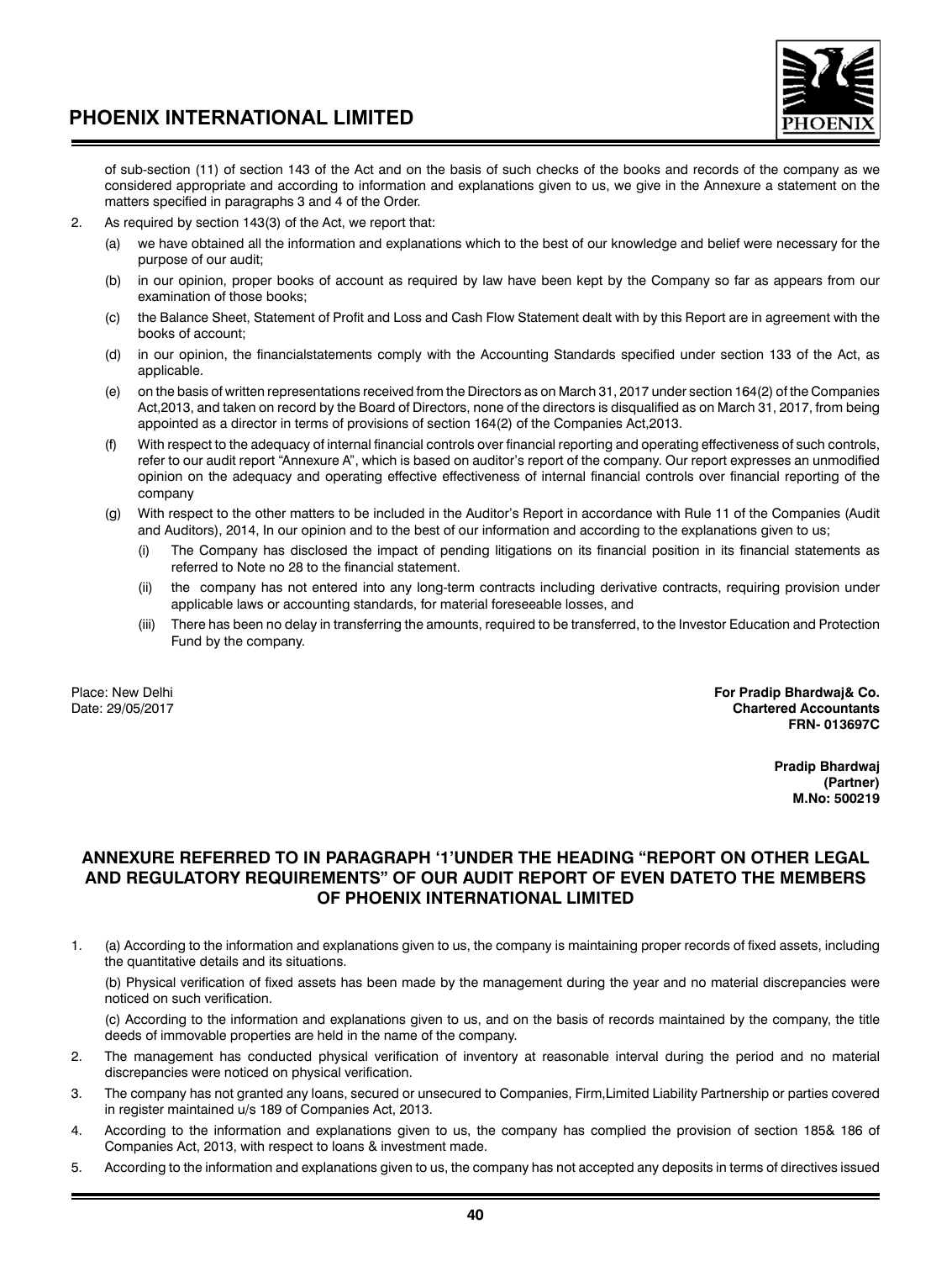

by Reserve Bank of India and the provisions of section 73 to 76 or any other provisions of the Companies Act and the rules framed there under, hence clause v of paragraph 3of the Companies (Auditor's Report) Order, 2016 is not applicable.

- 6. According to the information and explanations given to us, maintenance of cost records have not been specified by the Central Government under sub- section (1) of Section 148 of Companies Act,2013, hence clause vi of paragraph 3of the Companies (Auditor's Report) Order,2016 is not applicable.
- 7. (a)According to the information and explanations given to us, the company is generally regular in depositing with appropriate authorities undisputed statutory dues as applicable to the company.According to the information and explanations given to us, no undisputed amounts payable in respect of Provident fund, employees state insurance, income tax, sales tax, wealth tax, service tax, customs duty, excise duty, Value added tax, cess and any other statutory dues were outstanding, as at 31.03.2016 for a period of more than six months from the date they become payable.

(b) As per information and explanation provided to us,the following are the contingent liabilities against which the appeal is pending to the various authorities

| <b>Particulars</b>         | <b>Authorities</b>                 | Amounts   |
|----------------------------|------------------------------------|-----------|
| 1. Sales Tax               | <b>Commissioner Appeal</b>         | 2.91.515  |
| 2. Wealth Tax              | <b>Commissioner Appeal</b>         | 8.45.144  |
| 3. Service Tax             | <b>CESTAT</b>                      | 92.24.464 |
| 4. Employee Provident Fund | EPF Appellate Tribunal, New Delhi  | 18.63.744 |
| 5. Central Excise (2016)   | Commissioner appeal Central Excise | 36,10,420 |

- 8. According to the information and explanations give to us, the company has taken TermLoan from Oriental Bank of Commerce but there is no default in repayment of principal and interest during the year.
- 9. According to the information and explanations given to us, the company has obtained a Term Loan of Rs.95 Crores from Oriental Bank of Commerce during the year under audit, and which is applied for the purpose for which those are raised.
- 10. During the course of our examination of the books and records of the company in accordance with generally accepted accounting practices, no fraud on or by the company has been noticed or reported during the year covered by our audit.
- 11. According to information and explanation given to us and on the basis of records maintained by the company, the company has paid/provided for managerial remuneration in accordance with the requisites approval of mandated by the provision of section 197read with schedule V to the Companies Act 2013.
- 12. In our opinion and according information and explanation given to us, the company is not a NidhiCompany. Accordingly, paragraph 3 (xii) of the Order is not applicable to the company.
- 13. According to information or explanation given to us together, transaction with related party are compliance with sections 177 & 188 of the Companies Act,2013 and details of which have been disclosed in the financial statements.
- 14. According to information and explanation given to us and based on our examinations of the records maintained by the company, the company has not made any preferential allotment/ private placement of share or fully or partly convertible debentures during the year. Hence clause 3 (xiv) is not applicable on the company.
- 15. According to information and explanation given to us, the company has not entered into non cash transaction with directors or persons connected with him. Accordingly paragraph 3 (xv) not applicable on the company.
- 16. According to information and explanation given to us, the company is not required to be registered under section 45-IA of Reserve Bank of India Act, 1934, Hence clause 3 (xvi) is not applicable on the company.

Place: New Delhi **For Pradip Bhardwaj& Co.** Date: 29/05/2017 **Chartered Accountants FRN- 013697C**

> **Pradip Bhardwaj (Partner) M.No: 500219**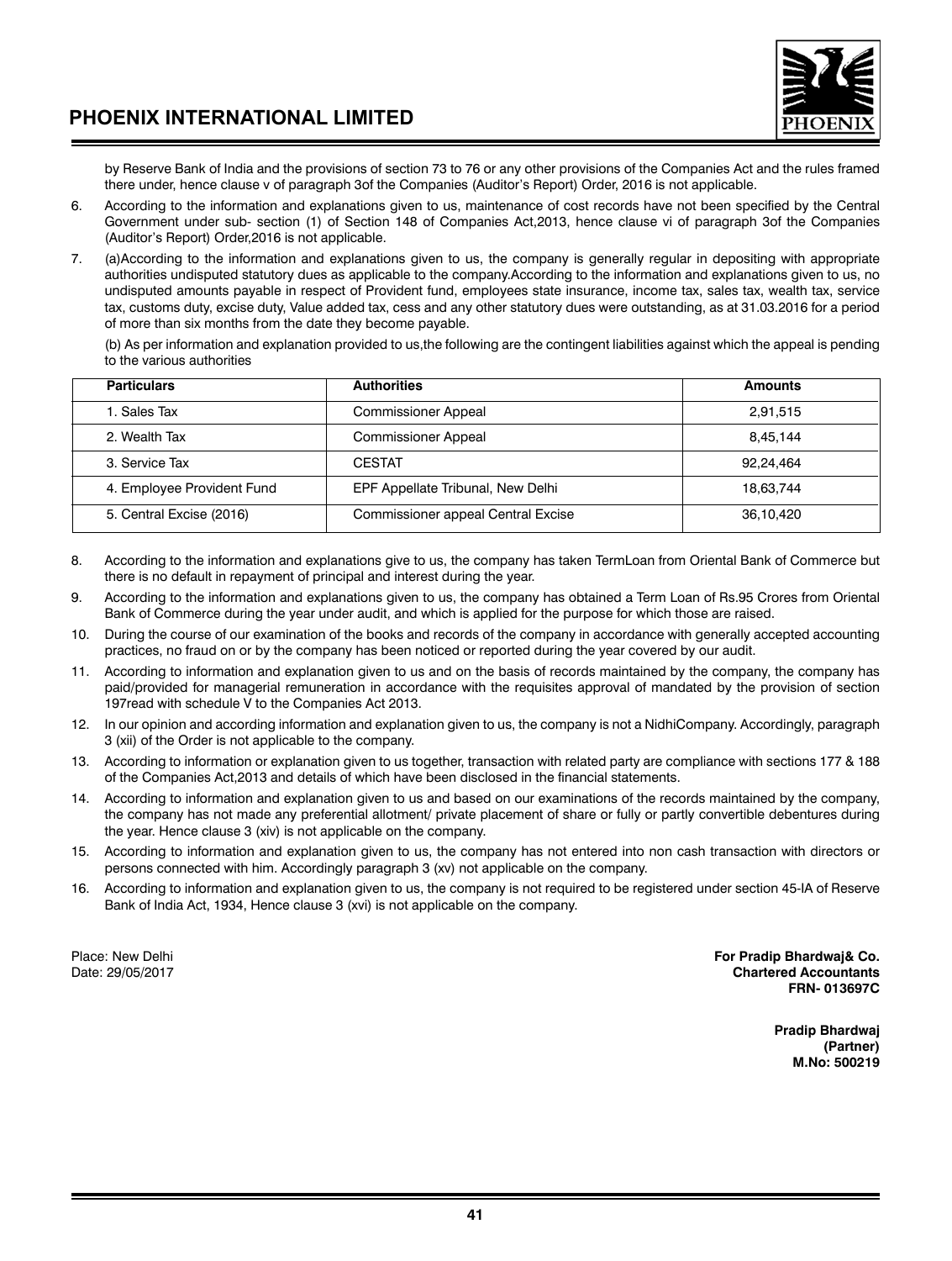

### **ANNEXURE -A TO THE INDEPENDENT AUDITORS' REPORT**

### **(Referred to in paragraph (f) under report on other legal and Regulatory Requirement section of our report of even date**

**Report on the Internal Financial Controls over Financial Reporting under Clause** 

**(i) of Sub –section 3 of section 143 of the Companies Act 2013**

We have audited the internal financial controls over financial reporting of Phoenix International Limited in conjunction with our audit of the financial statement of the Company for the year ended and as on that date.

#### **Managements Responsibility for Internal Financial Controls**

The respective Board of Directors of the Company are responsible for establishing and maintaining internal financial controls based on the respective internal control over financial reporting criteria established by the company considering the essential components of internal control stated in the Guidance Note on Audit of Internal Financial Controls over financial Reporting issued by the Institute of Chartered Accountants of India (the guidance Note). These responsibilities include the design, implementation and maintenance of adequate internal financial controls that were operating effectively for ensuring the orderly and efficient conducts of its business, including adherence to the respective company's policies, the safeguarding of its assets, the prevention and detection of frauds and errors, the accuracy and completeness of the accounting records and the timely preparation of reliable financial information, as required under the Act.

#### **Auditors Responsibility**

Our responsibility is to express an opinion on the company's internal financial controls over financial reporting based on our audit. We conducted our audit in accordance with the Standards on Auditing prescribed under section 143(10) of the Act and the Guidance Note, to the extent applicable to an audit of internal financial controls over financial reporting. Those Standards and the Guidance Note require that we comply with the ethical requirements and plan and perform the audit to obtain reasonable assurance about whether adequate internal financial controls over financial reporting was established and maintained and if such controls operated effectively in all material respects.

Our audit involves performing procedures to obtain audit evidence about the adequacy of the internal financial controls system over financial reporting and their operating effectiveness. Our audit of internal financial controls over financial reporting included obtaining an understanding of internal financial controls over financial reporting assessing the risk that a material weakness exists, and testing and evaluating the design and operating effectiveness of internal control based on the assessed risk. The Procedures selected depend on the auditors' judgment, including the assessment of the risks of material misstatement of the financial statement, whether due to fraud or error.

We believe that the audit evidence we have obtained, in terms of their reports referred to in the other matter paragraph below, is sufficient and appropriate to provide a basis for our audit opinion on the company's internal financial controls system over financial reporting.

Meaning of internal financial controls over financial reporting

A company's internal financial control over financial reporting is a process designed to provide reasonable assurance regarding the reliability of financial reporting and the preparation of financial statements for external purposes in accordance with generally accepted accounting principles. A company's internal financial control over financial reporting includes those policies and procedures that (1) pertain to the maintenance of records that ,in reasonable detail, accurately and fairly reflect transactions and dispositions of the assets of the company; (2) provide reasonable assurance that transactions are recorded as necessary to permit preparations of financial statements in accordance with generally accepted accounting principles, and that receipts and expenditures of the company are being made only in accordance with authorization of management and director of company; and (3)provide reasonable assurance regarding prevention or timely detection of unauthorized acquisition, use, or disposition of the company's assets that could have a material effect on the financial statements

#### **Inherent Limitations of Internal Financial Controls over Financial Reporting**

Because of the inherent limitations of internal financial controls over financial reporting, including the possibility of collusion or improper management override of controls, material misstatements due to error or fraud may occur and not be detected. Also, projections of any evaluation of the internal financial controls over financial reporting to future periods are subject to the risk that the internal financial control over financial reporting may become inadequate because of change in conditions, or that the degree of compliance with the policies or procedures may deteriorate.

#### **Opinion**

In our opinion to the best of our information and according to the explanations given to us, the company have in all material respects, an adequate internal financial controls system over financial reporting and such internal financial controls over financials reporting were operating effectively as at March 31, 2017, based on the internal control over financial reporting criteria established by the company considering the essential components of internal control stated in the Guidance Note.

Place: New Delhi **For Pradip Bhardwaj& Co.** Date: 29/05/2017 **Chartered Accountants FRN- 013697C**

**Pradip Bhardwaj (Partner) M.No: 500219**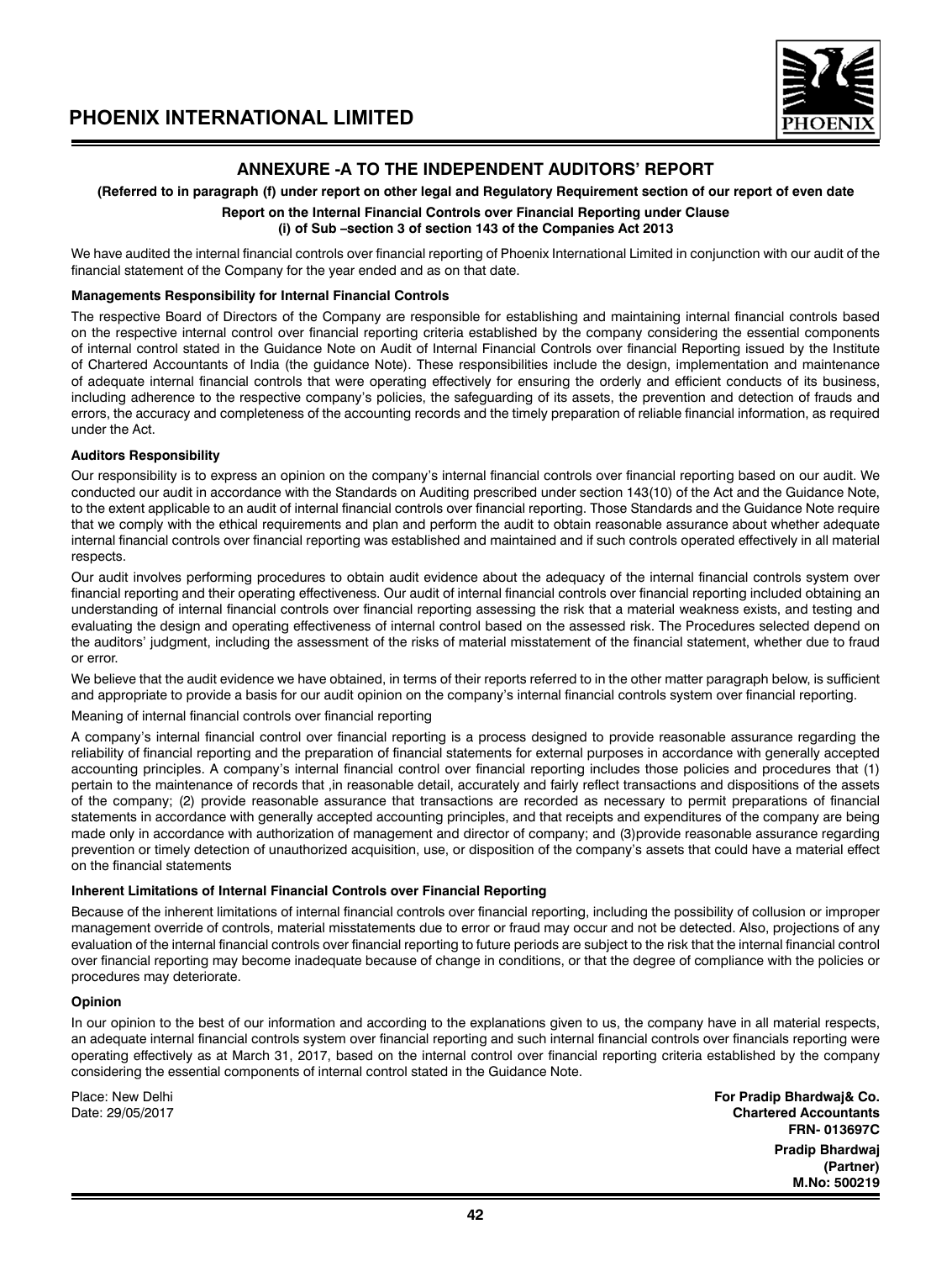

### **PHOENIX INTERNATIONAL LIMITED CIN : L74899DL1987PLC030092 Standalone Balance Sheet as at 31st March, 2017**

| <b>PARTICULARS</b>                          | <b>Note</b><br><b>No</b> | As at<br>31st March, 2017 | As at<br>31st March, 2017 |  |
|---------------------------------------------|--------------------------|---------------------------|---------------------------|--|
| <b>I. EQUITY AND LIABILITIES</b>            |                          |                           |                           |  |
| (1) Shareholder's Funds                     |                          |                           |                           |  |
| (a) Share Capital                           | $\overline{c}$           | 187,895,600               | 187,895,600               |  |
| (b) Reserves and Surplus                    | 3                        | 535,626,727               | 520,849,249               |  |
| (2) Deferred tax Liability                  |                          | 5,953,379                 | 3,263,199                 |  |
| (3) Non-Current Liabilities                 |                          |                           |                           |  |
| (a) Long Term Borrowings                    | 4                        | 899,786,023               | 904,809,145               |  |
| (b) Long Term Liabilities                   | 5                        | 56,690,019                | 56,690,019                |  |
| (c) Long Term Provisions                    | 6                        | 1,142,712                 | 926,395                   |  |
| (4) Current Liabilities                     |                          |                           |                           |  |
| (a) Trade Payables                          | $\overline{7}$           | 214,855,824               | 185,096,441               |  |
| (b) Other Current Liabilities               | 8                        | 34,251,820                | 23,941,269                |  |
| (c) Short-Term Provisions                   | 9                        | 31,321,473                | 26,299,905                |  |
| <b>TOTAL</b>                                |                          | 1,967,523,575             | 1,909,771,221             |  |
| II. ASSETS                                  |                          |                           |                           |  |
| (1) Non-Current Assets                      |                          |                           |                           |  |
| (a) Fixed Assets                            |                          |                           |                           |  |
| (i) Tangible Assets                         | 10                       | 343,407,179               | 349,075,174               |  |
| (ii) Capital Work-in-Progress               | 10                       | 23,242,075                | 23,242,075                |  |
| (b) Non-Current Investments                 | 11                       | 159,082,580               | 159,082,580               |  |
| (c) Long Term - Loans and Advances          | 12                       | 1,030,694,271             | 963,199,322               |  |
| (2) Current Assets                          |                          |                           |                           |  |
| (a) Inventories                             | 13                       | 54,689,235                | 50,685,282                |  |
| (b) Trade Receivables                       | 14                       | 253,719,036               | 274,476,224               |  |
| (c) Cash and Cash Equivalents               | 15                       | 30,259,839                | 17,622,748                |  |
| (d) Short Term Loans & Advances             | 16                       | 72,032,566                | 71,709,804                |  |
| (e) Other Current Assets                    | 17                       | 396,794                   | 678,012                   |  |
|                                             |                          |                           |                           |  |
| <b>TOTAL</b>                                |                          | 1,967,523,575             | 1,909,771,221             |  |
| <b>Significant Accounting Policies</b><br>1 |                          |                           |                           |  |
| Notes on Financial Statements               |                          | 2 to 42                   |                           |  |

*As per our report of even date annexed*

**For Pradip Bhardwaj & Co.** The School of the Board of Directors Chartered Accountants<br>
Chartered Accountants The School of Directors Accountants of the Board Of Directors Phoenix International Limited FRN- 013697C

per Pradip Bhardwaj (and the Narendra Aggarwal P. M. Alexander Narender Makkar Narender Makkar Narender Makkar<br>Partner (Director Director Director Director Director ) M.No. 500219

**Partner Director** Director **Company Secretary**<br> **PIN** : 00027347 DIN : 00050022

**Phoenix International Limited** 

Place : New Delhi Dated : 29.05.2017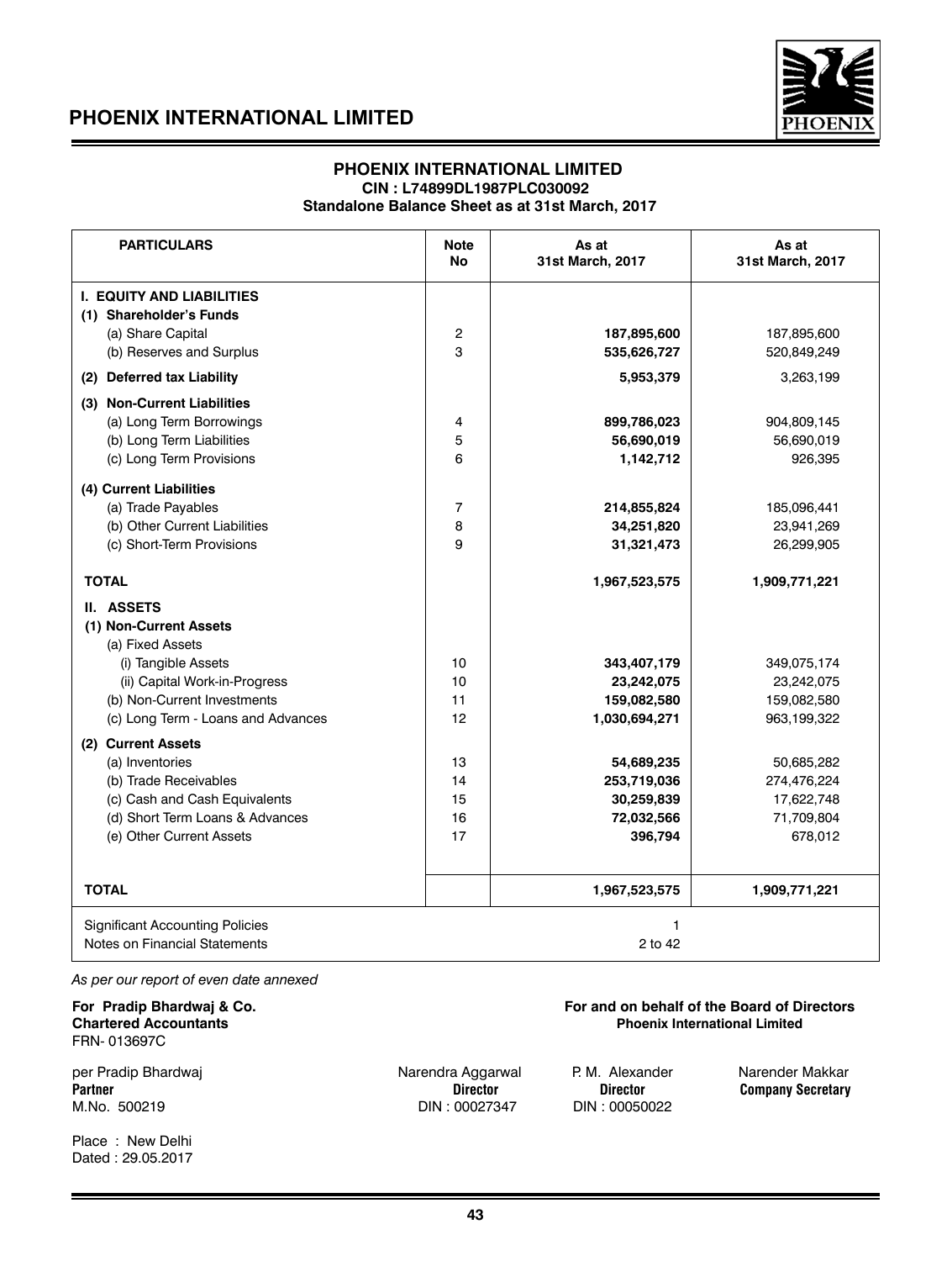

### **PHOENIX INTERNATIONAL LIMITED CIN : L74899DL1987PLC030092 Standalone Profit & Loss Account for the Year Ended 31st March, 2017**

| <b>PARTICULARS</b>                        | <b>Note</b><br><b>No</b> | As at<br>31st March, 2017 | As at<br>31st March, 2016 |
|-------------------------------------------|--------------------------|---------------------------|---------------------------|
| Revenue from Operations                   | 18                       | 409,002,571               | 373,877,442               |
| Other Income<br>Ш.                        | 19                       | 15,105,968                | 8,702,600                 |
| III Total Revenue (I +II)                 |                          | 424,108,539               | 382,580,042               |
| <b>IV Expenses</b>                        |                          |                           |                           |
| Cost of Material Consumed                 | 20                       | 204,617,620               | 202,785,887               |
| Changes in Inventories of finished goods, | 21                       | 7,356,047                 | (6, 194, 452)             |
| Work-in-progress and Stock-in-Trade       |                          |                           |                           |
| <b>Employees' Benefit Expenses</b>        | 22                       | 9,357,630                 | 7,136,844                 |
| <b>Financial Costs</b>                    | 23                       | 104,115,824               | 75,090,605                |
| Depreciation                              | 10                       | 6,551,941                 | 6,603,474                 |
| <b>Other Expenses</b>                     | 24                       | 69,641,819                | 78,162,634                |
| <b>Total Expenses (IV)</b>                |                          | 401,640,882               | 363,584,992               |
| V Profit before Tax (III - IV)            |                          | 22,467,657                | 18,995,050                |
| VI Tax Expenses                           |                          |                           |                           |
| (1) Provision for Income Tax              |                          | 5,000,000                 | 6,000,000                 |
| (2) Deferred Tax Liability                |                          | 2,690,180                 | 3,263,199                 |
| VII Profit/(Loss) for the year (V-VI)     |                          | 14,777,477                | 9,731,851                 |
| VIII Earning per equity share:            |                          |                           |                           |
| Basic & Diluted                           | 25                       | 0.88                      | 0.58                      |
|                                           |                          |                           |                           |
| <b>Significant Accounting Policies</b>    | 1                        |                           |                           |
| Notes on Financial Statements             | 2 to 41                  |                           |                           |

#### *As per our report of even date annexed*

FRN- 013697C

M.No. 500219

Place : New Delhi Dated : 29.05.2017

per Pradip Bhardwaj Baby Kutty P. M. Alexander Narender Makkar

**For Pradip Bhardwaj & Co.** The South of the Board of Directors of Directors Chartered Accountants (Separation of Directors of Directors of Directors of Directors of Directors of Directors of Directors of Directors of Dire **Phoenix Internatinal Limited** 

**Partners Company Secretary**<br> **PIN**: 00050022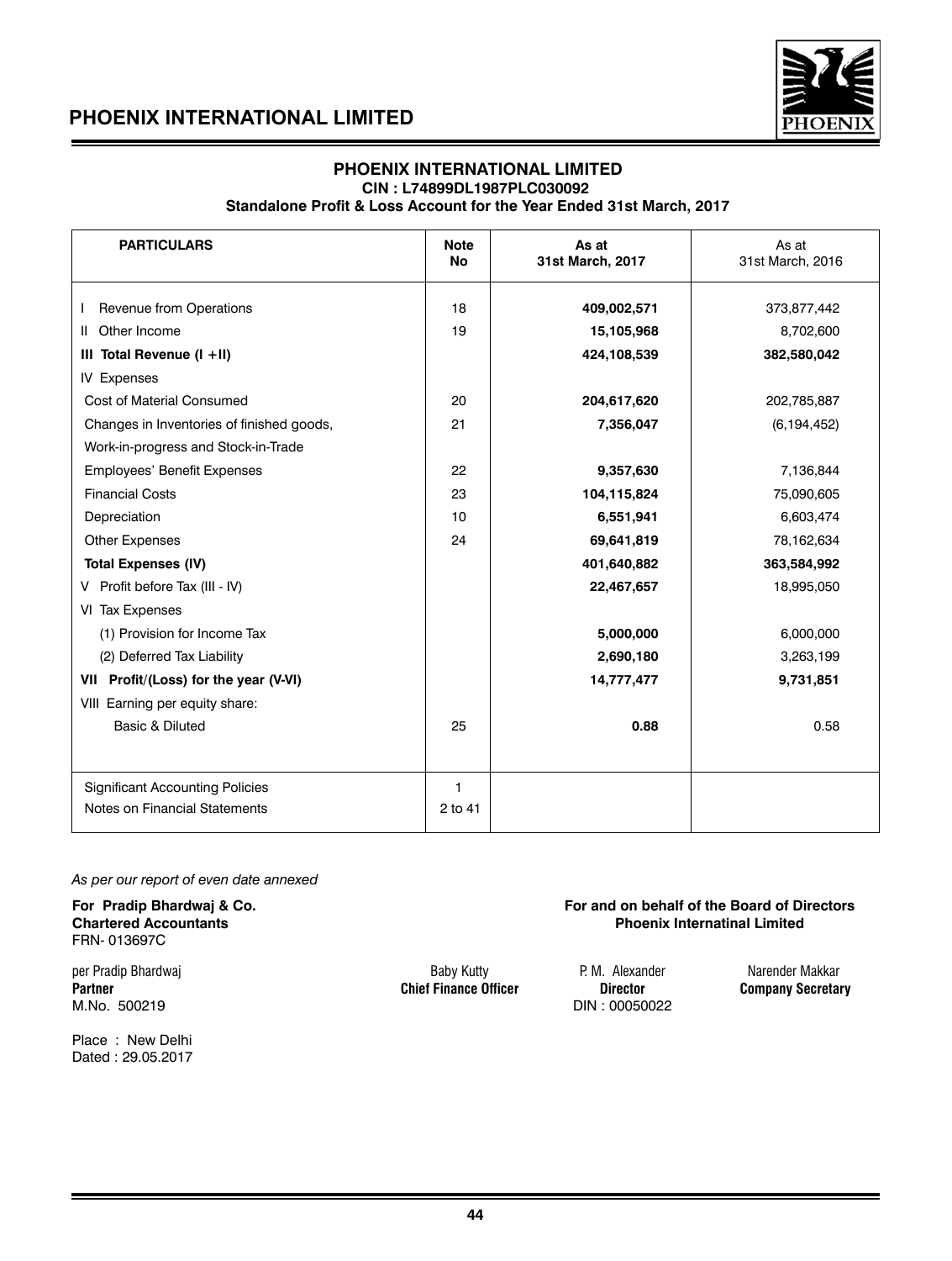

### **PHOENIX INTERNATIONAL LIMITED CIN : L74899DL1987PLC030092**

**Standalone Cash Flow Statement for the Year Ended 31st March, 2017** 

| <b>PARTICULARS</b>                                     | For the Year Ended<br>31st March, 2017 | For the Year Ended<br>31st March, 2016 |
|--------------------------------------------------------|----------------------------------------|----------------------------------------|
| A. Cash Flow from Operating Activities                 |                                        |                                        |
| Net Profit /(Loss) before Tax                          | 22,467,657                             | 18,995,050                             |
| Adiustments for:                                       |                                        |                                        |
| Depreciation & Amortization Exp.                       | 6,551,941                              | 6,603,474                              |
| Foreign Exchange (Net)                                 | (10, 939, 464)                         | (6,885,113)                            |
| Interest (Net)                                         | 101,631,922                            | 75,010,386                             |
| Profit/Loss on sale of Fixed Assets                    | (75, 044)                              |                                        |
| Operating profit before Working Capital Changes        | 119,637,013                            | 93,723,797                             |
| Trade receivables & Other current assets               | 20,715,644                             | (81, 883, 007)                         |
| Changes in Stock in Trade                              | (4,003,953.00)                         | 1,144,512                              |
| Trade Payables & other liabilities                     | 37,435,819                             | 13,138,538                             |
| Cash from Operating Activities                         | 173,784,523                            | 26,123,840                             |
| Taxes paid                                             | 5,000,000                              | 6,000,000                              |
| Net cash from operating activities                     | 168,784,523                            | 20,123,840                             |
| <b>B. Cash flow from Investing Activities</b>          |                                        |                                        |
| Purchase of Fixed Assets / CWIP                        | (908, 902)                             | (30, 192)                              |
| Sale of Fixed Assets                                   | 100,000                                |                                        |
| Foreign Exchange (Net)                                 | 10,939,464                             | 6,885,113                              |
| <b>Interest Received</b>                               | 2,483,902                              | 80,219                                 |
| Net Cash used in investing activities                  | 12,614,464                             | 6,935,140                              |
| C. Cash flow from Financing Activities                 |                                        |                                        |
| Advances from Subsidiaries / Others                    | (67, 494, 949)                         | (451,407,935)                          |
| Repayment of Long Term Borrowing                       | 2,848,876                              | (478, 029, 684)                        |
| Receiving of Loan Term Borrowing                       |                                        | 950,000,000                            |
| Security Deposits (Paid) / Received                    |                                        | 4,800,000                              |
| <b>Interest Paid</b>                                   | (104, 115, 824)                        | (75,090,605)                           |
| <b>Net Cash from Financing Activities</b>              | (168, 761, 898)                        | (49, 728, 224)                         |
| Net Increases (Decreases) in cash and cash Equivalents | 12,637,089                             | (22,669,244)                           |
| Cash and Cash Equivalent at the beginning              | 17,622,750                             | 40,291,994                             |
| Cash and Cash Equivalent at the end of the Year        | 30,259,839                             | 17,622,750                             |

We have examined the above cash flow statement of Phoenix International Limited for the year ended 31.03.2016. The statement has been prepared by the management in accordance with the listing requirments of Security Exchange board of India (SEBI) and is based on and derived from the audited financial statement of the company for the year ended 31.03.2016.

*As per our report of even date annexed*

**For Pradip Bhardwaj & Co. For and on behalf of the Board of Directors Chartered Accountants Phoenix Internatinal Limited** FRN- 013697C

per Pradip Bhardwaj Baby Kutty P. M. Alexander Narender Makkar M.No. 500219 DIN : 00050022

Place : New Delhi Dated : 29.05.2017

**Partner Chief Finance Officer Director Company Secretary**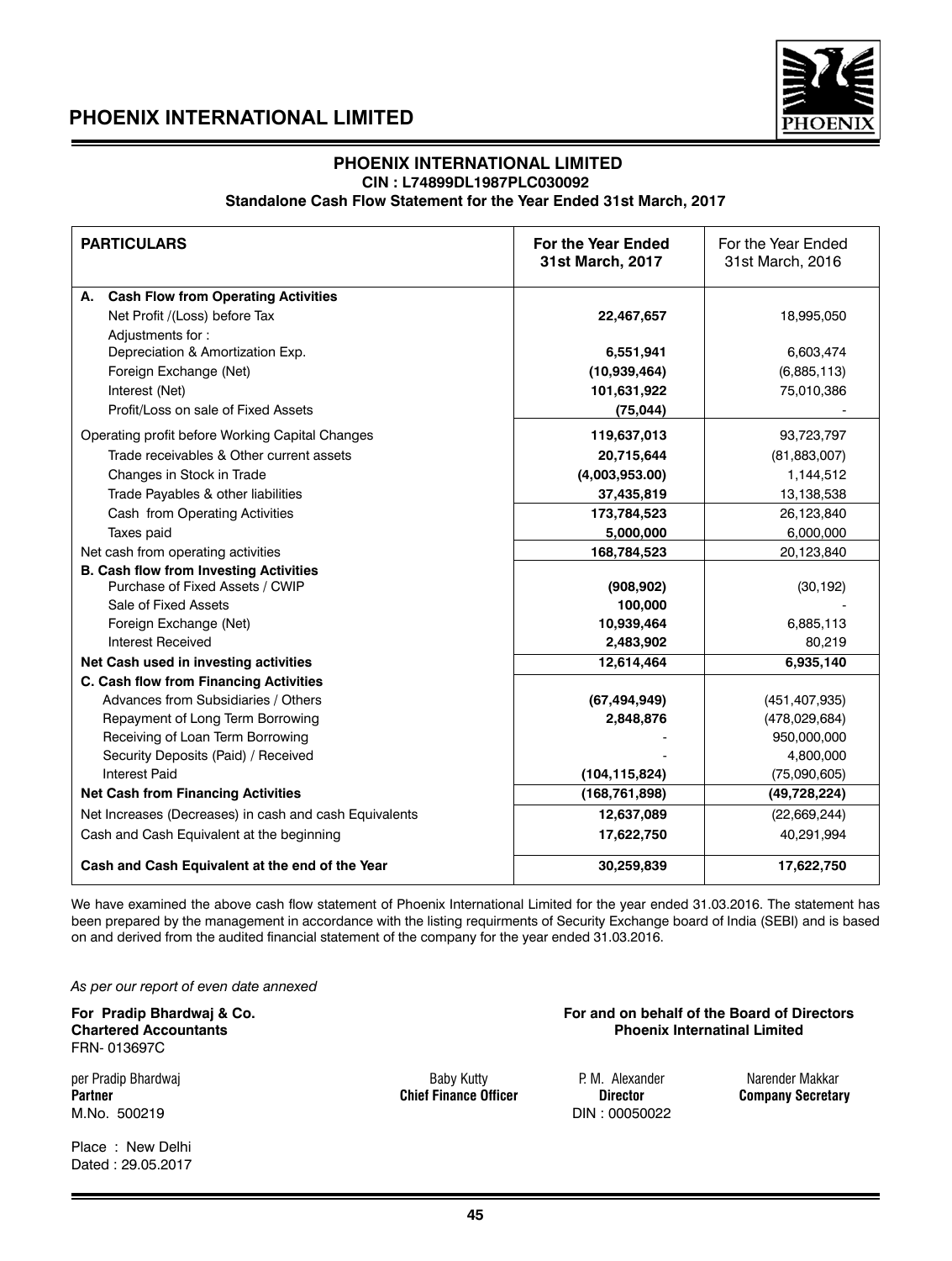#### **Note - 1**



### **SIGNIFICANT ACCOUNTING POLICIES**

#### **1. a) BASIS OF PREPARATION OF FINANCIAL STATEMENT**

These Financial Statements have been prepared to comply with the Generally Accepted Accounting Principles (Indian GAAP) including the Accounting Standards notified under the relevant provisions of the Companies Act 2013. The Financial Statements are prepared on accrual basis under the historical cost convention. The financials Statements are presented in Indian rupees rounded off to the nearest rupees.

#### **b) USE OF ESTIMATES**

The preparation of financial statements in conformity with Generally Accepted Accounting Principles (Indian GAAP) requires judgments, estimates and assumptions to be made that affect the reported amounts of assets and liabilities and disclosure of contingent liabilities on the date of financial statements and reported amounts of revenue and expenses during the reporting period. Difference between the actual results and estimates are recognised in the period in which the results are known/materealised.

#### **2. FIXED ASSETS**

Tangible Assets are stated at cost net of recoverable taxes,trade discount and rebates and include amount added on revaluation,less accumlated depreciation and impairment loss,if any.The cost of tangible assets comprises its purchase price,borrowing cost and any cost directly attributable to bringing the assets to its working condition for its intended use. Projects under which assets are not ready for their intended use are disclosed under Capital Work-in-Progress

#### **3. VALUATION OF INVENTORIES**

Items of inventories are measured at lower of cost and net realisable value after providing for obsolescence, if any. Cost of inventories comprises of cost of purchase, cost of conversion and other costs including manufacturing overheads incurred in bringing them to their respective present location and condition.

#### **4. DEPRECIATION**

- a) Depreciation on Fixed Assets is provided to the extent of depreciable amount on the Written Down Value (WDV) Method except in case of assets pertaining to unit- Noida A-37 where depreciation is provided on Straight Line Method (SLM). Depreciation is provided based on useful life of the assets as prescribed in Schedule II to the Companies Act, 2013.
- b) No write off is made in respect of long term lease hold land.

#### **5. FOREIGN EXCHANGE TRANSACTION**

- a. Transactions denominated in foreign currencies are recorded at the exchange rate prevailing on the date of the transaction or that approximates the actual rate at the date of the transaction.
- b. Monetary items denominated in foreign currencies at the year end are restated at year end rates. In case of items which are covered by forward exchange contracts, the difference between the year end rate and rate on the date of the contract is recognised as exchange difference and the premium paid on forward contracts is recognised over the life of the contract.
- c. Non-monetary foreign currency items are carried at cost.
- d. In respect of integral foreign operations, all transactions are translated at rates prevailing on the date of transaction or that approximates the actual rate at the date of transaction. Monetary assets and liabilities are restated at the year end rates.
- e. Any income or expense on account of exchange difference either on settlement or on translation is recognised in the Profit and Loss Statement."

#### **6. REVENUE RECOGNITION**

Revenue is recognised only when risk and rewards incidental to ownership are transferred to the customer, it can be reliably measured and it is reasonable to expect ultimate collection.Revenue from opereation include sale of goods and services.Export Sales are accounted for on the basis of the date of Bill of Lading, Domestic sales are accounted for on the basis of ex-factory / godown dispatches. Sales include excise duty but exclude discounts, sales tax and all other charges. Interest income is recognised on a time proportion basis taking into account the amount outstanding and the intrest rate applicable.

#### **7. EXPORT BENEFITS**

Sale of advance licenses is accounted for on realizations basis, Duty Drawbacks and Duty entitlement Pass Book benefits are accounted for on accrual basis.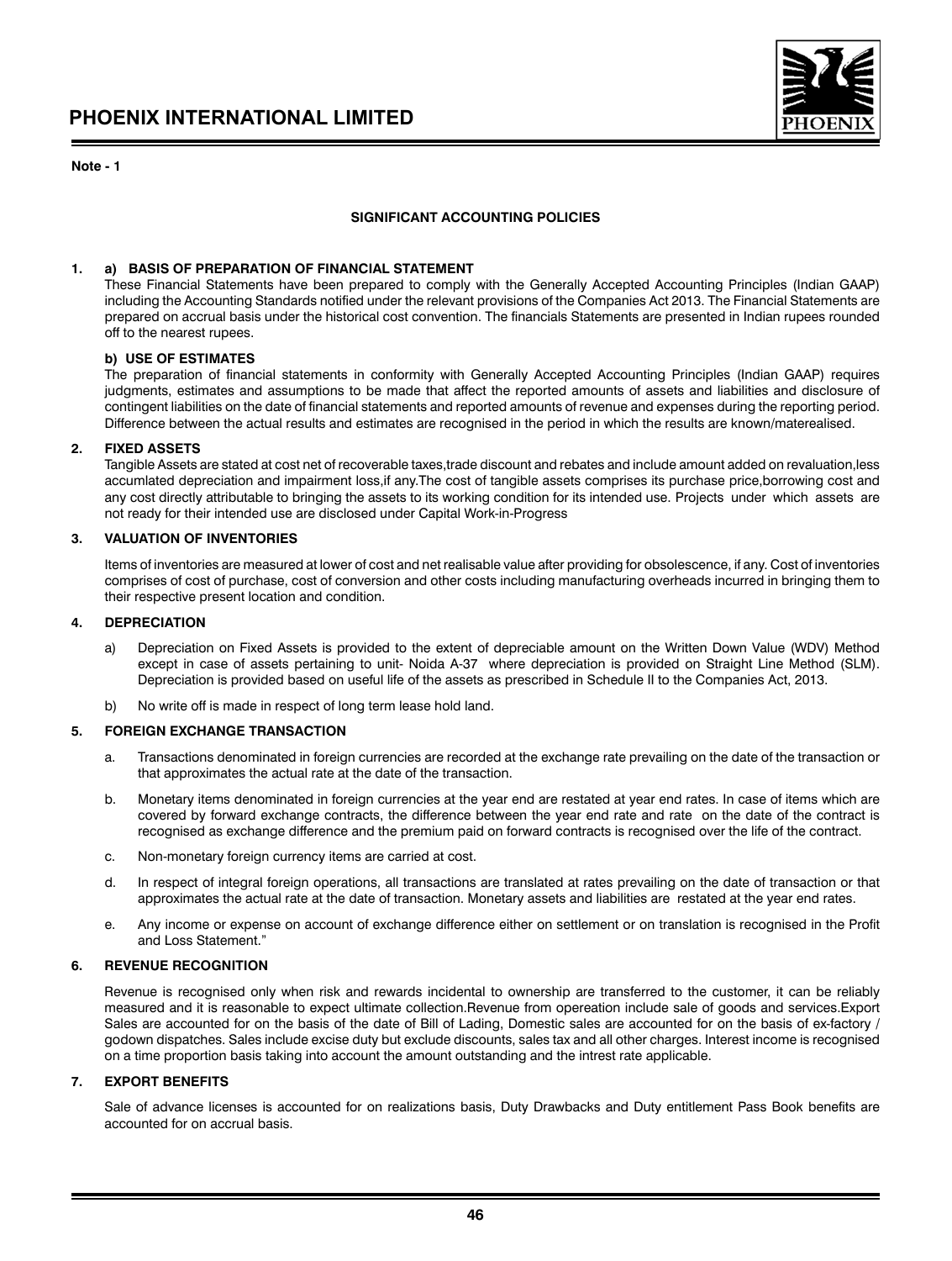

#### **8. RETIREMENT BENEFITS**

- a) Contributions to Provident fund are made at the prescribed rates in the recognized funds and charged to the Profit and Loss A/c.
- b) Provision for Gratuity are to be made on the basis of actuarial valuation.
- c) Every employee who has completed five years or more of service gets a gratuity on leaving at 15 days salary (last drawn salary) for each completed year of service. Year end liability on account of retirement benefits to employees are provided.
- d) Leave encashment is accounted for on year to year basis and not accumulated to be enchased at the time of retirement.

#### **9. INVESTMENTS**

"Investments in subsidiary and other companies are treated as long term investments and are stated at cost. Provision of diminution in the market value of long- term investments is made only if such decline is considered permanent by the Management. Dividend is accounted for as and when received.

#### **10. IMPAIRMENT OF FIXED ASSETS**

An assets is treated as impaired when the carrying cost of assets exceeds its recoverable value. An impairment loss is charged to the Profit anf Loss Statement in the year in which an assets is identified as impaired. The impairment loss is recognised in prior accounting period is reversed if there has been a change in the estimates of recoverable amount.

#### **11. PROVISIONS,CONTINGENT LIABILITIES AND CONTINGENT ASSETS**

Provision is rcognised in the accounts when there is a present obligation as a result of past events and it is probable that an outflow of resources will be required to settle the obligation and reliable estimates can be made.Provision are not discounted to their present value and are determined based on the best estimate required to settle the obligation at the reporting date.These estimates at each reportind date and adjusted to reflect the current best estimates.

#### **12. Leases**

Lease arrangements where the risk & rewards incidental to ownership of an assets substatially vest with the lessor, are recognised with the lessor, are recognised as operating lease. Lease rentals under operating lease are recognised in the statement of profit & loss accounts as per lease agrement with the parties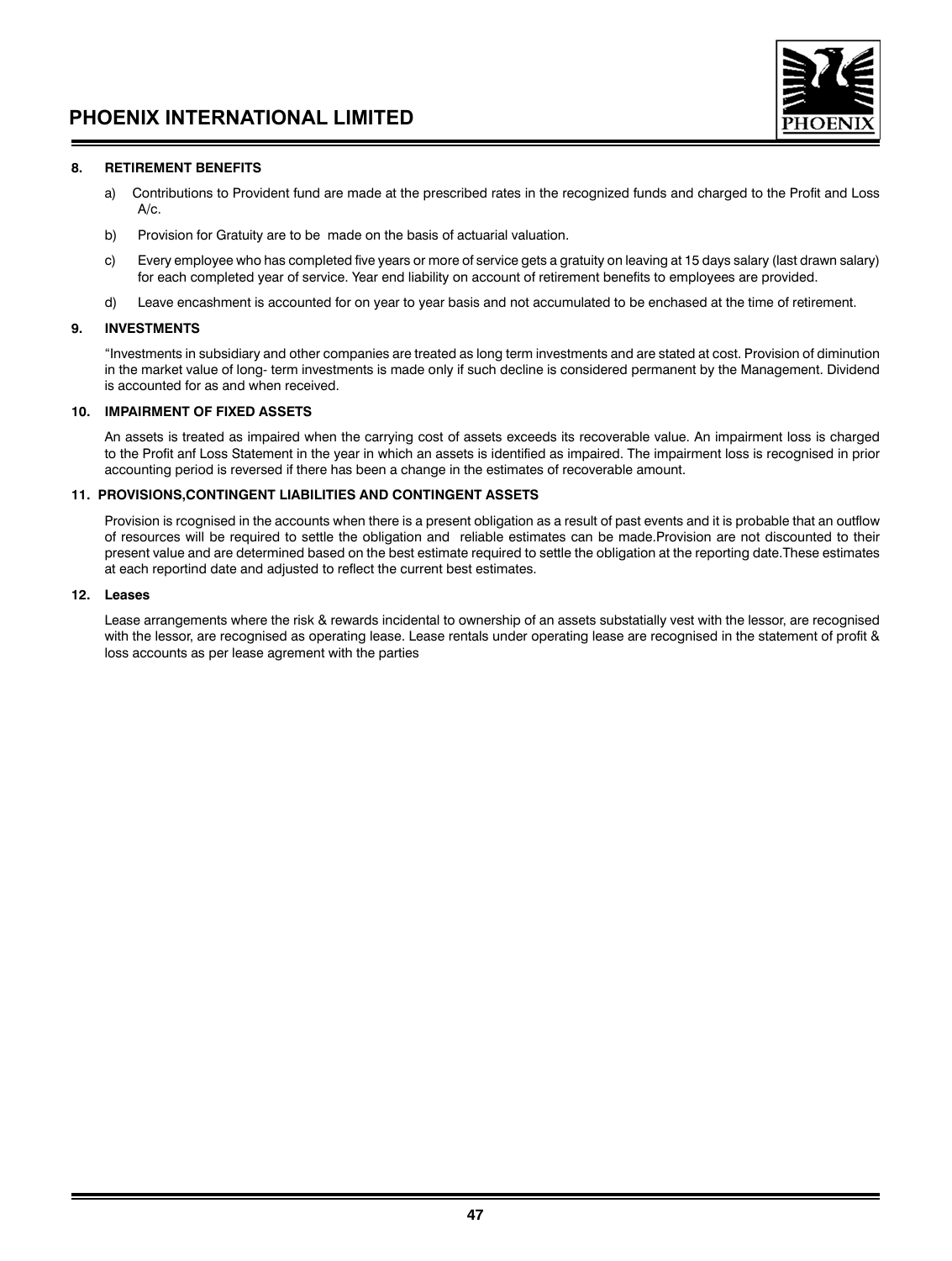

#### **Notes to Financial Statements for the Year Ended 31st March, 2017**

| 2. SHARE CAPITAL                                          |              | As at<br>31st March, 2017 |               | As at<br>31st March, 2017 |               |
|-----------------------------------------------------------|--------------|---------------------------|---------------|---------------------------|---------------|
|                                                           |              | <b>No of Shares</b>       | Value (₹)     | No of Shares              | Value $(3)$   |
| (a) Authorised Share Capital                              |              |                           |               |                           |               |
| Equity Share $@$ 10/- each                                |              | 50,000,000                | 500.000.000   | 50,000,000                | 500.000.000   |
| 4% Cumulative Redeemable Preference Shares @ ₹ 100/- each |              | 10.000.000                | 1,000,000,000 | 10.000.000                | 1,000,000,000 |
|                                                           | <b>TOTAL</b> | 60.000.000                | 1.500.000.000 | 60.000.000                | 1.500.000.000 |

#### **(b) Issued, Subscribed and fully paid up**

| Equity Share $@$ 10/- each                              |       | 16.789.560 | 167.895.600 | 16.789.560 | 167,895,600 |
|---------------------------------------------------------|-------|------------|-------------|------------|-------------|
| 4% Cumulative Redeemable Preference Shares @ 100/- each |       | 200,000    | 20,000,000  | 200,000    | 20,000,000  |
|                                                         | TOTAL | 16.989.560 | 187.895.600 | 16.989.560 | 187,895,600 |

### **(c) Disclosure for Shareholidng**

The details of shareholders holding more than 5%

| Name of Shareholder                     | No. of<br><b>Shares held</b> | $%$ age<br>of Holding | No. of<br>Shares held | $%$ age<br>of Holding |
|-----------------------------------------|------------------------------|-----------------------|-----------------------|-----------------------|
| (i) Equity Shares:                      |                              |                       |                       |                       |
| Mr. Ajay Kalsi                          | 2.734.400                    | 16.29%                | 2.734.400             | 16.29%                |
| Mayflower Management Services Pvt. Ltd. | 2,880,000                    | 17.15%                | 2,880,000             | 17.15%                |
| Spartan Management Services Pvt. Ltd.   | 2,880,000                    | 17.15%                | 2.880,000             | 17.15%                |
| Vanquard Services Pvt. Ltd.             | 3.120.000                    | 18.58%                | 3.120.000             | 18.58%                |
| <b>TOTAL</b>                            | 11,614,400                   | 69.18%                | 11,614,400            | 69.18%                |

### **(ii) Preference Shares :**

| Granada Services Pvt. Ltd. |              | 200,000 | 100% | 200.000 | 100% |
|----------------------------|--------------|---------|------|---------|------|
|                            | <b>TOTAL</b> | 200,000 | 100% | 200.000 | 100% |

| (d) Reconciliation of Shares Outstanding        |       | No. of Shares | Value (₹)   | No of Shares | Value (₹)   |
|-------------------------------------------------|-------|---------------|-------------|--------------|-------------|
| (i) Equity Shares:                              |       |               |             |              |             |
| Shares outstanding at the beginning of the year |       | 16.789.560    | 167.895.600 | 16.789.560   | 167.895.600 |
| Shares Issued during the year                   |       |               |             |              |             |
| Shares bought back during the year              |       |               |             |              |             |
| Any other movement                              |       |               |             |              |             |
| Shares outstanding at the end of the year       | TOTAL | 16.789.560    | 167,895,600 | 16.789.560   | 167.895.600 |

**(ii) Preference Shares :**

| Shares outstanding at the beginning of the year    | 200,000                  | 20,000,000 | 200,000        | 20,000,000 |
|----------------------------------------------------|--------------------------|------------|----------------|------------|
| Shares Issued during the year                      |                          |            | -              |            |
| Shares bought back during the year                 | $\overline{\phantom{a}}$ |            | $\overline{a}$ |            |
| Any other movement                                 | $\overline{\phantom{0}}$ |            | $\overline{a}$ |            |
| TOTAL<br>Shares outstanding at the end of the year | 200.000                  | 20,000,000 | 200,000        | 20,000,000 |
|                                                    |                          |            |                |            |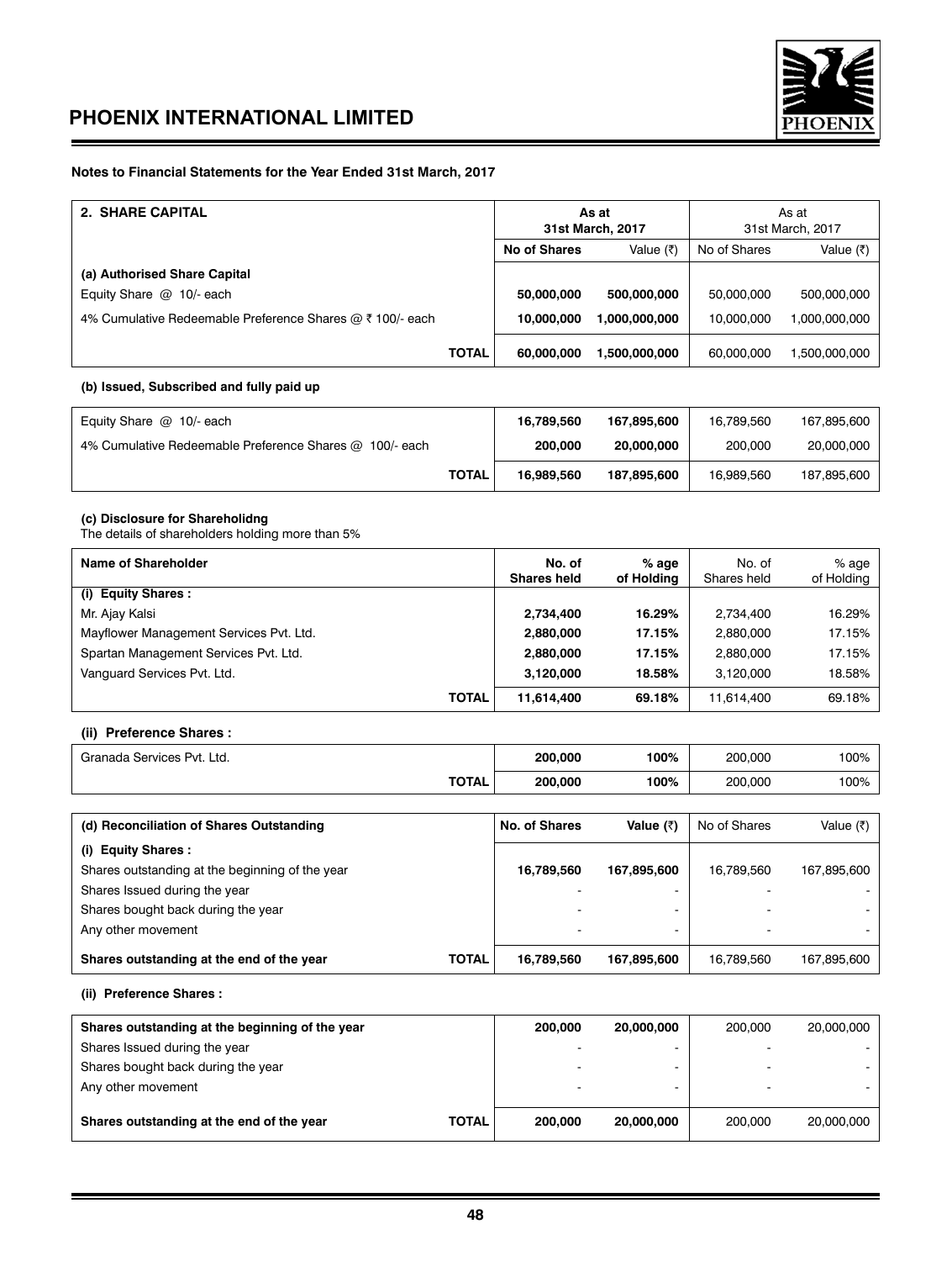

| <b>PARTICULARS</b>                | As at<br>31st March, 2017 (₹) | As at<br>31st March, 2017 (₹) |  |
|-----------------------------------|-------------------------------|-------------------------------|--|
|                                   |                               |                               |  |
| 3. RESERVES & SURPLUS             |                               |                               |  |
| <b>General Reserve</b>            |                               |                               |  |
| As per last Balance Sheet         | 100,121,793                   | 100,121,793                   |  |
| <b>Securities Premium Reserve</b> |                               |                               |  |
| As per last Balance Sheet         | 124,198,900                   | 124,198,900                   |  |
| Profit & Loss Account - Balance   |                               |                               |  |
| <b>Opening Balance</b>            | 296,528,556                   | 286,796,705                   |  |
| Adjustment of Fixed Assets        |                               | $(-)$                         |  |
| Net Profit for the Current Year   | 311,306,034                   | 9,731,851<br>296,528,556      |  |
| <b>TOTAL</b>                      | 535,626,727                   | 520,849,249                   |  |

| <b>PARTICULARS</b>                                    |              | As at<br>31st March, 2017 (₹) |             | As at<br>31st March, 2017 (₹) |             |
|-------------------------------------------------------|--------------|-------------------------------|-------------|-------------------------------|-------------|
|                                                       |              | <b>Non Current</b>            | Current     | Non Current                   | Current     |
| <b>4. LONG TERM BORROWINGS</b>                        |              |                               |             |                               |             |
| Loans From banks: Secured (Oriental Bank of Commerce) |              | 30,132,000                    | 899.786.023 | 22.260.000                    | 904,809,145 |
|                                                       | <b>TOTAL</b> | 30.132.000                    | 899.786.023 | 22.260.000                    | 904,809,145 |

#### **Notes :**

A) Term Loan from Oriental Bank of Commerce of Rs. 9299.18 Lacs (Previous year Rs. 9270.69 Lacs) is secured by way of Equitable Mortgage of Land and Building measuring 61,690 Sq. Meters at A-37, Sector 60, Noida assigned by way of security of the rights of borrower under sub lease/lease agreements including assignment of receivables of future rentals/lease money and first charge on all moveable / Fixed Assets & Inventory (existing and future) of the Company. The Loan is repayable in 144 Equated monthly installments from the date of disbursement. Due within a year Rs.301.32 Lacs excluding interest (Previous Year Rs. 222.60 Lacs excluding interest).

B) Term Loan from Oriental Bank of Commerce Amount Rs. 2161.56 Lacs (Previous Year Rs. 1751.76 Lacs ) are repayble over a period of 2 to 5 years.

| <b>PARTICULARS</b>                      | As at                | As at                |
|-----------------------------------------|----------------------|----------------------|
|                                         | 31st March, 2017 (₹) | 31st March, 2017 (₹) |
| <b>5. LONG TERM LIABILITIES</b>         |                      |                      |
| Security Deposit Received               | 56,690,019           | 56,690,019           |
| <b>TOTAL</b>                            | 56,690,019           | 56,690,019           |
|                                         |                      |                      |
| <b>PARTICULARS</b>                      | As at                | As at                |
|                                         | 31st March, 2017 (₹) | 31st March, 2016 (₹) |
| <b>6. LONG TERM PROVISIONS</b>          |                      |                      |
| Gratuity (As per Actuarial Certificate) | 1,142,712            | 926,395              |
| <b>TOTAL</b>                            | 1,142,712            | 926,395              |

| <b>PARTICULARS</b>                                                   | As at                | As at                |
|----------------------------------------------------------------------|----------------------|----------------------|
|                                                                      | 31st March, 2017 (₹) | 31st March, 2016 (₹) |
| <b>TRADE PAYABLES</b><br>Payable against Supplies, Services & Others | 214,855,824          | 185,096,441          |
| <b>TOTAL</b>                                                         | 214,855,824          | 185,096,441          |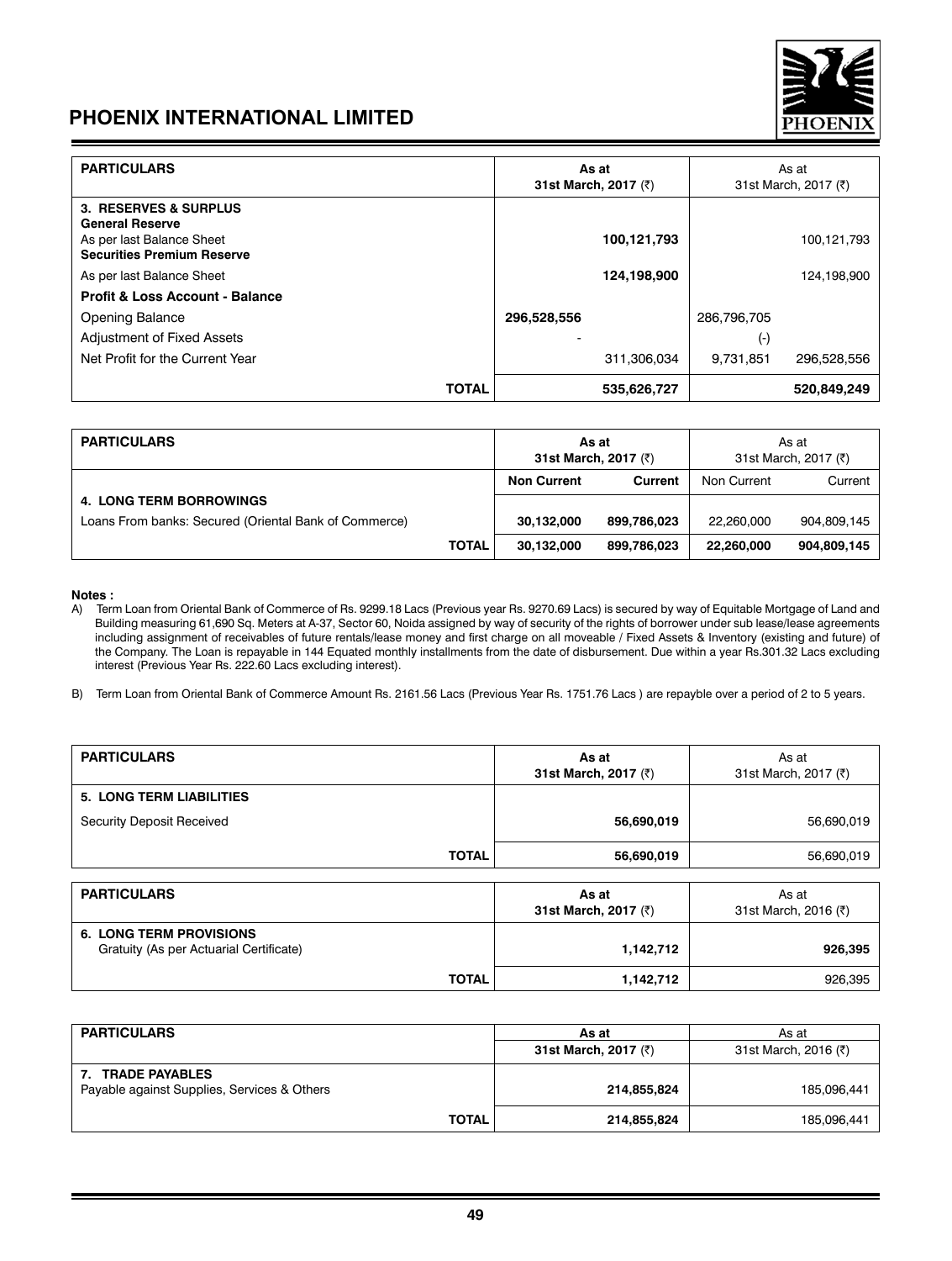

| <b>PARTICULARS</b>                                         | As at<br>31st March, 2017 (₹) | As at<br>31st March, 2016 (₹) |
|------------------------------------------------------------|-------------------------------|-------------------------------|
| <b>8. OTHER CURRENT LIABILITIES</b>                        |                               |                               |
| Current Maturity of Long Term Borrowing (Refer Note No. 4) | 30,132,000                    | 22,260,000                    |
| Payable to Others                                          | 1,957,463                     | 1,077,645                     |
| Payable to Govt. Authority                                 | 2,162,357                     | 603,624                       |
| <b>TOTAL</b>                                               | 34,251,820                    | 23,941,269                    |

| <b>PARTICULARS</b>                     | As at<br>31st March, 2017 (₹) | As at<br>31st March, 2016 (₹) |
|----------------------------------------|-------------------------------|-------------------------------|
| <b>9. SHORT TERM PROVISIONS</b>        |                               |                               |
| Income Tax                             | 31,212,000                    | 26,212,000                    |
| Gratuity (As per Acturial certificate) | 109.473                       | 87.905                        |
| <b>TOTAL</b>                           | 31,321,473                    | 26,299,905                    |

### **10. FIXED ASSETS**

(All Amount In Rs.)

-

| <b>ASSETS</b>                       |                     | <b>GROSS BLOCK</b>          |                              |                     | <b>DEPRECIATION</b> |                   |                             |                     | <b>NET BLOCK</b>    |                     |
|-------------------------------------|---------------------|-----------------------------|------------------------------|---------------------|---------------------|-------------------|-----------------------------|---------------------|---------------------|---------------------|
| <b>Particulars</b>                  | As at<br>01.04.2016 | Additions for<br>the Period | Sales/Transfer<br>Adjustment | As at<br>31.03.2017 | Up to<br>31.03.2016 | For<br>the Period | Sale/Transfer<br>Adiustment | Up to<br>31.03.2017 | As at<br>31.03.2017 | As at<br>31.03.2016 |
| Land                                | 35,715,590          |                             |                              | 35,715,590          |                     |                   |                             | ٠                   | 35,715,590          | 35,715,590          |
| Building                            | 571,513,620         |                             |                              | 571,513,620         | 259,336,970         | 6,034,009         |                             | 265.370.979         | 306,142,641         | 312,176,650         |
| Plant and Machinery (chennai)       | 38,507,919          |                             |                              | 38,507,919          | 38,319,503          | 33,507            |                             | 38,353,010          | 154,909             | 188,416             |
| <b>Electrical Installation</b>      | 28,129,653          |                             |                              | 28,129,653          | 27,677,666          | 158,290           |                             | 27,835,956          | 293,697             | 451,987             |
| Vehicles                            | 6.629.432           | 801.486                     | 499.121                      | 6.931.797           | 6,510,865           | 158.082           | 474.165                     | 6.194.782           | 737,015             | 118,567             |
| Office and Other Equipment(chennai) | 4,089,786           | 107,416                     |                              | 4,197,202           | 3,908,153           | 104,066           |                             | 4,012,219           | 184,983             | 181,633             |
| Furniture & Fixtures                | 3,249,925           |                             |                              | 3,249,925           | 3,007,594           | 63.987            |                             | 3,071,581           | 178,344             | 242,331             |
| Wooden Structure                    | 2,878,972           |                             |                              | 2,878,972           | 2,878,972           |                   |                             | 2,878,972           |                     |                     |
| <b>TOTAL</b>                        | 690,714,897         | 908,902                     | 499,121                      | 691.124.678         | 341,639,723         | 6,551,941         | 474,165                     | 347,717,499         | 343,407,179         | 349,075,174         |
| Capital Work In Progress:-          |                     |                             |                              |                     |                     |                   |                             |                     |                     |                     |
| Machinery                           | 23.242.075          |                             |                              | 23,242,075          |                     |                   |                             | ٠                   | 23,242,075          | 23,242,075          |
| <b>TOTAL</b>                        | 23,242,075          |                             |                              | 23,242,075          |                     |                   |                             |                     | 23,242,075          | 23,242,075          |
| <b>GRAND TOTAL - Current Year</b>   | 713,956,972         | 908,902                     | 499.121                      | 714,366,753         | 341,639,723         | 6,551,941         | 474,165                     | 347,717,499         | 366,649,254         | 372,317,249         |
| <b>GRAND TOTAL - Previous Year</b>  | 713,926,780         | 30,192                      |                              | 713,956,972         | 335,036,249         | 6,603,474         |                             | 341,639,723         | 372,317,249         | 378,890,531         |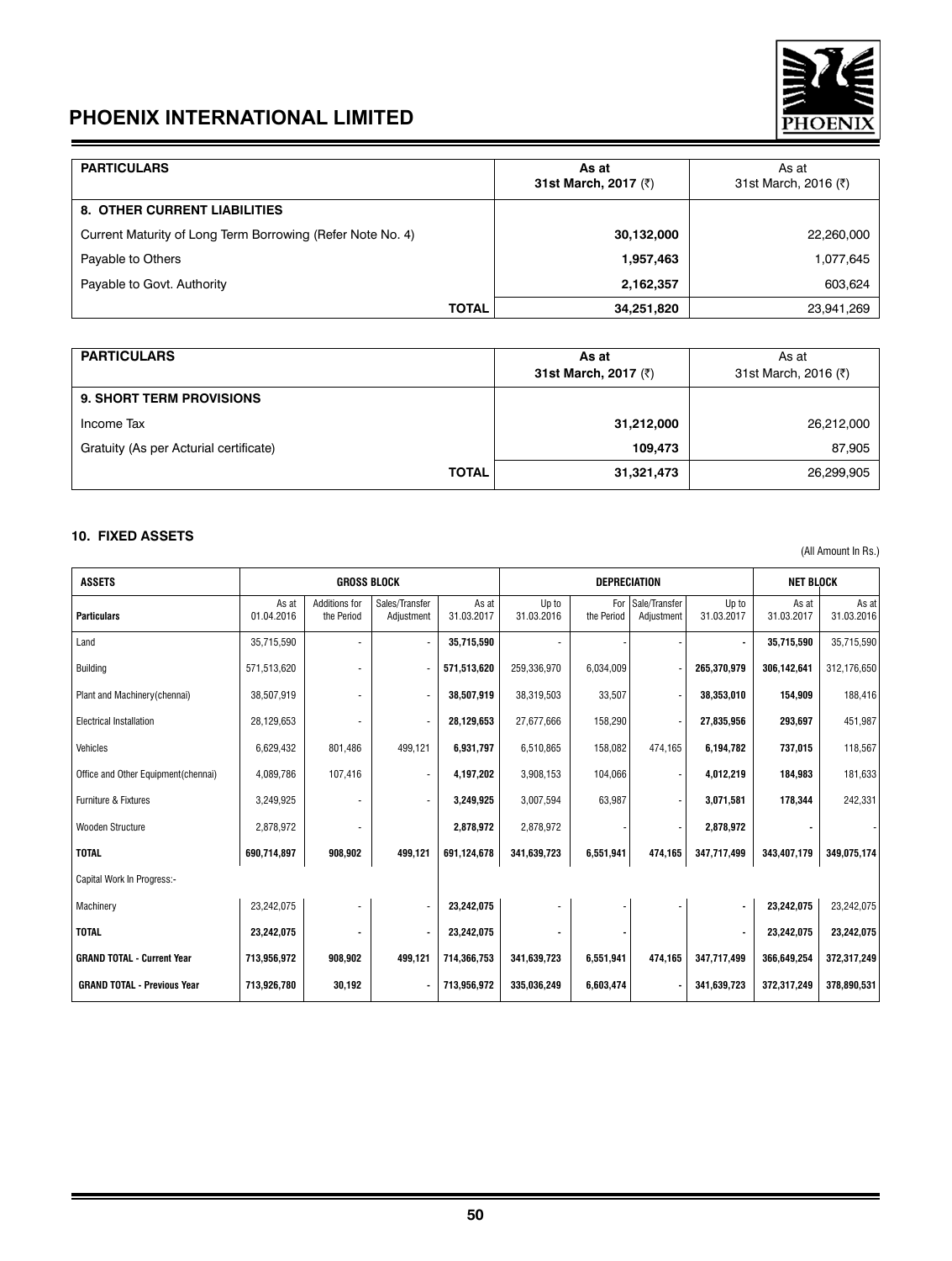

| <b>PARTICULARS</b>                                                                                                                   |               | As at<br>31st March, 2017 (₹) | As at<br>31st March, 2016 (₹) |                |
|--------------------------------------------------------------------------------------------------------------------------------------|---------------|-------------------------------|-------------------------------|----------------|
|                                                                                                                                      | No. of Shares | Value (In Rs.)                | No. of Shares                 | Value (In Rs.) |
| <b>11. NON CURRENT INVESTMENTS</b><br>Long Term Investments - At Cost<br>Investments, Unquoted in Equity Instruments - fully paid up |               |                               |                               |                |
| Phoenix Industries Ltd. (Subsidiary Company)                                                                                         | 8,432,200     | 27,104,727                    | 8.432.200                     | 27,104,727     |
| Phoenix Cement Ltd. (Subsidiary Company)                                                                                             | 41,953,510    | 130,846,956                   | 41,953,510                    | 130,846,956    |
| Phoenix Hydrocarbons Ltd.                                                                                                            | 10            | 100                           | 10                            | 100            |
| Phoenix Power Development Corporation Ltd.                                                                                           | 10            | 100                           | 10                            | 100            |
| Focus Offshore Services Pyt. I td.                                                                                                   | 10            | 100                           | 10                            | 100            |
| Bloomsbury Trading PTE Ltd., (Foreign Company)                                                                                       | 46,000        | 1,130,597                     | 46,000                        | 1,130,597      |
| <b>TOTAL</b>                                                                                                                         | 50,431,740    | 159,082,580                   | 50,431,740                    | 159,082,580    |

#### **Notes :**

i. Aggregate amount of unquoted shares 15.91 Lacs

ii.Value of Shares is net of provision of decline in value of investment which is of permanent nature.

| <b>PARTICULARS</b>                                | As at<br>31st March, 2017 (₹) | As at<br>31st March, 2016 (₹) |
|---------------------------------------------------|-------------------------------|-------------------------------|
| <b>12. LONG TERM LOAN &amp; ADVANCES</b>          |                               |                               |
| Security Deposit Paid                             | 7,228,142                     | 7,014,291                     |
| Loans and Advances to Subsidiary Company          | 500,425,744                   | 500,425,744                   |
| Advance Paid to Suppliers - Other, Consider goods | 315,700,385                   | 248,419,287                   |
| Other Advances                                    | 207,340,000                   | 207,340,000                   |
| <b>TOTAL</b>                                      | 1,030,694,271                 | 963,199,322                   |

| <b>PARTICULARS</b>     | As at<br>31st March, 2017 (₹) | As at<br>31st March, 2016 (₹) |
|------------------------|-------------------------------|-------------------------------|
| <b>13. INVENTORIES</b> |                               |                               |
| <b>Raw Materials</b>   | 47,184,444                    | 35,824,444                    |
| Work in Progress       | 6,849,866                     | 10,294,100                    |
| <b>Finished Goods</b>  | 654,925                       | 4,566,738                     |
| <b>TOTAL</b>           | 54,689,235                    | 50,685,282                    |

| <b>PARTICULARS</b>                                                          |              |             | As at<br>31st March, 2017 (₹) | As at<br>31st March, 2016 (₹) |             |
|-----------------------------------------------------------------------------|--------------|-------------|-------------------------------|-------------------------------|-------------|
| <b>14. TRADE RECEIVABLES</b>                                                |              |             |                               |                               |             |
| Outstanding for a period exceeding six months<br>Unsecured, Considered Good |              | 248,451,683 |                               | 155,555,320                   |             |
| Less: Provision for Doubtful Debts                                          |              | ۰           | 248,451,683                   | $\overline{\phantom{0}}$      | 155,555,320 |
| Other Receivable                                                            |              | 5,267,352   | 5,267,352                     |                               |             |
| Debtors, Unsecured, Considered Good                                         |              |             |                               |                               | 118,920,904 |
|                                                                             |              |             |                               |                               |             |
|                                                                             | <b>TOTAL</b> |             | 253,719,036                   |                               | 274,476,224 |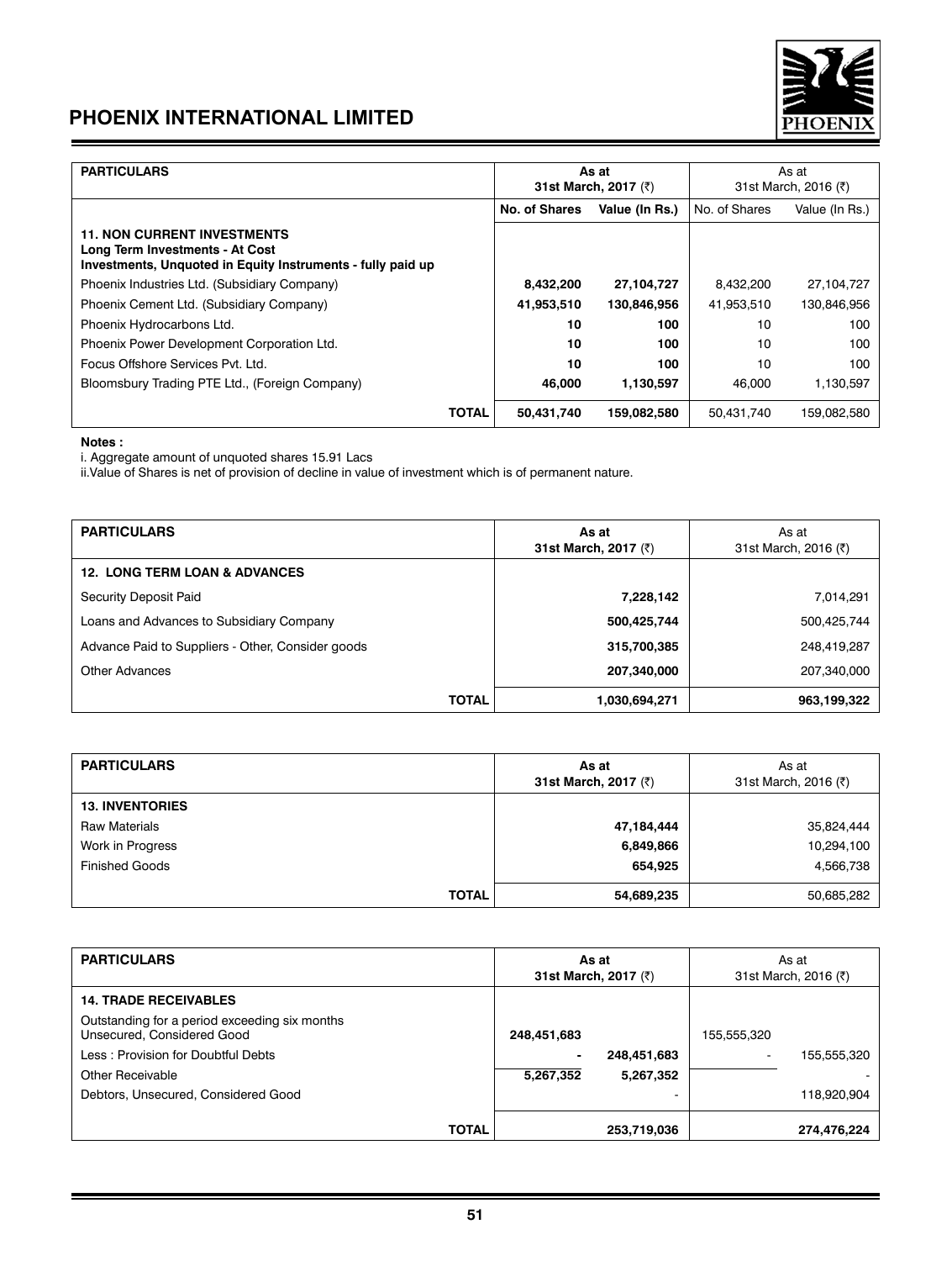

|     | <b>PARTICULARS</b>                                          |              | As at<br>31st March, 2017 (₹) |            |            | As at<br>31st March, 2016 (₹) |
|-----|-------------------------------------------------------------|--------------|-------------------------------|------------|------------|-------------------------------|
|     | <b>15. CASH &amp; CASH EQUIVALENTS</b>                      |              |                               |            |            |                               |
| (i) | <b>Balances with Scheduled Banks</b><br>In current Accounts |              | 29,335,715                    |            | 16,439,479 |                               |
|     | In Deposit Accounts                                         |              | 707,606                       | 30,043,321 | 716,695    | 17,156,174                    |
| (i) | Cash on hand                                                |              |                               | 216,518    |            | 466,575                       |
|     |                                                             | <b>TOTAL</b> |                               | 30,259,839 |            | 17,622,749                    |

| <b>PARTICULARS</b>                             | As at<br>31st March, 2017 (₹) |            | As at<br>31st March, 2016 (₹) |            |
|------------------------------------------------|-------------------------------|------------|-------------------------------|------------|
| <b>16. SHORT TERM LOAN &amp; ADVANCES</b>      |                               |            |                               |            |
| Unsecured, Considered Goods<br>Due from Others | 2,643,405                     | 2.643.405  | 1,257,663                     | 1,257,663  |
|                                                |                               | 69,389,161 |                               | 70,452,141 |
| <b>TOTAL</b>                                   |                               | 72,032,566 |                               | 71,709,804 |

| <b>PARTICULARS</b>              | As at<br>31st March, 2017 (₹) | As at<br>31st March, 2016 (₹) |
|---------------------------------|-------------------------------|-------------------------------|
| <b>17. OTHER CURRENT ASSETS</b> |                               |                               |
| <b>Prepaid Expenses</b>         | 282,481                       | 616,639                       |
| Interest Accrued but not due    | 114,313                       | 61,373                        |
| <b>TOTAL</b>                    | 396,794                       | 678,012                       |

| <b>PARTICULARS</b>                                                                           |              | As at<br>31st March, 2017 (₹) | As at<br>31st March, 2016 (₹) |
|----------------------------------------------------------------------------------------------|--------------|-------------------------------|-------------------------------|
| <b>18. REVENUE FROM OPERATION / SALES</b>                                                    |              |                               |                               |
| Sales of Products                                                                            |              | 251,643,025                   | 220.500.724                   |
| Sale of Services - Rental<br>{TDS Deducted Rs. 1,58,87084/- Previous year Rs. 1,54,63,295/-} |              | 157.359.546                   | 153,376,718                   |
|                                                                                              | <b>TOTAL</b> | 409,002,571                   | 373,877,442                   |

| <b>PARTICULARS</b>                      | As at<br>31st March, 2017 (₹) | As at<br>31st March, 2016 (₹) |
|-----------------------------------------|-------------------------------|-------------------------------|
| <b>19. OTHER INCOME</b>                 |                               |                               |
| Interest on Deposits, Margin Money etc. | 2,483,902                     | 80,219                        |
| Other Receipts / Misc. Income           | 1,607,559                     | 1,737,268                     |
| Profit on sale of assets                | 75,044                        |                               |
| Exchange Gain / (Loss)                  | 10,939,464                    | 6,885,113                     |
| <b>TOTAL</b>                            | 15,105,968                    | 8,702,600                     |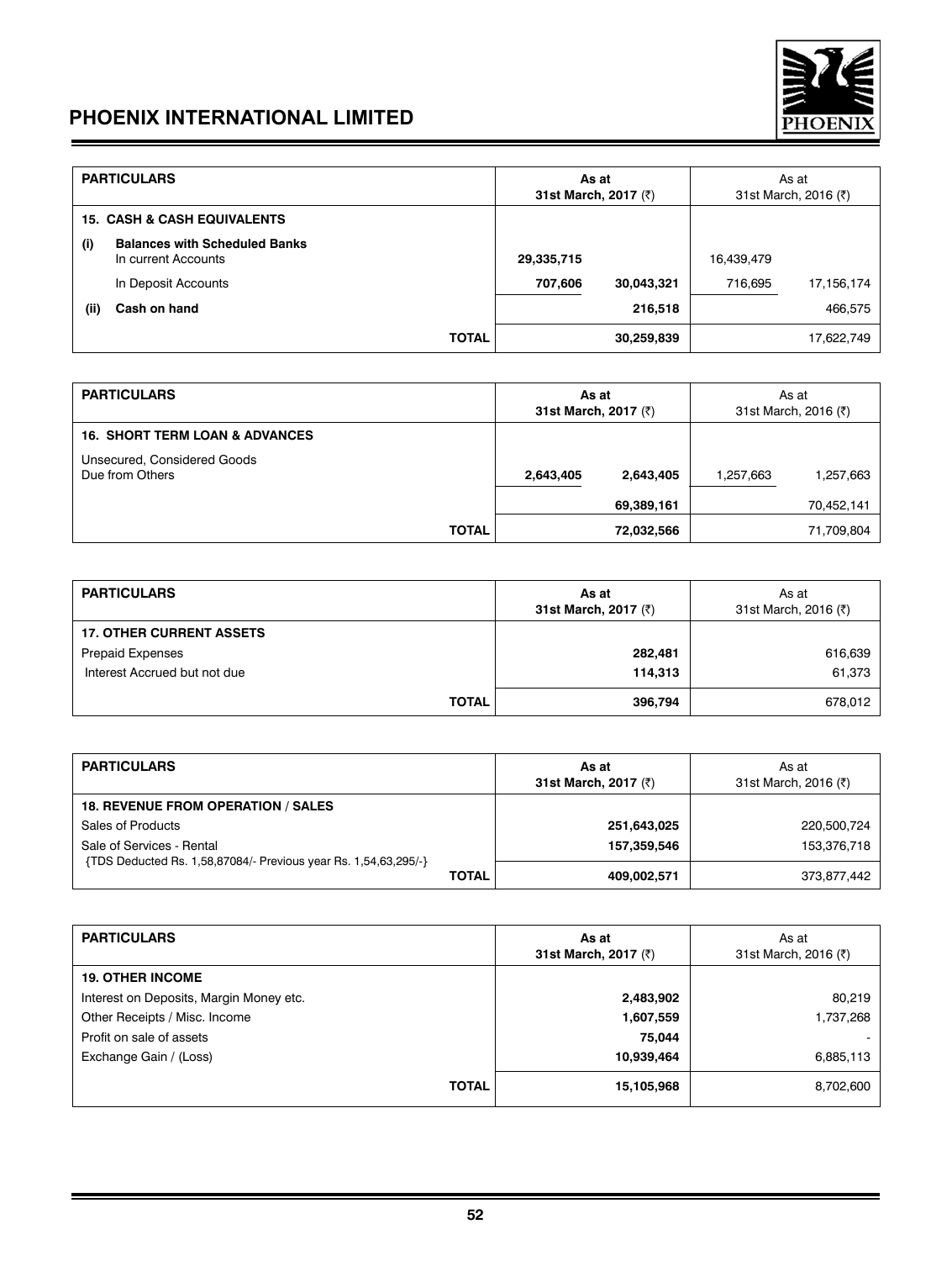

| <b>PARTICULARS</b>                                          | As at<br>31st March, 2017 (₹) | As at<br>31st March, 2016 (₹) |
|-------------------------------------------------------------|-------------------------------|-------------------------------|
| <b>20. COST OF MATERIAL CONSUMED</b>                        |                               |                               |
| Inventory at the beginning of the year                      | 35,824,444                    | 43,163,408                    |
| Add: Purchase of Raw Material, components, packing material | 215,977,620                   | 195,446,923                   |
| Less: Inventory at the end of the year                      | 47,184,444                    | 35,824,444                    |
| <b>TOTAL</b>                                                | 204,617,620                   | 202,785,887                   |

| <b>PARTICULARS</b>               |              | As at<br>31st March, 2017 (₹) |            | As at<br>31st March, 2016 (₹) |               |
|----------------------------------|--------------|-------------------------------|------------|-------------------------------|---------------|
| <b>21. CHANGE IN INVENTORIES</b> |              |                               |            |                               |               |
| <b>Opening Stock</b>             |              |                               |            |                               |               |
| <b>Finished Goods</b>            |              | 4,566,738                     |            | 3.090.436                     |               |
| Work in Progress                 |              | 10,294,100                    | 14.860.838 | 5.575.950                     | 8.666.386     |
| <b>Closing Stock</b>             |              |                               |            |                               |               |
| <b>Finished Goods</b>            |              | 654.925                       |            | 4.566.738                     |               |
| Work in Progress                 |              | 6,849,866                     | 7,504,791  | 10,294,100                    | 14,860,838    |
| <b>Changes in Inventories</b>    | <b>TOTAL</b> |                               | 7,356,047  |                               | (6, 194, 452) |

| <b>PARTICULARS</b>                             | As at<br>31st March, 2017 (₹) | As at<br>31st March, 2016 (₹) |
|------------------------------------------------|-------------------------------|-------------------------------|
| <b>22. EMPLOYEES' BENEFIT EXPENSES</b>         |                               |                               |
| Salaries & Benefits                            | 8,740,167                     | 6,613,812                     |
| Employer Contribution to Provident Fund & ESIC | 269,308                       | 234,291                       |
| <b>Staff Welfare Expenses</b>                  | 348,155                       | 288,741                       |
| TOTAL                                          | 9,357,630                     | 7,136,844                     |

| <b>PARTICULARS</b>          | As at<br>31st March, 2017 (₹) | As at<br>31st March, 2016 (₹) |
|-----------------------------|-------------------------------|-------------------------------|
| <b>23. FINANCIAL COST</b>   |                               |                               |
| <b>Interest Paid</b>        |                               |                               |
| Interest Paid on Term Loans | 103,717,456                   | 73,471,236                    |
| Intrest Paid-Others         |                               | 588,657                       |
| Bank Charges / Upfront Fees | 398,368                       | 1,030,712                     |
| <b>TOTAL</b>                | 104,115,824                   | 75,090,605                    |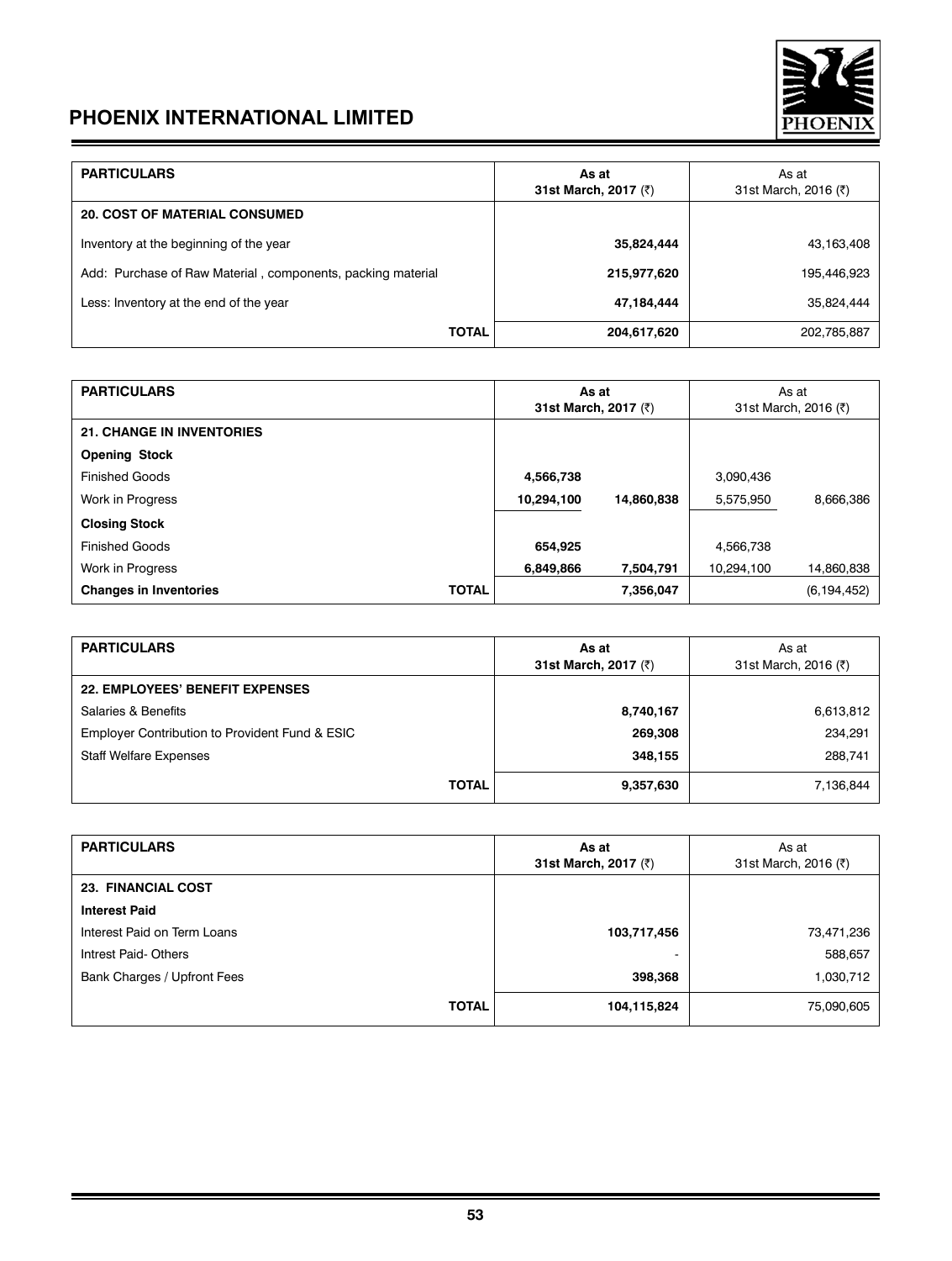

| <b>PARTICULARS</b>                                 | As at<br>31st March, 2017 (₹) | As at<br>31st March, 2016 (₹) |
|----------------------------------------------------|-------------------------------|-------------------------------|
| <b>24. OTHER EXPENSES</b>                          |                               |                               |
| <b>Insurance Expenses</b>                          | 250,969                       | 219,238                       |
| <b>Rent Expenses</b>                               | 895,087                       | 4,547,706                     |
| Rates & Taxes                                      | 99,041                        | 1,229,330                     |
| Fabrication / Job Work Expenses                    | 47,687,573                    | 52,657,151                    |
| Electicity & Water Charges                         | 4,769                         | 64,198                        |
| Power & Fuel Expenses                              | 57,806                        | 121,076                       |
| <b>Auditor's Remunerations</b>                     | 270,000                       | 200,000                       |
| Repairs & Maintenance - Building                   | 373,467                       | 350,821                       |
| - Machinery                                        | 135,604                       | 81,762                        |
| - Vehicles                                         | 113,791                       | 424,916                       |
| - Others                                           |                               |                               |
| Loss on Sale of Assets                             | 182,619                       | 57,694                        |
|                                                    |                               |                               |
| <b>Custom Duties &amp; Taxes Paid</b>              | 1,033,195                     | 1,014,115                     |
| Advertisement, Publicity & Business Promotion Exp. | 680,013                       | 669,925                       |
| Exchange Gain / (Loss)                             |                               |                               |
| Freight Inward/Outward, Handling and Clearing Exp. | 3,921,289                     | 4,533,751                     |
| Travelling & Conveyance Expenses                   | 985,527                       | 380,980                       |
| Legal & Professional Fees                          | 2,554,741                     | 2,420,135                     |
| Other Misc. Expenses                               | 1,756,822                     | 1,074,572                     |
| Printing & Stationery, Books & Perodicals          | 919,086                       | 500,937                       |
| Watch & Ward Expenses                              | 798,000                       | 965,167                       |
| <b>Communication Expenses</b>                      | 318,404                       | 801,775                       |
| Registrar & Transfer Agent Expenses                | 194,501                       | 305,933                       |
| <b>AGM Expenses</b>                                | 452,848                       | 55,006                        |
| Debts/ Amount Written off                          | 5,956,666                     | 5,486,447                     |
| <b>TOTAL</b>                                       | 69,641,819                    | 78,162,634                    |

| <b>PARTICULARS</b>                              | As at<br>31st March, 2017 (₹) | As at<br>31st March, 2016 (₹) |
|-------------------------------------------------|-------------------------------|-------------------------------|
| <b>25. BASIC AND DILUTED EARNING PER SHARE:</b> |                               |                               |
| Net Profit / (Loss) After Tax (In ₹)            | 14,777,477                    | 9,731,851                     |
| Weighted Average Number of Equity Shares        | 16,789,560                    | 16,789,560                    |
| Nominal Value of Equity Shares (In ₹)           | 10                            | 10                            |
| Basic and Diluted Earning Per Share (In ₹)      | 0.88                          | 0.58                          |

**26. The accounts of the company have been prepared on going concern basis as per Accounting Standard (AS-1) "Disclosure of Accounting Policies".**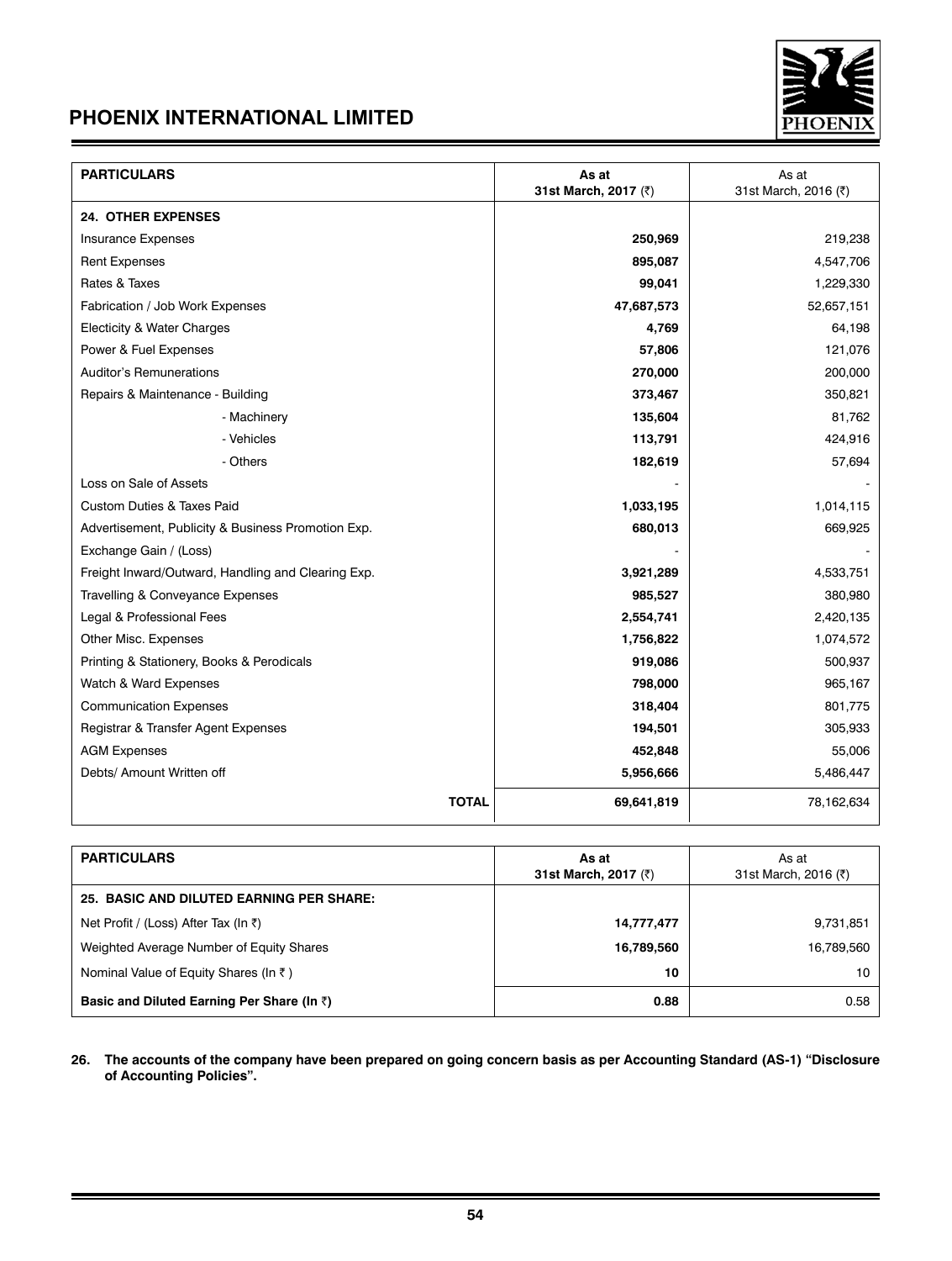

i) In accordance with the requirements of Accounting Standard (AS-18) on Related Party Disclosures, the name of the related parties where control exist and/or with whom transactions have taken place during the year and description of relationships , as identified and certified by management are:

#### **(a) Key Managerial Personnel (b) Enterprise under direct (c) Subsidiary Companies:**

**/Indirect common control:**

Mr. Narendra Aggarwal

Mr. Narender Makkar North Christianus Energy Limited Christianus Energy Limited Phoenix Industries Limited Phoenix Cement Limited Mr. P. M. Alexander Phoenix Cement Limited

#### **ii) The following transactions were carried out with related parties parties in the ordinary course of business :**

| Name of the Related Party     | <b>Nature of Transactions</b>  | <b>Volume of</b><br><b>Transactions</b> | As at<br>31.03.2017 | As a<br>31.03.2016 |
|-------------------------------|--------------------------------|-----------------------------------------|---------------------|--------------------|
| Mr. Narender Makkar           | Directors Salary               | 2,474,400                               |                     | 124.700            |
| Phoenix Industries Limited    | Advance Recoverable            |                                         | 484,000,000         | 484,000,000        |
| Phoenix Industries Limited    | Investments (Net of Provision) |                                         | 27,104,727          | 27,104,727         |
| <b>Phoenix Cement Limited</b> | Advance Recoverable            | $\overline{\phantom{0}}$                | 16,425,744          | 16,425,744         |
| <b>Phoenix Cement Limited</b> | Investments (Net of Provision) | -                                       | 130,846,956         | 130.846.956        |
| Focus Energy Limited          | Sale of Goods                  | 228.871.295                             | 366,101,671         | 177,712,103        |
| Phoenix Industries Limited    | Other advances                 |                                         | 205,840,000         | 205.840.000        |
| <b>Phoenix Cement Limited</b> | Other advances                 |                                         | 1,500,000           | 1.500.000          |

#### **Notes:**

Sale of Goods to Focus Energy Ltd. during the F.Y. Ended 31/03/2017 is 22,88,71,295/-.

| <b>PAYMENT TO AUDITORS</b><br>28.                    | <b>Year Ended</b><br>31st March, 2017 | Year Ended<br>31st March, 2016 |
|------------------------------------------------------|---------------------------------------|--------------------------------|
| Audit Fees - Statutory Audit (including service tax) | 150,000                               | 120.000                        |
| - Tax Audit (including service tax)                  | 45,000                                | 30,000                         |
| Out of Pocket Expenses                               | 10,000                                | 10.000                         |
| Professional Charges for Other Services              | 65,000                                | 65,000                         |
| <b>TOTAL</b>                                         | 270,000                               | 225,000                        |

| <b>30. CONTINGENT LIABILITIES NOT PROVIDED FOR</b> | <b>Year Ended</b><br>31st March, 2017 | Year Ended<br>31st March, 2016 |
|----------------------------------------------------|---------------------------------------|--------------------------------|
| 1. Sales Tax                                       | 291,515                               | 291,515                        |
| 2. Wealth Tax                                      | 845,144                               | 845,144                        |
| 3. Service Tax                                     | 9,224,464                             | 9,224,464                      |
| 4. Employee Provident Fund                         | 1,863,744                             | 1,863,744                      |
| 5. Central Excise                                  | 3,610,420                             | 3,610,420                      |
| <b>TOTAL</b>                                       | 15,835,287                            | 15,835,287                     |

#### **29. DISCLOSURE WITH RESPECT TO EMPLOYEES' BENEFITS**

"Every employee who has completed five years or more of service gets a gratuity on leaving at the rate of 15 days salary (last drawn salary) for each completed year of service.

"Year end liablity on account of retirement benefits to employees are provided on acturial valuation. Contribution to defined contribution scheme such as Provident and Family Pension fund are charged to Profit & Loss Account as expenses.



**(Amount in )**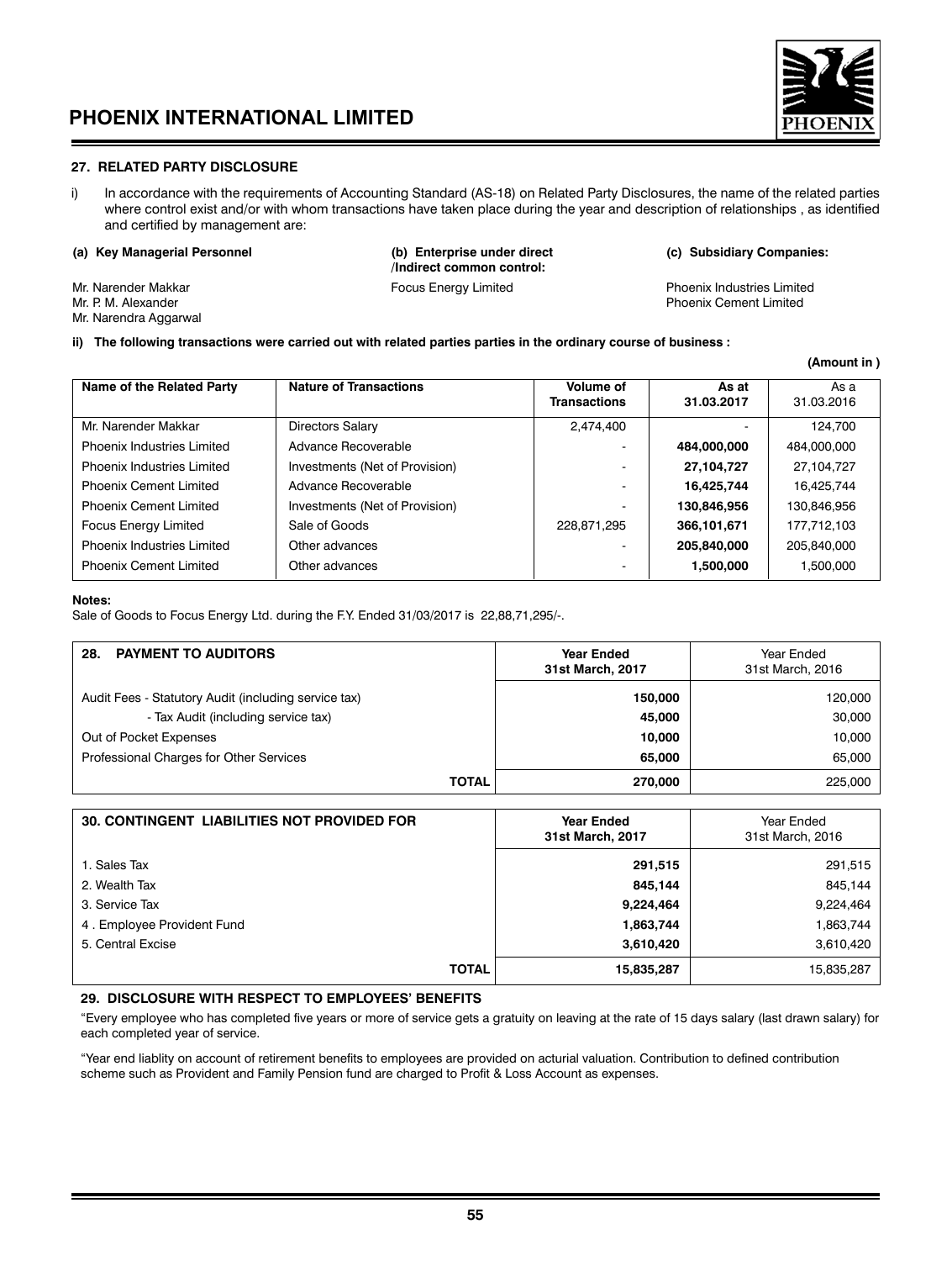

| <b>PARTICULARS</b>                                               | <b>Year Ended</b><br>31st March, 2017 (₹) | Year Ended<br>31st March, 2016 (₹) |
|------------------------------------------------------------------|-------------------------------------------|------------------------------------|
| Membership Data                                                  |                                           |                                    |
| Number of Employees                                              | 13                                        | 13                                 |
| Qualifying Monthly Salary for Gratuity Computation (In ₹)        | 227,398                                   | 147,199                            |
| Average Past Service                                             | 9.85 Years                                | <b>10.15 Years</b>                 |
| Average Age                                                      | 45.85 Years                               | 40 Years                           |
| Average Outstanding Service of Employees upto Retirement         | <b>14.15 Years</b>                        | 20 Years                           |
| <b>Estimated Term of Benefit Obligations</b>                     | 10 Years                                  | 10 Years                           |
| <b>Financial Assumptions</b><br><b>Discount Rate</b>             | 7.20%                                     | 7.50%                              |
| Rate of increase in Compensation levels                          | 10.00%                                    | 10.00%                             |
| Rate of Return on Plan Assets                                    |                                           |                                    |
| <b>MOVEMENT IN THE LIABILITY RECOGNIZED IN THE BALANCE SHEET</b> |                                           |                                    |
| Opening Net Liability (In ₹)                                     | 1,014,300.00                              | 1,149,882.00                       |
| Expenses as above ( $\ln \overline{\xi}$ )                       | 237,885.00                                | (135,582.00)                       |
| Benefits paid directly by the enterprise (In $\bar{z}$ )         |                                           |                                    |
| Contributions paid into the Fund (In $\bar{z}$ )                 |                                           |                                    |
| Closing Net Liability (In₹)                                      | 1,252,185.00                              | 1,014,300.00                       |

### **30. FAIR VALUE OF CURRENT AND NON CURRENT ASSETS**

In the opinion of Management, the value on realization of current and non current assets, loans & advances in the ordinary course of business would be at least equal to the amount at which they are stated in the Balance Sheet and provision for all known liabilities is adequate.

| <b>31. DIRECTOR'S SALARY</b>     | <b>Year Ended</b><br>31st March, 2017 | Year Ended<br>31st March, 2016 |
|----------------------------------|---------------------------------------|--------------------------------|
| Salary, Wages & Other Allowances | 2,452,800                             | 1,901,400                      |
| Contributions to EPF / Others    | 21,600                                | 18,600                         |
| <b>TOTAL</b>                     | 2,474,400                             | 1,920,000                      |

#### **32. DISCLOSURE OF LOAN / ADVANCES AND INVESTMENT IN ITS OWN SHARES BY THE LISTED COMPANIES, THEIR SUBSIDIARIES, ASSOCIATES ETC. CERTIFIED BY MANAGEMENT**

| <b>PARTICULARS</b>                                                                                                                                     | <b>Year Ended</b><br>31st March, 2017 |             | Year Ended<br>31st March, 2016 |             |
|--------------------------------------------------------------------------------------------------------------------------------------------------------|---------------------------------------|-------------|--------------------------------|-------------|
| 1. Loan & Advances in the nature of loan to Subsidiaries                                                                                               |                                       | 707,765,744 |                                | 707.765.744 |
| 2. Loans & Advances in the nature of loans to firms<br>Companies to which directors are interested                                                     |                                       |             |                                |             |
| 3. Investment by loans in the shares of parent<br>company and subsidiary company when the company<br>has made loans or advances in the nature of loan: |                                       |             |                                |             |
| Phoenix Industries Limited                                                                                                                             | 84,32,300 (Nos.)                      | 27,104,727  | 84,32,300 (Nos.)               | 27,104,727  |
| <b>Phoenix Cement Limited</b>                                                                                                                          | 4,19,53,510 (Nos)                     | 130,846,956 | 4,19,53,510 (Nos)              | 130.846.956 |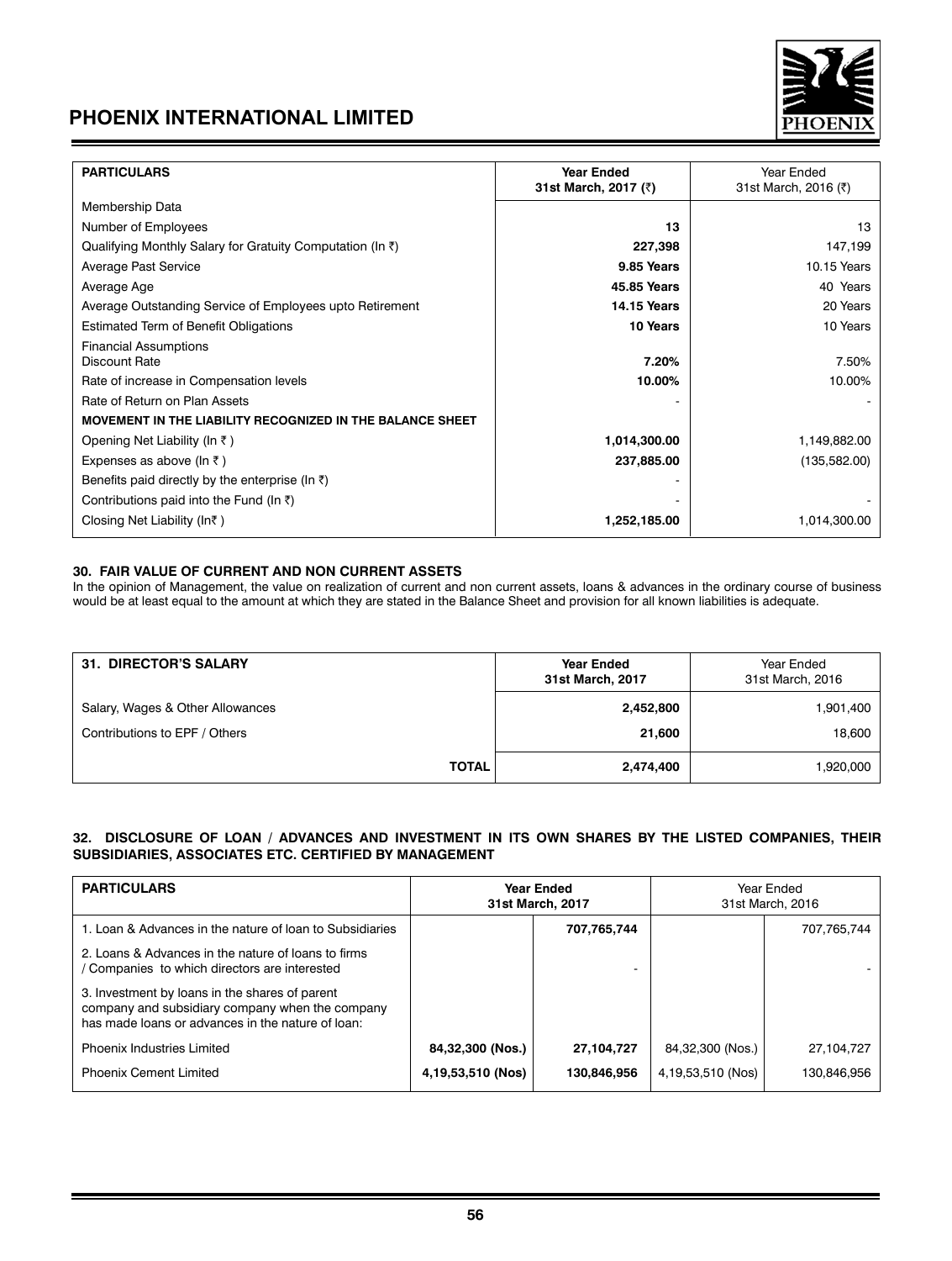

### **33. Disclosure in relation to leased primises as per AS 19**

#### **(a) Rental Receivable**

| <b>PERIOD</b>                                    | <b>Year Ended</b><br>31st March, 2017 | Year Ended<br>31st March, 2016 |  |
|--------------------------------------------------|---------------------------------------|--------------------------------|--|
| Not later than one year                          | 160,039,365                           | 160,100,848                    |  |
| Later than one year but not later than five year | 623,010,468                           | 670,925,110                    |  |
| Later than five year                             | 1,925,783,842                         | 1,992,437,814                  |  |

Total amount recognised in the statement of profit & loss for the year ended March 31,2017 is Rs. 15.73 Crore (March 31, 2017 is 15.33 Crore)

#### **(b) Rental Payable**

| <b>PERIOD</b>                                    | <b>Year Ended</b><br>31st March, 2017 | Year Ended<br>31st March, 2016 |  |
|--------------------------------------------------|---------------------------------------|--------------------------------|--|
| Not later than one year                          | 432,000                               | 432,000                        |  |
| Later than one year but not later than five year | 378,000                               | 810,000                        |  |
| Later than five year                             |                                       |                                |  |

The Company generally enters into cancelable operating leases for office premises, factory premises and residence of the employees, normally renewable on expiry.

#### **34. SEGMENT REPORTING**

#### **A) PRIMARY SEGMENT INFORMATION**

The Company has identified two reportable segments viz. Manufacturing of Shoes Upper and Rental Income from Immovable Property. As per Accounting Standard on Segment Reporting (AS-17), "Segment Reporting" the Company has reported segment information. Gross turnover of Company is Rs. 4,241.09 Lacs during the period 01.04.2016 to 31.03.2017 (Previous Year Rs.

|                                                                 | <b>RENTAL</b>      |                    | <b>SHOES</b>       |                    | <b>OTHERS</b>      |                    | <b>GRAND TOTAL</b> |                    |
|-----------------------------------------------------------------|--------------------|--------------------|--------------------|--------------------|--------------------|--------------------|--------------------|--------------------|
| <b>PARTICULARS</b>                                              | As at<br>31.03.017 | As at<br>31.03.016 | As at<br>31.03.017 | As at<br>31.03.016 | As at<br>31.03.017 | As at<br>31.03.016 | As at<br>31.03.017 | As at<br>31.03.016 |
|                                                                 |                    |                    |                    |                    |                    |                    |                    |                    |
| I) Segment Revenue                                              | 1,573.60           | 1,533.77           | 2,516.43           | 2,205.01           | 126.22             | 86.22              | 4,216.25           | 3,825.00           |
| Less: Excise Duty / Service Tax Recovered                       |                    |                    |                    |                    |                    |                    |                    |                    |
| Net Turnover                                                    | 1,573.60           | 1,533.77           | 2,516.43           | 2,205.01           | 126.22             | 86.22              | 4,216.25           | 3,825.00           |
|                                                                 |                    |                    |                    |                    |                    |                    |                    |                    |
| II) Segment Results before Interest and Tax                     | 1.374.23           | 1,147.25           | (259.45)           | (293.43)           | 126.22             | 86.22              | 1,241.00           | 940.06             |
| Less : Interest Expenses                                        | 1,041.16           | 750.91             |                    |                    |                    |                    | 1,041.16           | 750.91             |
| Add: Interest Income                                            | 24.14              | 0.09               | 0.70               | 0.71               |                    |                    | 24.84              | 0.80               |
| Add: Exceptional Items                                          |                    |                    |                    |                    |                    |                    |                    |                    |
| Profit before Tax                                               | 357.21             | 396.44             | (258.75)           | (292.72)           | 126.22             | 86.22              | 224.68             | 189.96             |
| <b>Current Tax</b>                                              | 50.00              | 60.00              |                    |                    |                    |                    | 50.00              | 60.00              |
| Deferred Tax Liability                                          | 26.90              | 32.63              |                    |                    |                    |                    | 26.90              | 32.63              |
| Profit after Tax                                                | 280.31             | 303.81             | (258.75)           | (292.72)           | 126.22             | 86.22              | 147.78             | 97.32              |
| III) OTHER INFORMATION                                          |                    |                    |                    |                    |                    |                    |                    |                    |
| <b>Seament Assets</b>                                           | 14.692.19          | 13.979.09          | 3,442.16           | 3.577.73           | 1,540.89           | 1.540.89           | 19.675.24          | 19,097.71          |
| <b>Segment Liabilities</b>                                      | 10.285.74          | 10,154.67          | 2,154.27           | 1,855.60           |                    |                    | 12,440.01          | 12,010.27          |
| <b>Capital Expenditure</b>                                      |                    |                    |                    |                    |                    |                    |                    |                    |
| Depreciation and Amortisation                                   | 1.61               | 2.74               | 4.34               | 3.73               | 59.57              | 59.57              | 65.52              | 66.03              |
| "Non Cash Expenses other than<br>Depreciation and Amortisation" |                    |                    |                    |                    |                    |                    |                    |                    |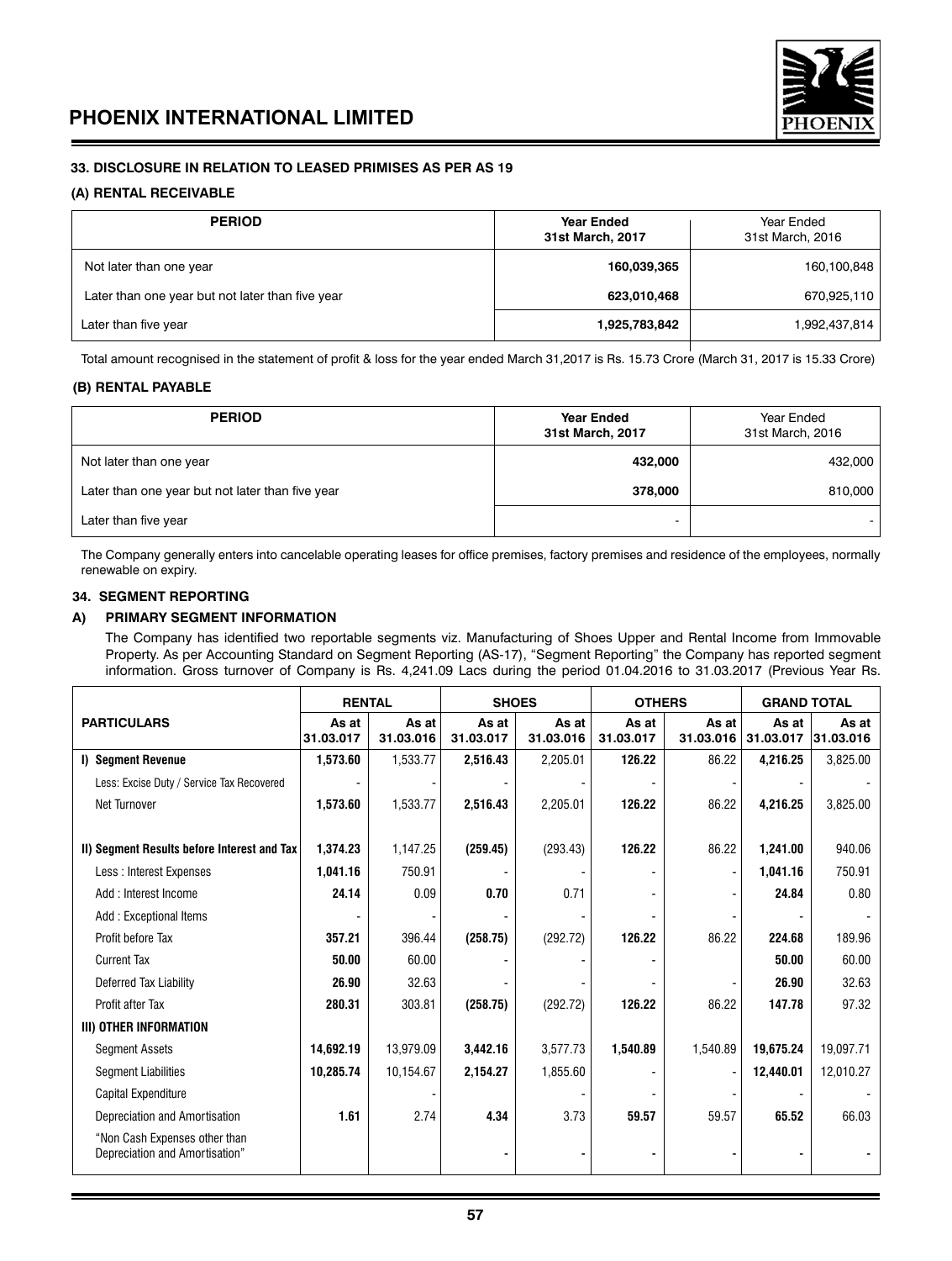

#### **B) SECONDARY SEGMENT INFORMATION**

|             | <b>PARTICULARS</b>                  | 2016-17   | 2015-16   |
|-------------|-------------------------------------|-----------|-----------|
| I)          | Segment Revenue - External Turnover |           |           |
|             | Within India                        | 4,241.09  | 3,825.80  |
|             | Outside India                       |           |           |
|             | <b>Total Revenue</b>                | 4,241.09  | 3,825.80  |
| $\vert$ II) | <b>Segment Assets</b>               |           |           |
|             | Within India                        | 19,675.24 | 19,097.71 |
|             | Outside India                       |           |           |
|             | <b>Total Assets</b>                 | 19,675.24 | 19,097.71 |
| III)        | <b>Segment Liability</b>            |           |           |
|             | Within India                        | 12,440.01 | 12,010.27 |
|             | Outside India                       |           |           |
|             | <b>Total Liability</b>              | 12,440.01 | 12,010.27 |
| IV)         | <b>Capital Expenditure</b>          |           |           |
|             | Within India                        | ٠         |           |
|             | Outside India                       | ٠         |           |
|             | <b>Total Expenditure</b>            |           |           |

#### **35. Additional information pursuant to the provisions of Part II of Schedule III of the Companies Act, 2013, to the extent relevant, are given as under :**

### **I ) PARTICULARS OF CAPACITY AND PRODUCTION AS ON 31.03.2017**

|                    |              | <b>LICENSED CAPACITY</b>          |               |                                                                     | <b>INSTALLED CAPACITY</b> | <b>PRODUCTION</b>                 |                                   |
|--------------------|--------------|-----------------------------------|---------------|---------------------------------------------------------------------|---------------------------|-----------------------------------|-----------------------------------|
| <b>DESCRIPTION</b> | UNIT         | Year Ended on<br>31st March, 2017 | Year Ended on | Year Ended on<br>31st March, 2016 31st March, 2017 31st March, 2016 | Year Ended on             | Year Ended on<br>31st March, 2017 | Year Ended on<br>31st March. 2016 |
| Shoes Upper        | <b>PAIRS</b> | N.A                               | N.A           | Refer note 1 below                                                  |                           | 105.779                           | 107.018                           |

Notes : Installed capacity is as certified by the management & relied upon by the Auditor being technical matter. Installed capacity is for 12 months.

#### **II ) PARTICULARS OF STOCKS, SALES & SERVICES AS ON 31.03.2017**

| <b>UNIT</b>         | <b>Opening Stock</b><br>As at 1st April, 2015 |              | "Production / Purchase<br>During the year |              | <b>Sales</b><br>Year ended on<br>31st March, 2017 |              | <b>Closing Stock</b><br>As at 31st March, 2017 |              |
|---------------------|-----------------------------------------------|--------------|-------------------------------------------|--------------|---------------------------------------------------|--------------|------------------------------------------------|--------------|
|                     | Qty.                                          | (Value In ₹) | Qty.                                      | (Value In ₹) | Qty.                                              | (Value In ₹) | Qtv.                                           | (Value In ₹) |
| Shoes Upper (Pairs) | 13.336                                        | 14.860.838   | 105.779                                   |              | 107.607                                           | 229.019.660  | 11.508                                         | 7.504.791    |
| <b>TOTAL</b>        | 13.336                                        | 14.860.838   | 105.779                                   | -            |                                                   | 229.019.660  |                                                | 7,504,791    |

#### **III ) PARTICULARS OF MATERIALS CONSUMED AS ON 31.03.2016**

| <b>DESCRIPTION</b>                   | <b>UNIT</b> |                          | Year ended on 31st March, 2017 | Year ended on 31st March, 2016 |              |  |
|--------------------------------------|-------------|--------------------------|--------------------------------|--------------------------------|--------------|--|
|                                      |             | Qty.                     | (Value In ₹)                   | Qtv.                           | (Value In ₹) |  |
| Finished Leather / Lining and Others | Sar. Mtrs.  | $\overline{\phantom{a}}$ | 204.617.620                    |                                | 202.785.887  |  |
| <b>TOTAL</b>                         |             | $\overline{\phantom{0}}$ | 204.617.620                    |                                | 202.785.887  |  |

### **IV ) VALUE OF IMPORTED / INDIGENOUS RAW MATERIAL, STORE SPARES AND COMPONENTS CONSUMED AS ON 31.03.2017**

| <b>DESCRIPTION</b> |                                        | Year ended on 31st March, 2017 | Year ended on 31st March, 2016 |                  |  |
|--------------------|----------------------------------------|--------------------------------|--------------------------------|------------------|--|
|                    | Consumption (In ₹)<br>% of Consumption |                                | Consumption ( In ₹)            | % of Consumption |  |
| Imported           | 140,861,508                            | 68.84%                         | 139.262.670                    | 68.67%           |  |
| Indigenous         | 63.756.112                             | 31.16%                         | 63.523.218                     | 31.33%           |  |
| <b>TOTAL</b>       | 204,617,620                            | 100%                           | 202,785,888                    | 100%             |  |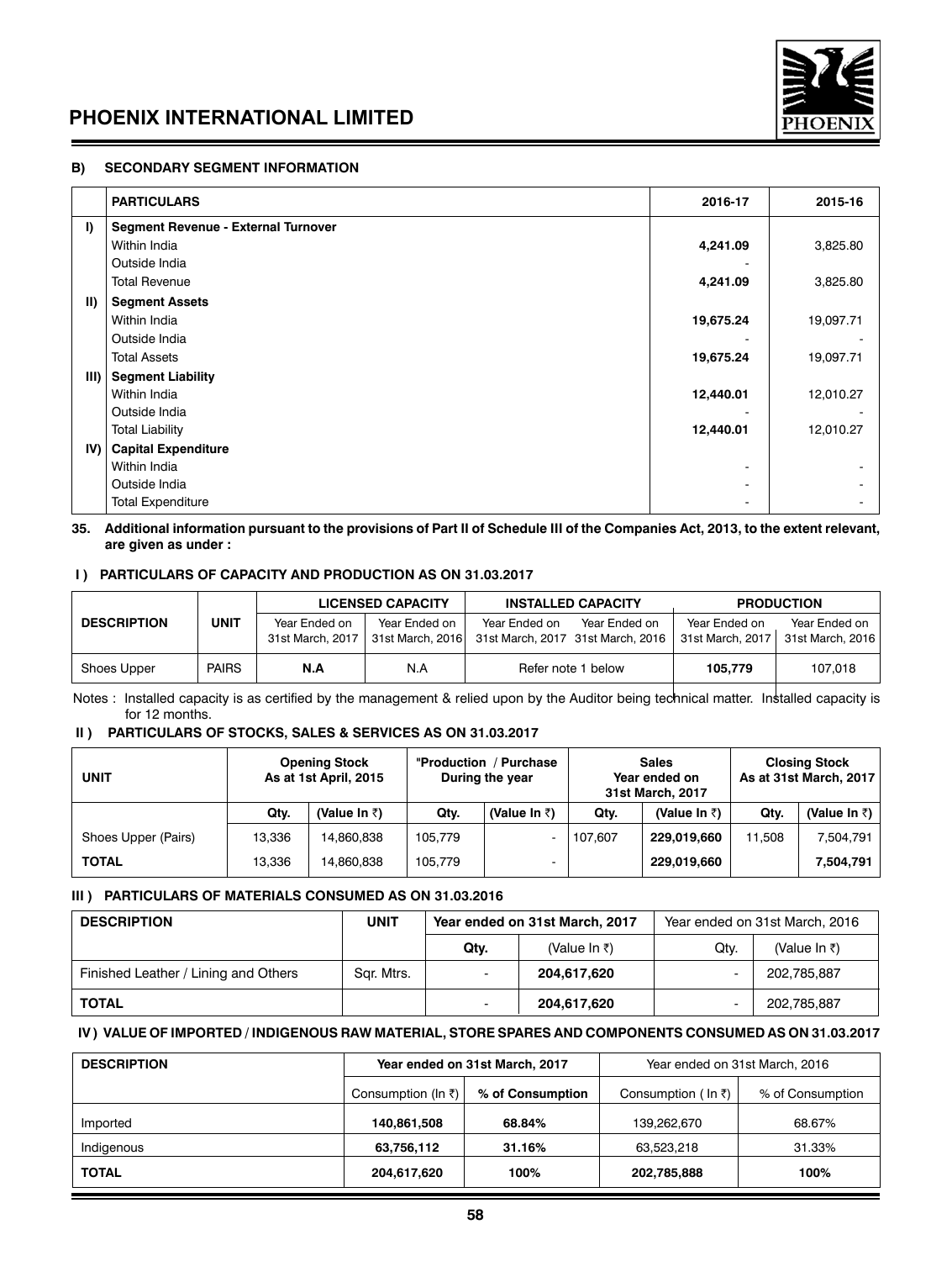

#### **V ) VALUE OF IMPORTS OF C.I.F BASIS AS ON 31.03.2017**

| <b>DESCRIPTION</b>                                  |             | Year ended on 31st March, 2017 | Year ended on 31st March, 2016 |             |  |
|-----------------------------------------------------|-------------|--------------------------------|--------------------------------|-------------|--|
|                                                     | (Value In₹) |                                | (Value In₹)                    |             |  |
| Raw Material Stores & Spares and Component / Others | ۰           | 139.738.217                    |                                | 138,783,616 |  |
| <b>Capital Goods</b>                                |             |                                |                                | -           |  |

#### **VI ) EARNING / EXPENDITURE IN FOREIGN CURRENCY AS ON 31.03.2017**

| <b>DESCRIPTION</b>                                                   | Year ended on 31st March, 2017 |             | Year ended on 31st March, 2016 |
|----------------------------------------------------------------------|--------------------------------|-------------|--------------------------------|
|                                                                      | (Value In₹)                    |             | (Value In₹)                    |
| Earnings in Foreign Currency / Export Sales                          |                                |             | 30.311.236                     |
| Remitance in Foreign Currency-Material & Others including Travelling |                                | 104,867,317 | 135,938,098                    |

#### **36. DISCLOSURE ON SPECIFIED BANK NOTES**

During the year, the Company had Specified Bank Notes(SBNs) or other denomination notes as defined in the MCA notification, G.S.R. 308(E), dated March 30, 2017.

The details of SBNs held and transacted during the period from November 8, 2016 to December 30, 2016, the denomination-wise SBNs and other notes as per the notification are as follows:

| <b>Particulars</b>                    | <b>SBNs</b> (*) | Other denomination notes | Total   |
|---------------------------------------|-----------------|--------------------------|---------|
| Closing cash in hand as on 08.11.2016 |                 | 427.317                  | 427.317 |
| (+) Permitted receipts                |                 | 360,000                  | 360,000 |
| (-) Permitted payments                |                 | 217.151                  | 217.151 |
| (-) Amount deposited in Banks         |                 |                          |         |
| Closing cash in hand as on 30.12.2016 |                 | 570.166                  | 570.166 |

(\*) For the purposes of this clause, the term 'Specified Bank Notes' shall have the same meaning provided in the notification of the Government of India, in the Ministry of Finance, Department of Economic Affairs number S.O. 3407(E), dated the 8th November, 2016

37. No creditor has intimated about their status being of small scale industrial undertakings.

38. TDS receivable for the F.Y. 2016-17 is subject to reconciliation with 26 AS.

- 39. Debit / Credit balances as on 31st March 2017 of Debtors, Creditors, Loans & Advances and other parties accounts are subject to confirmations.
- 40. Previous year figures have been regrouped / rearranged wherever considered necessary to conform to the classification adopted in the current year.

#### *As per our report of even date annexed*

**For Pradip Bhardwaj & Co. For and on behalf of the Board of Directors Chartered Accountants Phoenix Internatinal Limited** FRN- 013697C

**Partner Director Director Company Secretary**  M.No. 500219 DIN : 00027347 DIN : 00050022

per Pradip Bhardwaj Narendra Aggarwal P. M. Alexander Narender Makkar

Place : New Delhi Dated : 29.05.2017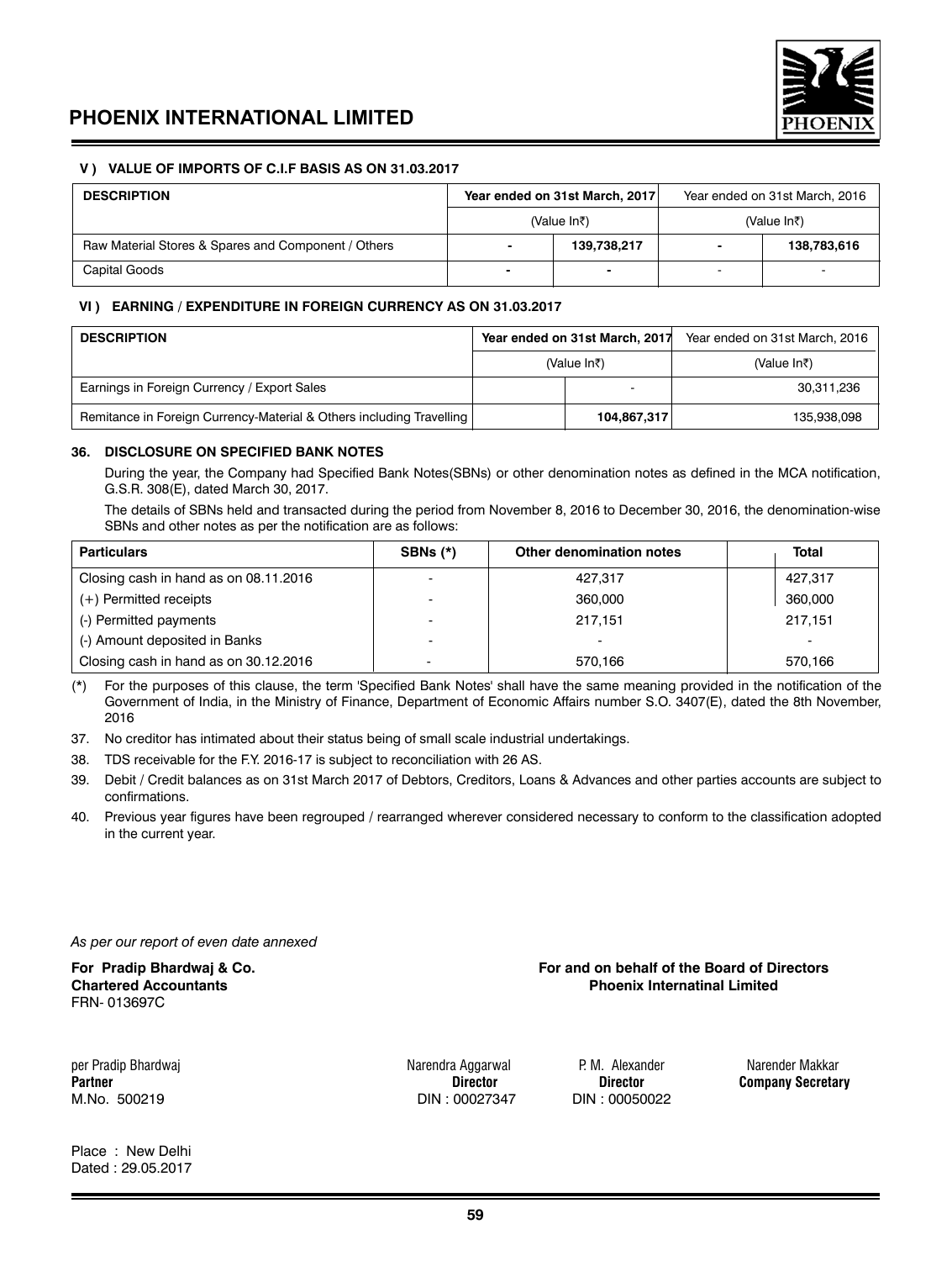

### **INDEPENDENT AUDITORS' REPORT**

#### **To the Members of Phoenix International Limited**

#### **Report on the Financial Statements**

We have audited the accompanying Consolidated Financial Statements of Phoenix International Limited ('the Holding Company') and its subsidiaries, which comprise the Consolidated Balance Sheet as at 31st March 2017, the Consolidated Statement of Profit and Loss account and the Consolidated Statement of Cash Flows for the year then ended and a summary of significant accounting policies and other explanatory information.

#### Management's Responsibility for the Consolidated Financial Statements

The Holding Company's Board of Directors is responsible for the preparation of these consolidated financial statements in terms of the requirements of the Companies Act, 2013 (hereinafter referred to as "the Act")that give a true and fair view of the consolidated financial position, consolidated financial performance and consolidated cash flows of the Group including its Associates and Jointly controlled entities in accordance with the accounting principles generally accepted in India, including the Accounting Standards specified under Section 133 of the Act, read with Rule 7 of the Companies (Accounts) Rules, 2014. The respective Board of Directors of the companies included in the Group and of its associates and jointly controlled entities are responsible for maintenance of adequate accounting records in accordance with the provisions of the Act for safeguarding the assets of the Group and for preventing and detecting frauds and other irregularities; the selection and application of appropriate accounting policies; making judgments and estimates that are reasonable and prudent; and the design, implementation and maintenance of adequate internal financial controls, that were operating effectively for ensuring the accuracy and completeness of the accounting records, relevant to the preparation and presentation of the financial statements that give a true and fair view and are free from material misstatement, whether due to fraud or error, which have been used for the purpose of preparation of the consolidated financial statements by the Directors of the Holding Company, as aforesaid.

#### **Auditor's Responsibility**

Our responsibility is to express an opinion on these consolidated financial statements based on our audit. While conducting the audit, we have taken into account the provisions of the Act, the accounting and auditing standards and matters which are required to be included in the audit report under the provisions of the Act and the Rules made thereunder.

We conducted our audit in accordance with the Standards on Auditing specified under Section 143(10) of the Act. Those Standards require that we comply with ethical requirements and plan and perform the audit to obtain reasonable assurance about whether the consolidated financial statements are free from material misstatement.

An audit involves performing procedures to obtain audit evidence about the amounts and the disclosures in the consolidated financial statements. The procedures selected depend on the auditor's judgment, including the assessment of the risks of material misstatement of the consolidated financial statements, whether due to fraud or error. In making those risk assessments, the auditor considers internal financial control relevant to the Holding Company's preparation of the consolidated financial statements that give a true and fair view in order to design audit procedures that are appropriate in the circumstances but not for the purpose of expressing an opinion on whether the Holding Company has an adequate internal financial controls system over financial reporting in place and the operating effectiveness of such controls. An audit also includes evaluating the appropriateness of the accounting policies used and the reasonableness of the accounting estimates made by the Holding Company's Board of Directors, as well as evaluating the overall presentation of the consolidated financial statements.

We believe that the audit evidence obtained by us and the audit evidence obtained by the other auditors in terms of their reports referred to in sub-paragraph (a) of the Other Matters paragraph below, is sufficient and appropriate to provide a basis for our audit opinion on the consolidated financial statements.

#### **Opinion**

In our opinion and to the best of our information and according to the explanations given to us, the aforesaid consolidated financial statements give the information required by the Act in the manner so required and a true and fair view in conformity with the accounting principles generally accepted in India:

- (i) in the case of the consolidated balance sheet, of the state of affairs of the Company as at 31st March 2017;
- (ii) in the case of the consolidated profit and loss account, of the profit for the year ended on that date; and
- (iii) in the case of the consolidated cash flow statement, of the cash flows for the year ended on that date.

#### **Other Matters**

We did not audit the financial statements of the subsidiaries, whose financial statements reflect Total Assets of Rs. 9926.02 Lac as at March 31, 2017, Total Revenues is Nil and net cash outflow amounting to Rs.1.68 Lac the year ended on that date, as considered in the consolidated financial statements. These financial statements have been audited by other auditors whose reports have been furnished to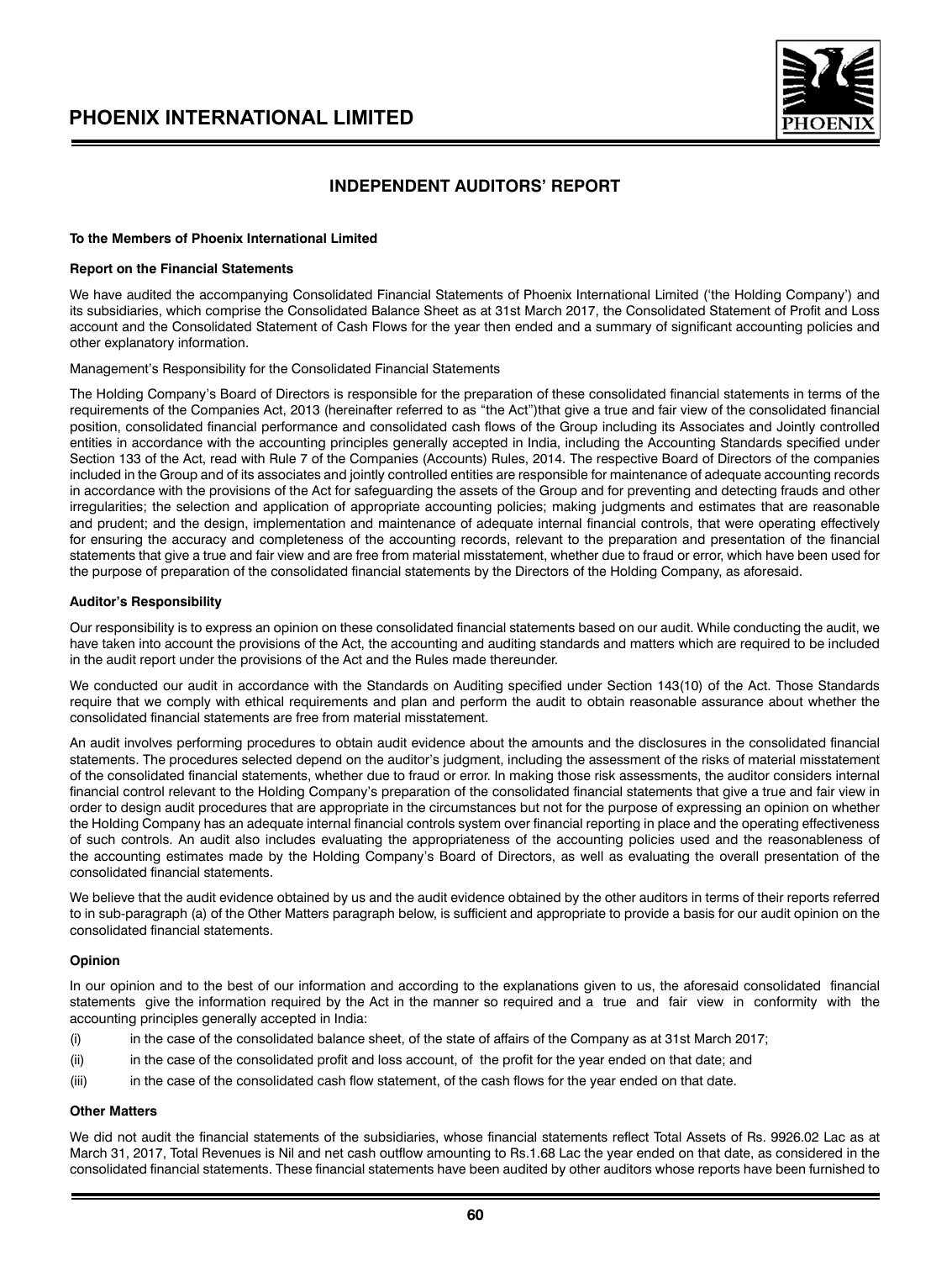

us by the Management and our opinion, in so far as it relates to the amounts and disclosures included in respect of these subsidiaries, is based solely on the reports of the other auditors.

#### **Report on Other Legal and Regulatory Requirements**

As required by section 143(3) of the Act, we report that:

- (a) We have sought and obtained all the information and explanations which to the best of our knowledge and belief were necessary for the purpose of our audit of the aforesaid Consolidated Financial Statement.
- (b) In our opinion, proper books of account as required by law relating to preparation of consolidated financial statements have been kept so far as it appears from our examination of those books and the reports of other auditors.
- (c) The Consolidated Balance Sheet, Consolidated Statement of Profit and Loss and Consolidated Cash Flow Statement dealt with by this Report are in agreement with the relevant books of accounts maintained for the purpose of preparation of the Consolidated Financial Statement.
- (d) In our opinion, the aforesaid consolidated financial statements comply with the Accounting Standards specified under Section 133 of the Act, read with relevant rules issued there under.
- (e) On the basis of written representations received from the Directors of the Holding Company as on March 31, 2017, taken on record by the Board of Directors of the Holding Company and the reports of the statutory auditors of its subsidiary companies incorporated in India, none of the directors of the group companies, incorporated in India is disqualified as on March 31, 2017, from being appointed as a Director in terms of provisions of section 164(2) of the Companies Act, 2013.
- (f) With respect to the adequacy of internal financial controls over financial reporting and operating effectiveness of such controls, refer to our audit report "Annexure A", which is based on auditor's report of the company and its subsidiary companies incorporated in India. Our report expresses an unmodified opinion on the adequacy and operating effectiveness of internal financial controls over financial reporting of the company and its subsidiary companies incorporated in India.
- (g) With respect to the other matters to be included in the Auditor's Report in accordance with Rule 11 of the Companies (Audit and Auditors), 2014, In our opinion and to the best of our information and according to the explanations given to us;
	- (i) The consolidated financial statements disclose the impact of pending litigations on the consolidated financial position of the group in its consolidated financial statements as on March 31, 2017;
	- (ii) The Group Companies has not entered into any long-term contracts including derivative contracts, requiring provision under applicable laws or accounting standards, for material foreseeable losses;
	- (iii) There has been no delay in transferring the amounts, required to be transferred, to the Investor Education and Protection Fund by the Company; and
	- (iv) The Company has provided requisite disclosures in its financial statements as to holdings as well as dealings in Specified Bank Notes (SBNs) during the period from 8th November, 2016 to 3th December, 2016 and these are in accordance with the books of accounts maintained by the Company. Refer Note No. 40 to the Consolidated Financial Statements.

 **For Pradip Bhardwaj & Co.** Chartered Accountants FRN: 013697C

New Delhi **Pradip Bhardwaj** 29 May, 2017 Partner M.No. 500219

### **ANNEXURE –A TO THE INDEPENDENT AUDITORS' REPORT**

(Referred to in paragraph (f) under report on other legal and Regulatory Requirement section of our report of even date

Report on the Internal Financial Controls over Financial Reporting under Clause

(i) of Sub –section 3 of section 143 of the Companies Act 2013

In conjunction with our audit of the consolidated financial statement of the Company as of and for the year ended 31 March 2017, we have audited the internal financial controls over financial reporting of Phoenix International Limited ('the Holding Company') and its subsidiary companies which are companies incorporated in India as of that date.

#### **Managements Responsibility for Internal Financial Controls**

The respective Board of Directors of the Holding Company and its subsidiary companies which are companies incorporated in India, are responsible for establishing and maintaining internal financial controls based on the respective internal control over financial reporting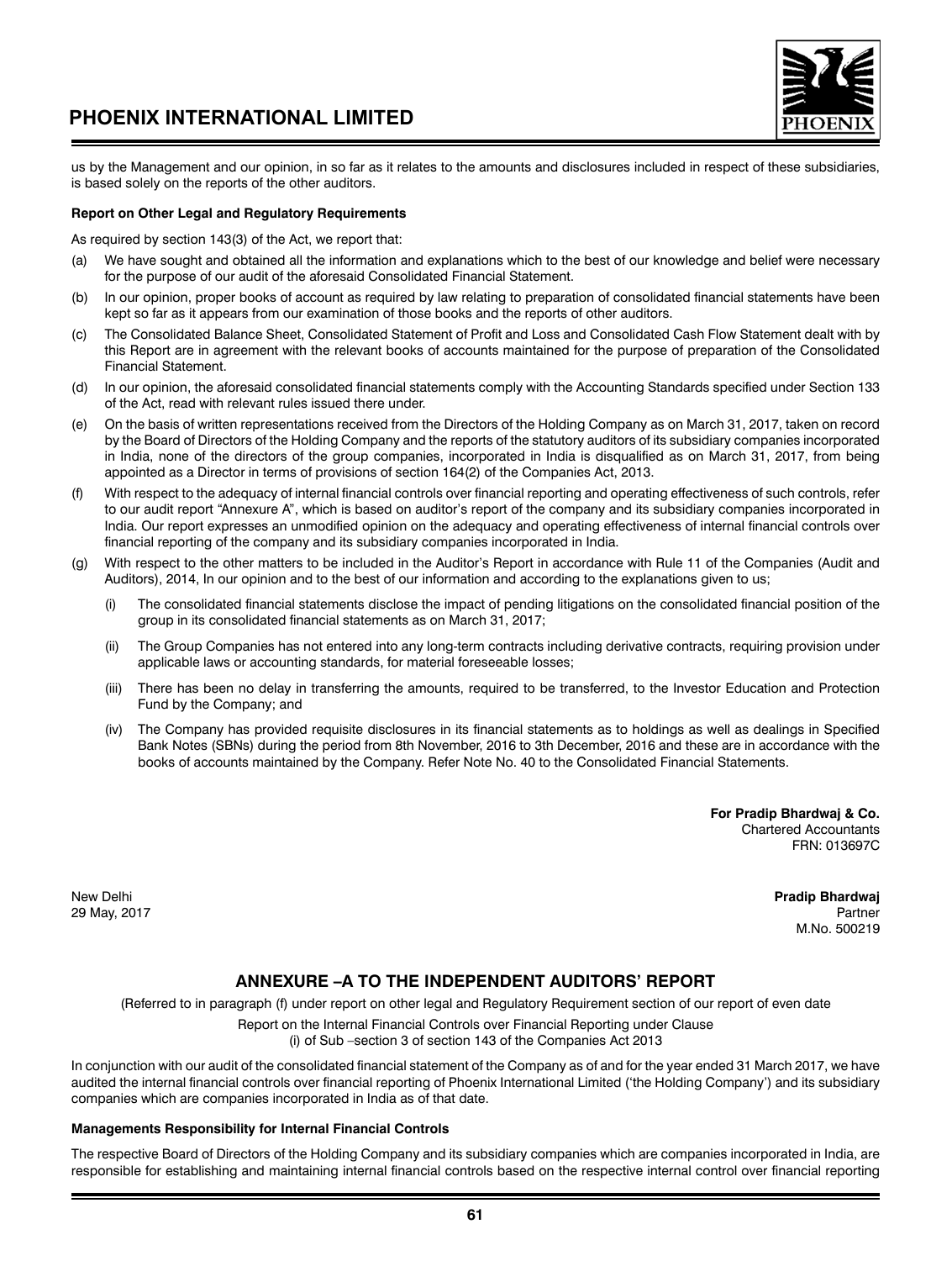

criteria established by the Company considering the essential components of internal control stated in the Guidance Note on Audit of Internal Financial Controls over financial Reporting issued by the Institute of Chartered Accountants of India (ICAI). These responsibilities include the design, implementation and maintenance of adequate internal financial controls that were operating effectively for ensuring the orderly and efficient conducts of its business, including adherence to the respective company's policies, the safeguarding of its assets, the prevention and detection of frauds and errors, the accuracy and completeness of the accounting records and the timely preparation of reliable financial information, as required under the Act.

#### **Auditors Responsibility**

Our responsibility is to express an opinion on the company's internal financial controls over financial reporting based on our audit. We conducted our audit in accordance with the Standards on Auditing prescribed under section 143(10) of the Act and the Guidance Note, to the extent applicable to an audit of internal financial controls over financial reporting. Those Standards and the Guidance Note require that we comply with the ethical requirements and plan and perform the audit to obtain reasonable assurance about whether adequate internal financial controls over financial reporting was established and maintained and if such controls operated effectively in all material respects.

Our audit involves performing procedures to obtain audit evidence about the adequacy of the internal financial controls system over financial reporting and their operating effectiveness. Our audit of internal financial controls over financial reporting included obtaining an understanding of internal financial controls over financial reporting assessing the risk that a material weakness exists, and testing and evaluating the design and operating effectiveness of internal control based on the assessed risk. The procedures selected depend on the auditors' judgment, including the assessment of the risks of material misstatement of the financial statement, whether due to fraud or error.

We believe that the audit evidence we have obtained and the audit evidence obtained by the of the subsidiary, in terms of their reports referred to in the other matter paragraph below, is sufficient and appropriate to provide a basis for our audit opinion on the company's internal financial controls system over financial reporting.

#### **Meaning of internal financial controls over financial reporting**

A company's internal financial control over financial reporting is a process designed to provide reasonable assurance regarding the reliability of financial reporting and the preparation of financial statements for external purposes in accordance with generally accepted accounting principles. Acompany's internal financial control over financial reporting includes those policies and procedures that (1) pertain to the maintenance of records that ,in reasonable detail,accurately and fairly reflect transactions and dispositions of the assets of the company; (2) provide reasonable assurance that transactions are recorded as necessary to permit preparations of financial statements in accordance with generally accepted accounting principles, and that receipts and expenditures of the company are being made only in accordance with authorization of management and director of company; and (3)provide reasonable assurance regarding prevention or timely detection of unauthorized acquisition, use, or disposition of the company's assets that could have a material effect on the financial statements.

#### **Inherent Limitations ofInternal Financial Controls over Financial Reporting**

Because of the inherent limitations of internal financial controls over financial reporting, including the possibility of collusion or improper management override of controls,material misstatements due to error or fraud mayoccur and not be detected.Also,projections of any evaluation of the internal financial controls over financial reporting to future periods are subject to the risk that the internal financial control over financial reporting may become inadequate because of change in conditions, or that the degree of compliance with the policies or procedures may deteriorate.

#### **Opinion**

In our opinion to the best of our information and according to the explanations given to us, the company and its subsidiary companies have in all material respects, an adequate internal financial controls system over financial reporting and such internal financial controls over financials reporting were operating effectively as at March 31, 2017, based on the internal control over financial reporting criteria established by the company and its subsidiary companies incorporated in India considering the essential components of internal control stated in the Guidance Note.

**For Pradip Bhardwaj & Co.** Chartered Accountants<br>FRN: 013697C FRN: 013697C

New Delhi **Pradip Bhardwaj** 29 May, 2017 Partner M.No. 500219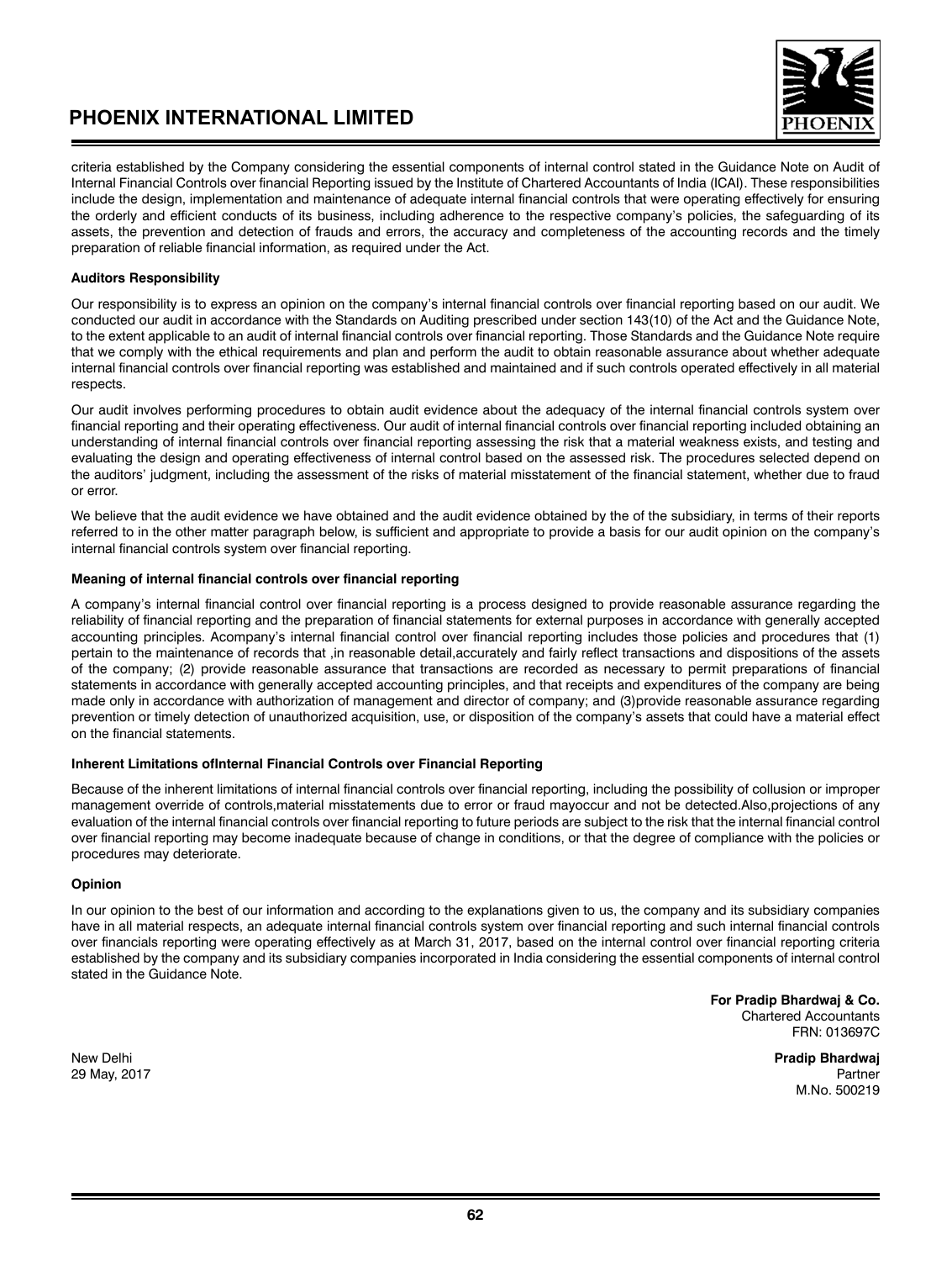

### **PHOENIX INTERNATIONAL LIMITED CIN : L74899DL1987PLC030092**

 **Consolidated Balance Sheet for the Year Ended 31st March, 2017**

|    | <b>PARTICULARS</b>                         | <b>Note</b> | For the Year Ended | For the Year Ended |
|----|--------------------------------------------|-------------|--------------------|--------------------|
|    |                                            | No.         | 31st March, 2017   | 31st March, 2016   |
| L. | <b>EQUITY AND LIABILITIES</b>              |             |                    |                    |
|    | (1) Shareholder's Funds                    |             |                    |                    |
|    | (a) Share Capital                          | 2           | 187,895,600        | 187,895,600        |
|    | (b) Reserves and Surplus                   | 3           | 447,980,725        | 391,166,893        |
|    | (c) Currency Translation Reserve           |             | 85,961,234         | 88,960,066         |
|    | (2) Minority Interest                      |             | 10,394,857         | 53,557,051         |
|    | (2) Non-Current Liabilities                |             |                    |                    |
|    | (a) Long Term Borrowings                   | 4           | 927,916,392        | 932,212,694        |
|    | (b) Deferred Tax Liability                 |             | 5,953,379          | 3,263,198          |
|    | (c) Long Term Liabilities                  | 5           | 56,690,019         | 56,690,019         |
|    | (d) Long Term Provisions                   | 6           | 1,345,788          | 1,120,241          |
|    | (3) Current Liabilities                    |             |                    |                    |
|    | (a) Trade Payables                         | 7           | 214,855,824        | 185,096,441        |
|    | (b) Other Current Liabilities              | 8           | 62,306,064         | 52,562,078         |
|    | (c) Short-Term Provisions                  | 9           | 31,321,473         | 26,299,905         |
|    | <b>TOTAL</b>                               |             | 2,032,621,354      | 1,978,824,186      |
| Н. | <b>ASSETS</b>                              |             |                    |                    |
|    | (1) Non-Current Assets<br>(a) Fixed Assets |             |                    |                    |
|    | (i) Tangible Assets                        | 10          | 343,407,179        | 349,075,174        |
|    | (ii) Capital Work-in-Progress              | 10          | 46,116,795         | 46,116,795         |
|    | (b) Non-Current Investments                | 11          | 80,462,402         | 80,462,402         |
|    | (c) Long Term Loans and Advances           | 12          | 680,365,165        | 615,938,153        |
|    | (2) Current Assets                         |             |                    |                    |
|    | (a) Inventories                            | 13          | 57,244,858         | 53,240,905         |
|    | (b) Trade Receivables                      | 14          | 255, 164, 229      | 276,638,107        |
|    | (c) Cash and Cash Equivalents              | 15          | 35,741,225         | 23,272,103         |
|    | (d) Short Term Loans & Advances            | 16          | 533,722,707        | 533,400,945        |
|    | (e) Other Current Assets                   | 17          | 396,794            | 679,602            |
|    | <b>TOTAL</b>                               |             | 2,032,621,354      | 1,978,824,186      |
|    | <b>Significant Accounting Policies</b>     | 1           |                    |                    |
|    | Notes on Financial Statements              | 2 to 42     |                    |                    |

*As per our report of even date*

FRN- 013697C

per Pradip Bhardwaj Baby Kutty P. M. Alexander Narender Makkar M.No. 500219 DIN : 00050022

Place : New Delhi Dated : 29.05.2017

**Partner Chief Finance Officer Director Company Secretary**

**For Pradip Bhardwaj & Co.** The South of the Board of Directors of Directors Chartered Accountants<br>Chartered Accountants **Chartered Accountants Phoenix Internatinal Limited**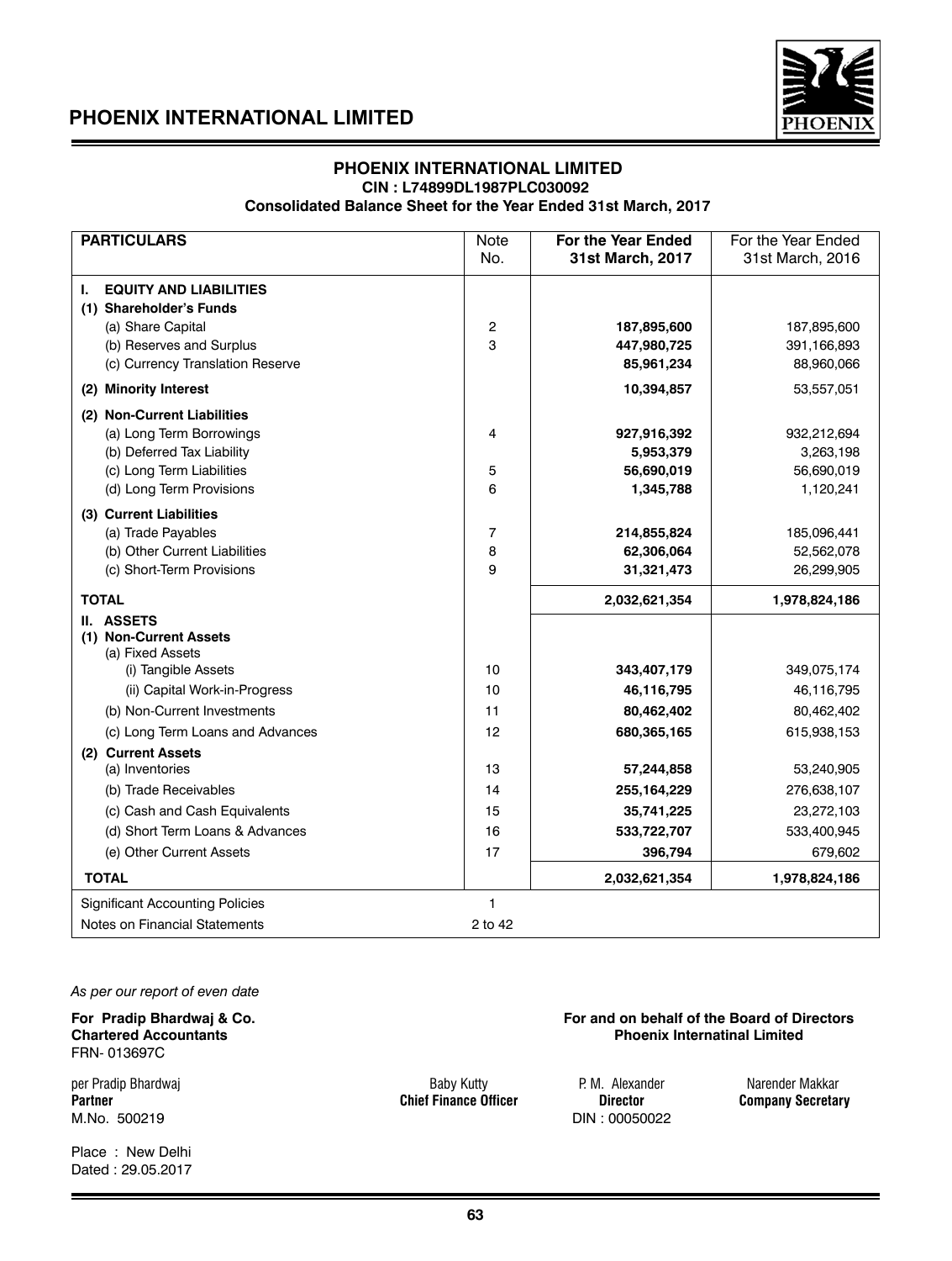

### **PHOENIX INTERNATIONAL LIMITED CIN : L74899DL1987PLC030092**

# **Consolidated Profit & Loss Account for the Year Ended 31st March, 2017**

| <b>PARTICULARS</b>                                                             | <b>Note</b><br>No. | For the Year Ended<br>31st March, 2017 | For the Year Ended<br>31st March, 2016 |
|--------------------------------------------------------------------------------|--------------------|----------------------------------------|----------------------------------------|
| Revenue from Operations                                                        | 18                 | 409,002,571                            | 373,877,442                            |
| Other Income<br>Ш.                                                             | 19                 | 15,105,968                             | 8,793,830                              |
| III Total Revenue (I +II)                                                      |                    | 424,108,539                            | 382,671,272                            |
| <b>IV Expenses</b>                                                             |                    |                                        |                                        |
| Cost of Material Consumed                                                      | 20                 | 204,617,620                            | 202,785,887                            |
| Changes in Inventories of finished goods,                                      | 21                 | 7,356,047                              | (6, 194, 452)                          |
| Work-in-progress and Stock-in-Trade                                            |                    |                                        |                                        |
| <b>Employees' Benefit Expenses</b>                                             | 22                 | 9,972,884                              | 8,000,680                              |
| <b>Financial Costs</b>                                                         | 23                 | 104,116,000                            | 75,093,339                             |
| Depreciation                                                                   | 10                 | 6,551,941                              | 7,389,440                              |
| <b>Other Expenses</b>                                                          | 24                 | 70,152,228                             | 78,393,925                             |
| <b>Total Expenses (IV)</b>                                                     |                    | 402,766,721                            | 365,468,819                            |
| V Profit before Tax (III - IV)                                                 |                    | 21,341,818                             | 17,202,453                             |
| VI Tax Expenses                                                                |                    |                                        |                                        |
| (1) Provision for Income Tax                                                   |                    | 5,000,000                              | 6,000,000                              |
| (2) Deferred Tax Liability                                                     |                    | 2,690,180                              | 3,263,198                              |
| VII Profit/(Loss) for the year (V-VI)                                          |                    | 13,651,638                             | 7,939,255                              |
| VIII Earning per equity share:                                                 |                    |                                        |                                        |
| <b>Basic &amp; Diluted</b>                                                     | 25                 | 0.81                                   | 0.47                                   |
| <b>Significant Accounting Policies</b><br><b>Notes on Financial Statements</b> | 1<br>2 to 42       |                                        |                                        |

*As per our report of even date*

# **For Pradip Bhardwaj & Co.** The Scotting of the Board of Directors Chartered Accountants<br>
Chartered Accountants The Scotting of the Board of Directors (Phoenix Internatinal Limited on behalf of the Board of Directors FRN- 013697C

per Pradip Bhardwaj Baby Kutty P. M. Alexander Narender Makkar **Partner Chief Finance Officer Director Company Secretary**

Place : New Delhi Dated : 29.05.2017

DIN : 00050022

**Phoenix Internatinal Limited**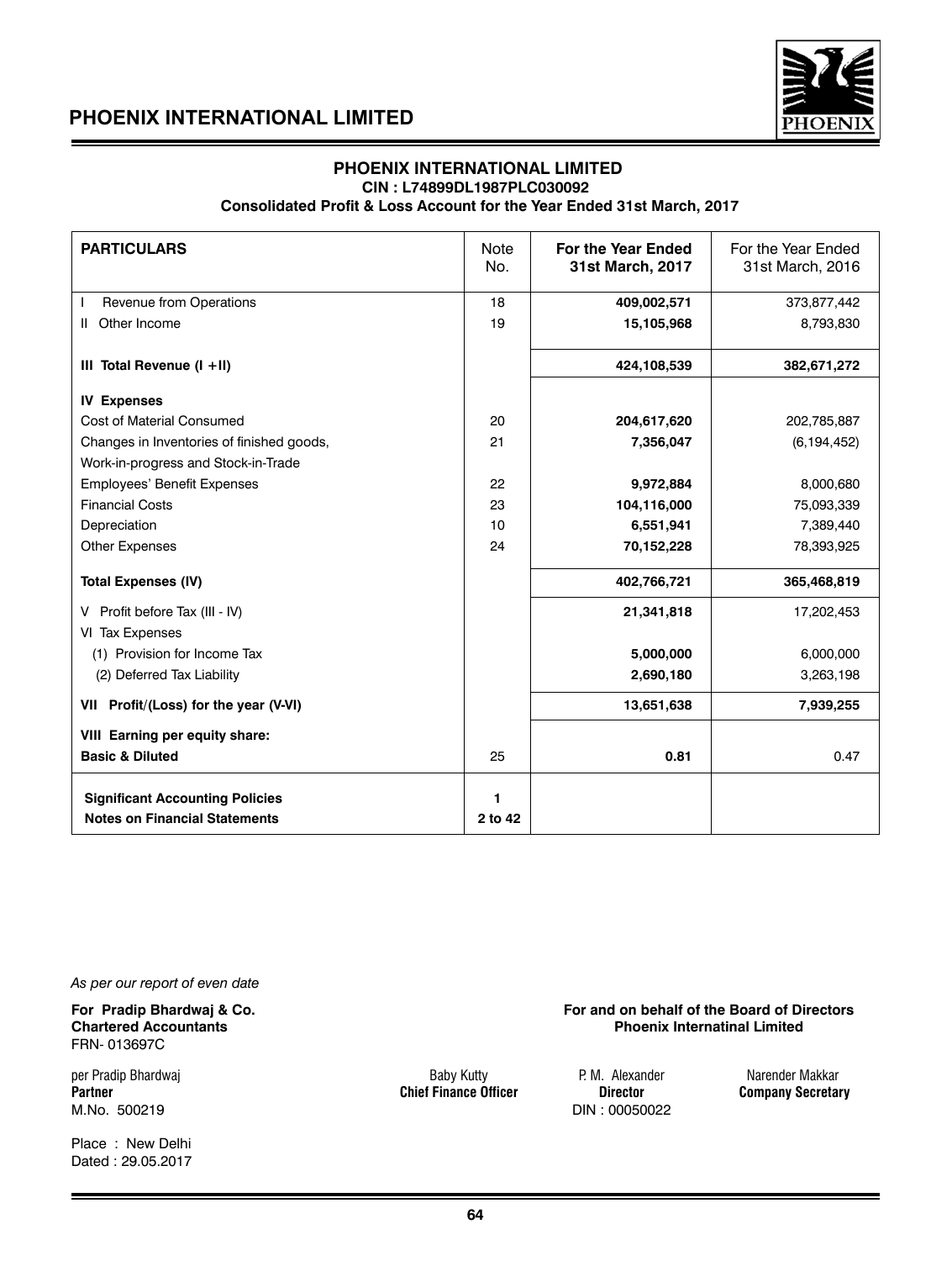

### **PHOENIX INTERNATIONAL LIMITED CIN : L74899DL1987PLC030092 Consolidated Cash Flow Statement for the Year Ended 31st March, 2017**

| For the Year Ended                                                  | For the Year Ended                                                             |
|---------------------------------------------------------------------|--------------------------------------------------------------------------------|
| 31st March, 2017                                                    | 31st March, 2016                                                               |
| 21,341,818                                                          | 17,202,453                                                                     |
| 6,551,941                                                           | 7,389,440                                                                      |
| (10, 939, 464)<br>101,632,098                                       | 88,960,066<br>(6,885,113)<br>75,013,120                                        |
|                                                                     |                                                                                |
| 115,587,562                                                         | 181,679,966                                                                    |
| 21,434,924<br>(4,003,953)<br>44,750,484                             | (91, 987, 064)<br>1,144,513<br>(11, 268, 812)                                  |
| 5,000,000                                                           | 79,568,604<br>6,000,000                                                        |
| 172,769,016<br>(908, 902)<br>10,939,464<br>2,483,902                | 73,568,604<br>(30, 192)<br>157,392,500<br>6,885,113<br>80,219                  |
| 12,514,464                                                          | 164,327,640                                                                    |
| (64, 427, 012)<br>(954, 296, 302)<br>950,000,000<br>(104, 116, 000) | (598, 192, 804)<br>(625, 826, 135)<br>950,000,000<br>4,800,000<br>(75,093,339) |
|                                                                     | (344, 312, 278)                                                                |
| 12,444,165<br>23,272,103                                            | (106, 416, 033)<br>129,688,136                                                 |
|                                                                     | (2,998,832)<br>177,769,016<br>(172, 839, 315)                                  |

We have examined the above cash flow statement of Phoenix International Limited for the year ended 31.03.2017 The statement has been prepared by the management in accordance with the listing requirments of Security Exchange Board of India (SEBI) and is based on and derived from the audited financial statement of the company for the year ended 31.03.2017.

*As per our report of even date*

**For Pradip Bhardwaj & Co. For and on behalf of the Board of Directors Chartered Accountants Phoenix Internatinal Limited** FRN- 013697C

**Partner Chief Finance Officer Director Company Secretary**<br>
M.No. 500219 **Company Secretary** 

Place : New Delhi Dated : 29.05.2017

per Pradip Bhardwaj Baby Kutty P. M. Alexander Narender Makkar

DIN: 00050022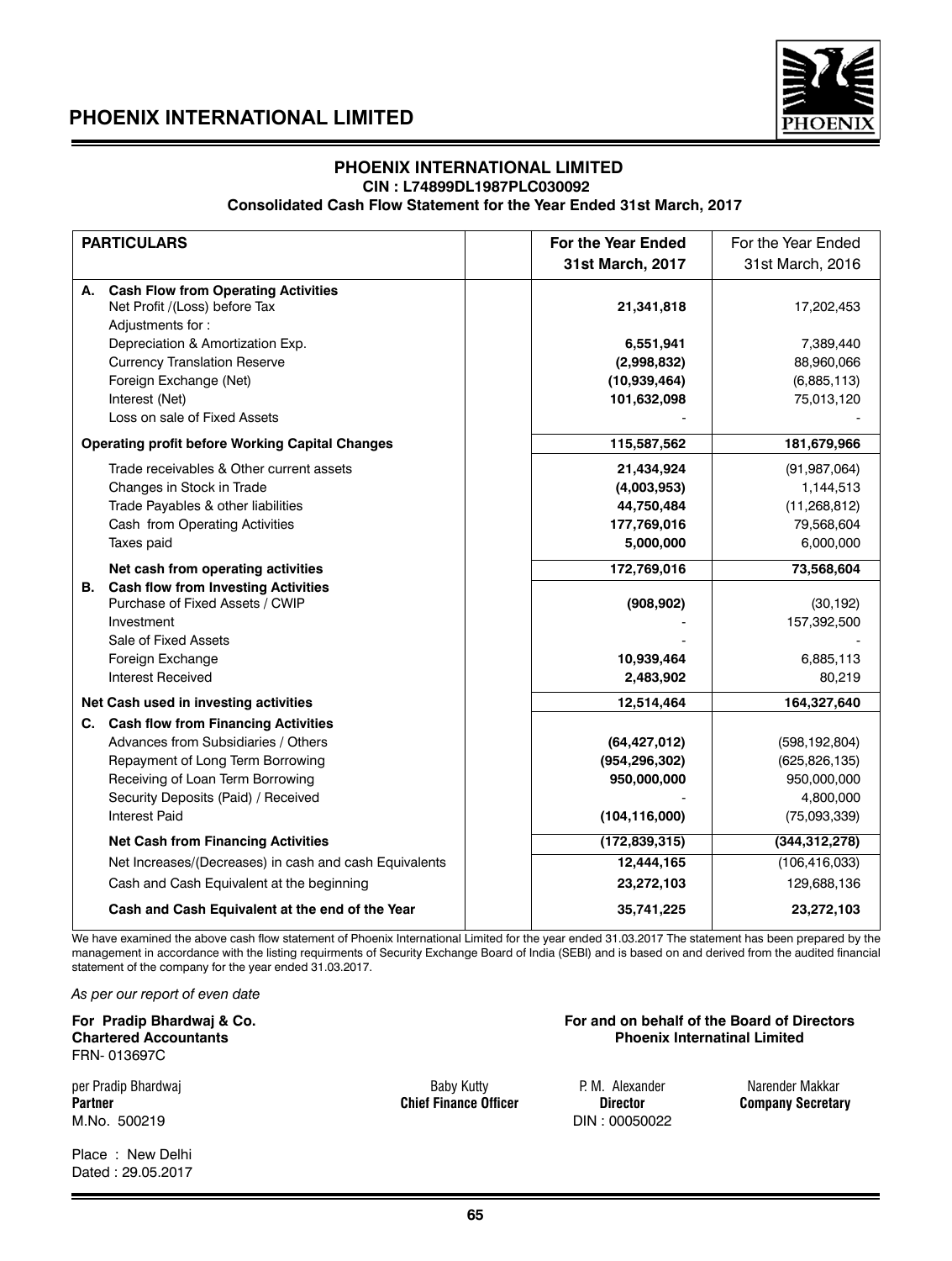

**Annexure- "A"**

### **SIGNIFICANT ACCOUNTING POLICIES**

#### **1. a) BASIS OF PREPARATION OF FINANCIAL STATEMENT**

These Financial Statements have been prepared to comply with the Generally Accepted Accounting Principles (Indian GAAP) including the Accounting Standards notified under the relevant provisions of the Companies Act 2013.

The Financial Statements are prepared on accrual basis under the historical cost convention. The Financials Statements are presented in Indian rupees rounded off to the nearest rupees.

#### **b) USE OF ESTIMATES**

The preparation of financial statements in conformity with Generally Accepted Accounting Principles (Indian GAAP) requires judgments, estimates and assumptions to be made that affect the reported amounts of assets and liabilities and disclosure of contingent liabilities on the date of financial statements and reported amounts of revenue and expenses during the reporting period. Difference between the actual results and estimates are recognised in the period in which the results are known/materealised.

#### **2. FIXED ASSETS**

Tangible Assets are stated at cost net of recoverable taxes,trade discount and rebates and include amount added on revaluation,less accumlated depreciation and impairment loss,if any.The cost of tangible assets comprises its purchase price,borrowing cost and any cost directly attributable to bringing the assets to its working condition for its intended use.

Projects under which assets are not ready for their intended use are disclosed under Capital Work-in-Progress

#### **3. VALUATION OF INVENTORIES**

Items of inventories are measured at lower of cost and net realisable value after providing for obsolescence, if any. Cost of inventories comprises of cost of purchase, cost of conversion and other costs including manufacturing overheads incurred in bringing them to their respective present location and condition.

#### **4. DEPRECIATION**

- a) Depreciation on Fixed Assets is provided to the extent of depreciable amount on the Written Down Value (WDV) Method except in case of assets pertaining to unit- Noida A-37 where depreciation is provided on Straight Line Method (SLM). Depreciation is provided based on useful life of the assets as prescribed in Schedule II to the Companies Act, 2013.
- b) No write off is made in respect of long term lease hold land.

#### **5. FOREIGN EXCHANGE TRANSACTION**

- "a. Transactions denominated in foreign currencies are recorded at the exchange rate prevailing on the date of the transaction or that approximates the actual rate at the date of the transaction.
- b. Monetary items denominated in foreign currencies at the year end are restated at year end rates. In case of items which are covered by forward exchange contracts, the difference between the year end rate and rate on the date of the contract is recognised as exchange difference and the premium paid on forward contracts is recognised over the life of the contract.
- c. Non-monetary foreign currency items are carried at cost.
- d. In respect of integral foreign operations, all transactions are translated at rates prevailing on the date of transaction or that approximates the actual rate at the date of transaction. Monetary assets and liabilities are restated at the year end rates
- e. Any income or expense on account of exchange difference either on settlement or on translation is recognised in the Profit and Loss Statement."

#### **6. REVENUE RECOGNITION**

Revenue is recognised only when risk and rewards incidental to ownership are transferred to the customer, it can be reliably measured and it is reasonable to expect ultimate collection.Revenue from opereation include sale of goods and services.Export Sales are accounted for on the basis of the date of Bill of Lading, Domestic sales are accounted for on the basis of ex-factory / godown dispatches. Sales include excise duty but exclude discounts, sales tax and all other charges.

Interest income is recognised on a time proportion basis taking into account the amount outstanding and the intrest rate applicable.

#### **7. EXPORT BENEFITS**

Sale of advance licenses is accounted for on realizations basis, Duty Drawbacks and Duty entitlement Pass Book benefits are accounted for on accrual basis.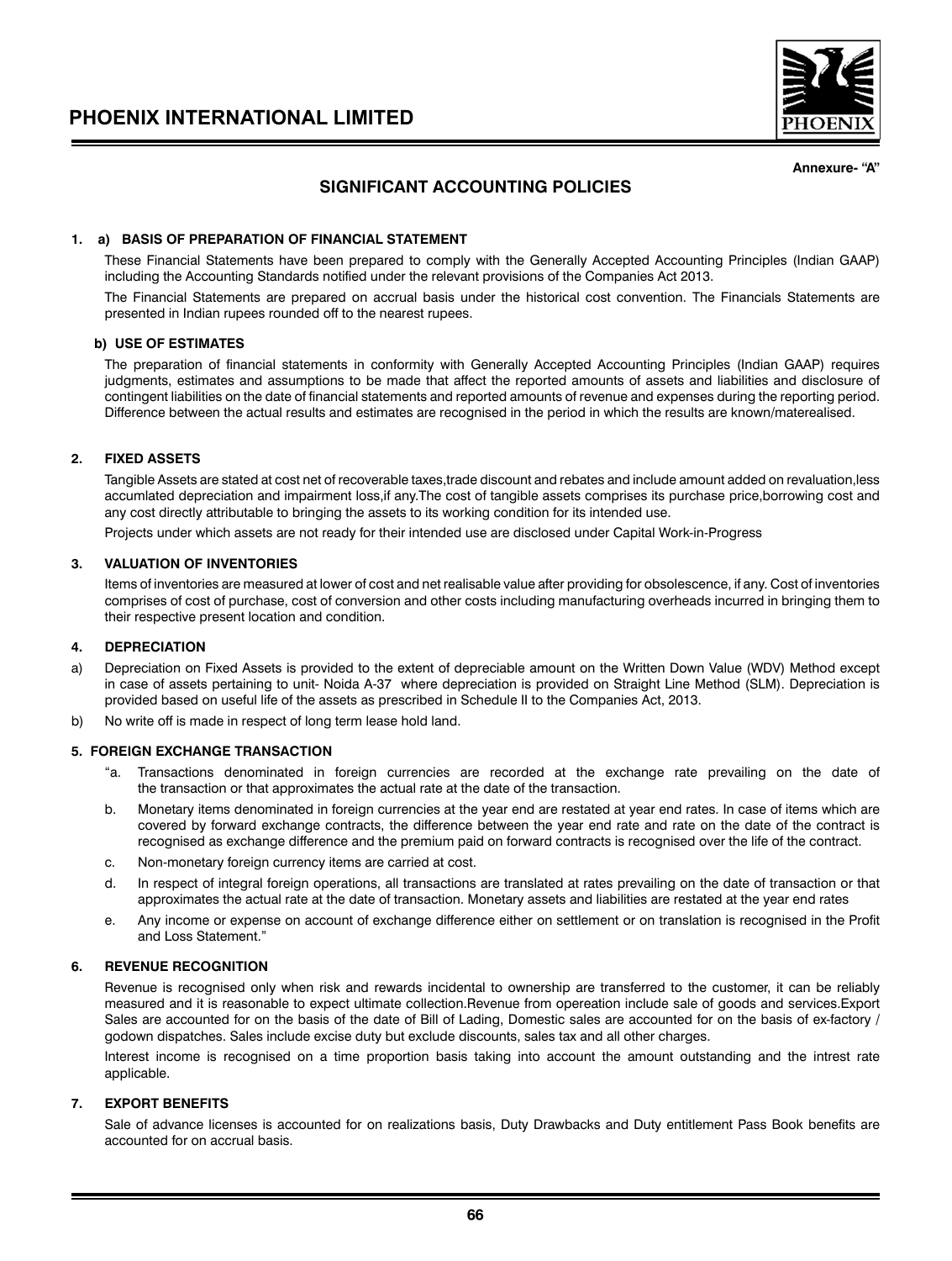

#### **8. RETIREMENT BENEFITS**

- a) Contributions to Provident fund are made at the prescribed rates in the recognized funds and charged to the Profit and Loss  $A/c$ .
- b) Provision for Gratuity are to be made on the basis of actuarial valuation.
- c) Every employee who has completed five years or more of service gets a gratuity on leaving at 15 days salary (last drawn salary) for each completed year of service. Year end liability on account of retirement benefits to employees are provided.
- d) Leave encashment is accounted for on year to year basis and not accumulated to be enchased at the time of retirement.

### **9. INVESTMENTS**

"Investments in subsidiary and other companies are treated as long term investments and are stated at cost. Provision of diminution in the market value of long- term investments is made only if such decline is considered permanent by the Management. Dividend is accounted for as and when received."

#### **10. IMPAIRMENT OF FIXED ASSETS**

An assets is treated as impaired when the carrying cost of assets exceeds its recoverable value. An impairment loss is charged to the Profit anf Loss Statement in the year in which an assets is identified as impaired. The impairment loss is recognised in prior accounting period is reversed if there has been a change in the estimates of recoverable amount.

### **11. PROVISIONS,CONTINGENT LIABILITIES AND CONTINGENT ASSETS**

Provision is rcognised in the accounts when there is a present obligation as a result of past events and it is probable that an outflow of resources will be required to settle the obligation and reliable estimates can be made.Provision are not discounted to their present value and are determined based on the best estimate required to settle the obligation at the reporting date.These estimates at each reportind date and adjusted to reflect the current best estimates.

#### **12. LEASES**

Lease arrangements where the risk & rewards incidental to ownership of an assets substatially vest with the lessor, are recognised with the lessor, are recognised as operating lease. Lease rentals under operating lease are recognised in the statement of profit & loss accounts as per lease agrement with the parties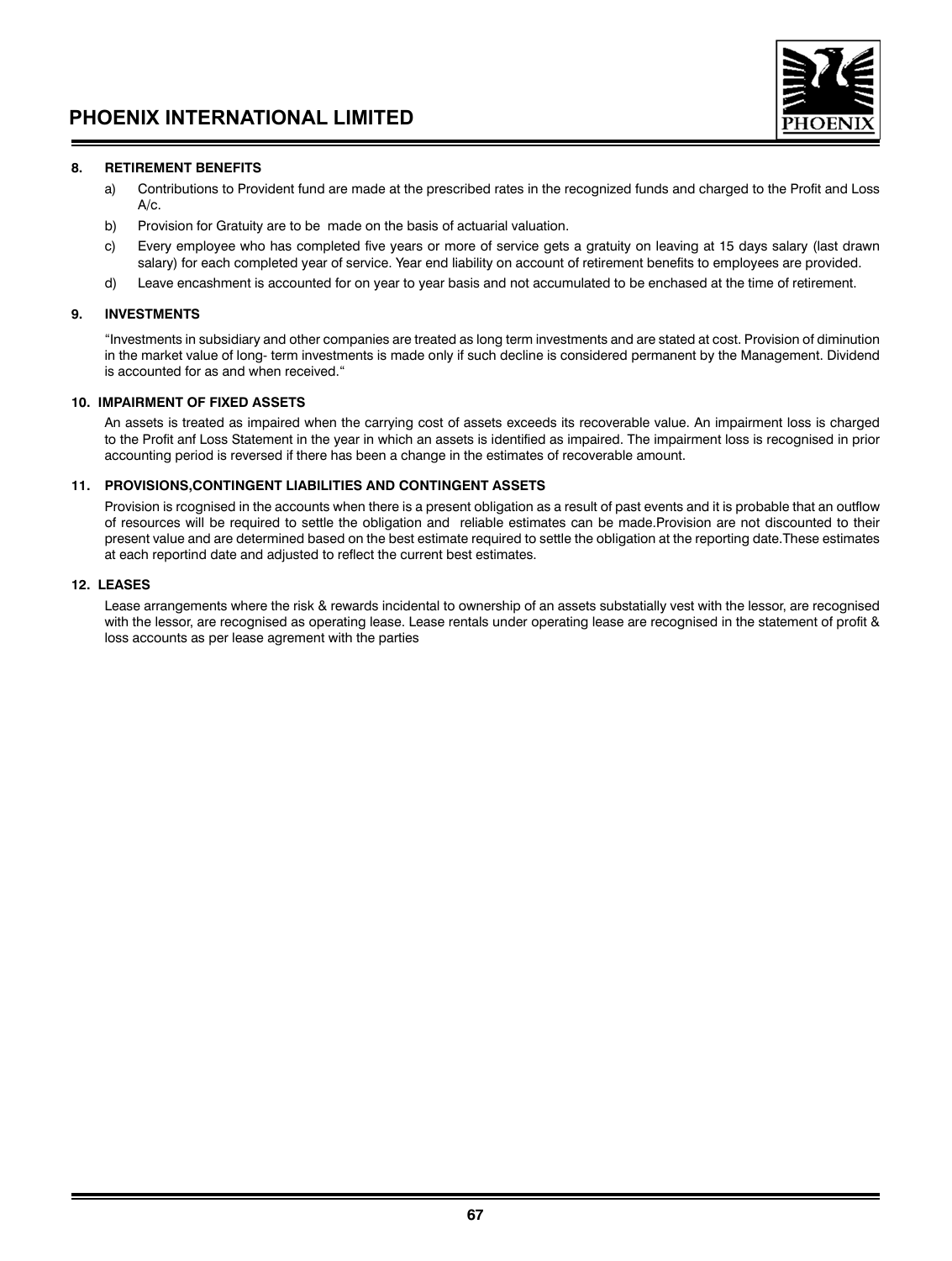

### **Notes to Financial Statements for the Year Ended 31st March, 2017**

| 2. SHARE CAPITAL                                         |              | As at<br>31st March, 2017 |              | As at<br>31st March, 2016 |
|----------------------------------------------------------|--------------|---------------------------|--------------|---------------------------|
|                                                          | No of Shares | Value (₹)                 | No of Shares | Value (₹)                 |
| (a) Authorised Share Capital                             |              |                           |              |                           |
| Equity Share $@$ 10/- each                               | 50,000,000   | 500,000,000               | 50,000,000   | 500,000,000               |
| 4% Cumulative Redeemable Preference Shares @ ₹100/- each | 10,000,000   | 1.000.000.000             | 10.000.000   | 1.000.000.000             |
| <b>TOTAL</b>                                             | 60.000.000   | 1,500,000,000             | 60.000.000   | 1.500.000.000             |
| (b) Issued, Subscribed and fully paid up                 |              |                           |              |                           |
| Equity Share $@$ 10/- each                               | 16,789,560   | 167,895,600               | 16,789,560   | 167,895,600               |
| 4% Cumulative Redeemable Preference Shares @ 100/- each  | 200,000      | 20,000,000                | 200,000      | 20,000,000                |

**TOTAL 16,989,560 187,895,600** 16,989,560 187,895,600

(c) Disclosure for Shareholidng

The details of shareholders holding more than 5%

| Name of Shareholder                     | No. of<br><b>Shares held</b> | $%$ age<br>of Holding | No. of<br><b>Shares held</b> | % age<br>of Holding |
|-----------------------------------------|------------------------------|-----------------------|------------------------------|---------------------|
| (i) Equity Shares:                      |                              |                       |                              |                     |
| Mr. Ajay Kalsi                          | 2.734.400                    | 16.29%                | 2.734.400                    | 16.29%              |
| Mayflower Management Services Pvt. Ltd. | 2,880,000                    | 17.15%                | 2,880,000                    | 17.15%              |
| Spartan Management Services Pvt. Ltd.   | 2.880,000                    | 17.15%                | 2.880.000                    | 17.15%              |
| Vanquard Services Pvt. Ltd.             | 3.120.000                    | 18.58%                | 3.120.000                    | 18.58%              |
| <b>TOTAL</b>                            | 11,614,400                   | 69.18%                | 11,614,400                   | 69.18%              |

### **(ii) Preference Shares :**

| Granada Services Pvt. Ltd. |              | 200.000 | 100% | 200.000 | 100% |
|----------------------------|--------------|---------|------|---------|------|
|                            | <b>TOTAL</b> | 200,000 | 100% | 200.000 | 100% |

| (d) Reconciliation of Shares Outstanding        |              | No. of Shares            | Value (₹)   | <b>No of Shares</b> | Value $(3)$ |
|-------------------------------------------------|--------------|--------------------------|-------------|---------------------|-------------|
| (i) Equity Shares:                              |              |                          |             |                     |             |
| Shares outstanding at the beginning of the year |              | 16.789.560               | 167.895.600 | 16.789.560          | 167.895.600 |
| Shares Issued during the year                   |              |                          |             |                     |             |
| Shares bought back during the year              |              |                          |             |                     |             |
| Any other movement                              |              | $\overline{\phantom{a}}$ |             |                     |             |
| Shares outstanding at the end of the year       | <b>TOTAL</b> | 16.789.560               | 167.895.600 | 16.789.560          | 167.895.600 |

**(ii) Preference Shares :**

| Shares outstanding at the beginning of the year |              | 200,000 | 20,000,000 | 200,000                  | 20,000,000 |
|-------------------------------------------------|--------------|---------|------------|--------------------------|------------|
| Shares Issued during the year                   |              |         |            |                          |            |
| Shares bought back during the year              |              |         |            | $\overline{\phantom{a}}$ |            |
| Any other movement                              |              |         |            |                          |            |
| Shares outstanding at the end of the year       | <b>TOTAL</b> | 200.000 | 20,000,000 | 200,000                  | 20.000.000 |
|                                                 |              |         |            |                          |            |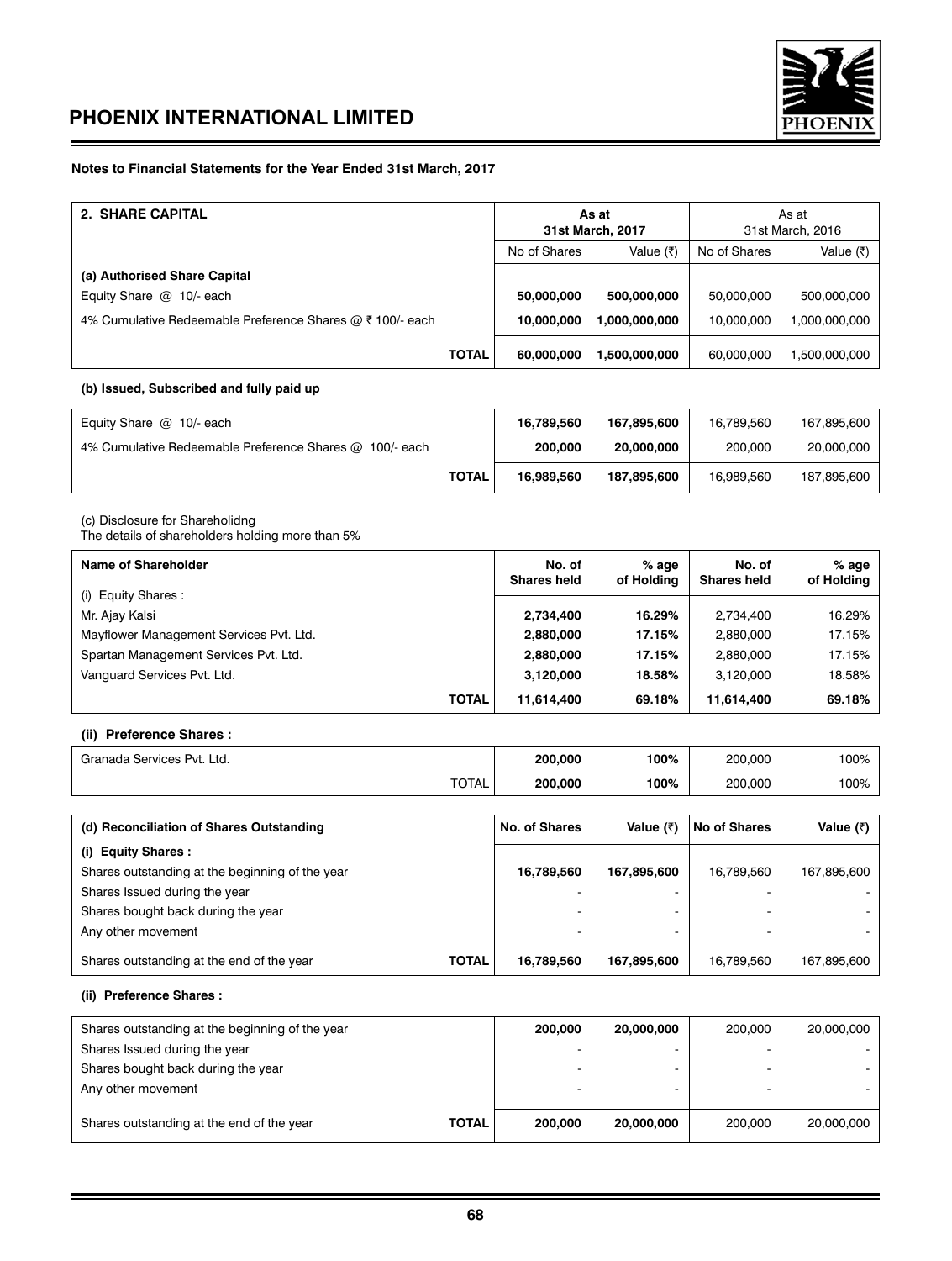

| <b>PARTICULARS</b>               | As at<br>31st March, 2017 (₹) | As at<br>31st March, 2016 (₹) |
|----------------------------------|-------------------------------|-------------------------------|
| 3. RESERVES & SURPLUS            |                               |                               |
| Capital Reserve on Consolidation | 505,751,449                   | 505,751,449                   |
| General Reserve                  | 100,121,793                   | 100,121,793                   |
| Securities Premium Reserve       | 224,198,900                   | 224,198,900                   |
| Investment Allowance Reserve     | 442,744                       | 442,744                       |
| Profit & Loss Account - Balance  | (396, 185, 799)               | (447, 287, 249)               |
| <b>Net Profit</b>                | 13,651,638                    | 7,939,256                     |
| <b>TOTAL</b>                     | 447,980,725                   | 391,166,893                   |

| <b>PARTICULARS</b>                           | As at<br>31st March, 2017 (₹) |             | As at<br>31st March, 2016 (₹) |             |
|----------------------------------------------|-------------------------------|-------------|-------------------------------|-------------|
| <b>4. LONG TERM BORROWINGS</b>               | <b>Non Current</b>            | Current     | Non Current                   | Current     |
| Loans From banks: Secured                    |                               |             |                               |             |
| Oriental Bank of Commerce                    | 30,132,000                    | 899,786,023 | 22.260.000                    | 904,809,145 |
| Loans from Other's: Unsecured<br>From others | ۰                             | 28,130,369  |                               | 27,403,549  |
| <b>TOTAL</b>                                 | 30,132,000                    | 927,916,392 | 22.260.000                    | 932,212,694 |

A) Term Loan from Oriental Bank of Commerce of Rs. 9299.18 Lacs (Previous year Rs. 9270.69 Lacs) is secured by way of Equitable Mortgage of Land and Building measuring 61,690 Sq. Meters at A-37, Sector 60, Noida assigned by way of security of the rights of borrower under sub lease/lease and Banang measuring signment of receivables of future rentals/lease money and first charge on all moveable / Fixed Assets & Inventory (existing approaching assignment of receivables of future rentals/lease money and first and future) of the Company. The Loan is repayable in 144 Equated monthly installments from the date of disbursement. Due within a year Rs.301.32 Lacs excluding interest (Previous Year Rs. 222.60 Lacs excluding interest).

B) Term Loan from Oriental Bank of Commerce Amount Rs. 2161.56 Lacs (Previous Year Rs. 1751.76 Lacs ) are repayble over a period of 2 to 5 years.

| <b>PARTICULARS</b>                                                                                               |              | As at<br>31st March, 2017 (₹) | As at<br>31st March, 2016 (₹) |
|------------------------------------------------------------------------------------------------------------------|--------------|-------------------------------|-------------------------------|
| 5. LONG TERM LIABILITIES<br>Security Deposit Received<br>Advance Received from Customers - Other, Consider goods |              | 56,690,019                    | 56.690.019                    |
|                                                                                                                  | <b>TOTAL</b> | 56,690,019                    | 56.690.019                    |

| <b>PARTICULARS</b>                                                        | As at<br>31st March, 2017 (₹) | As at<br>31st March, 2016 (₹) |
|---------------------------------------------------------------------------|-------------------------------|-------------------------------|
| <b>6. LONG TERM PROVISIONS</b><br>Gratuity (As per Actuarial Certificate) | 1,345,788                     | 1,120,241                     |
| <b>TOTAL</b>                                                              | 1,345,788                     | 1,120,241                     |

| <b>PARTICULARS</b>                                                   | As at                | As at                |  |  |
|----------------------------------------------------------------------|----------------------|----------------------|--|--|
|                                                                      | 31st March, 2017 (₹) | 31st March, 2016 (₹) |  |  |
| <b>TRADE PAYABLES</b><br>Payable against Supplies, Services & Others | 214,855,824          | 185,096,441          |  |  |
| <b>TOTAL</b>                                                         | 214,855,824          | 185,096,441          |  |  |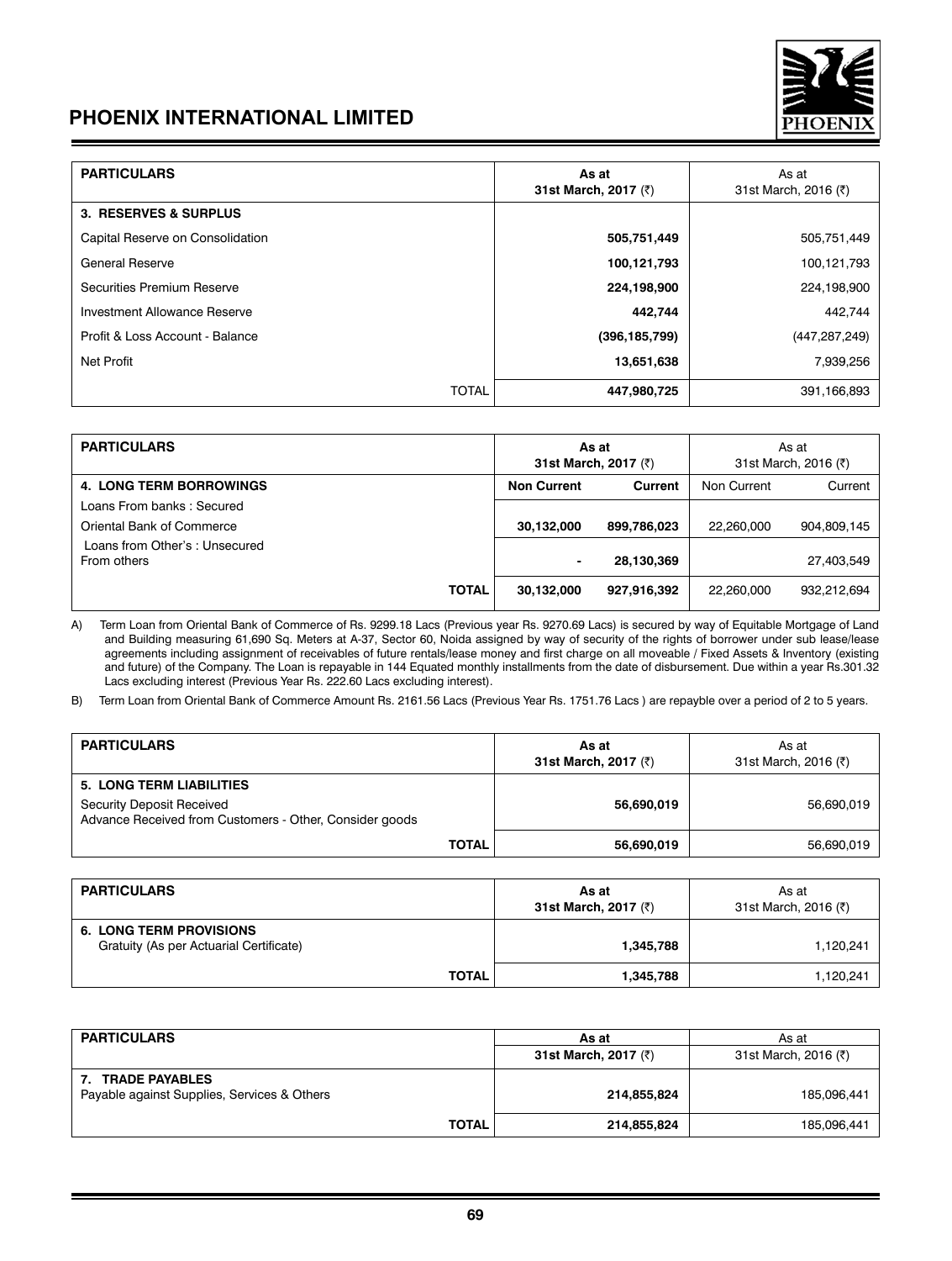

| <b>PARTICULARS</b>                                         | As at<br>31st March, 2017 (₹) | As at<br>31st March, 2016 (₹) |  |  |
|------------------------------------------------------------|-------------------------------|-------------------------------|--|--|
| <b>8. OTHER CURRENT LIABILITIES</b>                        |                               |                               |  |  |
| Current Maturity of Long Term Borrowing (Refer Note No. 4) | 30,132,000                    | 22,260,000                    |  |  |
| Payable to Others                                          | 30,004,707                    | 29,698,454                    |  |  |
| Payable to Govt. Authority                                 | 2,169,357                     | 603,624                       |  |  |
| <b>TOTAL</b>                                               | 62,306,064                    | 52,562,078                    |  |  |

| <b>PARTICULARS</b>                     | As at<br>31st March, 2017 (₹) | As at<br>31st March, 2016 (₹) |  |  |
|----------------------------------------|-------------------------------|-------------------------------|--|--|
| <b>9. SHORT TERM PROVISIONS</b>        |                               |                               |  |  |
| Income Tax                             | 31,212,000                    | 26,212,000                    |  |  |
| Gratuity (As per Acturial certificate) | 109,473                       | 87,905                        |  |  |
| <b>TOTAL</b>                           | 31,321,473                    | 26,299,905                    |  |  |

### **10. FIXED ASSETS**

(All Amount In Rs.)

-

| <b>ASSETS</b>                       |                     | <b>GROSS BLOCK</b>          |                              | <b>DEPRECIATION</b> |                          |                   |                             | <b>NET BLOCK</b>    |                     |                     |
|-------------------------------------|---------------------|-----------------------------|------------------------------|---------------------|--------------------------|-------------------|-----------------------------|---------------------|---------------------|---------------------|
| Particulars                         | As at<br>01.04.2016 | Additions for<br>the Period | Sales/Transfer<br>Adjustment | As at<br>31.03.2017 | Up to<br>31.03.2016      | For the<br>Period | Sale/Transfer<br>Adjustment | Up to<br>31.03.2017 | As at<br>31.03.2017 | As at<br>31.03.2016 |
| Land                                | 35,715,590          |                             |                              | 35.715.590          |                          |                   |                             |                     | 35,715,590          | 35,715,590          |
| Building                            | 571,513,620         |                             |                              | 571,513,620         | 259.336.970              | 6,034,009         |                             | 265,370,979         | 306,142,641         | 312,176,650         |
| Plant and Machinery (chennai)       | 66,592,768          |                             |                              | 66,592,768          | 66,404,352               | 33,507            |                             | 66.437.859          | 154,909             | 188,416             |
| <b>Electrical Installation</b>      | 30,061,198          |                             |                              | 30,061,198          | 29,609,211               | 158,290           |                             | 29,767,501          | 293,697             | 451,987             |
| Vehicles                            | 8,171,187           | 801,486                     | 499,121                      | 8,473,552           | 8,052,620                | 158,082           | 474,165                     | 7,736,537           | 737,015             | 118,567             |
| Office and Other Equipment(chennai) | 5,962,700           | 107.416                     |                              | 6.070.116           | 5,781,067                | 104,066           | $\overline{\phantom{a}}$    | 5.885.133           | 184,983             | 181,633             |
| Furniture & Fixtures                | 6,304,707           |                             |                              | 6,304,707           | 6,062,376                | 63,987            | $\overline{\phantom{a}}$    | 6,126,363           | 178,344             | 242,331             |
| <b>Wooden Structure</b>             | 5.089.636           |                             |                              | 5,089,636           | 5,089,636                |                   |                             | 5.089.636           |                     |                     |
| <b>TOTAL</b>                        | 729,411,406         | 908.902                     | 499.121                      | 729,821,187         | 380,336,232              | 6,551,941         | 474,165                     | 386,414,008         | 343,407,179         | 349.075.174         |
| Capital Work In Progress:-          |                     |                             |                              |                     |                          |                   |                             |                     |                     |                     |
| Plant and Machinery - For Re Export | 22.874.720          |                             |                              | 22.874.720          |                          |                   |                             |                     | 22,874,720          | 22,874,720          |
| Machinery                           | 23,242,075          |                             |                              | 23,242,075          | $\overline{\phantom{0}}$ |                   |                             |                     | 23,242,075          | 23,242,075          |
| <b>TOTAL</b>                        | 46,116,795          |                             |                              | 46.116.795          |                          |                   |                             |                     | 46,116,795          | 46,116,795          |
| <b>GRAND TOTAL - Current Year</b>   | 775,528,201         | 908.902                     | 499,121                      | 775,937,982         | 380,336,232              | 6,551,941         | 474,165                     | 386,414,008         | 389,523,974         | 395,191,969         |
| <b>GRAND TOTAL - Previous Year</b>  | 775,498,009         | 30,192                      |                              | 775,528,201         | 372,946,787              | 7,389,440         |                             | 380,336,232         | 395,191,969         | 402,551,222         |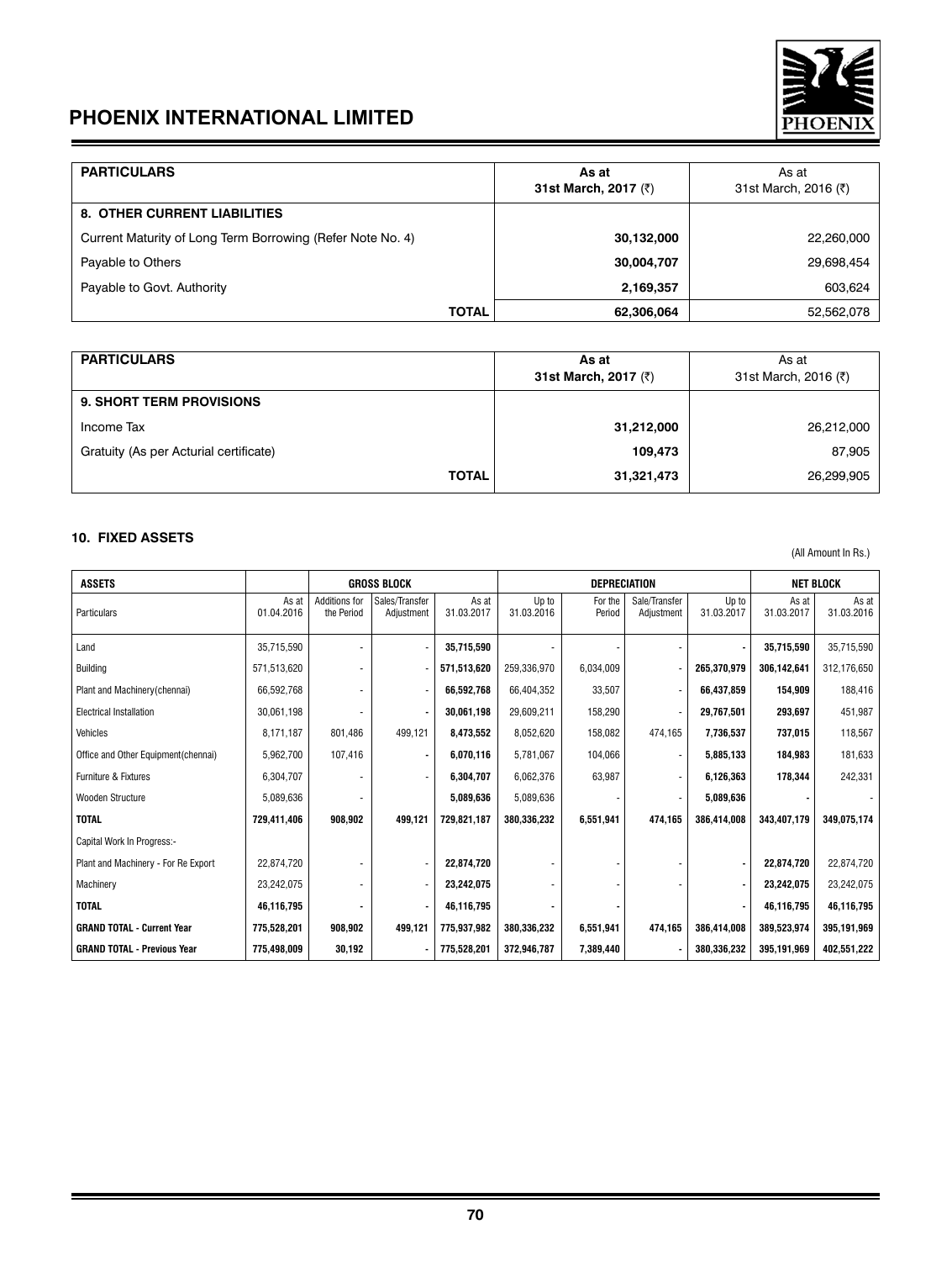

| <b>PARTICULARS</b>                               |              | As at         |                      | As at                |                |
|--------------------------------------------------|--------------|---------------|----------------------|----------------------|----------------|
|                                                  |              |               | 31st March, 2017 (₹) | 31st March, 2016 (₹) |                |
|                                                  |              | No. of Shares | Value (In Rs.)       | No. of Shares        | Value (In Rs.) |
| <b>11. NON CURRENT INVESTMENTS</b>               |              |               |                      |                      |                |
| Long Term Investments - At Cost Unquoted - Trade |              |               |                      |                      |                |
| Super Bazaar Co-operative Store Ltd.             |              | 1,000         | 10,010               | 1,000                | 10,010         |
| Unquoted - Non Trade                             |              |               |                      |                      |                |
| Phoenix Power Development Corporation Ltd.       |              | 10            | 100                  | 10                   | 100            |
| Phoenix Hydrocarbons Ltd.                        |              | 10            | 100                  | 10                   | 100            |
| Focus Offshore Services Pvt. Ltd.                |              | 10            | 100                  | 10                   | 100            |
| Phoenix Power Development Corporation Ltd.       |              | 10            | 100                  | 10                   | 100            |
| Bloomsbury Trading PTE Ltd., (Foreign Company)   |              | 46,000        | 1,130,597            | 46,000               | 1,130,597      |
| Pele Fine Leather Inc. (Foreign Company)         |              | 1,246,000     | 58,837,618           | 1,246,000            | 58,837,618     |
| Build Well Cement Ltd. (Foreign Company) Quoted  |              |               |                      |                      |                |
| Yellow Valley Leasing and Finance Ltd.           |              | 24,600        | 344,400              | 24.600               | 344.400        |
| Savare Trade Enterprises Ltd.                    |              | 72,200        | 1,091,877            | 72,200               | 1,091,877      |
| Phoenix Cement Ltd.                              |              |               | 19,047,500           |                      | 19,047,500     |
|                                                  | <b>TOTAL</b> | 1,389,840     | 80,462,402           | 1,389,840            | 80,462,402     |

#### **Notes :**

i. Aggregate amount of unquoted shares

ii.Value of Shares is net of provision of decline in value of investment which is of permanent nature.

| <b>PARTICULARS</b>                                | As at<br>31st March, 2017 (₹) | As at<br>31st March, 2016 (₹) |
|---------------------------------------------------|-------------------------------|-------------------------------|
| <b>12. LONG TERM LOAN &amp; ADVANCES</b>          |                               |                               |
| Unsecured, Considered Goods                       |                               |                               |
| Security Deposit Paid                             | 12,593,758                    | 12,380,907                    |
| Loans and Advances to others                      | 89,864,100                    | 89,987,634                    |
| Advance Paid to Suppliers - Other, Consider goods | 577,907,308                   | 513,569,612                   |
| <b>TOTAL</b>                                      | 680,365,165                   | 615,938,153                   |

| <b>PARTICULARS</b>     | As at<br>31st March, 2017 (₹) | As at<br>31st March, 2016 (₹) |
|------------------------|-------------------------------|-------------------------------|
| <b>13. INVENTORIES</b> |                               |                               |
| <b>Raw Materials</b>   | 49,064,386                    | 37,704,386                    |
| Work in Progress       | 6,849,866                     | 10,294,100                    |
| <b>Finished Goods</b>  | 1,330,607                     | 5,242,420                     |
| <b>TOTAL</b>           | 57,244,858                    | 53,240,905                    |

| <b>PARTICULARS</b>                            |             | As at<br>31st March, 2017 (₹) |             | As at<br>31st March, 2016 (₹) |  |
|-----------------------------------------------|-------------|-------------------------------|-------------|-------------------------------|--|
| <b>14. TRADE RECEIVABLES</b>                  |             |                               |             |                               |  |
| Outstanding for a period exceeding six months |             |                               |             |                               |  |
| Unsecured, Considered Good                    | 248,451,683 |                               | 155,555,320 |                               |  |
| Less: Provision for Doubtful Debts            | ۰           | 248,451,683                   | ٠           | 155,555,320                   |  |
| Debtors, Unsecured, Considered Good           | 6,712,545   | 6,712,545                     |             | 121,082,787                   |  |
|                                               |             |                               |             |                               |  |
| <b>TOTAL</b>                                  |             | 255,164,229                   |             | 276,638,107                   |  |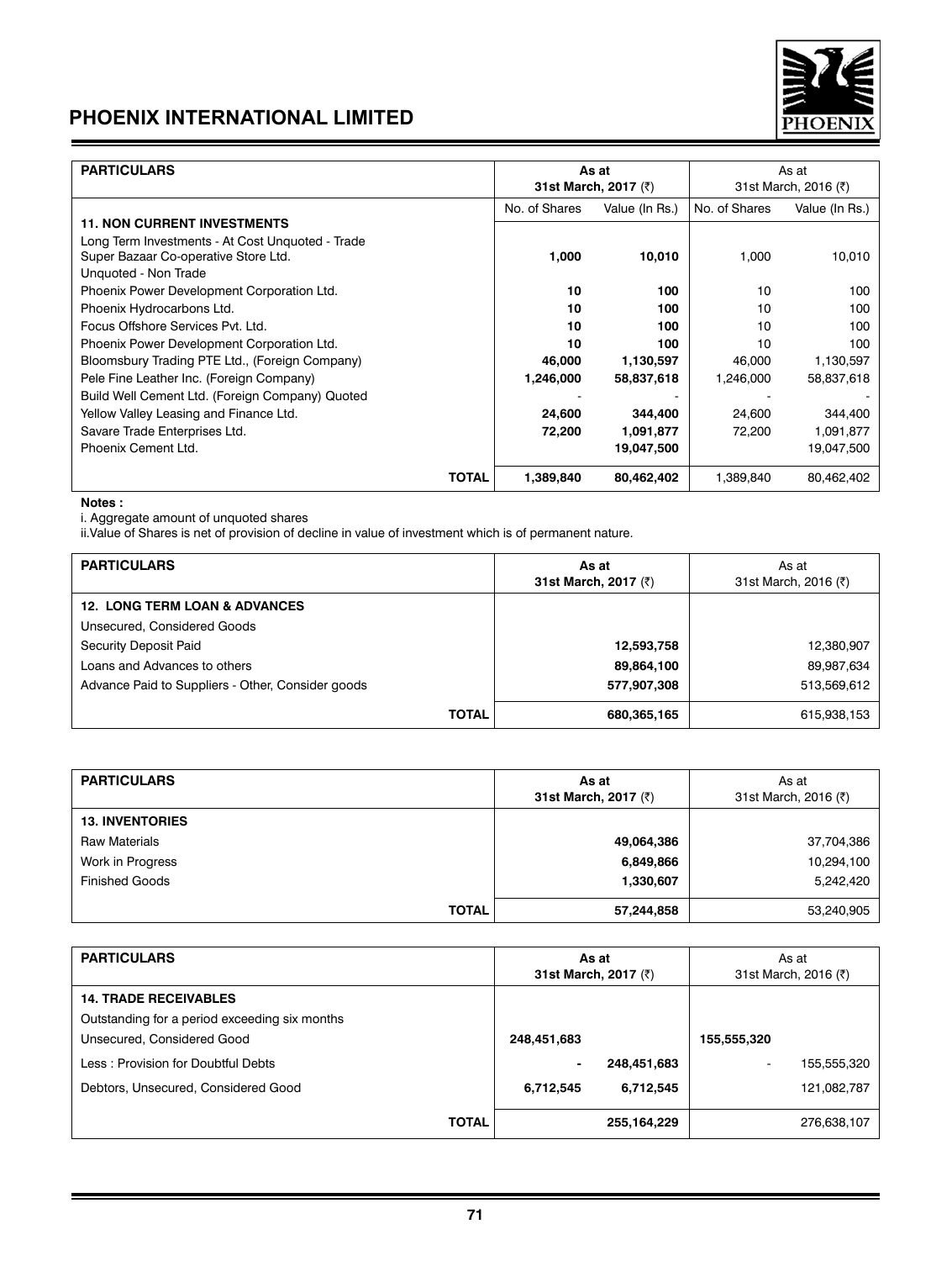

|     | <b>PARTICULARS</b>                     |              | As at<br>31st March, 2017 (₹) |            | As at<br>31st March, 2016 (₹) |            |
|-----|----------------------------------------|--------------|-------------------------------|------------|-------------------------------|------------|
|     | <b>15. CASH &amp; CASH EQUIVALENTS</b> |              |                               |            |                               |            |
| (i) | <b>Balances with Scheduled Banks</b>   |              |                               |            |                               |            |
|     | In current Accounts                    |              | 31,037,548                    |            | 18,309,280                    |            |
|     | In Deposit Accounts                    |              | 3,004,776                     | 34,042,323 | 3,013,865                     | 21,323,145 |
| (i) | Cash on hand                           |              |                               | 1,698,901  |                               | 1,948,958  |
|     |                                        | <b>TOTAL</b> |                               |            |                               |            |
|     |                                        |              |                               | 35,741,225 |                               | 23,272,103 |

| <b>PARTICULARS</b>                                                       | As at<br>31st March, 2017 (₹) |             | As at<br>31st March, 2016 (₹) |             |
|--------------------------------------------------------------------------|-------------------------------|-------------|-------------------------------|-------------|
| <b>16. SHORT TERM LOAN &amp; ADVANCES</b>                                |                               |             |                               |             |
| Unsecured. Considered Goods<br>Due from Related Party<br>Due from Others | 464,317,405                   | 464,317,405 | 462.948.804                   | 462,948,804 |
| Balances with Govt. Authorities                                          |                               | 69,405,302  |                               | 70,452,141  |
| <b>TOTAL</b>                                                             |                               | 533.722.707 |                               | 533.400.945 |

| <b>PARTICULARS</b>              | As at<br>31st March, 2017 (₹) | As at<br>31st March, 2016 (₹) |
|---------------------------------|-------------------------------|-------------------------------|
| <b>17. OTHER CURRENT ASSETS</b> |                               |                               |
| <b>Prepaid Expenses</b>         | 282,481                       | 616,639                       |
| Interest Accrued but not due    | 114,313                       | 61,963                        |
| <b>TOTAL</b>                    | 396,794                       | 679,602                       |

| <b>PARTICULARS</b>                                                |              | As at<br>31st March, 2017 (₹) | As at<br>31st March, 2016 (₹) |
|-------------------------------------------------------------------|--------------|-------------------------------|-------------------------------|
| <b>18. REVENUE FROM OPERATION / SALES</b>                         |              |                               |                               |
| Sales of Products                                                 |              | 251,643,025                   | 220.500.724                   |
| Sale of Services - Rental                                         |              | 157.359.546                   | 153,376,718                   |
| {TDS Deducted Rs. 1,54,63,295/- Previous year Rs. 1,31,27,266 /-} | <b>TOTAL</b> | 409,002,571                   | 373,877,442                   |

| <b>PARTICULARS</b>                      | As at<br>31st March, 2017 (₹) | As at<br>31st March, 2016 (₹) |
|-----------------------------------------|-------------------------------|-------------------------------|
| <b>19. OTHER INCOME</b>                 |                               |                               |
| Interest on Deposits, Margin Money etc. | 2,483,902                     | 80,219                        |
| Other Receipts / Misc. Income           | 1,607,559                     | 1,828,498                     |
| Profit on sale of assets                | 75,044                        |                               |
| Exchange Gain / (Loss)                  | 10,939,464                    | 6,885,113                     |
| <b>TOTAL</b>                            | 15,105,968                    | 8,793,830                     |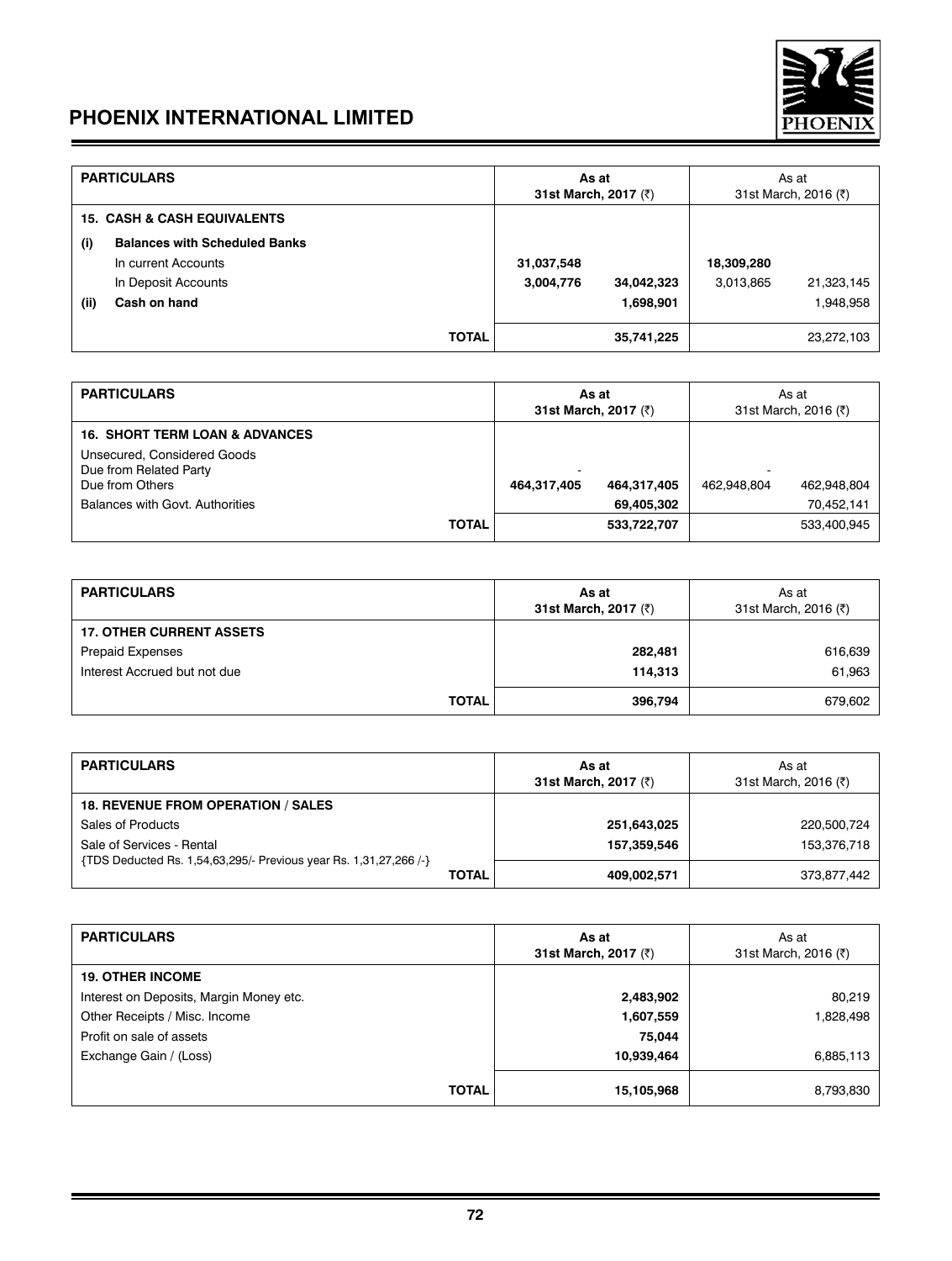

| <b>PARTICULARS</b>                                          | As at<br>31st March, 2017 (₹) | As at<br>31st March, 2016 (₹) |
|-------------------------------------------------------------|-------------------------------|-------------------------------|
| <b>20. COST OF MATERIAL CONSUMED</b>                        |                               |                               |
| Inventory at the beginning of the year                      | 37,704,386                    | 45,043,350                    |
| Add: Purchase of Raw Material, components, packing material | 215,977,620                   | 195,446,923                   |
| Add: ITC reversal of earlier Years                          |                               |                               |
| Less: Inventory at the end of the year                      | 49,064,386                    | 37,704,386                    |
| <b>TOTAL</b>                                                | 204,617,620                   | 202,785,887                   |

| <b>PARTICULARS</b>               |              | As at<br>31st March, 2017 (₹) |            | As at<br>31st March, 2016 (₹) |               |
|----------------------------------|--------------|-------------------------------|------------|-------------------------------|---------------|
| <b>21. CHANGE IN INVENTORIES</b> |              |                               |            |                               |               |
| <b>Opening Stock</b>             |              |                               |            |                               |               |
| <b>Finished Goods</b>            |              | 5,242,420                     |            | 3,766,118                     |               |
| Work in Progress                 |              | 10,294,100                    | 15,536,520 | 5.575.950                     | 9.342.068     |
| <b>Closing Stock</b>             |              |                               |            |                               |               |
| <b>Finished Goods</b>            |              | 1,330,607                     |            | 52.42.420                     |               |
| Work in Progress                 |              | 6,849,866                     | 8,180,473  | 10,294,100                    | 15,536,520    |
| <b>Changes in Inventories</b>    | <b>TOTAL</b> |                               | 7,356,047  |                               | (6, 194, 452) |

| <b>PARTICULARS</b>                             | As at<br>31st March, 2017 (₹) | As at<br>31st March, 2016 (₹) |
|------------------------------------------------|-------------------------------|-------------------------------|
| <b>22. EMPLOYEES' BENEFIT EXPENSES</b>         |                               |                               |
| Salaries & Benefits                            | 9,355,421                     | 7,282,328                     |
| Employer Contribution to Provident Fund & ESIC | 269,308                       | 429,611                       |
| <b>Staff Welfare Expenses</b>                  | 348,155                       | 288,741                       |
| <b>TOTAL</b>                                   | 9,972,884                     | 8,000,680                     |

| <b>PARTICULARS</b>          | As at<br>31st March, 2017 (₹) | As at<br>31st March, 2016 (₹) |
|-----------------------------|-------------------------------|-------------------------------|
| <b>23. FINANCIAL COST</b>   |                               |                               |
| <b>Interest Paid</b>        |                               |                               |
| On Term Loans               | 103,717,456                   | 73,471,236                    |
| Intrest Paid-Others         |                               | 588,657                       |
| Bank Charges / Upfront Fees | 398,544                       | 1,033,446                     |
|                             |                               |                               |
| <b>TOTAL</b>                | 104,116,000                   | 75,093,339                    |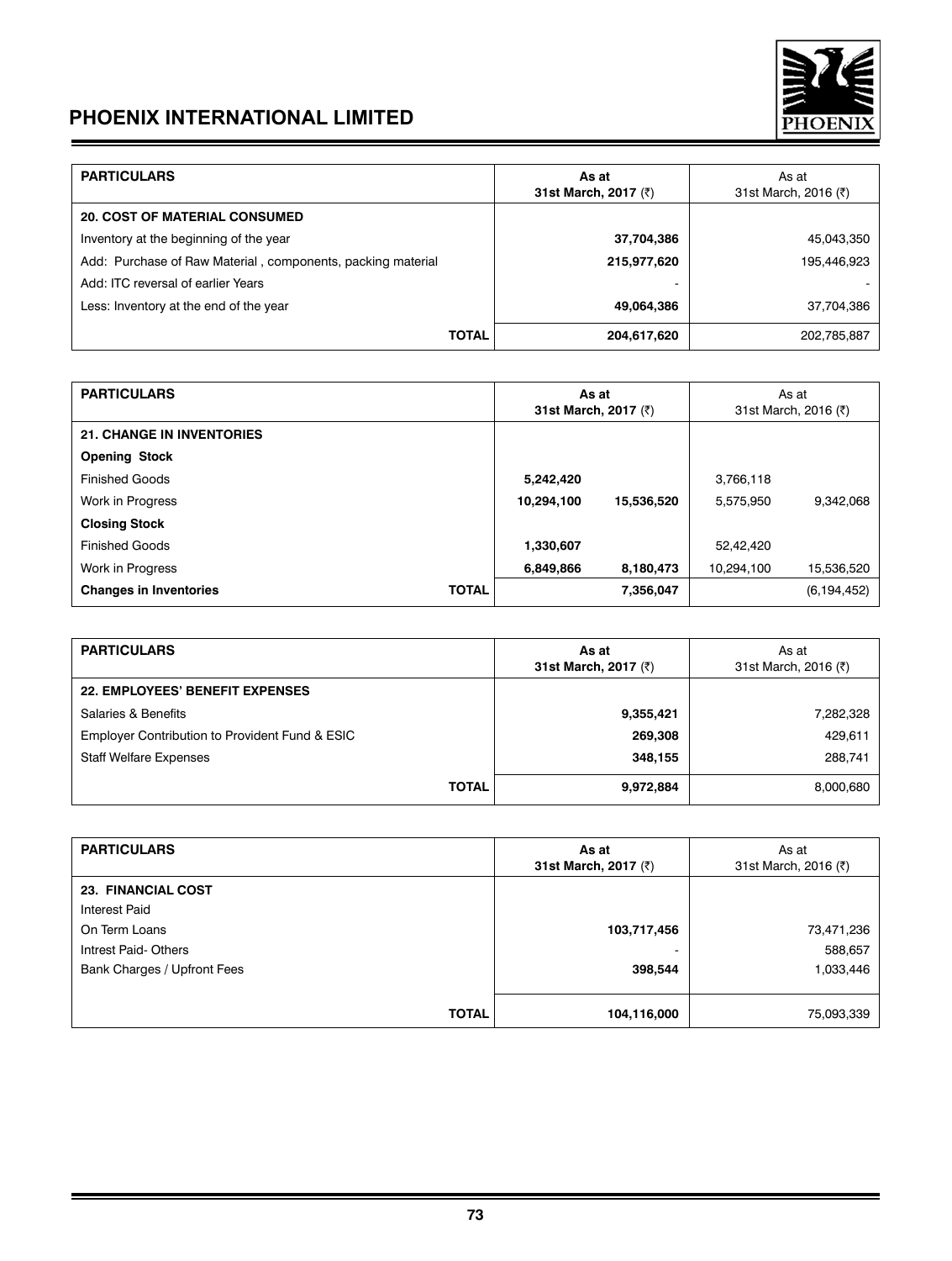

| <b>PARTICULARS</b>                                 | As at<br>31st March, 2017 (₹) | As at<br>31st March, 2016 (₹) |
|----------------------------------------------------|-------------------------------|-------------------------------|
| <b>24. OTHER EXPENSES</b>                          |                               |                               |
| <b>Insurance Expenses</b>                          | 250,969                       | 219,238                       |
| <b>Rent Expenses</b>                               | 895,087                       | 4,547,706                     |
| Rates & Taxes                                      | 99,041                        | 1,229,330                     |
| Fabrication / Job Work Expenses                    | 47,687,573                    | 52,657,151                    |
| <b>Electicity &amp; Water Charges</b>              | 4,769                         | 64,198                        |
| Power & Fuel Expenses                              | 57,806                        | 121,076                       |
| <b>Auditor's Remunerations</b>                     | 338,825                       | 308,700                       |
| Repairs & Maintenance - Building                   | 373,467                       | 350,821                       |
| - Machinery                                        | 135,604                       | 81,762                        |
| - Vehicles                                         | 113,791                       | 424,916                       |
| - Others                                           | 182,619                       | 57,694                        |
| Loss on Sale of Assets                             |                               |                               |
| <b>Custom Duties &amp; Taxes Paid</b>              | 1,033,195                     | 1,014,115                     |
| Advertisement, Publicity & Business Promotion Exp. | 680,013                       | 669,925                       |
| Exchange Gain / (Loss)                             |                               |                               |
| Freight Inward/Outward, Handling and Clearing Exp. | 3,921,289                     | 4,533,751                     |
| Travelling & Conveyance Expenses                   | 1,107,527                     | 465,380                       |
| Legal & Professional Fees                          | 2,558,749                     | 2,443,394                     |
| Other Misc. Expenses                               | 2,072,397                     | 1,089,502                     |
| Printing & Stationery, Books & Perodicals          | 919,086                       | 500,937                       |
| Watch & Ward Expenses                              | 798,000                       | 965,167                       |
| <b>Communication Expenses</b>                      | 318,404                       | 801,775                       |
| Registrar & Transfer Agent Exp.                    | 194,501                       | 305,933                       |
| AGM Exp.                                           | 452,848                       | 55,006                        |
| Debts/ Amount Written off                          | 5,956,667                     | 5,486,447                     |
| <b>TOTAL</b>                                       | 70,152,228                    | 78,393,924                    |

| <b>PARTICULARS</b>                              | As at<br>31st March, 2017 (₹) | As at<br>31st March, 2016 (₹) |
|-------------------------------------------------|-------------------------------|-------------------------------|
| <b>25. BASIC AND DILUTED EARNING PER SHARE:</b> |                               |                               |
| Net Profit / (Loss) After Tax (In)              | 13,651,638                    | 7,939,256                     |
| Weighted Average Number of Equity Shares        | 16,789,560                    | 16,789,560                    |
| Nominal Value of Equity Shares (In)             | 10                            | 10                            |
| Basic and Diluted Earning Per Share (In)        | 0.81                          | 0.47                          |

## **26. RELATED PARTY DISCLOSURE**

i) In accordance with the requirements of Accounting Standard (AS-18) on Related Party Disclosures, the name of the related parties where control exist and/or with whom transactions have taken place during the year and description of relationships , as identified and certified by management are: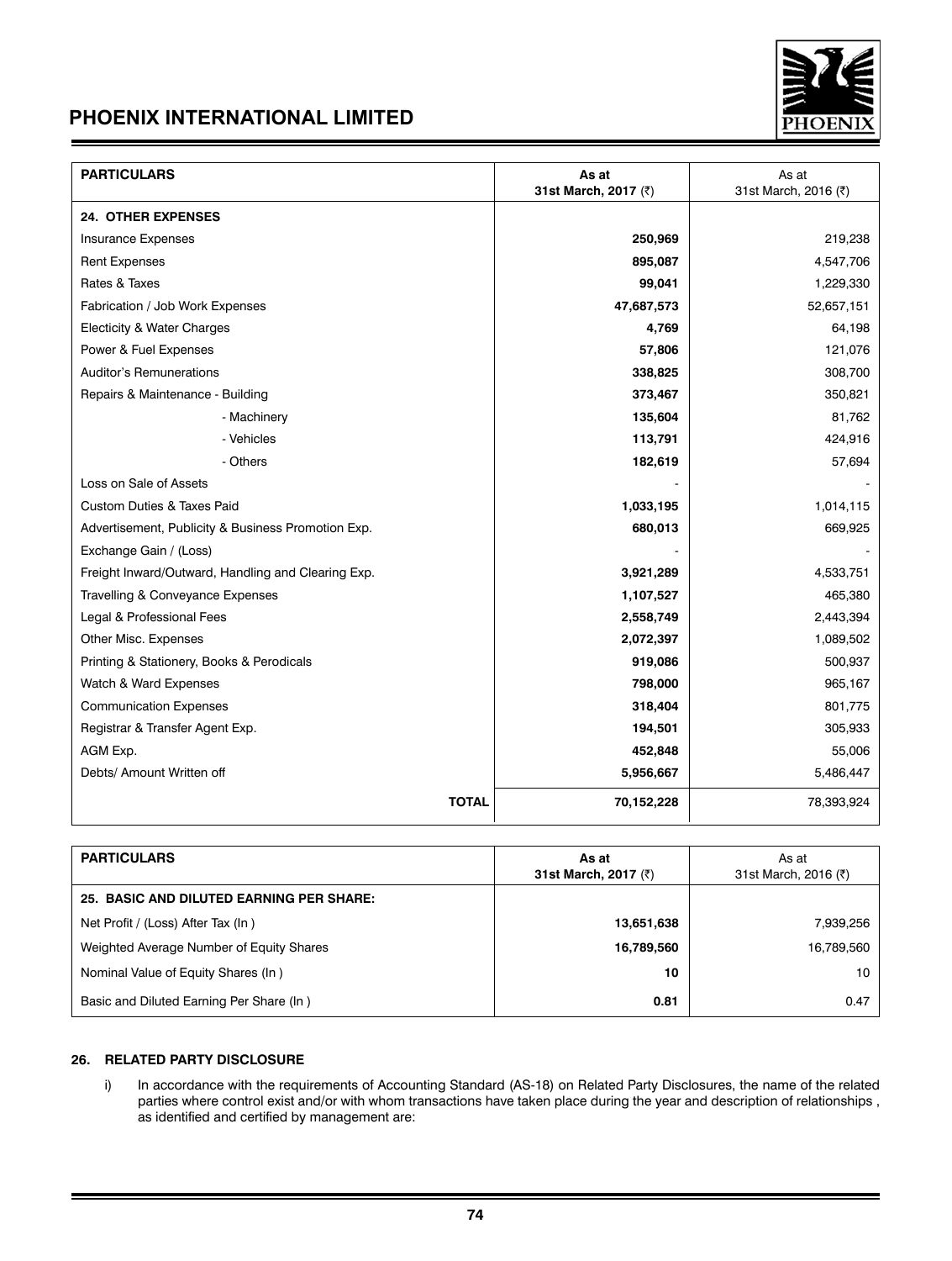

**(Amount in )**

**Mr. Narendra Aggarwal** 

**(a) Key Managerial Personnel (b) Enterprise under direct (c) Subsidiary Companies: /Indirect common control:**

Mr. Narender Makkar **Focus Energy Limited** Mr. Narender Makkar Focus Energy Limited Phoenix Industries Limited Mr. P. M. Alexander Phoenix Cement Limited

**ii) The following transactions were carried out with related parties parties in the ordinary course of business :**

|                               |                                |                                         |                          | ,,,,,,,,,,,,,,,,   |
|-------------------------------|--------------------------------|-----------------------------------------|--------------------------|--------------------|
| Name of the Related Party     | <b>Nature of Transactions</b>  | <b>Volume of</b><br><b>Transactions</b> | As at<br>31.03.2017      | As a<br>31.03.2016 |
| Mr. Narender Makkar           | Directors Remuneration         | 2,474,400                               | $\overline{\phantom{a}}$ | 124,700            |
| Phoenix Industries Limited    | Advance Recoverable            |                                         | 689,840,000              | 689,840,000        |
| Phoenix Industries Limited    | Investments (Net of Provision) |                                         | 27,104,727               | 27,104,727         |
| <b>Phoenix Cement Limited</b> | Advance Recoverable            |                                         | 17,925,744               | 17,925,744         |
| <b>Phoenix Cement Limited</b> | Investments (Net of Provision) | -                                       | 149,894,456              | 149,894,456        |
| <b>Focus Energy Limited</b>   | Sale of Goods                  | 228,871,295                             | 366,101,671              | 177.712.103        |

### **Notes:**

Sale of Goods to Focus Energy Ltd. during the F.Y. Ended 31/03/2017 is 22,88,71,295/-.

| <b>PAYMENT TO AUDITORS</b><br>27.                    | <b>Year Ended</b><br>31st March, 2017 | Year Ended<br>31st March, 2016 |
|------------------------------------------------------|---------------------------------------|--------------------------------|
| Audit Fees - Statutory Audit (including service tax) | 218,825                               | 120,000                        |
| - Tax Audit (including service tax)                  | 45,000                                | 30,000                         |
| Professional Charges for Other Services              | 65,000                                | 65,000                         |
| Out of Pocket Expenses                               | 10.000                                | 10.000                         |
| <b>TOTAL</b>                                         | 338,825                               | 225,000                        |

| <b>28. CONTINGENT LIABILITIES NOT PROVIDED FOR</b>                                       | <b>Year Ended</b><br>31st March, 2017 | Year Ended<br>31st March, 2016 |
|------------------------------------------------------------------------------------------|---------------------------------------|--------------------------------|
| Income Tax, Sales Tax, Service Tax, Excise Duty<br>and Custom Duty Demands under Appeals | 158 Lacs                              | 158 Lacs                       |
| <b>TOTAL</b>                                                                             | 158 Lacs                              | 158 Lacs                       |

#### **29 DETAILS OF SUBSIDIARIES**

The consolidated financial statements have been prepared in accordance with the requirement of Accounting Standard (AS - 21) " Consolidated Financial Statements" . The Consolidated Financial Statements comprise the financial statements of Phoenix International Limited (Parent Company) and its following two Subsidiary companies (collectively referred to as " the Group") for the accounting year specified their against.

| Name of the Company     | Country of<br>Incorporation | %Age of Holding<br>As at 31.03.2016 | <b>Accounting Period</b> |
|-------------------------|-----------------------------|-------------------------------------|--------------------------|
| Phoenix Industries Ltd. | India                       | * 100%                              | 01.04.2016 to 31.03.2017 |
| Phoenix Cement Ltd.     | India                       | ** 100%                             | 01.04.2016 to 31.03.2017 |

\* Including 10.60% held by Phoenix Cement Limited, which is also subsidiary of the Parent Company.

\*\* Including 47.15% held by Phoenix Industries Limited, which is also subsidiary of the Parent Company.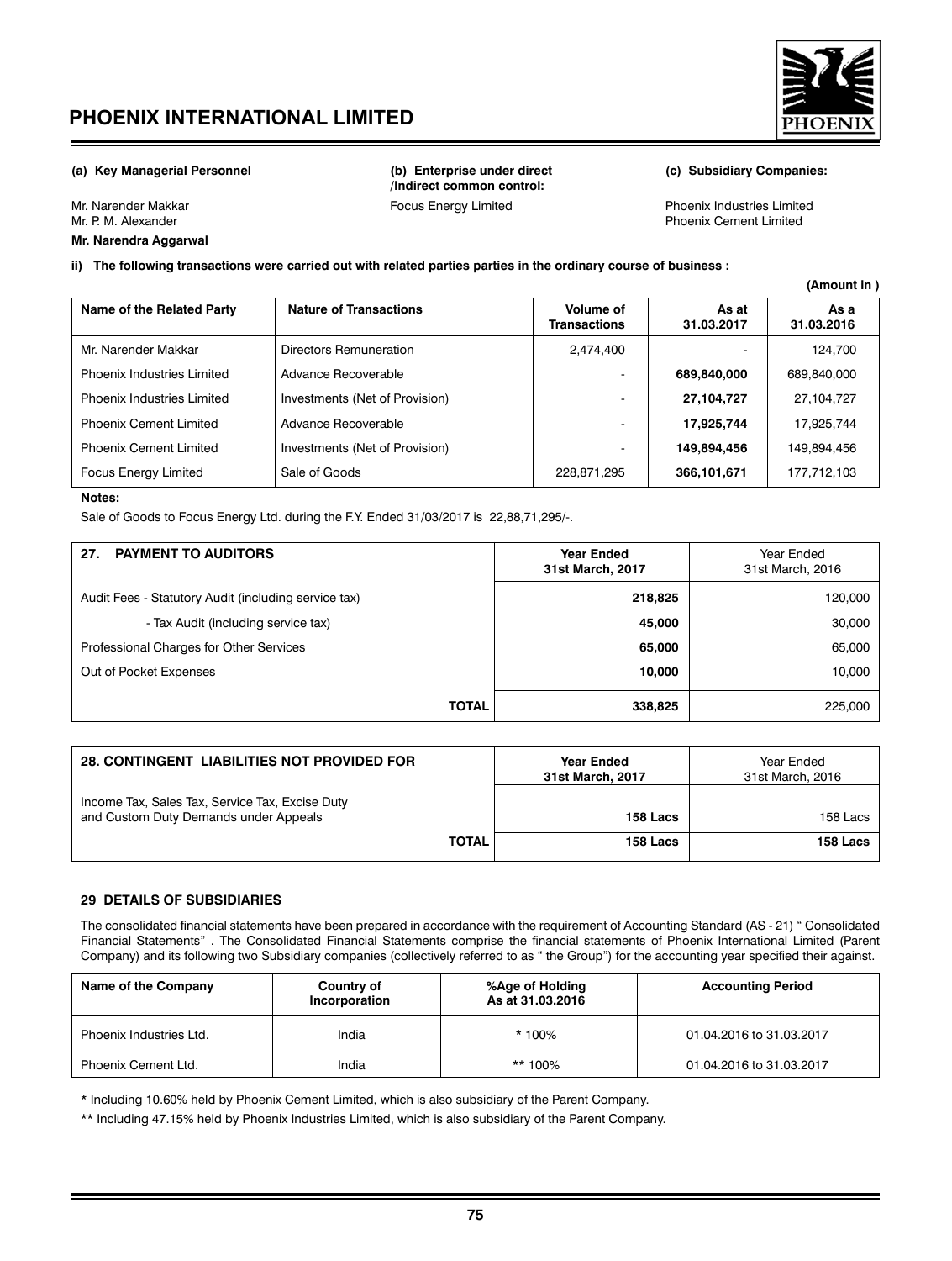

## **30. SEGMENT REPORTING**

## **A) PRIMARY SEGMENT INFORMATION**

The Company has identified two reportable segments viz. Manufacturing of Shoes Upper and Rental Income from Immovable Property. As per Accounting Standard on Segment Reporting (AS-17), "Segment Reporting" the Company has reported segment information. Gross turnover of Company is Rs. 3,825.80 Lacs during the period 01.04.2015 to 31.03.2016 (Previous Year Rs. 3,939.29 Lacs).

|                                                                 | <b>RENTAL</b>      |                    | <b>SHOES</b>       |                    | <b>OTHERS</b>      |          | <b>GRAND TOTAL</b>           |                    |
|-----------------------------------------------------------------|--------------------|--------------------|--------------------|--------------------|--------------------|----------|------------------------------|--------------------|
| <b>PARTICULARS</b>                                              | As at<br>31.03.017 | As at<br>31.03.016 | As at<br>31.03.017 | As at<br>31.03.016 | As at<br>31.03.017 | As at    | As at<br>31.03.016 31.03.017 | As at<br>31.03.016 |
| I) Segment Revenue                                              | 1,573.60           | 1,533.77           | 2,516.43           | 2,205.01           | 126.22             | 87.14    | 4,216.25                     | 3,825.91           |
| Less: Excise Duty / Service<br><b>Tax Recovered</b>             |                    |                    |                    |                    |                    |          |                              |                    |
| Net Turnover                                                    | 1,573.60           | 1,533.77           | 2,516.43           | 2,205.01           | 126.22             | 87.14    | 4.216.25                     | 3,825.91           |
| II) Segment Results before Interest<br>and Tax                  | 1.374.23           | 1,147.25           | (259.45)           | (293.43)           | 114.96             | 68.31    | 1.229.74                     | 922.14             |
| Less : Interest Expenses                                        | 1.041.16           | 750.91             |                    |                    |                    |          | 1.041.16                     | 750.91             |
| Add: Interest Income                                            | 24.14              | 0.09               | 0.70               | 0.71               |                    |          | 24.84                        | 0.80               |
| Add: Exceptional Items                                          |                    |                    |                    |                    |                    |          |                              |                    |
| Profit before Tax                                               | 357.21             | 396.44             | (258.75)           | (292.72)           | 114.96             | 68.31    | 213.42                       | 172.03             |
| <b>Current Tax</b>                                              | 50.00              | 60.00              |                    |                    |                    |          | 50.00                        | 60.00              |
| Deferred Tax Liability                                          | 26.90              | 32.63              |                    |                    |                    |          | 26.90                        | 32.63              |
| Profit after Tax                                                | 280.31             | 303.81             | (258.75)           | (292.72)           | 114.96             | 68.31    | 136.52                       | 79.40              |
| III) OTHER INFORMATION                                          |                    |                    |                    |                    |                    |          |                              |                    |
| <b>Segment Assets</b>                                           | 14,692.19          | 13,979.09          | 3,442.16           | 3,577.73           | 2,191.86           | 2,231.42 | 20,326.21                    | 19,788.24          |
| <b>Segment Liabilities</b>                                      | 10,285.74          | 10,154.67          | 2,154.27           | 1,855.60           | 563.88             | 562.19   | 13,003.89                    | 12,572.45          |
| Capital Expenditure                                             |                    |                    |                    |                    |                    |          |                              |                    |
| Depreciation and Amortisation                                   | 1.61               | 2.74               | 4.34               | 3.73               | 59.57              | 67.43    | 65.52                        | 73.89              |
| "Non Cash Expenses other than<br>Depreciation and Amortisation" |                    |                    |                    |                    |                    |          |                              |                    |

## **B) SECONDARY SEGMENT INFORMATION**

| 3,825.80  |
|-----------|
|           |
| 3,825.80  |
|           |
| 19,788.24 |
|           |
| 19,788.24 |
|           |
| 12,572.45 |
|           |
| 12,572.45 |
|           |
|           |
|           |
|           |
|           |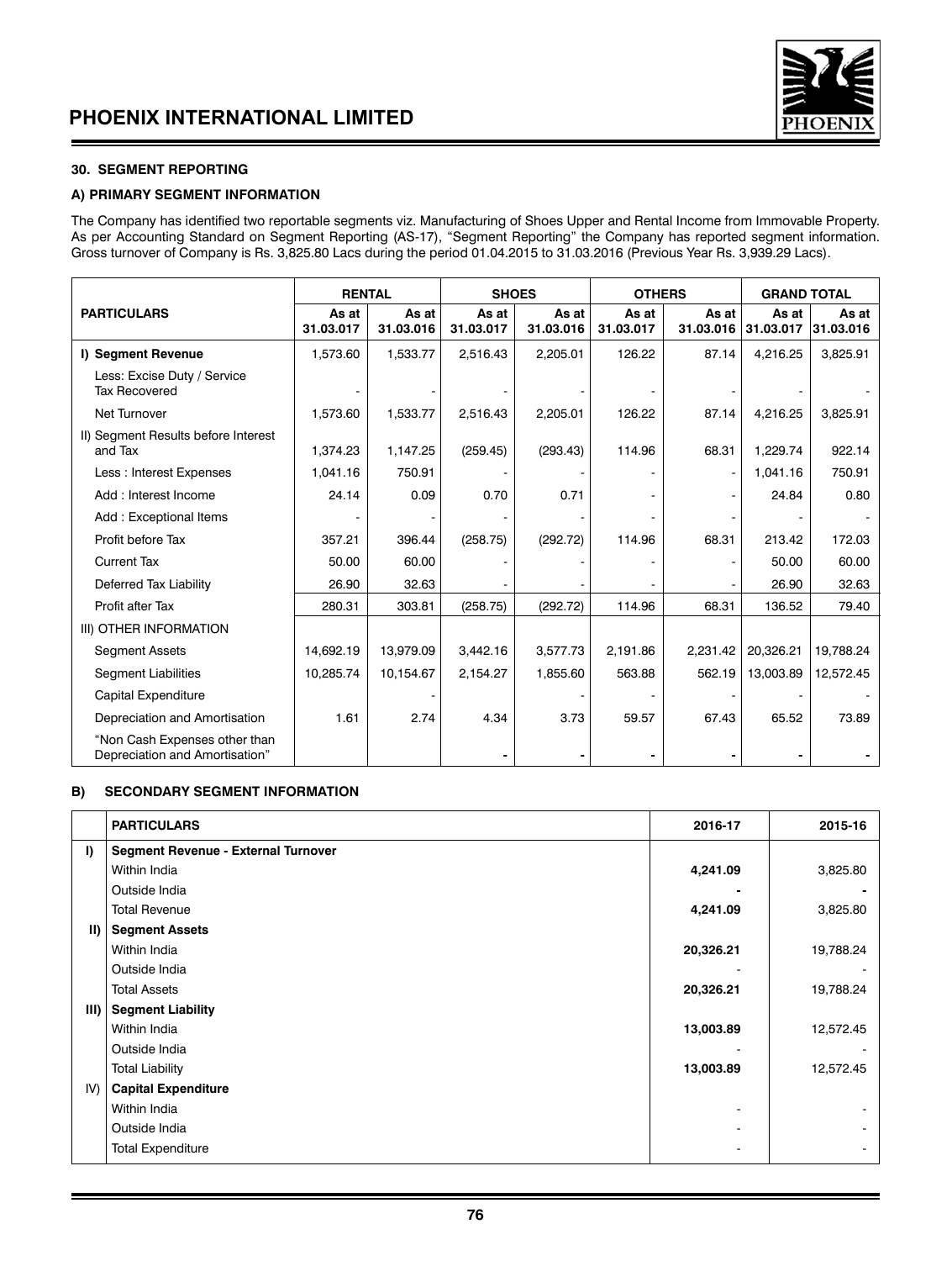

- 31 Figure relating to subsidiary companies have been reclassified, wherever necessary, to bring them in line with parent company's Financial Statement.
- 32 The Consolidated Financial Statement have been prepared using uniform accounting policies for like transactions and other events in similar circumstances and are presented to the extent possible in the same manner as the company's separate financials statement except as otherwise stated
- 33 The Consolidated Financial Statement of the Group have been prepared based on a line by line consolidation of the financial statements of the Parent Company and its two Subsidiary Companies by adding together the book value of like items of assets, liabilities, income & expenses after fully eliminating intra-group balances and intra-group transactions and unrealized profit & losses.
- 34 The Company generally enters into cancellable operating leases for office premises, factory premises and residence of the employees, normally renewable on expiry. Lease payment amounting to Rs. 4.32 Lacs (Previous Year Rs. 2.08 Lacs) made under operating lease have been recognized as an expenses in the Profit & Loss Account.

Disclosure in relation to leased primises as per AS 19 for ren Receivable

| Period                                           | Year Ended 31st March, 2017 | Year Ended 31st March, 2016 |
|--------------------------------------------------|-----------------------------|-----------------------------|
| Not later than one year                          | 160,039,365                 | 160,100,848                 |
| Later than one year but not later than five year | 623,010,468                 | 670,925,110                 |
| Later than five year                             | 1,925,783,842               | 1,992,437,814               |

- 35 The Consolidated Financial Statement under report do not include financial statement of " Pele Fine Leather Inc.", USA which is foreign Subsidiary Company of Phoenix Industries Ltd..
- 36 One of the Subsidiary Company Phoenix Cement Limited had paid a deposit of Rs. 70.00 Lacs in earlier years to the Madhya Pradesh Audhyogic Kendra Vikas Nigam (Gwalior) Limited for acquisition of land in District Satna, Madhya Pradesh for setting up of cement plant in that area. The project for setting up of the Cement Plant has been abandoned. The land owners had field a petition against the notification for acquisition of land by the Government in the High Court which has been decided in favour of the land owners. The Management has requested the authorities for refund of the amount which has been considerably delayed. The Government is likely to issue identification in the near future and the deposit will be refunded in due course.
- 37 Prior Period expenditure have been included under normal head of expenses.
- 38 Long Term Loan & Advances include custom duty paid in earlier years amounting to Rs. 50.44 Lacs by one of the Subsidiary Company Phoenix Cement Ltd., which is refundable by the custom department.
- 39 The accounts of the company have been prepared on Going Concern basis.
- 40. DISCLOSURE ON SPECIFIED BANK NOTES

During the year, the Company had Specified Bank Notes(SBNs) or other denomination notes as defined in the MCA notification, G.S.R. 308(E), dated March 30, 2017.

The details of SBNs held and transacted during the period from November 8, 2016 to December 30, 2016, the denomination-wise SBNs and other notes as per the notification are as follows:

| <b>Particulars</b>                    | <b>SBNs (*)</b>          | Other denomination notes | <b>Total</b> |
|---------------------------------------|--------------------------|--------------------------|--------------|
| Closing cash in hand as on 08.11.2016 | $\overline{\phantom{a}}$ | 1.909.700                | 1,909,700    |
| $(+)$ Permitted receipts              | $\overline{\phantom{a}}$ | 360,000                  | 360,000      |
| (-) Permitted payments                | $\overline{\phantom{a}}$ | 217.151                  | 217,151      |
| (-) Amount deposited in Banks         | $\overline{\phantom{a}}$ |                          |              |
| Closing cash in hand as on 30.12.2016 | $\overline{\phantom{a}}$ | 2.052.549                | 2.052.549    |

(\*) For the purposes of this clause, the term 'Specified Bank Notes' shall have the same meaning provided in the notification of the Government of India, in the Ministry of Finance, Department of Economic Affairs number S.O. 3407(E), dated the 8th November, 2016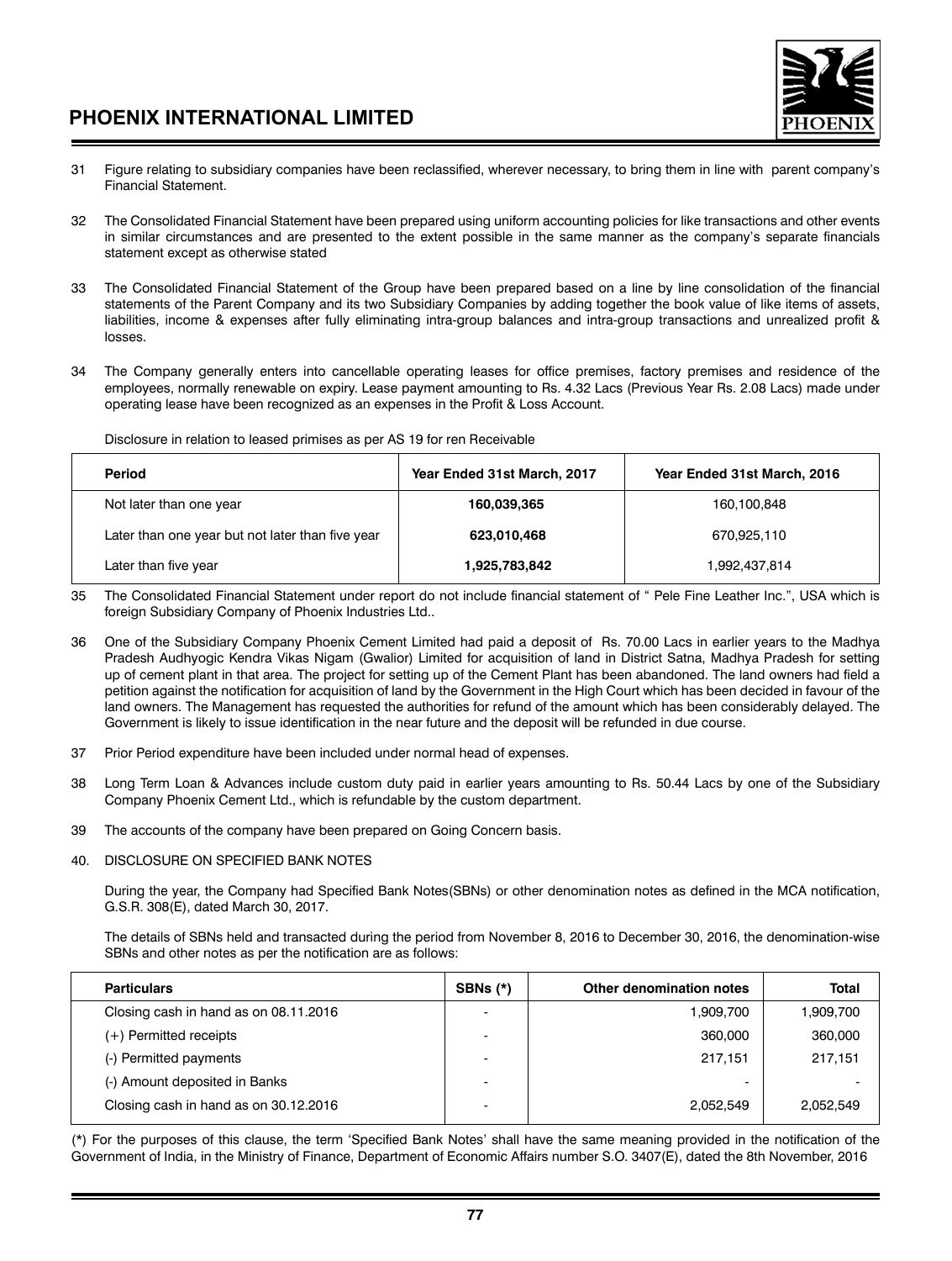

41 No Creditors has intimated about their status being of small scale industrial undertaking.

42 Previous year's figures have been regrouped/rearranged & reclassified as necessary.

*As per our report of even date*

For Pradip Bhardwaj & Co. **For and on behalf of the Board of Directors**<br>Chartered Accountants **For and on the Board of Directors**<br>Phoenix Internatinal Limited FRN- 013697C

**Partner Chief Finance Officer Director Company Secretary**<br>M.No. 500219 **M.No.** 20050022

Place : New Delhi Dated : 29.05.2017

per Pradip Bhardwaj Baby Kutty P. M. Alexander Narender Makkar

DIN : 00050022

**Phoenix Internatinal Limited**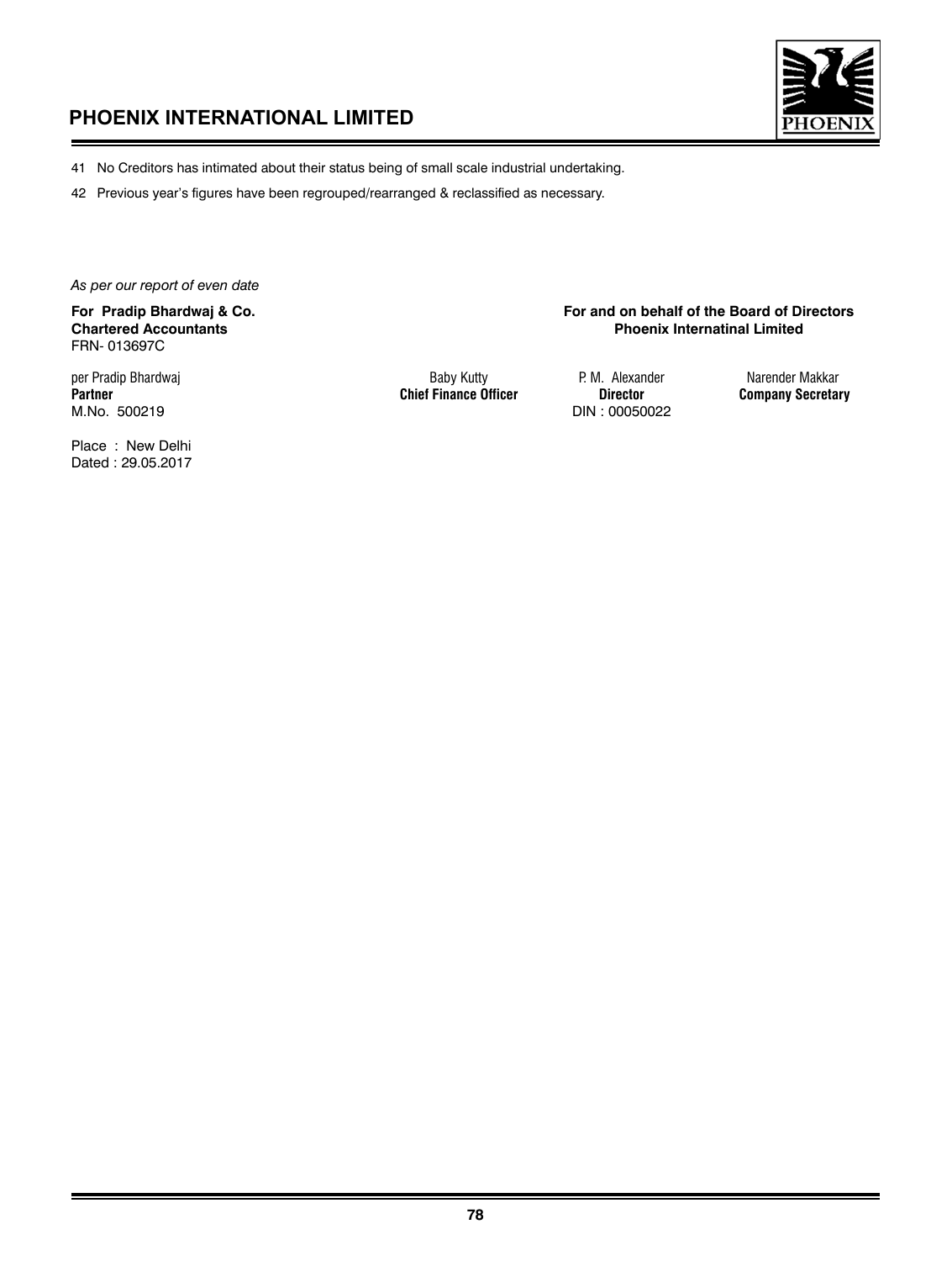



## **Form No. MGT-11**

#### **Proxy form**

[Pursuant to section 105(6) of the Companies Act, 2013 and rule 19(3) of the Companies (Management and Administration) Rules, 2014]

| Name of the company      | PHOENIX INTERNATIONAL LIMITED                                |
|--------------------------|--------------------------------------------------------------|
| <b>CIN</b>               | L74899DL1987PLC030092                                        |
| <b>Registered Office</b> | 3rd Floor, Gopala Tower, 25 Rajendra Place, New Delhi-110008 |
| Name of the Member(s)    |                                                              |
| <b>Registered Office</b> |                                                              |
| E-mail Id                |                                                              |
| Folio No /Client ID      |                                                              |
| DP ID                    |                                                              |

I/We, being the member(s) of  $\qquad \qquad$  shares of the above named company. Hereby appoint

| Name :                    |  |
|---------------------------|--|
| Address:                  |  |
| E-mail Id:                |  |
| Signature, or failing him |  |

| Name:                     |  |
|---------------------------|--|
| Address:                  |  |
| E-mail Id:                |  |
| Signature, or failing him |  |

as my/ our proxy to attend and vote( on a poll) for me/us and on my/our behalf at the 30th Annual General Meeting of the company, to be held on the 28th day of September, 2017 at 10.00 a.m. at Lok Kala Manch, 20 INSTITUTIONAL AREA, LODHI ROAD, NEW DELHI – 110003 and at any adjournment thereof in respect of such resolutions as are indicated below:

| <b>Resolutions</b> | <b>Description</b>                                                                                                                                                                                                                        | <b>For</b> | Against |
|--------------------|-------------------------------------------------------------------------------------------------------------------------------------------------------------------------------------------------------------------------------------------|------------|---------|
|                    | To adopt Audited Financial Statements of the Company (including Audited consolidated financial statements)<br>for the financial year ended March 31, 2017 together with the Reports of the Board of Directors and<br>the Auditors thereon |            |         |
|                    | To appoint Director in place of Mr. P M Alexender (DIN: 00050022), who retires by rotation and<br>being eligible, offers himself for re-appointment                                                                                       |            |         |
|                    | To re-appoint Auditors Pradip Bhardwaj & Co whose terms expires at the conclusion of this<br>Annual General Meeting, for further period of 5 years and fix their remuneration                                                             |            |         |
|                    | To re-appoint Mr. Jitender Pancharia ((DIN: 07684263) as Non Executive Independent Director                                                                                                                                               |            |         |
|                    | To adopt new Articles of Association containing regulations in line with the Companies Act, 2013                                                                                                                                          |            |         |
| 6.                 | To approve payment of remuneration to Mr. Narender Kumar Makkar as Executive Director                                                                                                                                                     |            |         |

Signed this day of 2017

### **Signature of Shareholder**

Affix Revenue Stamps

**NOTE:** This form of proxy in order to be effective should be duly completed and deposited at the registered office of the Company, not less than 48 hours before the commencement of the meeting.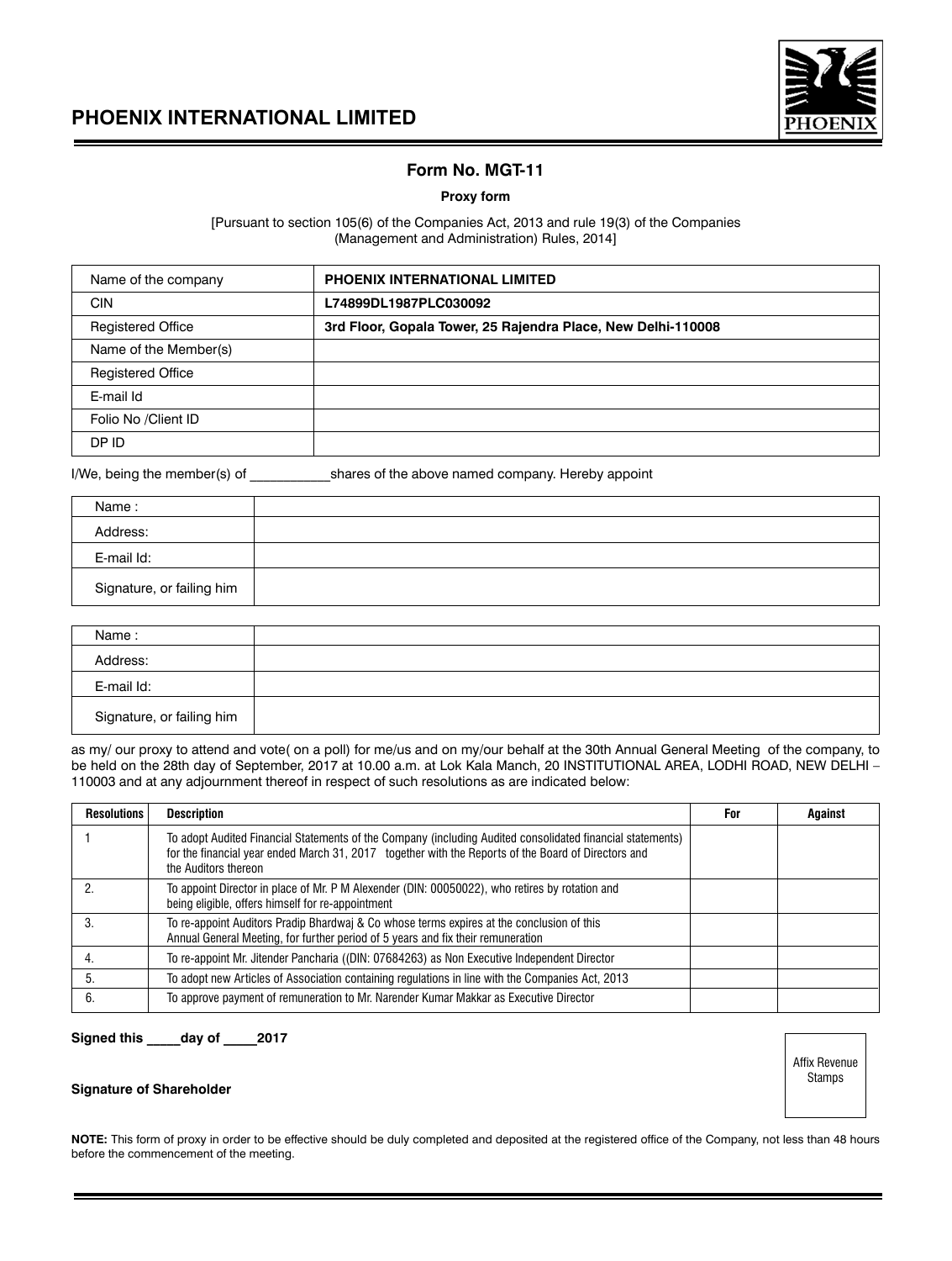

## **ASSENT /DESSENT FORM FOR VOTING ON ANNUAL GENERAL MEETING RESOLUTIONS**

1. Regd. Folio No. / DP ID - Client ID

2. Name & Address of First/Sole Shareholder

- 3. No. of Shares held  $\vdots$
- 4. I/We hereby exercise my /our vote in respect of the following resolutions to be passed for the business stated in the Notice of the Annual General Meeting dated 28th September 2017 at 10.00am by conveying my /our assent / dessent to the resolutions by placing tick ( ) mark in the appropriate box below :-

|    | Sr.No Resolutions                                                                                                                                                                                                                            | No of Shares | I/We Assent to<br>the Resolution<br>(FOR) | I/We Dessent to the<br>Resolution<br>(Against) |
|----|----------------------------------------------------------------------------------------------------------------------------------------------------------------------------------------------------------------------------------------------|--------------|-------------------------------------------|------------------------------------------------|
|    | <b>ORDINARY BUSINESS</b>                                                                                                                                                                                                                     |              |                                           |                                                |
|    | To adopt Audited Financial Statements of the Company (including<br>Audited consolidated financial statements) for the financial year<br>ended March 31, 2017 together with the Reports of the Board of<br>Directors and the Auditors thereon |              |                                           |                                                |
| 2. | To appoint Director in place of Mr. P M Alexender (DIN: 00050022),<br>who retires by rotation and being eligible, offers himself for re-<br>appointment                                                                                      |              |                                           |                                                |
| 3. | To re-appoint Auditors Pradip Bhardwaj & Co whose terms<br>expires at the conclusion of this Annual General Meeting, for<br>further period of 5 years and fix their remuneration                                                             |              |                                           |                                                |
|    | <b>SPECIAL BUSINESS</b>                                                                                                                                                                                                                      |              |                                           |                                                |
| 4. | To re-appoint Mr. Jitender Pancharia ((DIN: 07684263) as Non<br>Executive Independent Director                                                                                                                                               |              |                                           |                                                |
| 5. | To adopt new Articles of Association containing regulations in line<br>with the Companies Act, 2013                                                                                                                                          |              |                                           |                                                |
| 6. | To approve payment of remuneration to Mr. Narender Kumar<br>Makkar as Executive Director                                                                                                                                                     |              |                                           |                                                |

Place: ---------------------------------------------------------------- Date: Signature of the Member/Authorized Representative

**Note:-**

i) If you opt to cast your vote by e-voting, there is no need to fill up and sign this form

ii) Please read the instruction carefully before exercising your vote.